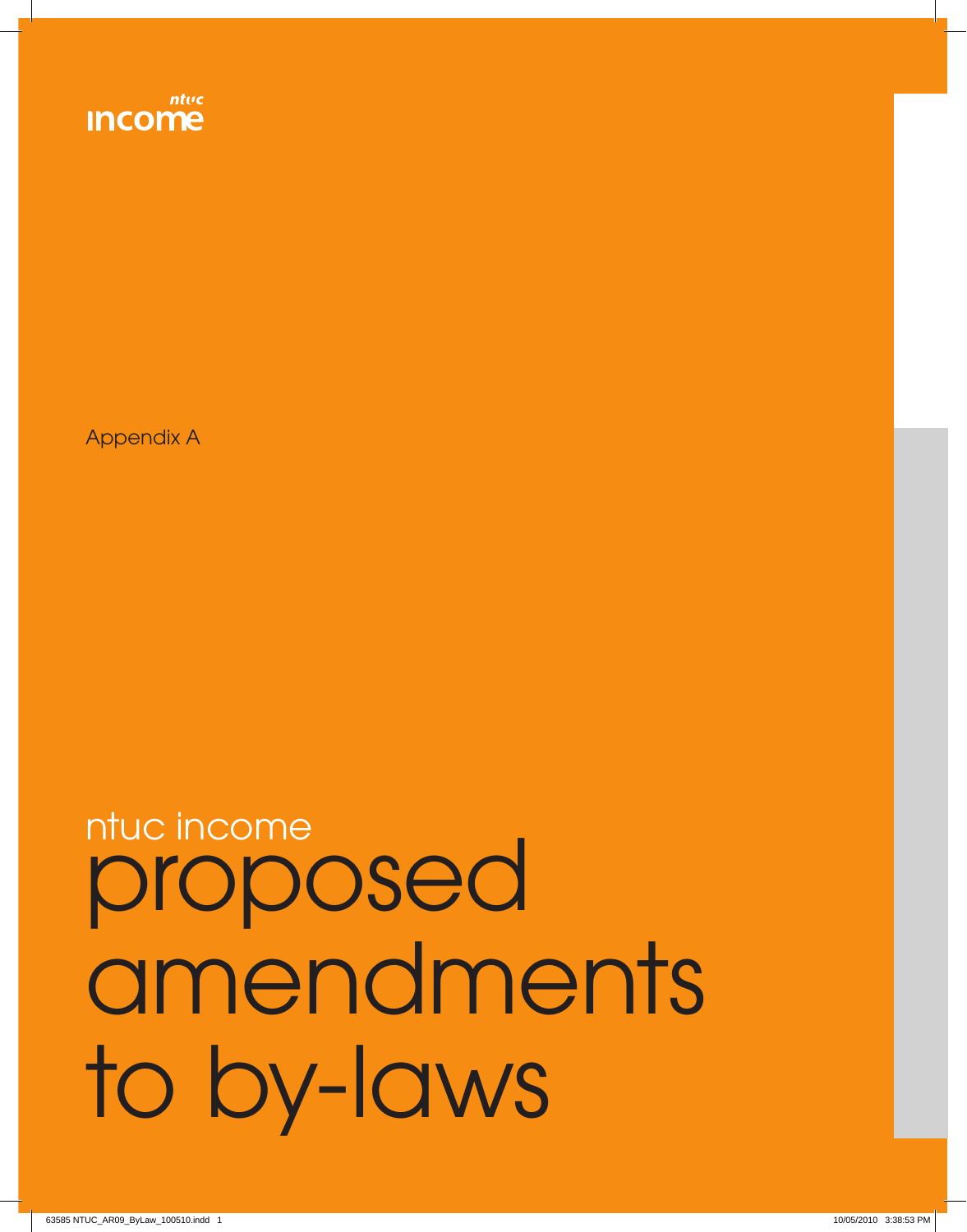

Dear Member

## **AMENDMENTS TO BY-LAWS AT 40TH ANNUAL GENERAL MEETING**

NTUC Income will be proposing amendments to its By-Laws under Agenda Item 4 at its 40th Annual General Meeting on 27 May 2010.

Our current By-Laws were first drafted 40 years ago when the Co-operative was set up. We had made some amendments over the years but no major review was undertaken. In an effort to modernise the By-Laws and tighten the corporate governance process, NTUC Income has carried out a thorough review of its By-Laws.

The review was based on the following terms of reference:

- Alignment with applicable legislation and regulations, e.g. Co-operative Societies Act and Insurance (Corporate Governance) Regulations 2005;
- Alignment with best practices of financial institutions;
- Alignment with the by-laws of other NTUC Social Enterprises;
- Alignment with current business and operational requirements; and
- Principle of mutuality and balance of interest of members.

The last term of reference is particularly important as we wanted to ensure that any change will not result in the dilution of members' rights, especially those of individual members.

We also took the opportunity to simplify and modernise the language of our By-Laws. We believe that the proposed By-Laws are now clearer and more reader friendly.

The amendments to the By-Laws were drafted in consultation with external lawyers. The details of the proposed amendments and the reasons for that change are contained in the following pages.

Yours faithfully

String

Laurence Wong Senior Vice President & Head, By-Laws Review Team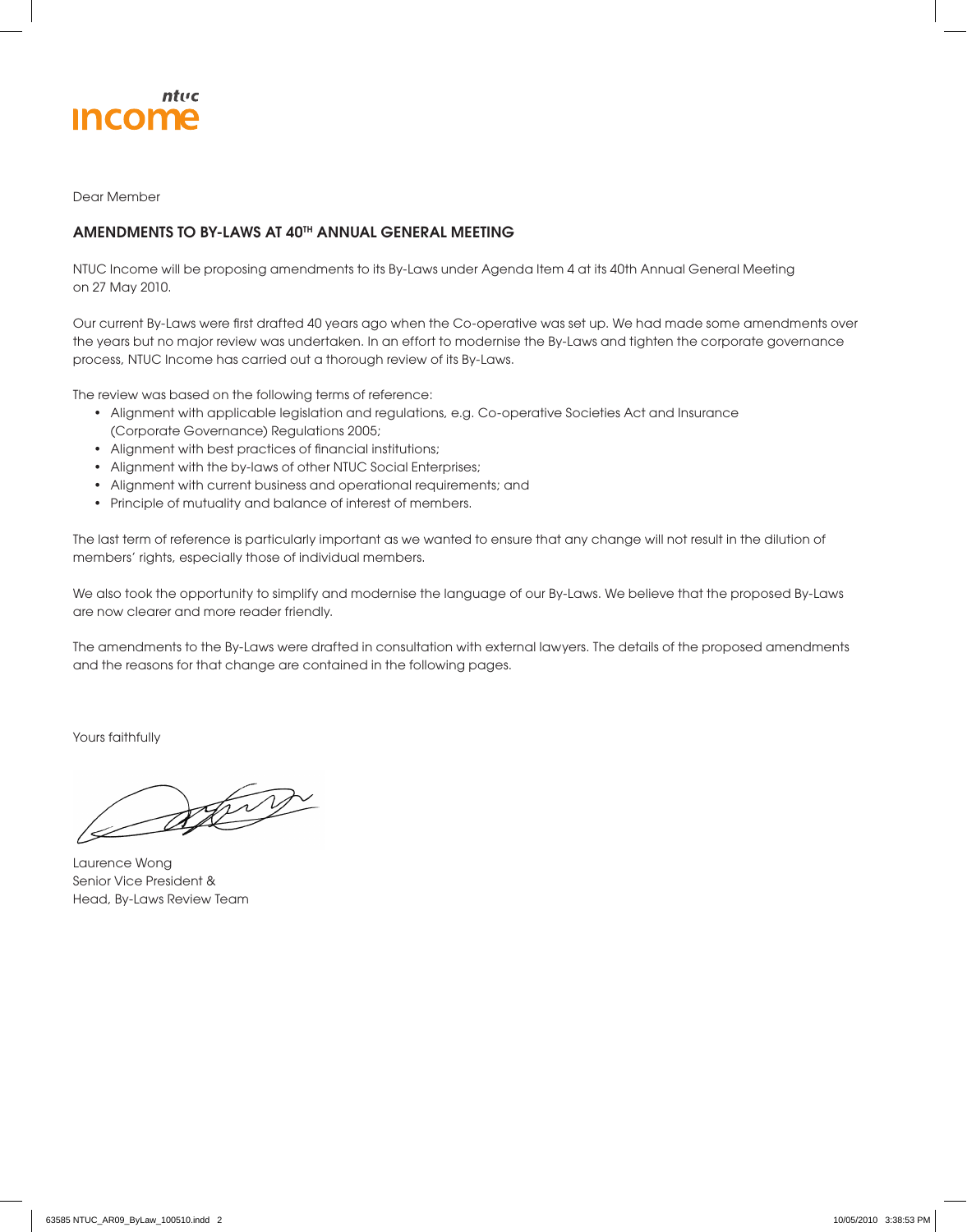| <b>By-Law</b>  |                                                                                                                                                                                                                                                             | <b>New section</b> |                                                                                                                                                                                                                                                                           |                                                                                                                                                                                                                                                                                                                                                                                                                        |
|----------------|-------------------------------------------------------------------------------------------------------------------------------------------------------------------------------------------------------------------------------------------------------------|--------------------|---------------------------------------------------------------------------------------------------------------------------------------------------------------------------------------------------------------------------------------------------------------------------|------------------------------------------------------------------------------------------------------------------------------------------------------------------------------------------------------------------------------------------------------------------------------------------------------------------------------------------------------------------------------------------------------------------------|
| section        | <b>Present Provision</b>                                                                                                                                                                                                                                    | (if applicable)    | <b>Proposed Provision</b>                                                                                                                                                                                                                                                 | <b>Reason</b>                                                                                                                                                                                                                                                                                                                                                                                                          |
| 1              | <b>NAME AND REGISTERED</b><br><b>ADDRESS OF THE SOCIETY:</b>                                                                                                                                                                                                | n.a.               | <b>NAME AND REGISTERED</b><br><b>ADDRESS OF THE SOCIETY:</b>                                                                                                                                                                                                              |                                                                                                                                                                                                                                                                                                                                                                                                                        |
|                | The Society shall be called<br>the NTUC Income Insurance<br>Co-operative Limited and its<br>Registered Office shall be at<br>NTUC Income Centre, 75 Bras<br>Basah Road, Singapore 189557.<br>Every change of address shall<br>be notified to the Registrar. |                    | The Society shall be called the<br>NTUC Income Insurance Co-<br>operative Limited and its<br>r Registered Office address<br>shall be at NTUC Income<br>Centre, 75 Bras Basah Road,<br>Singapore 189557. Every<br>change of address shall be<br>notified to the Registrar. | Amended to be in line with<br>the Co-operatives Societies<br>Act, Cap 62 (the "Act").                                                                                                                                                                                                                                                                                                                                  |
| $\overline{2}$ | <b>AREA OF OPERATION:</b>                                                                                                                                                                                                                                   | n.a.               | <b>AREA OF OPERATION:</b>                                                                                                                                                                                                                                                 |                                                                                                                                                                                                                                                                                                                                                                                                                        |
|                | The Society shall conduct<br>business in the Republic of<br>Singapore and such other<br>territories as may be deemed<br>expedient by the Board of<br>Directors.                                                                                             |                    | The Society shall conduct<br>business in the Republic of<br>Singapore and such other<br>territories countries as may<br>be deemed expedient by<br>the Board of Directors.                                                                                                 | Global editorial amendment<br>to replace all references to<br>"Board of Directors" in the<br>By-Laws to "Board", which is<br>a defined term. The use of<br>a defined term will provide<br>clarity as to what "Board"<br>refers to.                                                                                                                                                                                     |
|                |                                                                                                                                                                                                                                                             |                    |                                                                                                                                                                                                                                                                           | Amended to modernise<br>language used by replacing<br>"territories" with "countries".                                                                                                                                                                                                                                                                                                                                  |
| 3              | <b>OBJECTS OF THE SOCIETY:</b>                                                                                                                                                                                                                              | $\overline{4}$     | <b>OBJECTS OF THE SOCIETY:</b>                                                                                                                                                                                                                                            | Re-paragraphing of the<br>By-Law for consistency.                                                                                                                                                                                                                                                                                                                                                                      |
|                | The objects of the Society<br>shall be:                                                                                                                                                                                                                     | 4.1                | The objects of the Society<br>shall be:                                                                                                                                                                                                                                   | Re-paragraphing of the<br>By-Law for consistency.                                                                                                                                                                                                                                                                                                                                                                      |
| (i)            | To promote and popularise<br>the practice of co operative<br>insurance and encourage<br>thrift, co-operation, mutual<br>saving and self-help among<br>the members;                                                                                          | 4.1.1              | $i$ To promote and popularise<br>the practice of co-operative<br>insurance and financial<br>planning and encourage thrift,<br>co-operation, mutual savings<br>and self-help among the<br>M members;                                                                       | Amended to modernise the<br>language used in the By-Laws<br>to accurately reflect the type<br>of business carried out by the<br>Society.<br>Global editorial amendment<br>to replace all references to<br>"member" in the By-Laws to<br>"Member", which is a defined<br>term. The use of a defined<br>term will provide clarity as to<br>what "Member" refers to.<br>Re-paragraphing of the<br>By-Law for consistency. |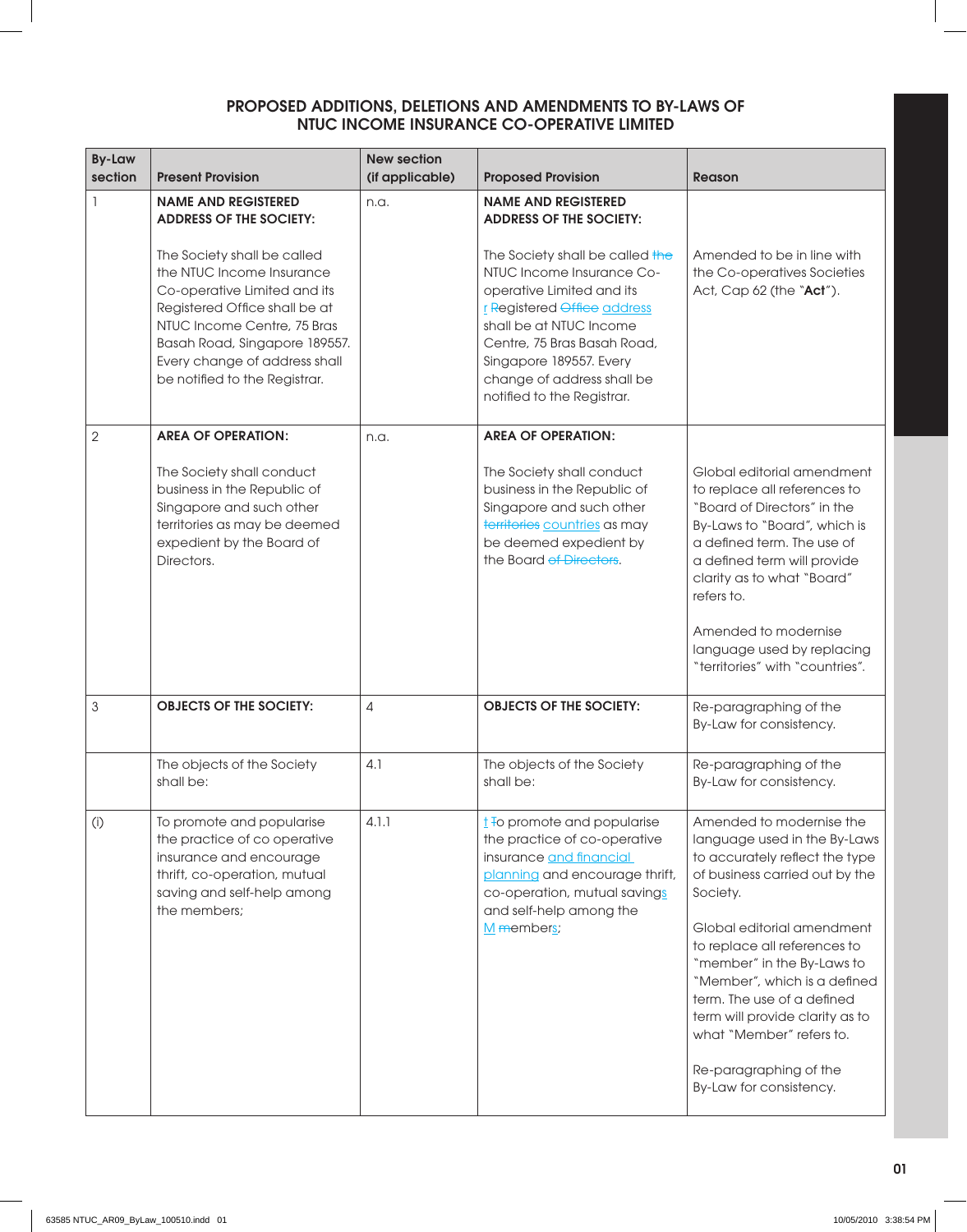| <b>By-Law</b><br>section | <b>Present Provision</b>                                                                                                                                                                                                                 | <b>New section</b><br>(if applicable) | <b>Proposed Provision</b>                                                                                                                                                                                                                                                                                                                                                                                                                    | Reason                                                                                                                                                                                                                                                                             |
|--------------------------|------------------------------------------------------------------------------------------------------------------------------------------------------------------------------------------------------------------------------------------|---------------------------------------|----------------------------------------------------------------------------------------------------------------------------------------------------------------------------------------------------------------------------------------------------------------------------------------------------------------------------------------------------------------------------------------------------------------------------------------------|------------------------------------------------------------------------------------------------------------------------------------------------------------------------------------------------------------------------------------------------------------------------------------|
| (i)                      | To undertake all forms of<br>individual Life Assurance<br>business and Group Life<br>Assurance business including<br>annuity, super-annuation<br>and pension plans, personal<br>accident, disability and<br>sickness insurance business: | 4.1.2                                 | t To undertake all forms of<br>individual Life Insurance<br>Assurance business and Group<br>Life Insurance Assurance<br>business including annuity,<br>super-annuation and pension<br>plans, personal accident,<br>disability and <b>accident and</b><br>health sickness insurance<br>businesses;                                                                                                                                            | Amended to modernise the<br>language used in the By-Laws<br>so that it is in line with current<br>usage, including the usage<br>commonly found in the<br>Insurance Act, Chapter<br>142 of Singapore (the<br>"Insurance Act").<br>Re-paragraphing of the<br>By-Law for consistency. |
| (iii)                    | To undertake all forms of<br>General Insurance business<br>including all forms of guarantee<br>and indemnity business;                                                                                                                   | 4.1.3                                 | $\frac{1}{1}$ To undertake all forms of<br>General Insurance business<br>including all forms of guarantee<br>and indemnity business; and                                                                                                                                                                                                                                                                                                     | Editorial amendment.<br>Re-paragraphing of the<br>By-Law for consistency.                                                                                                                                                                                                          |
| (iv)                     | To undertake any other<br>business or venture which is<br>incidental or conducive to any<br>of the objects of the Society.                                                                                                               | 4.1.4                                 | $t$ To undertake any other<br>business or venture which is<br>incidental or conducive to any<br>of the objects of the Society.                                                                                                                                                                                                                                                                                                               | Editorial amendment.<br>Re-paragraphing of the<br>By-Law for consistency.                                                                                                                                                                                                          |
| 4                        | <b>FURTHERANCE OF THE OBJECTS:</b>                                                                                                                                                                                                       |                                       | <b>FURTHERANCE OF THE OBJECTS:</b>                                                                                                                                                                                                                                                                                                                                                                                                           | The heading is unnecessary<br>and its removal improves the<br>flow of the By-Laws.                                                                                                                                                                                                 |
|                          | In furtherance of these objects,<br>the Society shall be at liberty:                                                                                                                                                                     | 4.2                                   | In furtherance of these objects,<br>the Society shall be at liberty<br>to do all or any of the following<br><b>PROVIDED ALWAYS that nothing</b><br>herein contained shall be<br>taken to authorise or permit<br>the Society to do or omit doing<br>anything which may be in<br>breach or contravention of any<br>written law, statutory provision,<br>regulation or rule, including<br>without limitation, the Act and<br>the Insurance Act: | Amended to make clear<br>that the Society will not act<br>in breach of any governing<br>law in the furtherance of<br>its objects.<br>Re-paragraphing of the<br>By-Law for consistency.                                                                                             |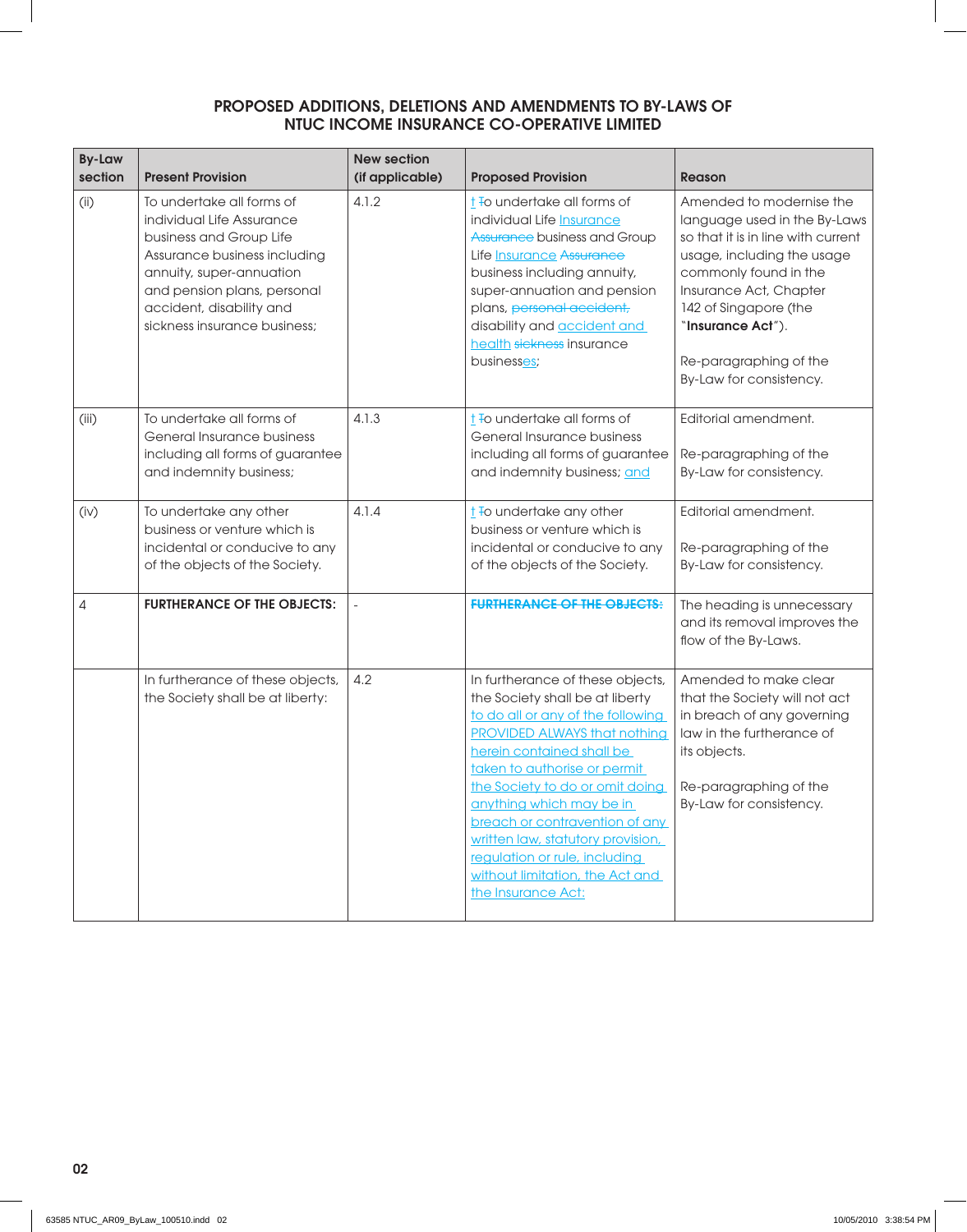| <b>By-Law</b><br>section | <b>Present Provision</b>                                                                                                                                                                                                                                                                                 | <b>New section</b><br>(if applicable) | <b>Proposed Provision</b>                                                                                                                                                                                     | Reason                                                                                                               |
|--------------------------|----------------------------------------------------------------------------------------------------------------------------------------------------------------------------------------------------------------------------------------------------------------------------------------------------------|---------------------------------------|---------------------------------------------------------------------------------------------------------------------------------------------------------------------------------------------------------------|----------------------------------------------------------------------------------------------------------------------|
| (i)                      | To enter into contracts with<br>members and non-members,<br>to receive premiums or<br>contributions for insurance<br>and to make payment on<br>the happening of such<br>contingency as may<br>be prescribed;                                                                                             |                                       | To enter into contracts with<br>members and non-members.<br>to receive premiums or<br>contributions for insurance<br>and to make payment on<br>the happening of such-<br>contingency as may<br>be prescribed; | By-Law 4.2 has been<br>amended by deleting<br>By-Laws 4(i) to 4(vi), which<br>are already captured in<br>By-Law 4.4. |
| (i)                      | To receive premiums,<br>instalments of premiums,<br>contributions on policy<br>contracts, or advance<br>payment thereof or also<br>fines and interest on late or<br>deferred payments;                                                                                                                   |                                       | To receive premiums,<br>instalments of premiums,<br>contributions on policy<br>contracts, or advance<br>payment thereof or also-<br>fines and interest on late or<br>deferred payments;                       | Deleted as this provision<br>is essentially captured in<br>By-Law 4.4.                                               |
| (iii)                    | To pay claims, death claims,<br>surrender values on policies,<br>annuities, both temporary or<br>deferred, to declare bonuses<br>immediate deferred on expert<br>valuation, to modify the<br>duration and value of policy<br>contracts, to renew or revive<br>policies and to issue paid<br>up policies; | $\overline{a}$                        | To receive premiums,<br>instalments of premiums,<br>contributions on policy<br>contracts, or advance<br>payment thereof or also-<br>fines and interest on late or<br>deferred payments;                       | Deleted as this provision<br>is essentially captured in<br>By-Law 4.4.                                               |
| (iv)                     | To advance money or give<br>loans to policyholders on<br>security of insurance policies<br>or on such other terms as shall<br>be decided by the Board of<br>Directors:                                                                                                                                   |                                       | To advance money or give-<br>loans to policyholders on<br>security of insurance policies-<br>or on such other terms as shall<br>be decided by the Board of<br>Directors:                                      | Deleted as this provision<br>is essentially captured in<br>By-Law 4.4.                                               |
| (V)                      | To appoint representatives and<br>agents to carry on the business<br>of the Society;                                                                                                                                                                                                                     |                                       | To appoint representatives and<br>agents to carry on the business<br>of the Society;                                                                                                                          | Deleted as this provision<br>is essentially captured in<br>By-Law 4.4.                                               |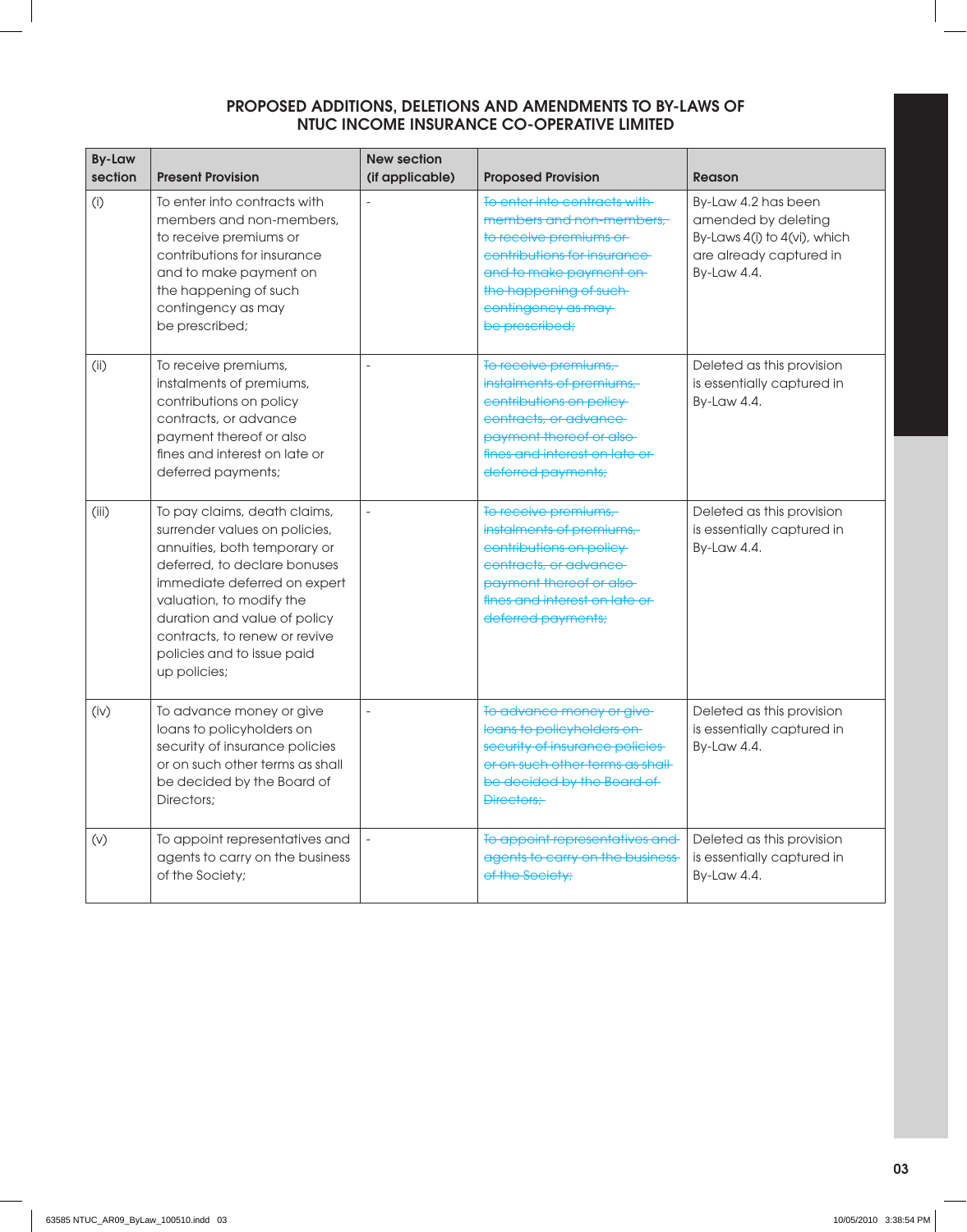| <b>By-Law</b><br>section | <b>Present Provision</b>                                                                                                                                                                                                                                                                                  | <b>New section</b><br>(if applicable) | <b>Proposed Provision</b>                                                                                                                                                                                                                                                                                                                                                                                               | Reason                                                                 |
|--------------------------|-----------------------------------------------------------------------------------------------------------------------------------------------------------------------------------------------------------------------------------------------------------------------------------------------------------|---------------------------------------|-------------------------------------------------------------------------------------------------------------------------------------------------------------------------------------------------------------------------------------------------------------------------------------------------------------------------------------------------------------------------------------------------------------------------|------------------------------------------------------------------------|
| (vi)                     | To invest the funds of the<br>Society in accordance with the<br>provisions of the Act and the<br>Insurance Act;                                                                                                                                                                                           |                                       | To invest the funds of the<br>Society in accordance with the<br>provisions of the Act and the<br><b>Insurance Act;</b>                                                                                                                                                                                                                                                                                                  | Deleted as this provision<br>is essentially captured in<br>By-Law 4.4. |
| (vii)                    | To purchase, construct,<br>rent, hire, or take lease of<br>or otherwise acquire such<br>movable or immovable<br>properties as may be required<br>for the purposes of the Society,<br>and to sell, improve, develop,<br>lease, dispose of or otherwise<br>deal with all or any part of<br>such properties; | 4.2.1                                 | $t$ To purchase, construct,<br>rent, hire, or take lease of<br>or otherwise acquire such<br>movable or immovable<br>properties as may be required<br>for the purposes of the Society,<br>and to sell, improve, develop,<br>lease, dispose of or otherwise<br>deal with all or any part of<br>such properties;                                                                                                           | Re-paragraphing of the<br>By-Law for consistency.                      |
| (viii)                   | To acquire, lend money on, or<br>redeem, cancel or extinguish<br>by purchase, surrender, or<br>otherwise, any policy grant<br>or contract issued, made or<br>taken over or entered into by<br>the Society;                                                                                                |                                       | To acquire, lend money on, or<br>redeem, cancel or extinguish<br>by purchase, surrender, or<br>otherwise, any policy grant-<br>or contract issued, made or<br>taken over or entered into by-<br>the Society;                                                                                                                                                                                                            | Deleted as this provision<br>is essentially captured in<br>By-Law 4.4. |
|                          |                                                                                                                                                                                                                                                                                                           | 4.2.2                                 | to borrow from approved<br>financial institutions or other<br>financial agencies, registered<br>societies, Members and<br>others and to secure the<br>payment of money or the<br>repayment of any debt, liability,<br>contract, guarantee or other<br>engagement incurred or to<br>be entered into by the Society<br>on such terms and conditions<br>as the Board may deem fit,<br>subject to By-Law 17 and<br>the Act. | Amended to align with<br>provisions in new By-Law 17.                  |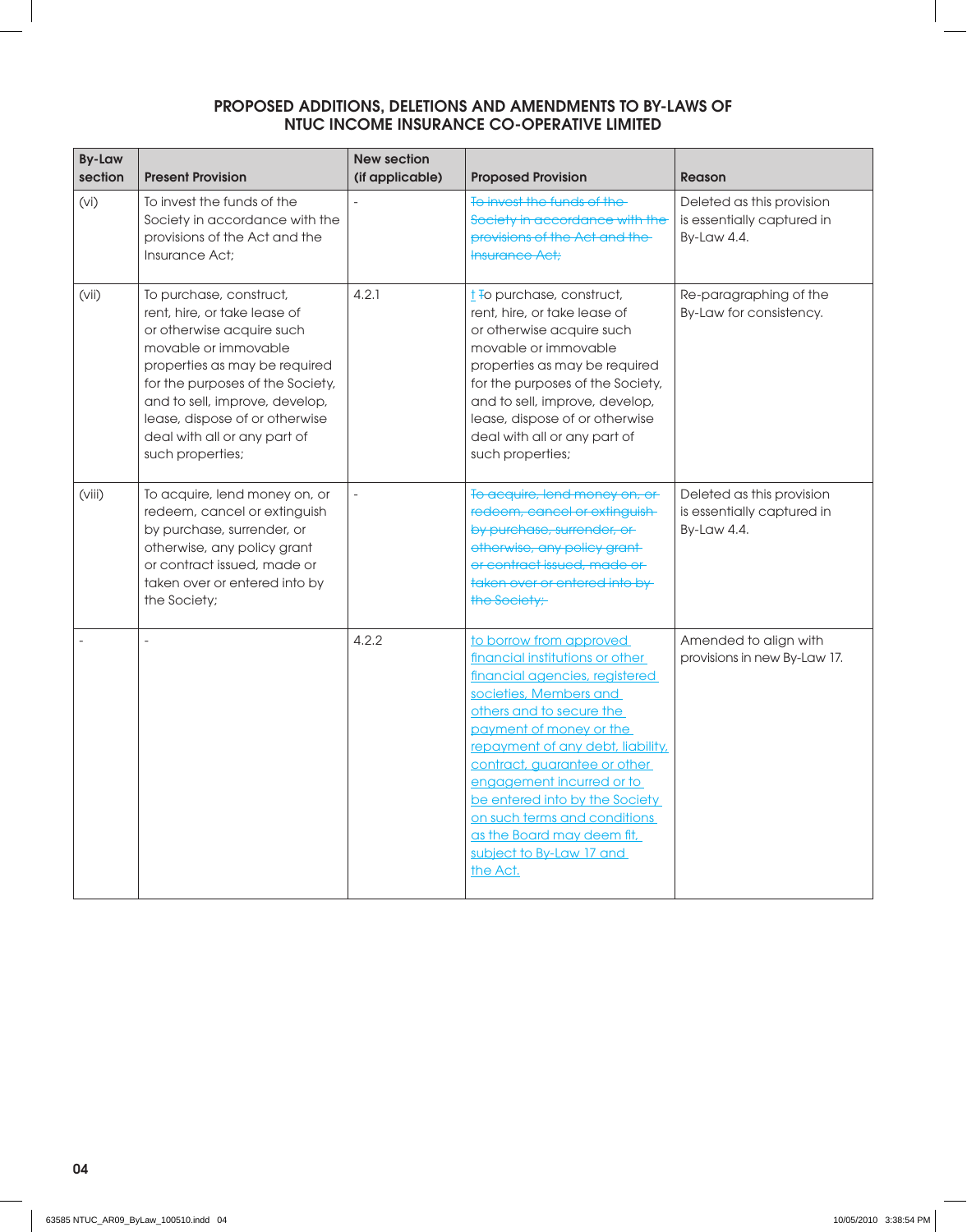| <b>By-Law</b><br>section | <b>Present Provision</b>                                                                                                                                                                       | <b>New section</b><br>(if applicable) | <b>Proposed Provision</b>                                                                                                                                                                                                                                                             | <b>Reason</b>                                                                                                                                                                                    |
|--------------------------|------------------------------------------------------------------------------------------------------------------------------------------------------------------------------------------------|---------------------------------------|---------------------------------------------------------------------------------------------------------------------------------------------------------------------------------------------------------------------------------------------------------------------------------------|--------------------------------------------------------------------------------------------------------------------------------------------------------------------------------------------------|
| (ix)                     | To reinsure, or counter-insure<br>the whole or part of any risk<br>and to undertake all kinds<br>of reinsurance and counter-<br>insurance connected with any<br>of the business as aforesaid:  |                                       | To reinsure, or counter-insure<br>the whole or part of any risk-<br>and to undertake all kinds-<br>of reinsurance and counter-<br>insurance connected with any-<br>of the business as aforesaid:                                                                                      | Deleted as this provision<br>is essentially captured in<br>By-Law 4.4.                                                                                                                           |
| (x)                      | To give to any member, class,<br>or section of those who assure<br>with the Society such rights<br>to participate in the profits of<br>the Society as the Board of<br>Directors may determine; |                                       | To give to any member, class,<br>or section of those who assure-<br>with the Society such rights<br>to participate in the profits of<br>the Society as the Board of<br><b>Directors may determine;</b>                                                                                | Deleted as this provision<br>is essentially captured in<br>By-Law 4.4.                                                                                                                           |
| (xi)                     | To establish funds, trusts and<br>conveyances calculated to<br>benefit policyholders or the<br>dependents of policyholders;                                                                    | 4.2.3                                 | t To establish, support or aid<br>in the establishment and<br>support of associations,<br>institutions, funds, trusts and<br>conveyances calculated<br>to, societies, establishments<br>and other entities for the<br>benefit of policyholders or the<br>dependents of policyholders; | Amended to properly<br>set out the scope of<br>charitable assistance that<br>the Society may provide to its<br>policyholders or dependents.<br>Re-paragraphing of the<br>By-Law for consistency. |
| (xii)                    | To grant housing and mortgage<br>loans;                                                                                                                                                        | 4.2.4                                 | to lend and advance money<br>on such terms and conditions<br>as the Board may deem fit;<br>To grant housing and mortgage<br><del>loans</del> ;                                                                                                                                        | Amended to expressly<br>empower the Society to<br>lend money to third parties.<br>Re-paragraphing of the<br>By-Law for consistency.                                                              |
| (xiii)                   | To act as Insurance Consultants<br>and/or agents for the benefit<br>of members;                                                                                                                |                                       | To act as Insurance Consultants<br>and/or agents for the benefit-<br>of members:                                                                                                                                                                                                      | Deleted as this provision<br>is essentially captured in<br>By-Law 4.4.                                                                                                                           |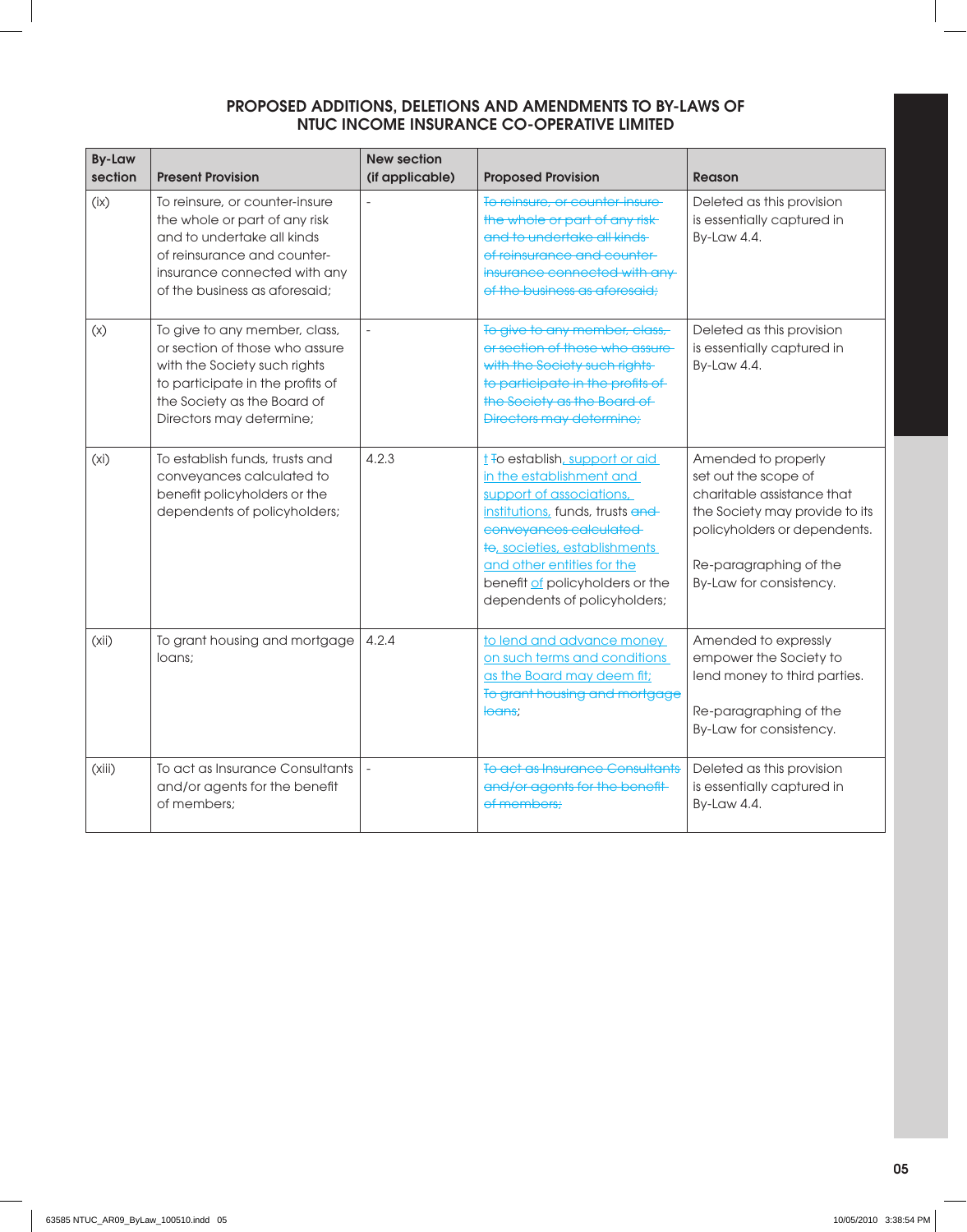| <b>By-Law</b><br>section | <b>Present Provision</b>                                                                                                                                                                                                                               | <b>New section</b><br>(if applicable) | <b>Proposed Provision</b>                                                                                                                                                                                                                                                                          | Reason                                                                                                                                                               |
|--------------------------|--------------------------------------------------------------------------------------------------------------------------------------------------------------------------------------------------------------------------------------------------------|---------------------------------------|----------------------------------------------------------------------------------------------------------------------------------------------------------------------------------------------------------------------------------------------------------------------------------------------------|----------------------------------------------------------------------------------------------------------------------------------------------------------------------|
| (xiv)                    | To do all such other things<br>as may appear necessary<br>and expedient for the<br>accomplishment of the<br>objects of the Society;                                                                                                                    |                                       | To do all such other things<br>as may appear necessary<br>and expedient for the<br>accomplishment of the<br>objects of the Society;                                                                                                                                                                | Deleted as this provision<br>is essentially captured in<br>By-Law 4.4.                                                                                               |
| (XV)                     | To act as managers to<br>invest the funds in respect of<br>retirement and other benefits,<br>and to provide ancillary<br>services in respect of the<br>administration of such funds:                                                                   | 4.2.5                                 | t To carry on the business of<br>asset management and to<br>act as managers to invest the<br>funds in respect of retirement<br>and other benefits, and to<br>provide ancillary services in<br>respect of the administration<br>of such funds:                                                      | Inserted to empower<br>the Society to carry out<br>the business of asset<br>management.<br>Re-paragraphing of the<br>By-Law for consistency.                         |
| (xvi)                    | To set up one or more<br>companies to carry out the<br>objects of the Society and to<br>subscribe for capital in such<br>companies and/or to lend<br>money to such companies and<br>give guarantees in respect of<br>their liabilities or performance. | 4.2.6                                 | $\frac{1}{2}$ To set up one or more<br>companies entities to carry<br>out the objects of the Society<br>and to subscribe for capital<br>in such companies entities<br>and/or to lend money to such<br>companies entities and give<br>guarantees in respect of their<br>liabilities or performance; | Amended to clarify that the<br>Society may set up other<br>forms of corporate entities<br>other than companies.<br>Re-paragraphing of the<br>By-Law for consistency. |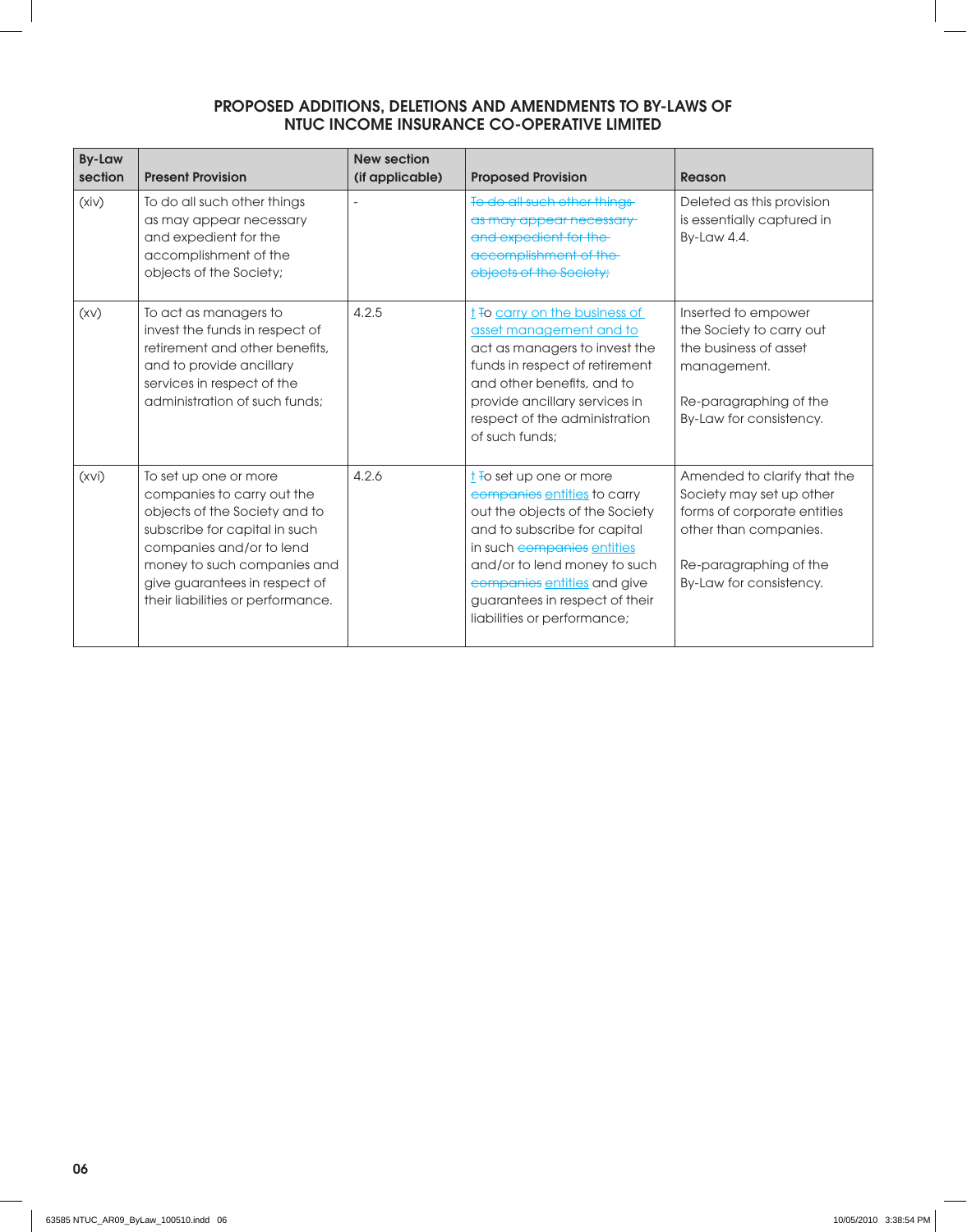| <b>By-Law</b><br>section | <b>Present Provision</b> | <b>New section</b><br>(if applicable) | <b>Proposed Provision</b>                                                                                                                                                                                                                                                                                                                                                                                                                                                                                                                                                                                                                    | <b>Reason</b>                                                                                                                                                                                                                                                                                                                                                                                                                                                                                                                                                                                              |
|--------------------------|--------------------------|---------------------------------------|----------------------------------------------------------------------------------------------------------------------------------------------------------------------------------------------------------------------------------------------------------------------------------------------------------------------------------------------------------------------------------------------------------------------------------------------------------------------------------------------------------------------------------------------------------------------------------------------------------------------------------------------|------------------------------------------------------------------------------------------------------------------------------------------------------------------------------------------------------------------------------------------------------------------------------------------------------------------------------------------------------------------------------------------------------------------------------------------------------------------------------------------------------------------------------------------------------------------------------------------------------------|
|                          |                          | 4.2.7                                 | to allot and issue additional<br><b>Common Shares or shares of</b><br>other classes or grant options<br>over such Common Shares or<br>such other classes of shares or<br>otherwise dispose of the same<br>on such terms and conditions<br>and for such consideration and<br>at such time and subject or not<br>to the payment of any part of<br>the consideration amount in<br>cash as the Board may think<br>fit and any shares in classes<br>may be issued with such<br>preferential, deferred, qualified<br>or special rights, privileges or<br>conditions as the Board may<br>think fit and subject to approval<br>at a General Meeting; | The delineation between<br>Participating Shares and<br>Participating Members, on<br>one hand, and shares and<br>Ordinary Members on the<br>other, has been removed.<br>Consequently, all references<br>to "Participating Shares" shall<br>be replaced with "Common<br>Shares" and all references<br>to "Participating Members"<br>shall be replaced with<br>"Ordinary Members". This<br>is an enabling clause to<br>empower the Society to<br>issue other classes of shares.<br>if required, which is subject.<br>to approval at a general<br>meeting<br>Re-paragraphing of the<br>By-Law for consistency. |
|                          |                          | 4.2.8                                 | to hold or deal with its own<br>shares in such manner as the<br><b>Board may think fit; and</b>                                                                                                                                                                                                                                                                                                                                                                                                                                                                                                                                              | This provision provides the<br>Society with the flexibility<br>of dealing with all the shares<br>it holds.<br>Re-paragraphing of the<br>By-Law for consistency.                                                                                                                                                                                                                                                                                                                                                                                                                                            |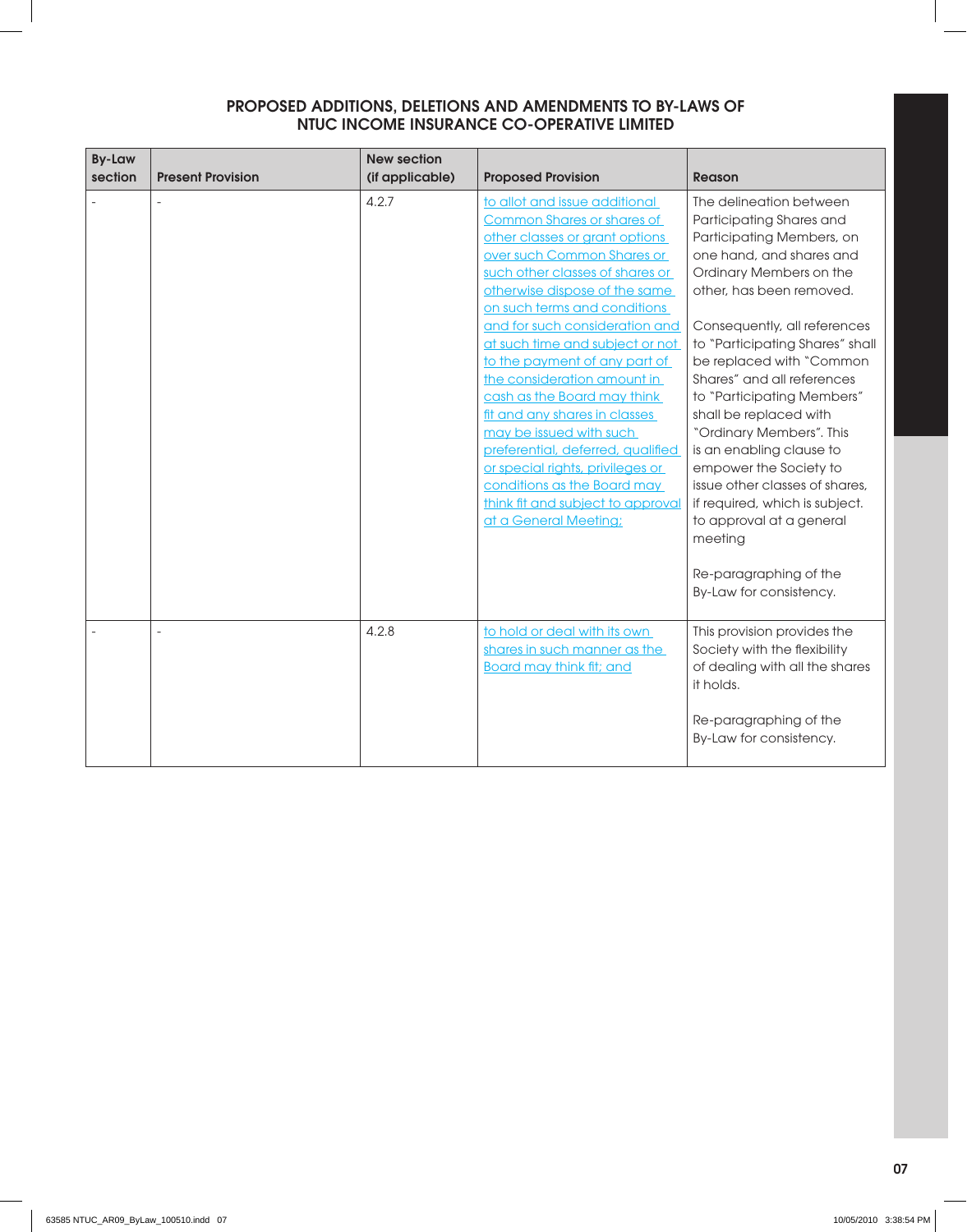| <b>By-Law</b><br>section | <b>Present Provision</b> | <b>New section</b><br>(if applicable) | <b>Proposed Provision</b>                                                                                                                                                                                                                                                          | <b>Reason</b>                                                                                                                                                                                                                                                                                        |
|--------------------------|--------------------------|---------------------------------------|------------------------------------------------------------------------------------------------------------------------------------------------------------------------------------------------------------------------------------------------------------------------------------|------------------------------------------------------------------------------------------------------------------------------------------------------------------------------------------------------------------------------------------------------------------------------------------------------|
|                          |                          | 4.2.9                                 | to enter into any guarantee,<br>contract of indemnity or<br>suretyship.                                                                                                                                                                                                            | To update the By-Laws in<br>order to reflect the current<br>commercial practice of<br>entering into contracts of<br>indemnity, and to empower<br>the Society to enter into<br>guarantees and be a surety.<br>Re-paragraphing of the<br>By-Law for consistency.                                       |
|                          |                          | 4.3                                   | Each of the objects and powers<br>stated in By-Laws 4.1 and 4.2<br>are mutually exclusive and<br>independent of each other<br>and none of these By-Laws<br>shall be restrictively construed<br>as limiting the powers and<br>authority of the Society in<br>achieving its objects. | To explain the mutual<br>exclusivity of each of the<br>powers and objects of the<br>Society as set out in By-Laws<br>4.1 and 4.2.<br>Amended in line with the NTUC<br>Social Enterprises' collective<br>effort to standardise their<br>By-Laws.<br>Re-paragraphing of the<br>By-Law for consistency. |
|                          | $\overline{a}$           | 4.4                                   | In furtherance of the objects,<br>powers and authorities<br>conferred by By-Laws 4.1 and<br>4.2 above, the Society shall<br>have the full rights, powers and<br>authorities to enter into business<br>activities or transactions as<br>deemed necessary from time<br>to time.      | This is a catch-all provision<br>to empower the Society<br>to do acts in furtherance of<br>its objects.<br>Amended in line with the NTUC<br>Social Enterprises' collective<br>effort to standardise their<br>By-Laws.<br>Re-paragraphing of the<br>By-Law for consistency.                           |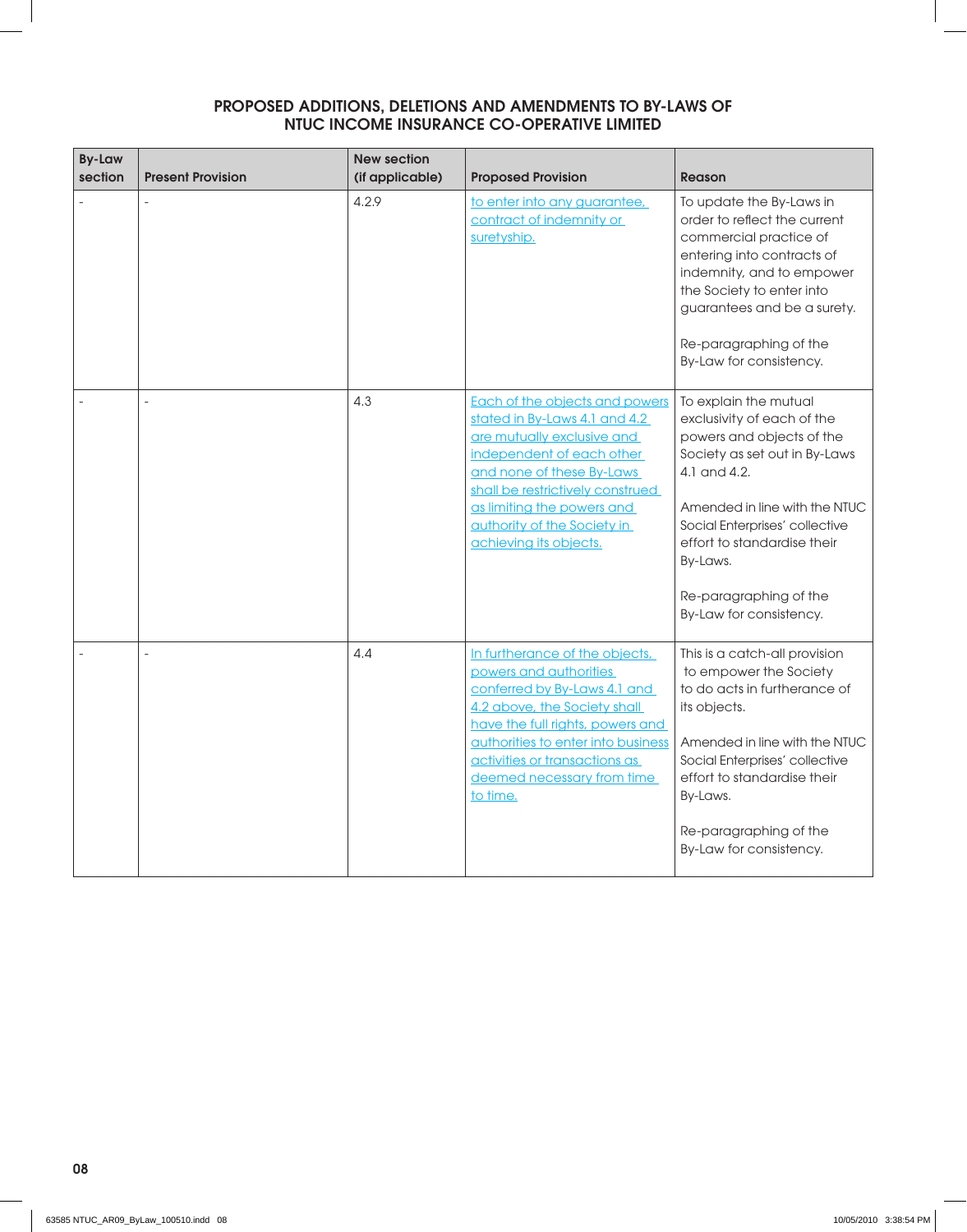| <b>By-Law</b><br>section | <b>Present Provision</b>                                                                                                                                                                                                                                       | <b>New section</b><br>(if applicable) | <b>Proposed Provision</b>                                                                                                                                                                                                                                                                                                                        | <b>Reason</b>                                                                                                                                                      |
|--------------------------|----------------------------------------------------------------------------------------------------------------------------------------------------------------------------------------------------------------------------------------------------------------|---------------------------------------|--------------------------------------------------------------------------------------------------------------------------------------------------------------------------------------------------------------------------------------------------------------------------------------------------------------------------------------------------|--------------------------------------------------------------------------------------------------------------------------------------------------------------------|
| 5                        | <b>QUALIFICATIONS AND TERMS OF</b><br><b>ADMISSION OF MEMBERS:</b>                                                                                                                                                                                             | n.a.                                  | <b>QUALIFICATIONS AND TERMS OF</b><br><b>ADMISSION OF MEMBERSHIP:</b>                                                                                                                                                                                                                                                                            | Amended to simplify<br>the heading.                                                                                                                                |
| (i)                      | Membership of the Society<br>shall be open to:                                                                                                                                                                                                                 | 5.1                                   | Membership of the Society<br>shall be open to consist of:                                                                                                                                                                                                                                                                                        | Editorial amendment.<br>Re-paragraphing of the<br>By-Law for consistency.                                                                                          |
| (a)                      | The Singapore National Trades<br>Union Congress which shall<br>be designated the Founder<br>Member:                                                                                                                                                            | 5.1.1                                 | a Founder Member which shall<br>be t The NTUC The Singapore<br><b>National Trades Union Congress</b><br>which shall be designated the<br><b>Founder Member;</b>                                                                                                                                                                                  | Amended in line with the<br>NTUC Social Enterprises'<br>collective effort to<br>standardise their<br>By-Laws.<br>Re-paragraphing of the<br>By-Law for consistency. |
| (b)                      | Trade Unions and Registered<br>Societies as may be accepted<br>by the Board of Directors,<br>and the Singapore Labour<br>Foundation, which shall<br>be designated Institutional<br>Members;                                                                    | 5.1.2                                 | <b>Institutional Members which</b><br>shall be the Singapore Labour<br><b>Foundation, Trade Unions</b><br>trade unions and co-operative<br>societies Registered Societies<br>as may be accepted by the<br>Board of Directors, and the-<br>Singapore Labour Foundation,<br>which shall be designated<br>Institutional Members; and                | Amended for clarity.<br>Re-paragraphing of the<br>By-Law for consistency.                                                                                          |
| (c)                      | Any person over the age of<br>18 years who proposes an<br>assurance or insurance on his<br>life with the Society, and who<br>at the time of such proposal is<br>resident in Singapore, and on<br>admission such person shall be<br>designated Ordinary Member; | 5.1.3                                 | Any person over the age of<br>18 years who proposes an-<br>assurance or insurance on his-<br>life with the Society, and who-<br>at the time of such proposal is-<br>resident in Singapore, and on-<br>admission such person shall be-<br>designated Ordinary Members<br>who qualify for membership in<br>accordance with By-Laws 5.2<br>and 5.3. | Amended for clarity.<br>Re-paragraphing of the<br>By-Law for consistency.                                                                                          |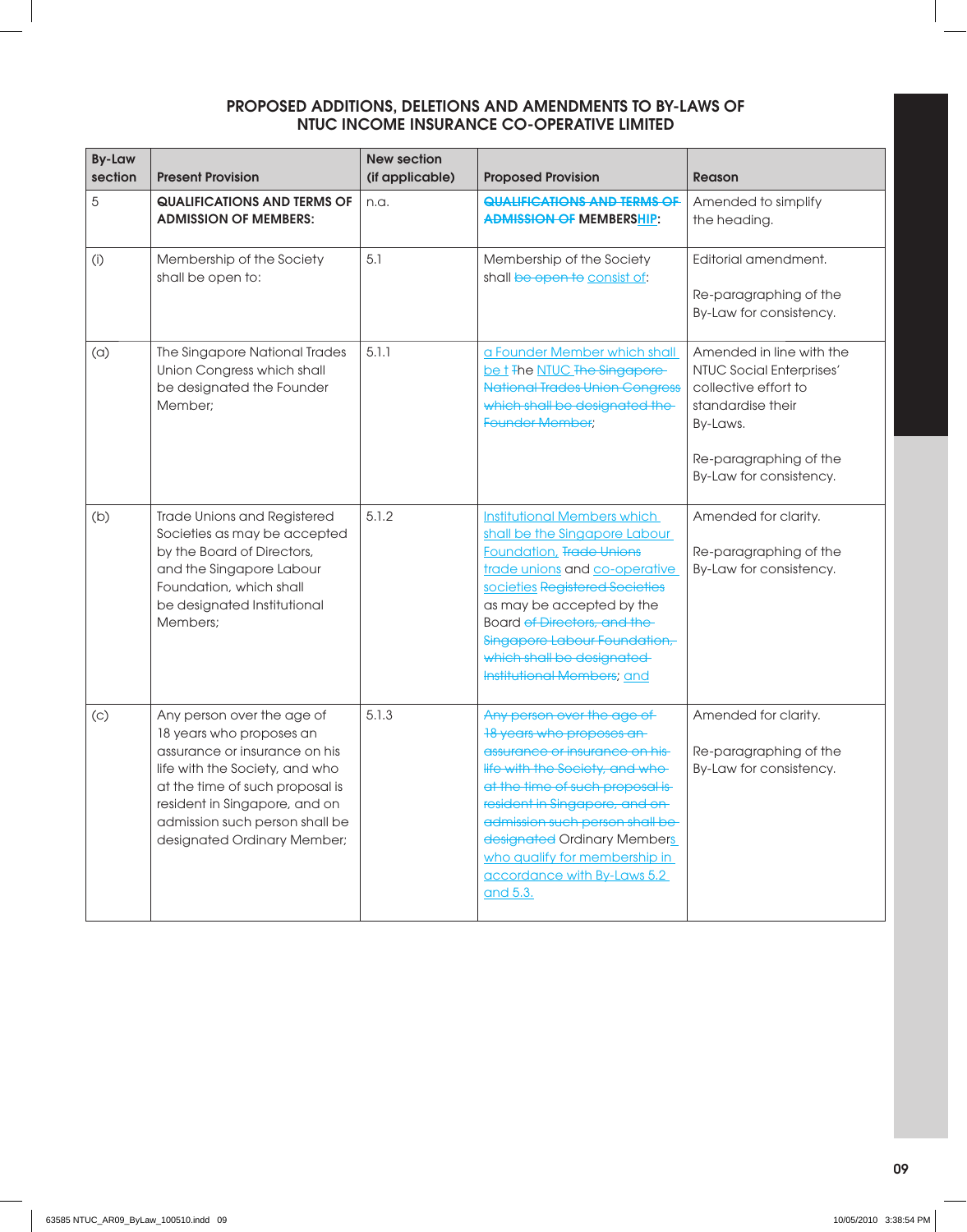| <b>By-Law</b><br>section | <b>Present Provision</b>                                                                                                                                                                                                                                                                                            | <b>New section</b><br>(if applicable) | <b>Proposed Provision</b>                                                                                                                                                                                                                                                                                              | Reason                                                                                                                                                  |
|--------------------------|---------------------------------------------------------------------------------------------------------------------------------------------------------------------------------------------------------------------------------------------------------------------------------------------------------------------|---------------------------------------|------------------------------------------------------------------------------------------------------------------------------------------------------------------------------------------------------------------------------------------------------------------------------------------------------------------------|---------------------------------------------------------------------------------------------------------------------------------------------------------|
| (d)                      | Any person over the age of 18<br>years, who holds a minimum<br>of ten participating shares in<br>the Society and who at the<br>time of admission is resident<br>in Singapore, and such<br>person shall be designated<br><b>Participating Member;</b>                                                                |                                       | Any person over the age of 18<br>years, who holds a minimum-<br>of ten participating shares in-<br>the Society and who at the<br>time of admission is resident-<br>in Singapore, and such<br>person shall be designated<br><b>Participating Member;</b>                                                                | Global amendment to<br>remove all references to<br>Participating Members.                                                                               |
| (i)                      | The membership shall consist<br>of Ordinary Members,<br>Participating Members,<br>Institutional Members, the<br>Founder Member, and such<br>others who may from time<br>to time be admitted at the<br>discretion of the Board of<br>Directors and in accordance<br>with these by-laws or any<br>amendments thereto; |                                       | The membership shall consist-<br>of Ordinary Members,<br>Participating Members,<br>Institutional Members, the<br>Founder Member, and such<br>others who may from time-<br>to time be admitted at the<br>discretion of the Board of<br>Directors and in accordance<br>with these by-laws or any-<br>amendments thereto; | Deleted as "Members" is a<br>defined term and there is no<br>need to infer from this By-Law<br>as to who will constitute the<br>members of the Society. |
|                          |                                                                                                                                                                                                                                                                                                                     | 5.2                                   | <b>Ordinary Members shall be</b><br>individual persons who fulfil the<br>conditions set out in By-Law 5.3<br>and:                                                                                                                                                                                                      | Amended for clarity and<br>to set out clearly the<br>qualifications for Ordinary<br>Membership.                                                         |
|                          |                                                                                                                                                                                                                                                                                                                     | 5.2.1                                 | hold an individual life insurance<br>policy with the Society; or                                                                                                                                                                                                                                                       | Amended for clarity and<br>to set out clearly the<br>qualifications for Ordinary<br>Membership.                                                         |
|                          | $\overline{a}$                                                                                                                                                                                                                                                                                                      | 5.2.2                                 | hold at least 10 Common<br><b>Shares in the Society; or</b>                                                                                                                                                                                                                                                            | Amended for clarity<br>and to set out clearly<br>the qualifications for<br>Ordinary Membership.                                                         |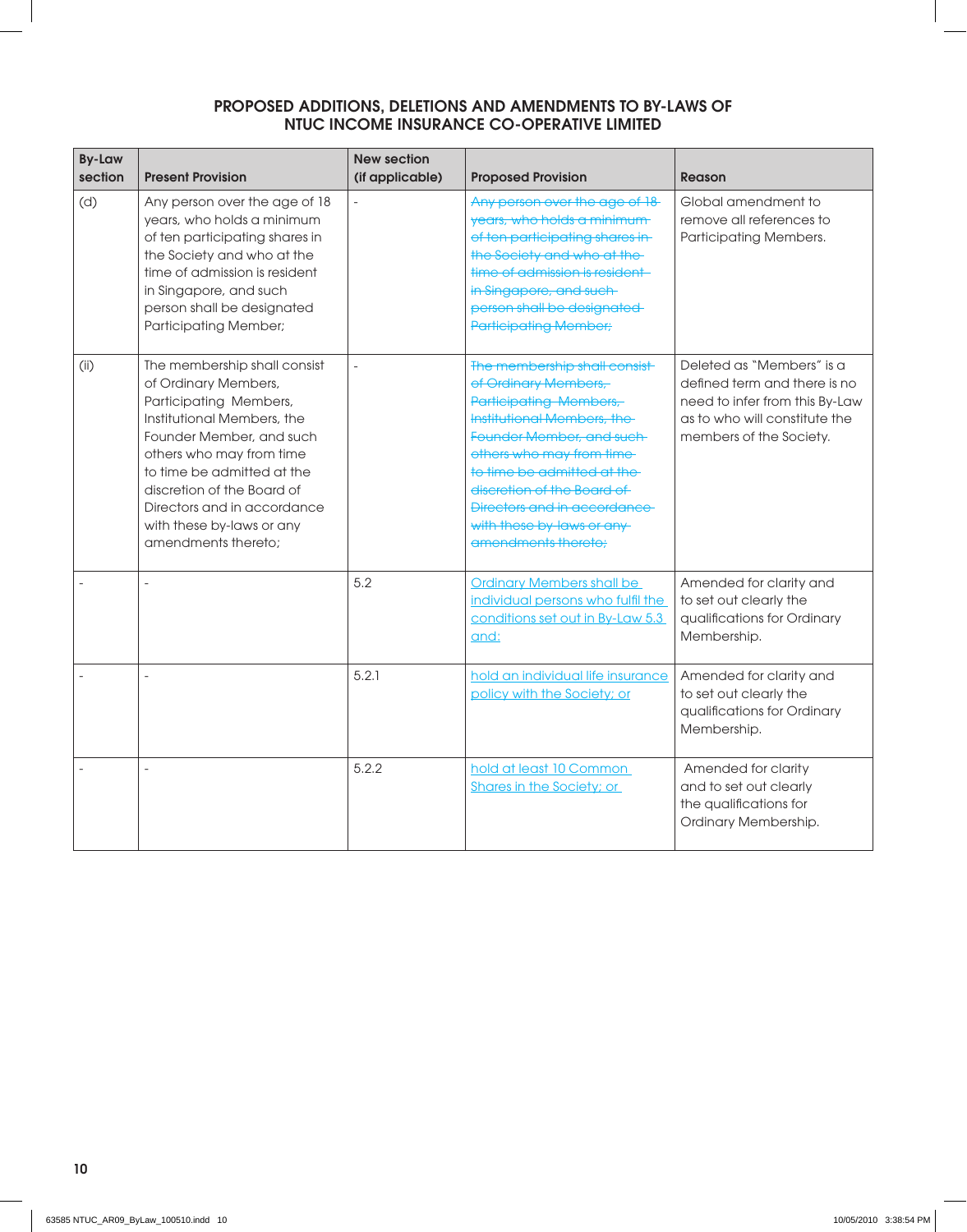| <b>By-Law</b><br>section | <b>Present Provision</b> | <b>New section</b><br>(if applicable) | <b>Proposed Provision</b>                                                                                                                                                                 | Reason                                                                                                                                    |
|--------------------------|--------------------------|---------------------------------------|-------------------------------------------------------------------------------------------------------------------------------------------------------------------------------------------|-------------------------------------------------------------------------------------------------------------------------------------------|
|                          |                          | 5.2.3                                 | are such other persons who<br>may from time to time be<br>admitted at the discretion<br>of the Board on such terms<br>as the Board may decide<br>and in accordance with these<br>By-Laws. | Amended for clarity and<br>to set out clearly the<br>qualifications for Ordinary<br>Membership.                                           |
|                          |                          | 5.3                                   | <b>Each of the Ordinary Members</b><br>must fulfil all of the following<br>conditions:                                                                                                    | Amended for clarity and<br>to set out clearly the<br>qualifications for Ordinary<br>Membership in line with the<br>provisions of the Act. |
|                          |                          | 5.3.1                                 | be of 18 years of age or above;                                                                                                                                                           | $\bar{\phantom{a}}$                                                                                                                       |
|                          | $\overline{a}$           | 5.3.2                                 | be a citizen or resident in<br>Singapore at the time of<br>such proposal;                                                                                                                 | $\Box$                                                                                                                                    |
|                          |                          | 5.3.3                                 | not be legally or mentally<br>disabled;                                                                                                                                                   | $\overline{a}$                                                                                                                            |
|                          |                          | 5.3.4                                 | not be an undischarged<br>bankrupt; and                                                                                                                                                   | $\overline{a}$                                                                                                                            |
|                          |                          | 5.3.5                                 | not have been convicted of<br>any offence punishable with<br>imprisonment.                                                                                                                | $\blacksquare$                                                                                                                            |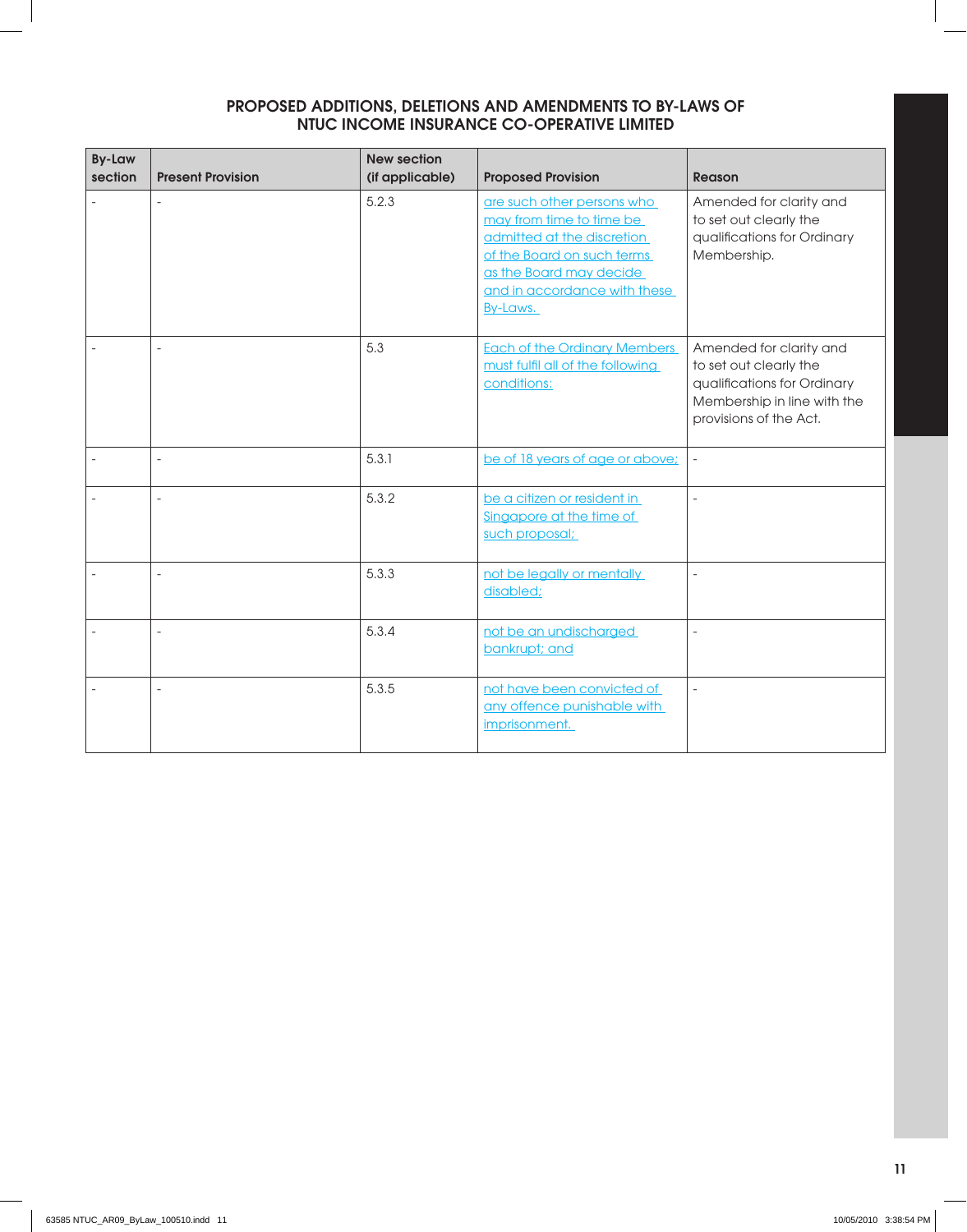| <b>By-Law</b><br>section | <b>Present Provision</b>                                                                                                                                                                                                                                                                                                                                                                                                                                          | <b>New section</b><br>(if applicable) | <b>Proposed Provision</b>                                                                                                                                                                                                                                                                                                                                                                                                                                                                                                                                                 | <b>Reason</b>                                                                                              |
|--------------------------|-------------------------------------------------------------------------------------------------------------------------------------------------------------------------------------------------------------------------------------------------------------------------------------------------------------------------------------------------------------------------------------------------------------------------------------------------------------------|---------------------------------------|---------------------------------------------------------------------------------------------------------------------------------------------------------------------------------------------------------------------------------------------------------------------------------------------------------------------------------------------------------------------------------------------------------------------------------------------------------------------------------------------------------------------------------------------------------------------------|------------------------------------------------------------------------------------------------------------|
| (iii)                    | The first ten members of the<br>Society shall be proposed by<br>the Founder Member. Every<br>subsequent application shall<br>be proposed by one member,<br>and seconded by another<br>member of the Society. The<br>application shall be made in<br>the form prescribed by the<br>Board of Directors. The Board<br>of Directors shall deal with the<br>application, and shall have<br>power to grant an application<br>or refuse it without assigning<br>reasons; | 5.4                                   | The first ten members of the-<br>Society shall be proposed by<br>the Founder Member. Every<br>application for membership as<br>an Institutional Member shall<br>be proposed by the Founder<br>Member or an Institutional<br>Member, and seconded by<br>another Institutional Member.<br>member of the Society. The<br>application shall be made in the<br>form prescribed by the Board of<br><b>Directors. The Board of Directors</b><br>shall deal with the application,<br>and shall have power to grant-<br>an application or refuse it-<br>without assigning reasons; | Amended for clarity.<br>Re-paragraphing of the By-<br>Law for consistency.                                 |
|                          |                                                                                                                                                                                                                                                                                                                                                                                                                                                                   | 5.5                                   | Any application for<br>membership as an Ordinary<br>Member may be made without<br>any proposer or seconder but<br>shall satisfy the conditions of<br>By-Laws 5.2 and 5.3.                                                                                                                                                                                                                                                                                                                                                                                                 | Amended in line with the<br>NTUC Social Enterprises'<br>collective effort to standardise<br>their By-Laws. |
|                          |                                                                                                                                                                                                                                                                                                                                                                                                                                                                   | 5.6                                   | An application for membership<br>shall be submitted in a form<br>prescribed by the Board.                                                                                                                                                                                                                                                                                                                                                                                                                                                                                 | Amended in line with the NTUC<br>Social Enterprises' collective<br>effort to standardise their<br>By-Laws. |
|                          |                                                                                                                                                                                                                                                                                                                                                                                                                                                                   | 5.7                                   | The Board shall have the<br>absolute discretion to approve<br>or reject an application without<br>assigning any reason for<br>its decision.                                                                                                                                                                                                                                                                                                                                                                                                                               | Amended in line with the NTUC<br>Social Enterprises' collective<br>effort to standardise their<br>By-Laws. |
|                          | $\equiv$                                                                                                                                                                                                                                                                                                                                                                                                                                                          | 5.8                                   | The approval or rejection<br>of any application for<br>membership shall be<br>notified to such applicant.                                                                                                                                                                                                                                                                                                                                                                                                                                                                 | Amended in line with the NTUC<br>Social Enterprises' collective<br>effort to standardise their<br>By-Laws. |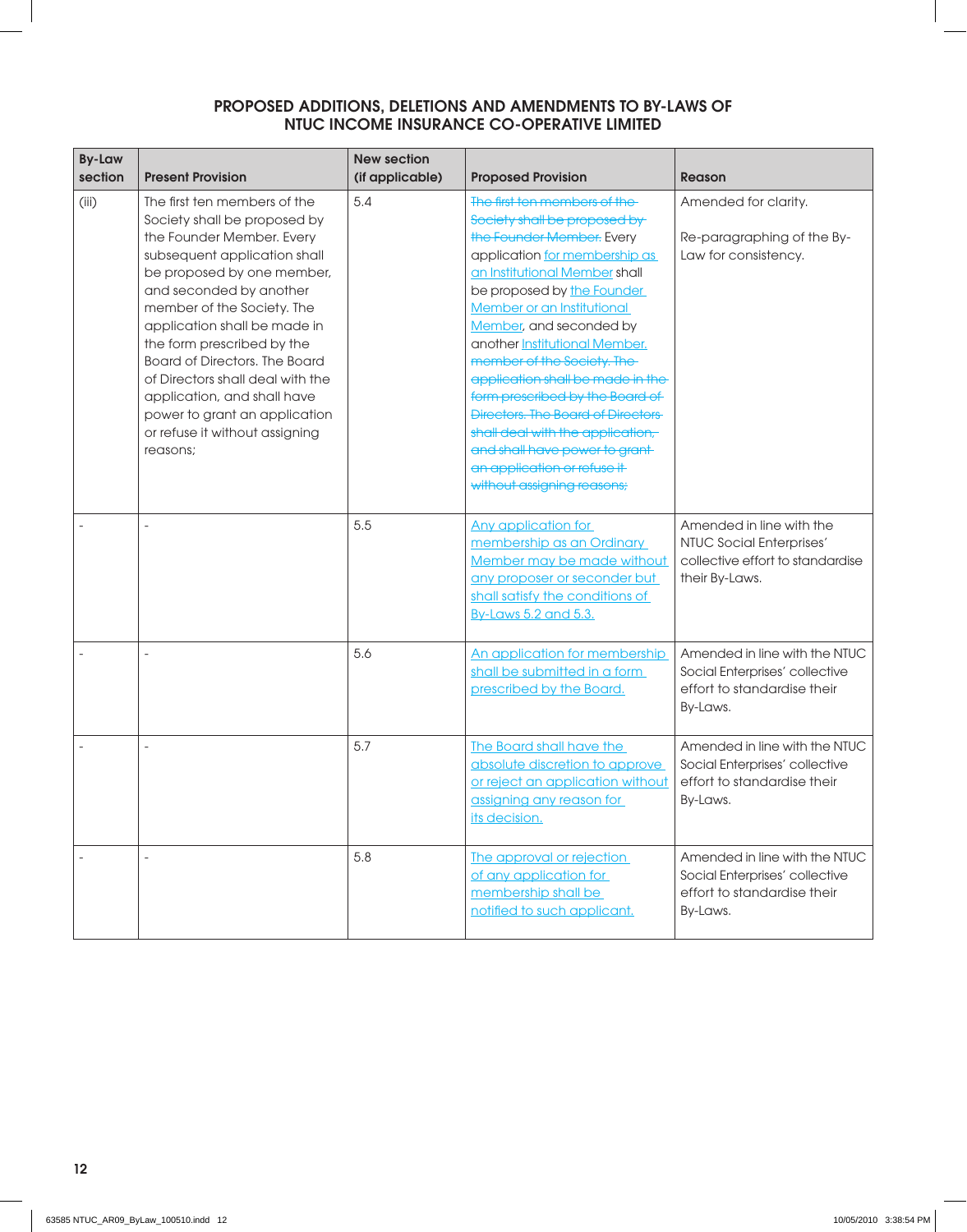| <b>By-Law</b><br>section | <b>Present Provision</b>                                                                                                                                                                                                                                                                                                                                                               | <b>New section</b><br>(if applicable) | <b>Proposed Provision</b>                                                                                                                                                                                                                                                                                                                                                                                                                                                                                                  | <b>Reason</b>                                                                                                                                                                                                                                                                                                                                                                                          |
|--------------------------|----------------------------------------------------------------------------------------------------------------------------------------------------------------------------------------------------------------------------------------------------------------------------------------------------------------------------------------------------------------------------------------|---------------------------------------|----------------------------------------------------------------------------------------------------------------------------------------------------------------------------------------------------------------------------------------------------------------------------------------------------------------------------------------------------------------------------------------------------------------------------------------------------------------------------------------------------------------------------|--------------------------------------------------------------------------------------------------------------------------------------------------------------------------------------------------------------------------------------------------------------------------------------------------------------------------------------------------------------------------------------------------------|
| (iv)                     | The issuance to a person of an<br>individual policy on his life shall<br>be deemed to be due notice<br>of his election as an Ordinary<br>Member of the Society as on<br>the entry date of the policy or<br>on his attaining age 18 years<br>whichever is the later. The<br>election of any members other<br>than Ordinary Member shall<br>be notified to such member<br>without delay; | 5.9                                   | The issuance to a person of<br>an individual life insurance<br>policy on his life shall be<br>deemed to be due notice<br>of his election admission as<br>an Ordinary Member of the<br>Society under By-Law 5.2.1 as<br>on the entry date of the policy<br>or on his attaining age 18 years<br>whichever is the later. The<br>election of any members other-<br>than Ordinary Member shall-<br>be notified to such member-<br>without delay;                                                                                | Amended to replace<br>the word "election" with<br>"admission" which more<br>accurately describes<br>the entry of Members to<br>the Society.<br>Amended as notification<br>to the Members of the<br>approval or rejection of their<br>application for membership is<br>already set out in By-Law 5.8.<br>Re-paragraphing of the<br>By-Law for consistency.                                              |
| (V)                      | The first year's premium paid by<br>an Ordinary Member shall be<br>regarded as his membership<br>fee, but no Ordinary Member<br>shall exercise the rights and<br>duties or enjoy the privileges<br>prescribed by the by-laws until<br>he has paid in full the first year's<br>premium on his policy;                                                                                   | 5.10                                  | The first year's premium paid<br>by an Ordinary Member under<br>By-Law 5.2.1 shall be regarded<br>as his membership fee, or the<br>subscription of not less than<br>10 Common Shares by but no<br>an Ordinary Member under<br>By-Law 5.2.2 shall be regarded<br>as his membership fee. No<br><b>Ordinary Member shall exercise</b><br>the rights and duties or enjoy<br>the privileges prescribed by the<br>by-laws By-Laws until he has<br>paid the membership fee in full.<br>the first year's premium on<br>his policy; | Global editorial amendment<br>to replace all references of<br>"by-laws" to "By-Laws", which<br>is a defined term. The use of<br>a defined term will provide<br>clarity as to what "By-Laws"<br>refers to.<br>Operational change<br>for clarity.<br>Global amendment to<br>replace reference to<br>"Participating Shares"<br>with "Common Shares".<br>Re-paragraphing of the<br>By-Law for consistency. |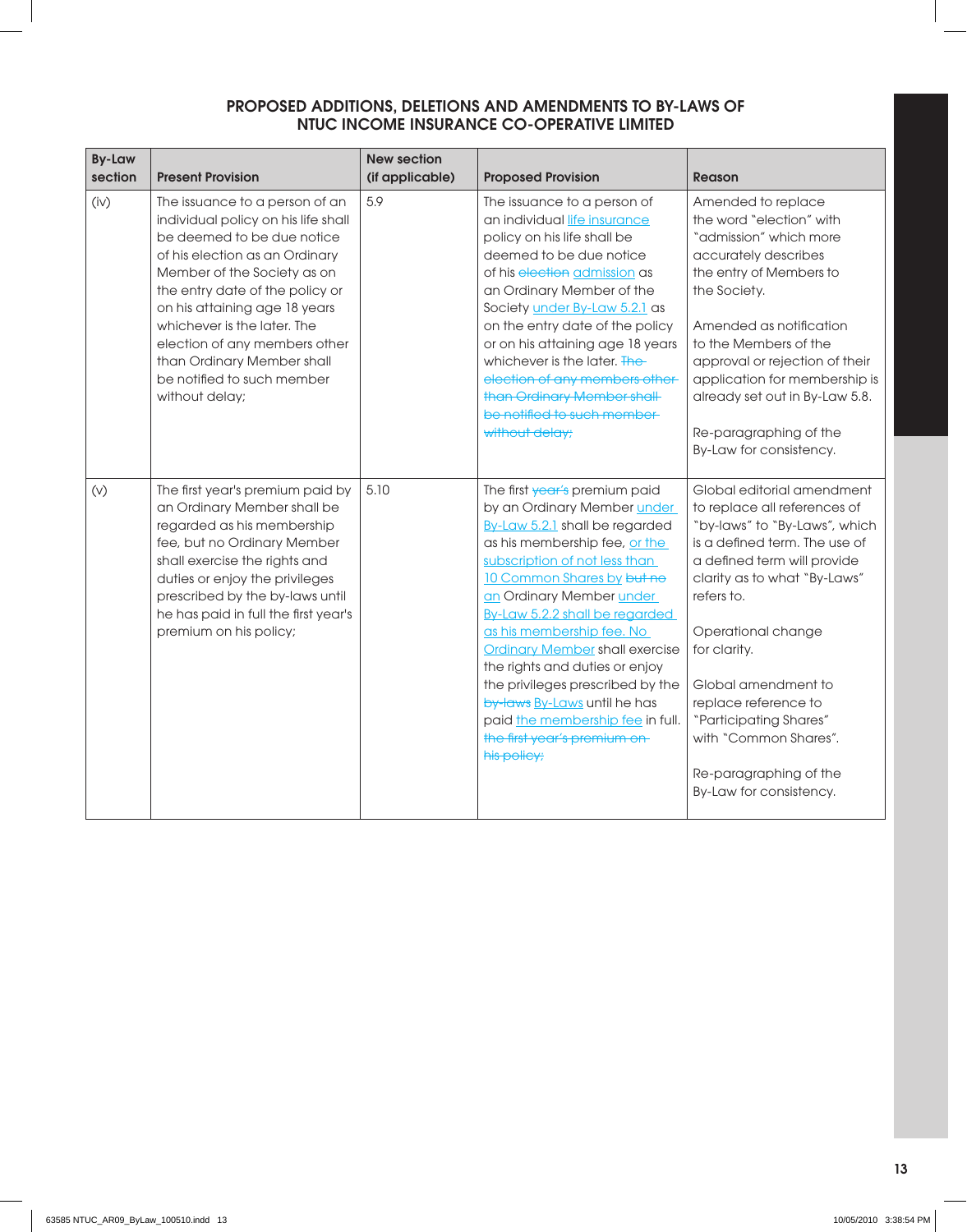| <b>By-Law</b><br>section | <b>Present Provision</b>                                                                                                                                                                                                                                                                                                                                                                                                                                                                                                                                                               | <b>New section</b><br>(if applicable) | <b>Proposed Provision</b>                                                                                                                                                                                                                                                                                                                                                                                                                                                                                                                                                                                                                 | Reason                                                                                                                                                                                                                                       |
|--------------------------|----------------------------------------------------------------------------------------------------------------------------------------------------------------------------------------------------------------------------------------------------------------------------------------------------------------------------------------------------------------------------------------------------------------------------------------------------------------------------------------------------------------------------------------------------------------------------------------|---------------------------------------|-------------------------------------------------------------------------------------------------------------------------------------------------------------------------------------------------------------------------------------------------------------------------------------------------------------------------------------------------------------------------------------------------------------------------------------------------------------------------------------------------------------------------------------------------------------------------------------------------------------------------------------------|----------------------------------------------------------------------------------------------------------------------------------------------------------------------------------------------------------------------------------------------|
| (vi)                     | The proportional subscriptions<br>to share capital prescribed in<br>by-law 9(i) shall be regarded<br>as the membership fees of<br>the Founder Member and<br>the Institutional Members.<br>The subscription of not less<br>than 10 shares to the share<br>capital shall be regarded<br>as the membership fee of<br>a Participating Member.<br>The Founder Member, the<br>Institutional Members and<br>Participating Members shall not<br>exercise the rights and duties or<br>enjoy the privileges prescribed<br>by these by-laws until such<br>subscriptions had been paid<br>in full: | 5.11                                  | The proportional subscriptions<br>to share capital prescribed in<br>by-law $\frac{By-Law 8.2 \, \theta(i)}{B}$ shall be<br>regarded as the membership<br>fees of the Founder Member<br>and the Institutional Members.<br>The subscription of not less-<br>than 10 shares to the share-<br>capital shall be regarded<br>as the membership fee of a<br><b>Participating Member. The</b><br>Founder Member and the<br>Institutional Members and<br>Participating Members shall not<br>exercise the rights and duties or<br>enjoy the privileges prescribed<br>by these by-law By-Laws until<br>such subscriptions have been<br>paid in full. | Consequential amendment<br>in line with change in<br>numbering of the By-Laws.<br>Global amendment to<br>remove all references to<br>Participating Members and<br>participating shares.<br>Re-paragraphing of the<br>By-Law for consistency. |
| (vii)                    | Every member on admission<br>will be supplied on request, free<br>of charge with a copy of the<br>By-Laws of the Society;                                                                                                                                                                                                                                                                                                                                                                                                                                                              | 5.12                                  | <b>Every Member shall, upon</b><br>request, be supplied with a<br>copy of the By-Laws free of<br>charge. Every member on<br>admission will be supplied<br>on request, free of charge-<br>with a copy of the By-Laws-<br>of the Society;                                                                                                                                                                                                                                                                                                                                                                                                   | Amended for clarity.<br>Re-paragraphing of the<br>By-Law for consistency.                                                                                                                                                                    |
| (viii)                   | Membership in the Society<br>ceases:                                                                                                                                                                                                                                                                                                                                                                                                                                                                                                                                                   | 5.13                                  | Membership in the Society<br>shall ceases:                                                                                                                                                                                                                                                                                                                                                                                                                                                                                                                                                                                                | Editorial amendment.<br>Re-paragraphing of the<br>By-Law for consistency.                                                                                                                                                                    |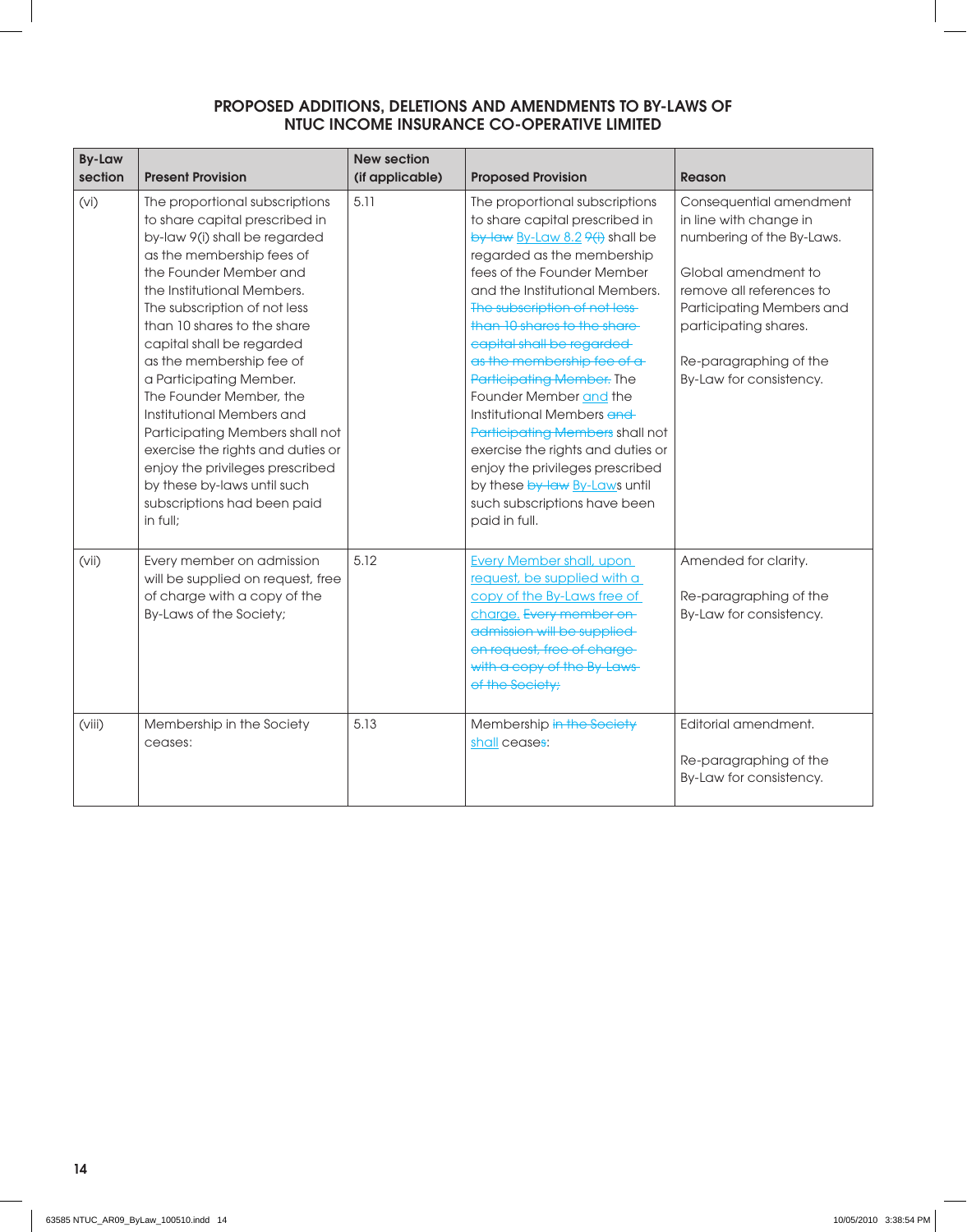| <b>By-Law</b><br>section | <b>Present Provision</b>                                         | <b>New section</b><br>(if applicable) | <b>Proposed Provision</b>                                                                                                                                                                                                 | Reason                                                                                                                                                                       |
|--------------------------|------------------------------------------------------------------|---------------------------------------|---------------------------------------------------------------------------------------------------------------------------------------------------------------------------------------------------------------------------|------------------------------------------------------------------------------------------------------------------------------------------------------------------------------|
|                          |                                                                  | 5.13.1                                | upon any Ordinary Member<br>ceasing to satisfy any of the<br>gualifying conditions in By-Laws<br>5.2 and 5.3 for membership as<br><b>Ordinary Members:</b>                                                                | The provision clarifies<br>that Ordinary Members<br>who cease to meet the<br>qualifications set out in<br>By-Laws 5.2 and 5.3 for<br>membership will cease<br>to be Members. |
|                          |                                                                  | 5.13.2                                | upon withdrawal from the<br>Society in accordance with<br>By-Law 5.16, and subject to<br>the provisions of By-Laws<br>8.8.1 and 8.8.2;                                                                                    | Inserted for clarity.                                                                                                                                                        |
| (a)                      | by expulsion in the manner<br>provided hereunder in by-law<br>6; | 5.13.3                                | by expulsion in the manner<br>provided hereunder for in B<br>$by-L$ ław 6;                                                                                                                                                | Editorial amendments.<br>Re-paragraphing of the<br>By-Law for consistency.                                                                                                   |
|                          |                                                                  | 5.13.4                                | in respect of the<br><b>Founder Member or</b><br>an Institutional Member,<br>upon the dissolution or de-<br>registration of such Member,<br>and upon disaffiliation of<br>an affiliate from the<br><b>Founder Member:</b> | Amended in line with the NTUC<br>Social Enterprises' collective<br>effort to standardise their<br>By-Laws.                                                                   |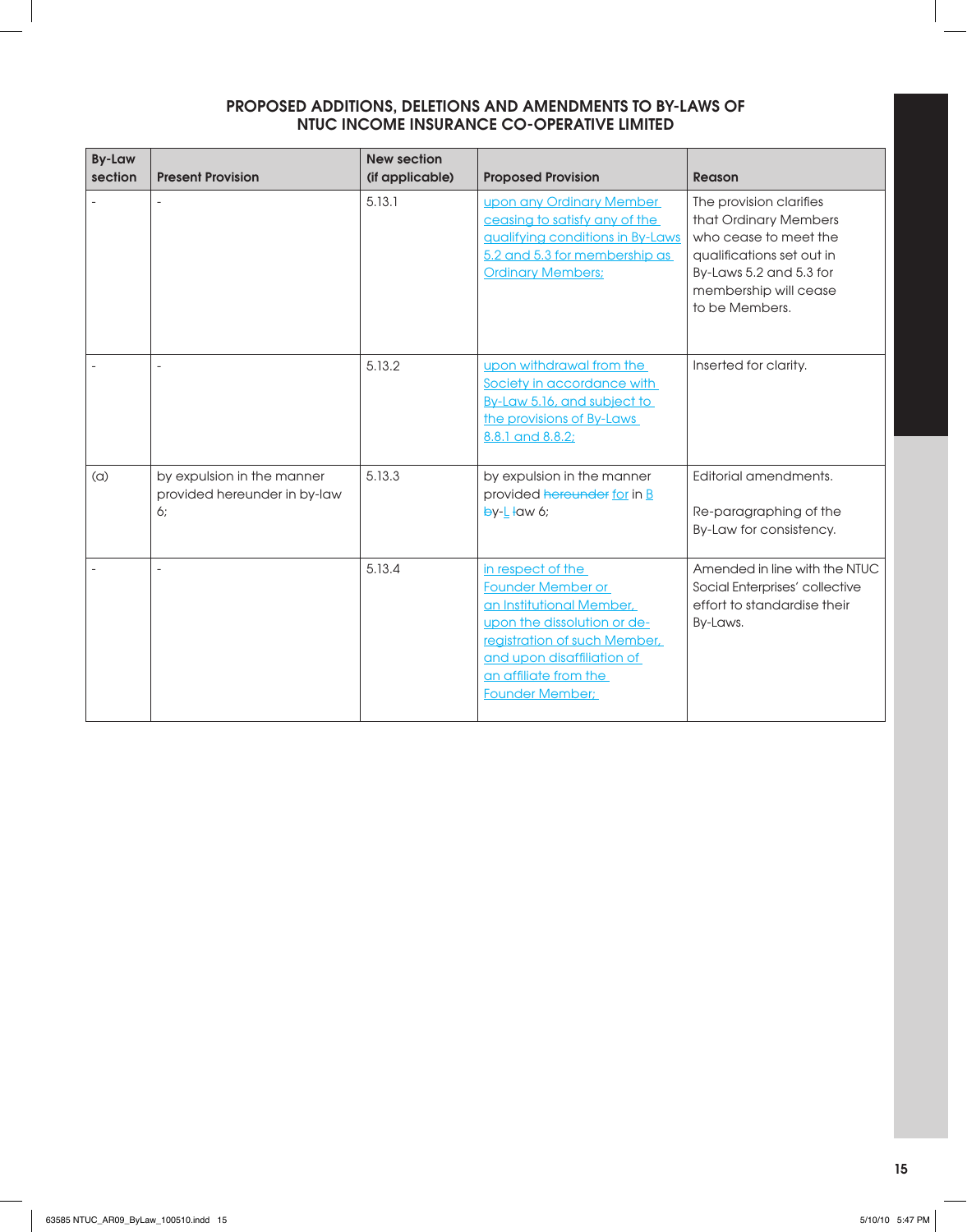| <b>By-Law</b><br>section | <b>Present Provision</b>                                                                                                                                                                                                           | <b>New section</b><br>(if applicable) | <b>Proposed Provision</b>                                                                                                                                                                                                                                                                                                                   | <b>Reason</b>                                                                                                                                                                                                                                                                                   |
|--------------------------|------------------------------------------------------------------------------------------------------------------------------------------------------------------------------------------------------------------------------------|---------------------------------------|---------------------------------------------------------------------------------------------------------------------------------------------------------------------------------------------------------------------------------------------------------------------------------------------------------------------------------------------|-------------------------------------------------------------------------------------------------------------------------------------------------------------------------------------------------------------------------------------------------------------------------------------------------|
| (b)                      | upon the death of a member<br>or if such member is legally or<br>mentally disabled, a bankrupt<br>or has a conviction standing<br>against him for an offence<br>punishable with imprisonment;                                      |                                       | upon the death of a member-<br>or if such member is legally or<br>mentally disabled, a bankrupt-<br>or has a conviction standing<br>against him for an offence<br>punishable with imprisonment;                                                                                                                                             | Deleted as this is now set out<br>in By-Law 5.13.1.                                                                                                                                                                                                                                             |
| (c)                      | by resignation after giving<br>one year's notice in writing.<br>Cessation of membership by<br>the operation of clauses (a),<br>(b) or (c) shall not prejudice the<br>rights of any party under the<br>member's policy or policies; |                                       | by resignation after giving<br>one year's notice in writing.<br>Cessation of membership by<br>the operation of clauses (a),<br>(b) or (c) shall not prejudice the<br>rights of any party under the<br>member's policy or policies;                                                                                                          | Consequential deletion of the<br>reference to resignation after<br>giving one year's notice as<br>the right of withdrawal from<br>the Society has already been<br>set out in By-Law 5.16.<br>Preservation of the Ordinary<br>Member's rights under his/her<br>policy is set out in By-Law 5.15. |
| (d)                      | on termination of the policy<br>contract issued on an Ordinary<br>Member's life either by lapse,<br>surrender, or maturity of the<br>policy or by a claim on the<br>policy by reason of the death<br>of such Ordinary Member;      | 5.13.5                                | in respect of an Ordinary<br>Member under By-Law 5.2.1<br>on termination of the policy<br>contract so issued on an<br>Ordinary Member's life either<br>by cancellation, termination,<br>lapsinge, surrender or maturity<br>of the policy or by a claim<br>on the policy by reason of<br>the death of such Ordinary<br>Member <sub>1</sub> : | Operational amendment<br>and for clarity.<br>Re-paragraphing of the<br>By-Law for consistency.                                                                                                                                                                                                  |
| (e)                      | on disaffiliation of an affiliate<br>from the NTUC.                                                                                                                                                                                |                                       | on disaffiliation of an affiliate<br>from the NTUC.                                                                                                                                                                                                                                                                                         | Deleted as this has been<br>incorporated into By-Law<br>5.13.4.                                                                                                                                                                                                                                 |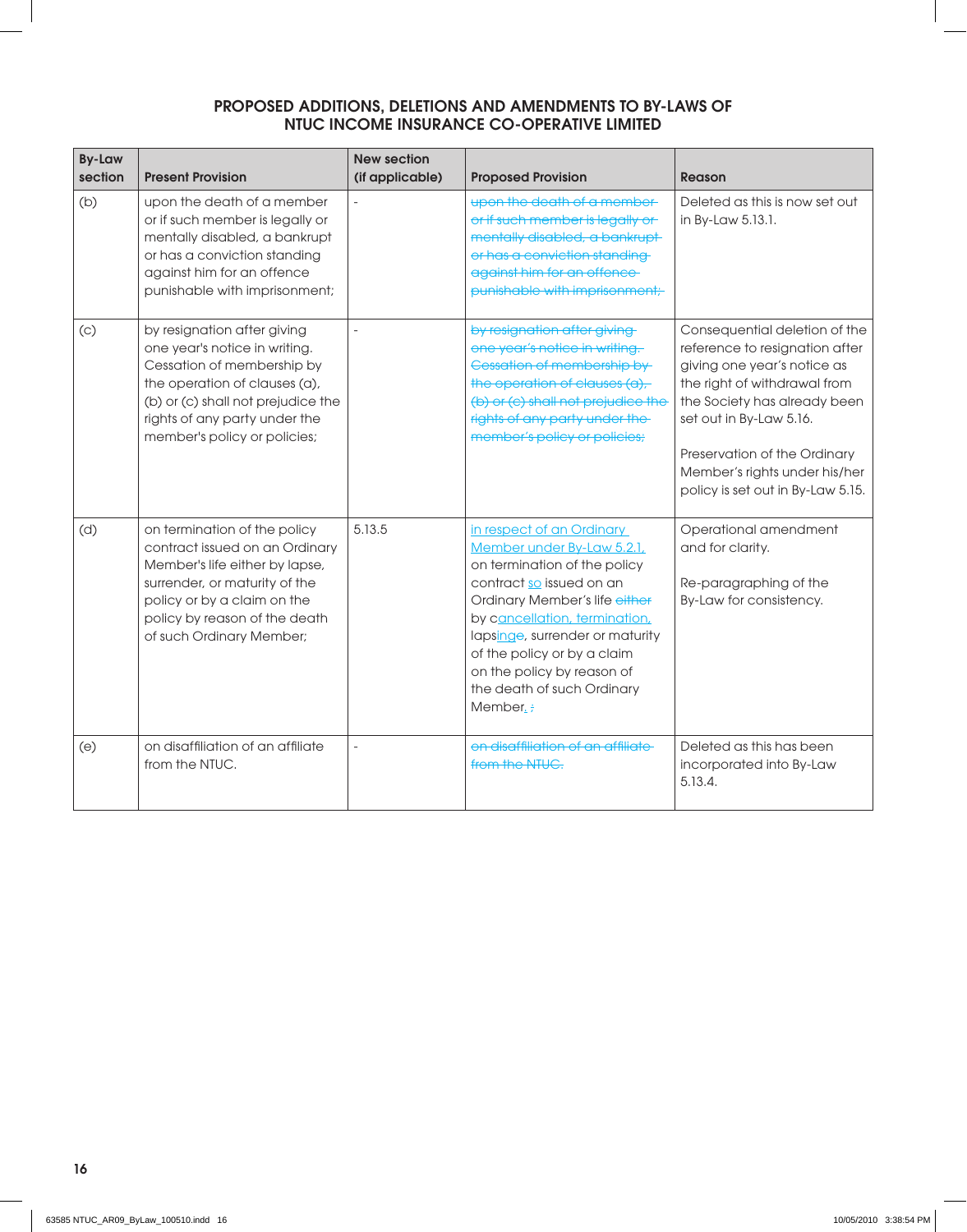| <b>By-Law</b><br>section | <b>Present Provision</b> | <b>New section</b><br>(if applicable) | <b>Proposed Provision</b>                                                                                                                                                                                                                                                                                                                                                                                                                                                                                                                                                                                               | <b>Reason</b>                                                                                                                                                                                                                                                                      |
|--------------------------|--------------------------|---------------------------------------|-------------------------------------------------------------------------------------------------------------------------------------------------------------------------------------------------------------------------------------------------------------------------------------------------------------------------------------------------------------------------------------------------------------------------------------------------------------------------------------------------------------------------------------------------------------------------------------------------------------------------|------------------------------------------------------------------------------------------------------------------------------------------------------------------------------------------------------------------------------------------------------------------------------------|
|                          |                          | 5.14                                  | <b>Cessation of membership</b><br>shall take effect from the<br>date of occurrence of any of<br>the events stated in By-Law<br>5.13 or the decision of the<br>Board, whichever is the earlier,<br>provided that the Society<br>shall not be precluded from<br>recovering any sum of money<br>whatsoever owing by the<br>Member to the Society.                                                                                                                                                                                                                                                                          | Amended to clarify when<br>cessation of membership<br>actually takes place in the<br>event the instances under By-<br>Law 5.13 are satisfied.<br>Amended in line with the<br>NTUC Social Enterprises'<br>collective effort to<br>standardise their By-Laws.                        |
|                          |                          | 5.15                                  | Cessation of membership of<br>any Ordinary Member under<br>By-Law 5.13 shall not prejudice<br>the rights of any party under<br>the Member's policy or policies.                                                                                                                                                                                                                                                                                                                                                                                                                                                         | Introduced to make clear<br>that cessation of membership<br>of an Ordinary Member will<br>not impact on the Ordinary<br>Member's policy or policies.                                                                                                                               |
|                          |                          | 5.16                                  | A Member who holds Common<br><b>Shares may, subject to By-Law</b><br>8.17, on giving three months'<br>notice in writing, withdraw from<br>the Society, with the permission<br>of the Board provided there<br>are no debts due by him to the<br>Society and there are no debts<br>due to the Society for which<br>the Member withdrawing<br>has stood security. Subject<br>to the provisions of By-Laws<br>8.8.1 and 8.8.2, the Board may<br>at its discretion and on such<br>conditions as it deems fit,<br>waive or vary the notice period<br>and allow the withdrawal of<br>such Common Shares at an<br>earlier date. | To set out the pre-conditions<br>for a Member who holds<br>shares to withdraw from<br>the Society, to provide for a<br>requirement for notice to be<br>served by the Member, and to<br>provide flexibility to the Board<br>to reduce the notice period<br>for withdrawing members. |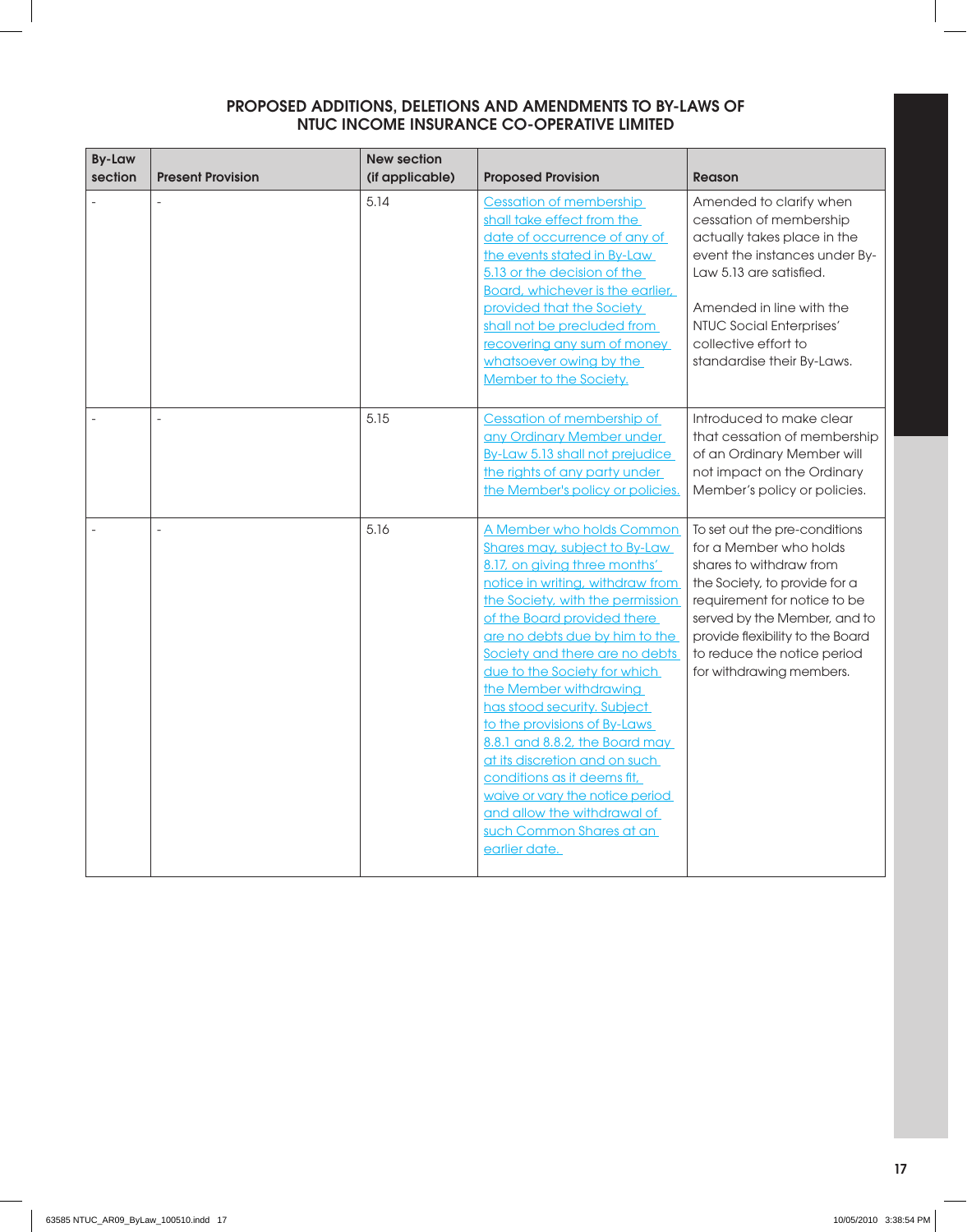| <b>By-Law</b><br>section | <b>Present Provision</b>                                                                                                 | <b>New section</b><br>(if applicable) | <b>Proposed Provision</b>                                                                                                                                              | <b>Reason</b>                                                                                              |
|--------------------------|--------------------------------------------------------------------------------------------------------------------------|---------------------------------------|------------------------------------------------------------------------------------------------------------------------------------------------------------------------|------------------------------------------------------------------------------------------------------------|
| 6                        | <b>EXPULSION:</b>                                                                                                        | n.a.                                  | <b>EXPULSION:</b>                                                                                                                                                      |                                                                                                            |
|                          | The Board of Directors<br>may expel a member in<br>accordance with the provisions<br>of the Act:                         | 6.1                                   | The Board of Directors may<br>expel a member Member in<br>accordance with the provisions<br>of the Act:                                                                | Global editorial amendments.<br>Re-paragraphing of the<br>By-Law for consistency.                          |
| (i)                      | for any breach of the Act, these<br>by-laws or of any regulation<br>framed by the Society;                               | 6.1.1                                 | for any breach of the Act,<br>these by-law By-Laws or of<br>any regulation framed by<br>the Society;                                                                   | Global editorial amendment.<br>Re-paragraphing of the<br>By-Law for consistency.                           |
| (i)                      | for any conduct which may<br>weaken the credit, or an act<br>which may be detrimental to<br>the interest of the Society. | 6.1.2                                 | for any conduct which may<br>weaken the credit, or an act<br>which may be detrimental to<br>the interest of or bring disrepute<br>to the Society; or                   | Amended for clarity<br>Re-paragraphing of the<br>By-Law for consistency.                                   |
|                          |                                                                                                                          | 6.1.3                                 | for participating in or<br>associating with any activity<br>that competes with any<br>operation or is incompatible<br>with any object of the Society,                  | Amended in line with the NTUC<br>Social Enterprises' collective<br>effort to standardise their<br>By-Laws. |
|                          |                                                                                                                          |                                       | provided that such Member<br>is given a reasonable<br>opportunity to show cause<br>as to why he should not be<br>expelled as required by the<br>provisions of the Act. | To promote fairness by giving<br>the Member to be expelled a<br>right of hearing.                          |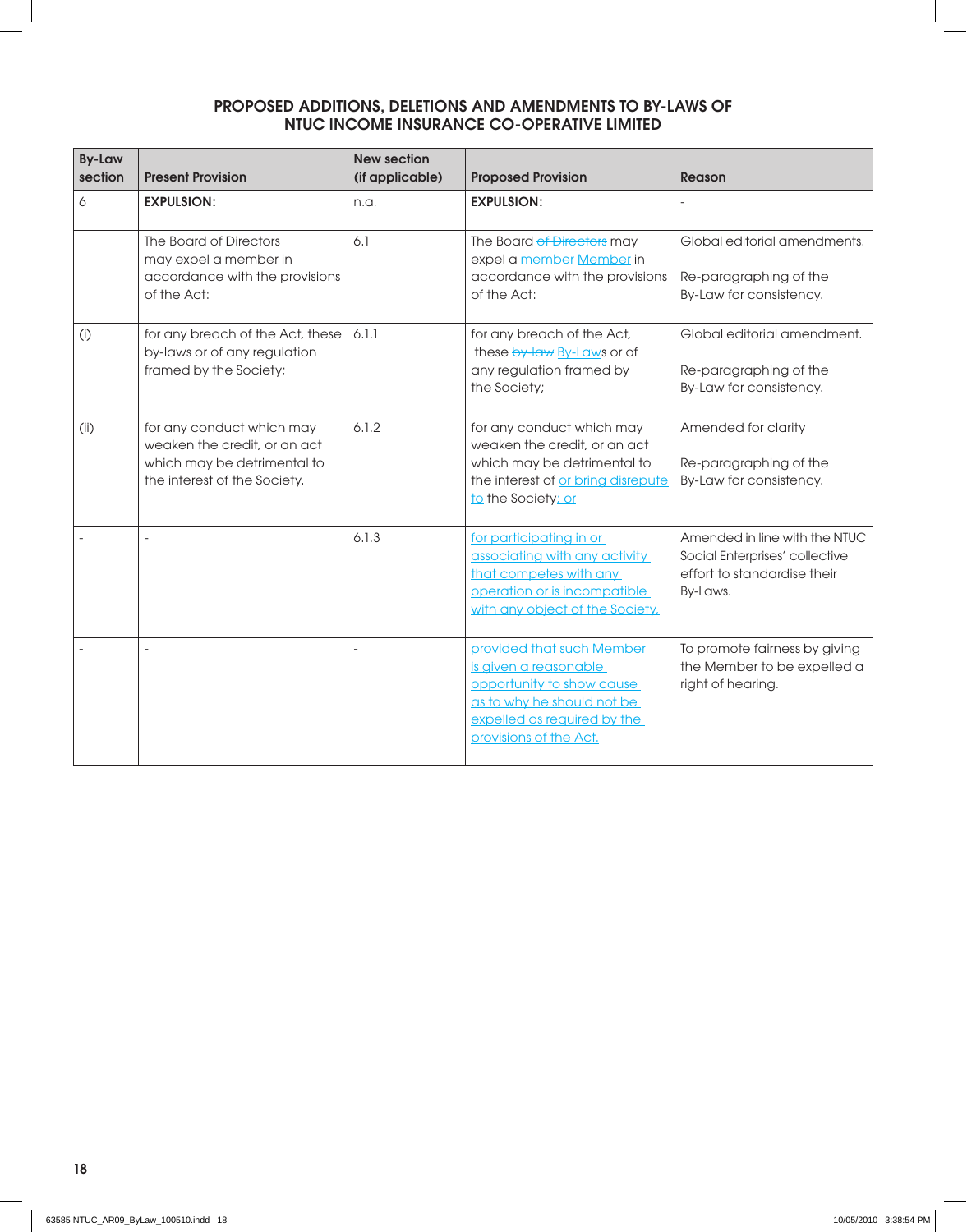| <b>By-Law</b><br>section | <b>Present Provision</b>                                                                                                                                                                         | <b>New section</b><br>(if applicable) | <b>Proposed Provision</b>                                                                                                                                                                                                                                         | Reason                                                                                                                                                                                                |
|--------------------------|--------------------------------------------------------------------------------------------------------------------------------------------------------------------------------------------------|---------------------------------------|-------------------------------------------------------------------------------------------------------------------------------------------------------------------------------------------------------------------------------------------------------------------|-------------------------------------------------------------------------------------------------------------------------------------------------------------------------------------------------------|
| $\overline{7}$           | <b>LIABILITIES:</b>                                                                                                                                                                              | n.a.                                  | <b>LIABILITIES:</b>                                                                                                                                                                                                                                               |                                                                                                                                                                                                       |
| (i)                      | The liability of an Ordinary<br>Member shall not exceed the<br>amount due to him under a<br>policy contract, and the value<br>of participating shares, if any,<br>payable to him by the Society; | 7.1                                   | The liability of an Ordinary<br>Member, present or past, shall<br>not exceed the amount due<br>to him under a policy contract,<br>and the <b>nominal</b> value of<br>participating the Common<br>s Shares, if any, payable to he<br>holds in him by the Society.: | Added "nominal" to provide<br>clarity that the value here<br>refers to the nominal value<br>of the Common Shares as<br>opposed to other values.<br>Re-paragraphing of the By-<br>Law for consistency. |
| (i)                      | The liability of the Founder<br>Member, the Institutional<br><b>Members and Participating</b><br>Members shall not exceed the<br>value of the shares they hold in<br>the Society.                | 7.2                                   | The liability of the Founder<br>Member, and the Institutional<br>Members, and Participating<br>Members present or past, shall<br>not exceed the nominal value<br>of the Common s Shares they<br>hold in the Society.                                              | Consequential amendments.<br>Re-paragraphing of the<br>By-Law for consistency.                                                                                                                        |
| 8                        | <b>CAPITAL:</b><br>The nominal capital of the<br>Society shall be \$1,000,000,000<br>which shall be divided into<br>100,000,000 participating shares<br>of the value of \$10.00 each.            |                                       | <b>CAPITAL:</b><br>The nominal capital of the<br>Society shall be \$1,000,000,000<br>which shall be divided into-<br>100,000,000 participating shares<br>of the value of \$10,00 each.                                                                            | Deleted as the nominal<br>capital and value of each<br>Common Share is set out in<br>By-law 8.1 below.                                                                                                |
| 9                        | <b>SHARE:</b>                                                                                                                                                                                    | 8                                     | <b>SHARES:</b>                                                                                                                                                                                                                                                    | Re-paragraphing of the<br>By-Law for consistency.                                                                                                                                                     |
|                          |                                                                                                                                                                                                  | 8.1                                   | The authorised capital of the<br>Society shall be \$1,000,000,000<br>which shall be divided into<br>100,000,000 Common Shares of<br>nominal value of \$10.00 each,<br>including bonus shares issued<br>pursuant to By-Law 16.6.                                   | Consequential amendments.                                                                                                                                                                             |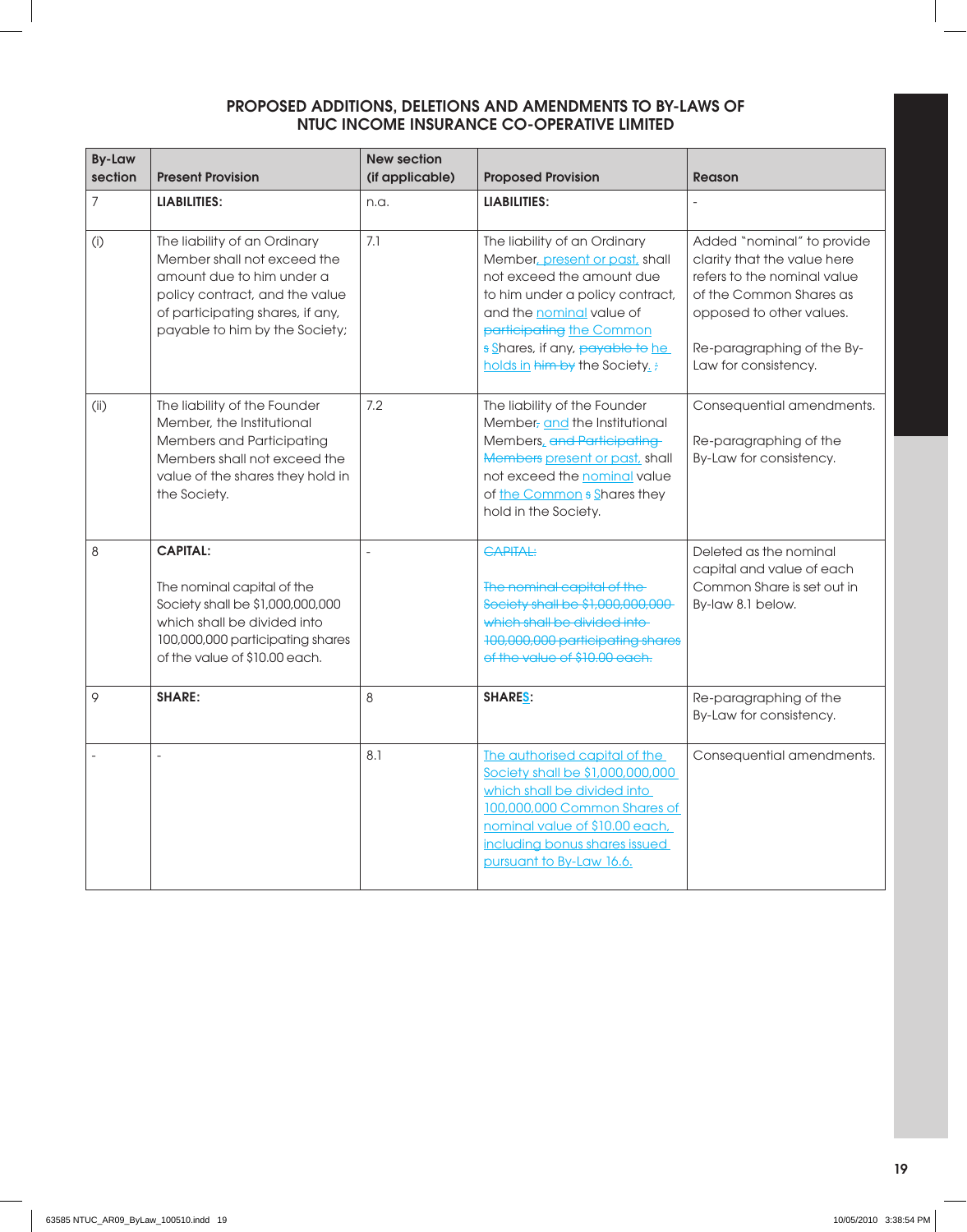| <b>By-Law</b><br>section | <b>Present Provision</b>                                                                                                                                                                                                                                                                                                                                                                                                                                                                                                                                                                                                    | <b>New section</b><br>(if applicable) | <b>Proposed Provision</b>                                                                                                                                                                                                                                                                                                                                                                                                                                                                                                                                                                                                                                                                                                  | <b>Reason</b>                                                                                                |
|--------------------------|-----------------------------------------------------------------------------------------------------------------------------------------------------------------------------------------------------------------------------------------------------------------------------------------------------------------------------------------------------------------------------------------------------------------------------------------------------------------------------------------------------------------------------------------------------------------------------------------------------------------------------|---------------------------------------|----------------------------------------------------------------------------------------------------------------------------------------------------------------------------------------------------------------------------------------------------------------------------------------------------------------------------------------------------------------------------------------------------------------------------------------------------------------------------------------------------------------------------------------------------------------------------------------------------------------------------------------------------------------------------------------------------------------------------|--------------------------------------------------------------------------------------------------------------|
| (i)                      | The Founder Member<br>shall hold at least 10,000<br>participating shares, and<br>each Institutional Member<br>with a book membership of<br>100 members or less shall hold<br>at least 10 participating shares.<br>Institutional Members with<br>book membership of greater<br>than 100 members shall at<br>least hold participating shares<br>in proportion of their book<br>membership, unless the<br><b>Board of Directors waives</b><br>this requirement in any<br>particular case;                                                                                                                                      | 8.2                                   | The Founder Member shall hold<br>at least 10,000 participating<br>Common s Shares. ; Eeach<br>Institutional Member with<br>a book membership of 100-<br>members or less shall hold at<br>least 10 participating Common<br>s Shares. Institutional Members<br>with book membership of<br>greater than 100 members<br>shall at least hold participating<br>shares in proportion of their-<br>book membership, unless the<br><b>Board of Directors waives</b><br>this requirement in any-<br>particular case;                                                                                                                                                                                                                 | Amended for clarity.<br>Re-paragraphing of the<br>By-Law for consistency.                                    |
| (i)                      | Every Institutional or<br>Participating Member shall<br>state in the application for<br>membership the number<br>of participating shares he<br>proposes to purchase, and shall<br>within one month from the date<br>of election to the Society, or<br>within such extended period as<br>may be approved by the Board<br>of Directors pay the full value<br>of the participating shares<br>applied for and allotted to<br>him by the Board of Directors.<br>Institutional and Participating<br>Members may from time<br>to time acquire additional<br>participating shares in such<br>manner as the Directors<br>may decide; | 8.3                                   | Every Institutional Member or<br><b>Participating Member shall</b><br>state in the application for<br>membership the number<br>of participating Common<br>s Shares it he proposes to<br>purchase, and shall within<br>one month from the date<br>of election admission to<br>the Society, or within such<br>extended period as may be<br>approved by the Board of<br>Directors pay the full value of<br>the participating Common<br>s Shares applied for and<br>allotted to it him by the Board<br>of Directors. Institutional<br><b>Members and Participating</b><br><b>Members</b> may from time<br>to time acquire additional<br>participating Common<br>s Shares in such manner as the<br>Directors Board may decide.; | Editorial amendments to<br>clarify and for consistency.<br>Re-paragraphing of the<br>By-Law for consistency. |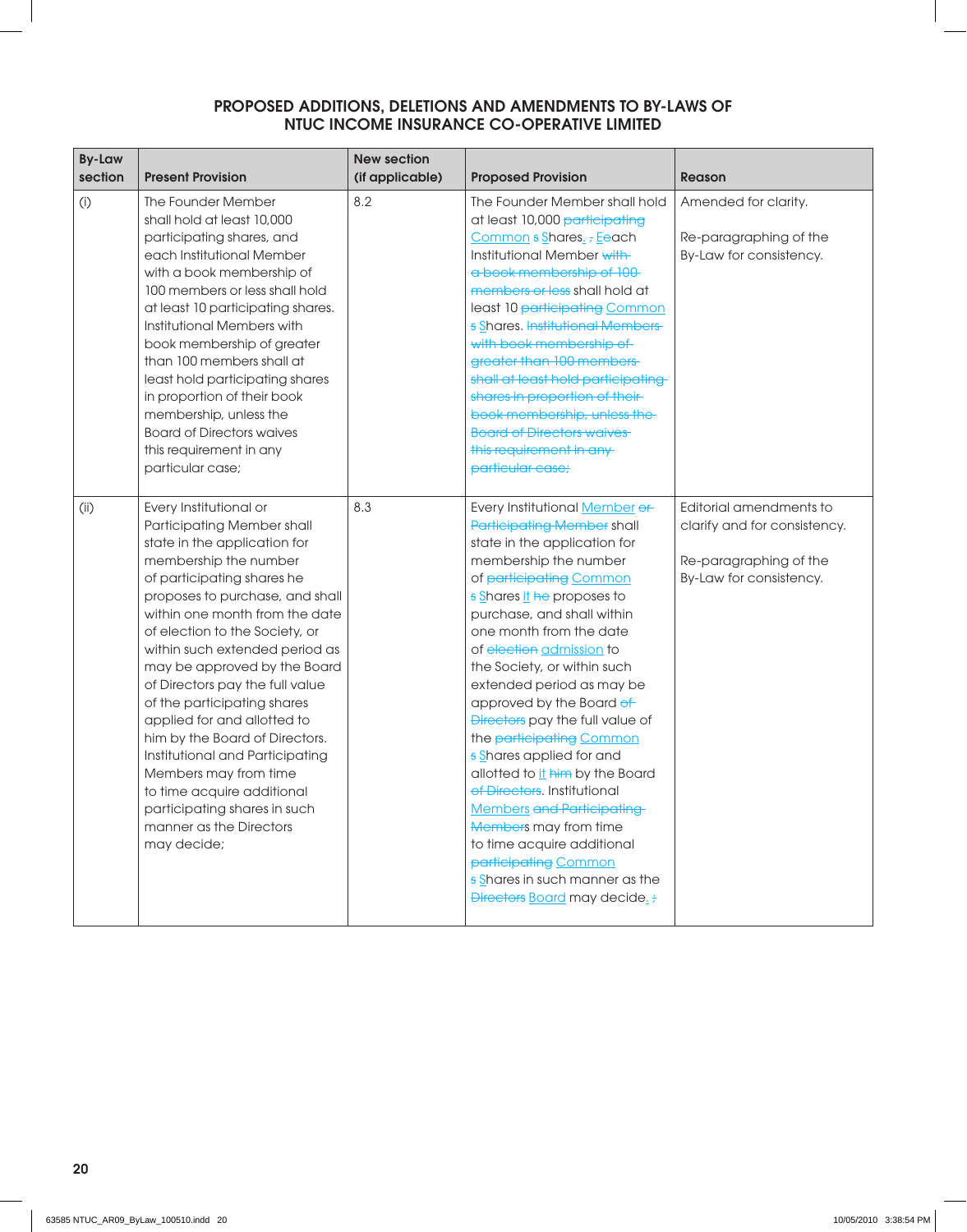| <b>By-Law</b><br>section | <b>Present Provision</b>                                                                                                                                                                                                                                                                                                                                                                                                                                                                                                                                                                                                                                                                                                                                                                                              | <b>New section</b><br>(if applicable) | <b>Proposed Provision</b>                                                                                                                                                                                                                                                                                                                                                                                                                                                                                                                                                                                                                                                                                                                                                                                                                                                                                                                                            | Reason                                                                                                                                                                                                         |
|--------------------------|-----------------------------------------------------------------------------------------------------------------------------------------------------------------------------------------------------------------------------------------------------------------------------------------------------------------------------------------------------------------------------------------------------------------------------------------------------------------------------------------------------------------------------------------------------------------------------------------------------------------------------------------------------------------------------------------------------------------------------------------------------------------------------------------------------------------------|---------------------------------------|----------------------------------------------------------------------------------------------------------------------------------------------------------------------------------------------------------------------------------------------------------------------------------------------------------------------------------------------------------------------------------------------------------------------------------------------------------------------------------------------------------------------------------------------------------------------------------------------------------------------------------------------------------------------------------------------------------------------------------------------------------------------------------------------------------------------------------------------------------------------------------------------------------------------------------------------------------------------|----------------------------------------------------------------------------------------------------------------------------------------------------------------------------------------------------------------|
| (iii)                    | An Ordinary Member shall,<br>by virtue of the payment of<br>the first year's premium on<br>an assurance on his life, be<br>deemed to possess one non-<br>participating voting right in the<br>Society, but such member may<br>acquire participating shares<br>provided that the number of<br>shares held shall not exceed<br>the limits set by the Board of<br>Directors from time to time.<br>Such participating shares will<br>not confer extra voting rights<br>on the Ordinary Member<br>at a General Meeting. The<br>participating shares held by<br>any Ordinary Member shall not<br>be transferable except that<br>in the event of an Ordinary<br>Member wishing to surrender<br>his participating shares, he shall<br>offer them to the Society which<br>shall always stand ready to<br>purchase such shares; | 8.4                                   | An Ordinary Member shall,<br>by virtue of the payment of<br>the first year's premium on<br>an assurance on his life, be-<br>deemed to possess one non-<br>participating voting right in the<br>Society, but such member may<br>acquire participating apply<br>for Common sShares provided<br>that the number of Common<br>sShares held shall not exceed<br>the limits set by the Board of<br>Directors from time to time.<br>Such participating shares will<br>not confer extra voting rights<br>on the Ordinary Member<br>at a General Meeting. The<br>participating shares held by<br>any Ordinary Member shall not<br>be transferable except that<br><i>i</i> In the event of an Ordinary<br>Member wishing to surrender his<br>participating Common sShares<br>pursuant to By-Law 5.16, he shall<br>offer them to the Society which<br>shall, subject to the provisions of<br>By-Laws 8.8.1 and 8.8.2, always<br>stand ready to purchase such<br>Common sShares; | Amended to simplify the<br>By-Laws.<br>Re-paragraphing of the<br>By-Law for consistency.<br>Deleted references to voting<br>right as it is already provided<br>for in By-Law 11.                               |
| (iv)                     | Institutional Members or<br>Participating Members may<br>transfer their participating<br>shares provided that:                                                                                                                                                                                                                                                                                                                                                                                                                                                                                                                                                                                                                                                                                                        | 8.5                                   | Institutional Members or<br><b>Participating Ordinary</b><br>Members may transfer their<br>participating Common sShares<br>provided that:                                                                                                                                                                                                                                                                                                                                                                                                                                                                                                                                                                                                                                                                                                                                                                                                                            | Global amendments to<br>replace references to<br>"Participating Members" and<br>"participating shares" with<br>"Ordinary Members" and<br>"Common Shares".<br>Re-paragraphing of the<br>By-Law for consistency. |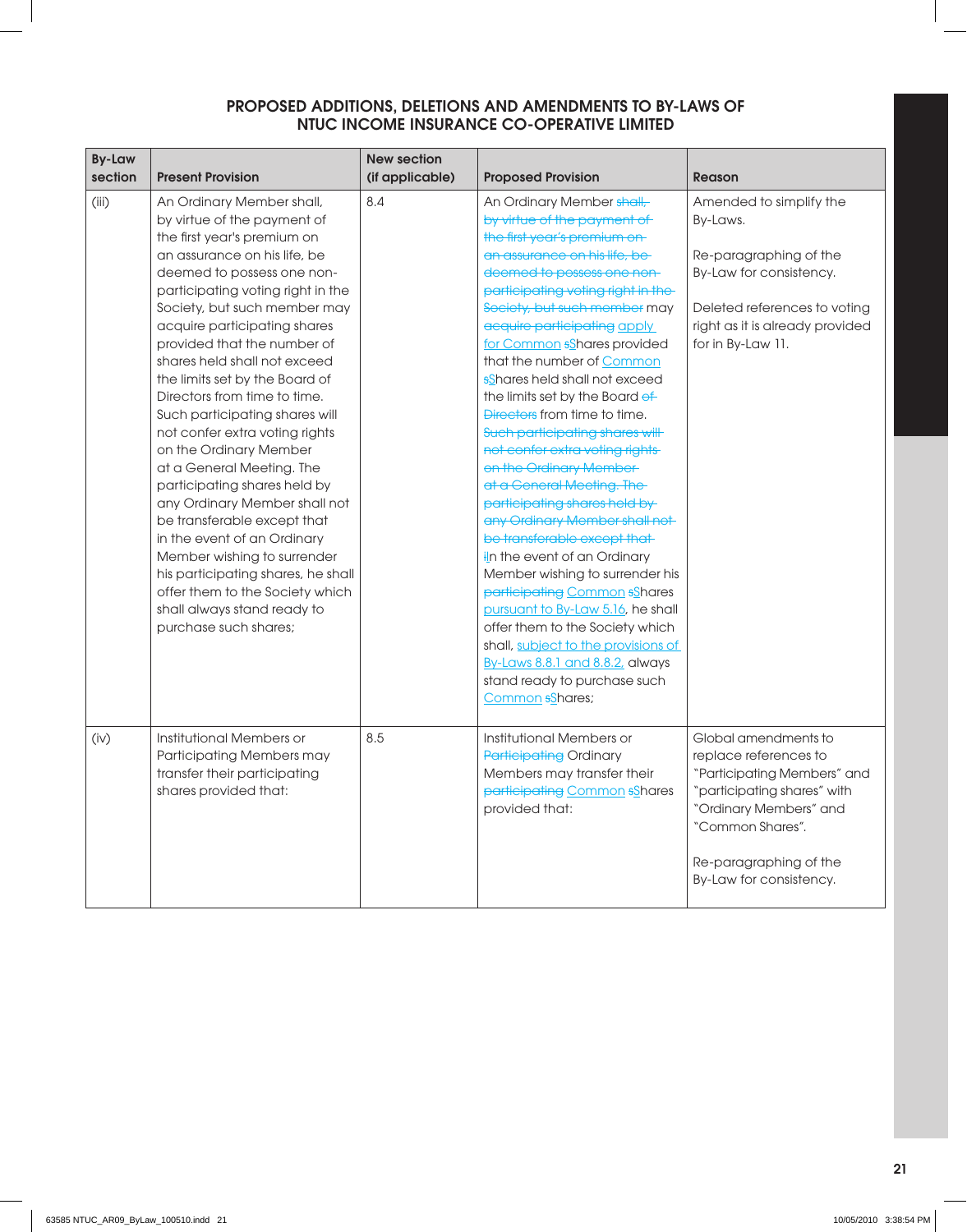| <b>By-Law</b><br>section | <b>Present Provision</b>                                                                                                                                                                                                | <b>New section</b><br>(if applicable) | <b>Proposed Provision</b>                                                                                                                                                                                                                                 | Reason                                                                           |
|--------------------------|-------------------------------------------------------------------------------------------------------------------------------------------------------------------------------------------------------------------------|---------------------------------------|-----------------------------------------------------------------------------------------------------------------------------------------------------------------------------------------------------------------------------------------------------------|----------------------------------------------------------------------------------|
| (a)                      | the member holding the<br>participating share or shares<br>has held them for at least<br>one year;                                                                                                                      | 8.5.1                                 | the member Member holding<br>the participating share or<br>Common sShares has held<br>them for at least one year;                                                                                                                                         | Global editorial amendment.<br>Re-paragraphing of the<br>By-Law for consistency. |
| (b)                      | the transfer is made to the<br>Founder or an Institutional<br>Member or with the approval<br>of the Board of Directors to<br>another Participating Member;                                                              | 8.5.2                                 | the transfer is made to the<br>Founder another or an<br><b>Institutional Member</b> of<br>with the approval of the<br><b>Board of Directors to another-</b><br><b>Participating Member;</b>                                                               | Operational amendment.<br>Re-paragraphing of the<br>By-Law for consistency.      |
| (c)                      | the member wishing to transfer<br>is free from debt to the Society;                                                                                                                                                     | 8.5.3                                 | the member Member wishing<br>to transfer is free from debt to<br>the Society;                                                                                                                                                                             | Global editorial amendment.<br>Re-paragraphing of the<br>By-Law for consistency. |
| (d)                      | the Board of Directors approves<br>the transferee and sanctions<br>the transfer;                                                                                                                                        |                                       | the Board of Directors approves<br>the transferee and sanctions<br>the transfer;                                                                                                                                                                          | Operational amendment.                                                           |
| (e)                      | the original holder shall<br>continue to be liable until<br>the transfer is registered in<br>the Society;                                                                                                               | 8.5.4                                 | the original holder shall<br>continue to be liable until<br>the transfer is registered in<br>the Society;                                                                                                                                                 | Re-paragraphing of the<br>By-Law for consistency.                                |
| (f)                      | the transfer shall not take effect<br>until the name of the transferee<br>is entered in the share register<br>and such fee as the Board of<br>Directors shall prescribe has<br>been paid;                               | 8.5.5                                 | the transfer shall not take effect<br>until the name of the transferee<br>is entered in the share register<br>and such fee as the Board of<br><b>Directors shall prescribe has-</b><br>been paid; and                                                     | Operational amendment.<br>Re-paragraphing of the By-<br>Law for consistency.     |
| (g)                      | the transfer shall not be<br>registered until the application<br>signed by the transferor and<br>transferee has been received<br>by the Board of Directors and<br>the transfer form has been<br>signed by both parties; | 8.5.6                                 | the transfer shall not be<br>registered until the application<br>signed by the transferor and<br>transferee has been received<br>by the Board of Directors and<br>the transfer form has been<br>signed by the transferor and<br>transferee both parties.; | Amended for clarity.<br>Re-paragraphing of the<br>By-Law for consistency.        |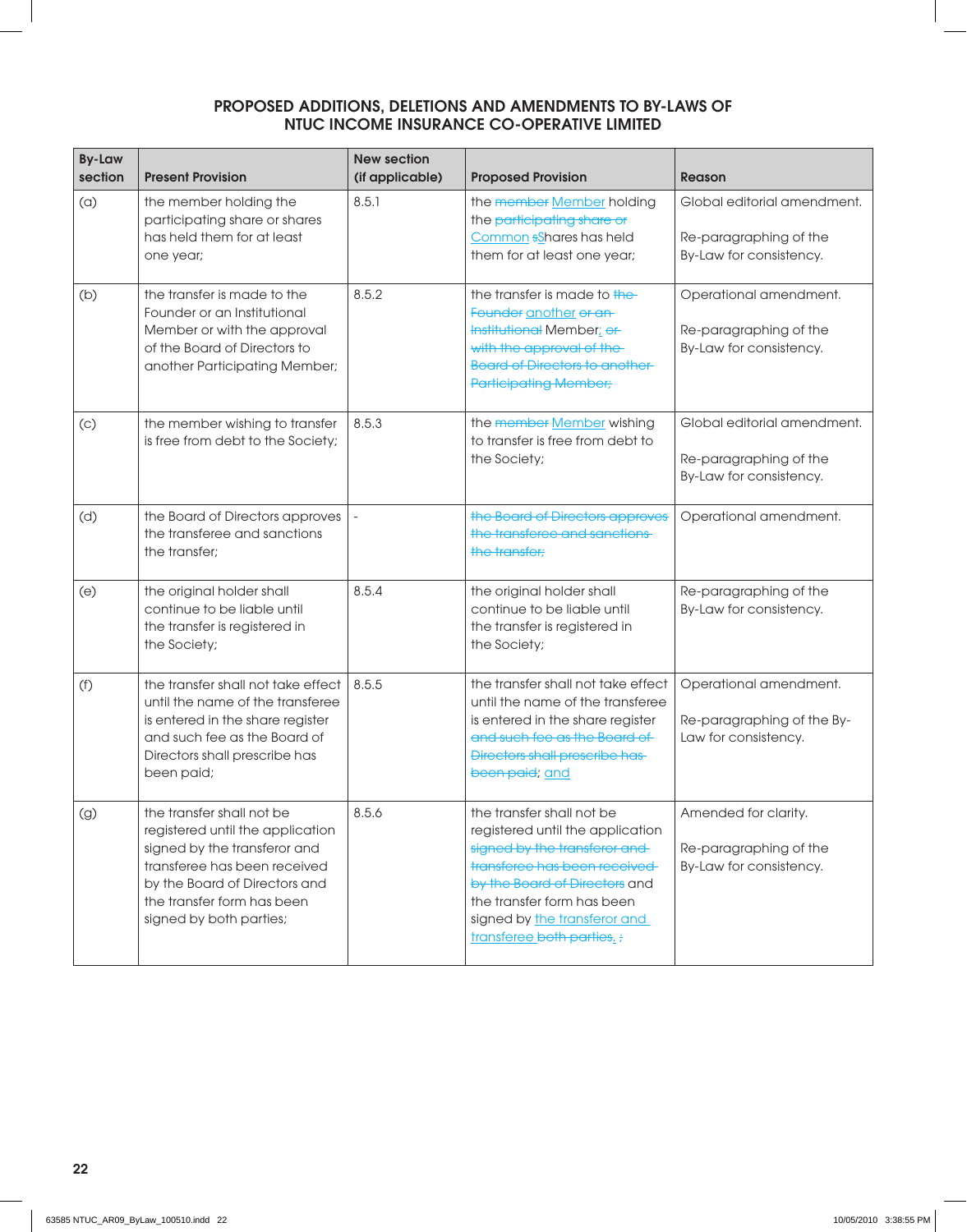| <b>By-Law</b><br>section | <b>Present Provision</b>                                                                                                                                                                                                                                                                                                                                                                                                                                                                                                                                                                                                                                                                                                                                                                                                                                                                                                                                                                                                                                                            | <b>New section</b><br>(if applicable) | <b>Proposed Provision</b>                                                                                                                                                                                                                                                                                                                                                                                                                                                                                                                                                                                                                                                                                                                                                                                                                             | <b>Reason</b>                                                                                                                                                                                 |
|--------------------------|-------------------------------------------------------------------------------------------------------------------------------------------------------------------------------------------------------------------------------------------------------------------------------------------------------------------------------------------------------------------------------------------------------------------------------------------------------------------------------------------------------------------------------------------------------------------------------------------------------------------------------------------------------------------------------------------------------------------------------------------------------------------------------------------------------------------------------------------------------------------------------------------------------------------------------------------------------------------------------------------------------------------------------------------------------------------------------------|---------------------------------------|-------------------------------------------------------------------------------------------------------------------------------------------------------------------------------------------------------------------------------------------------------------------------------------------------------------------------------------------------------------------------------------------------------------------------------------------------------------------------------------------------------------------------------------------------------------------------------------------------------------------------------------------------------------------------------------------------------------------------------------------------------------------------------------------------------------------------------------------------------|-----------------------------------------------------------------------------------------------------------------------------------------------------------------------------------------------|
| (V)                      | An Institutional, Ordinary or<br>Participating Member on giving<br>12 months' notice in writing may<br>withdraw, with the permission of<br>the Board of Directors provided<br>there are no debts due by him<br>to the Society and provided<br>there are no debts due to the<br>Society for which the member<br>withdrawing has stood security.<br>The Board of Directors may at<br>its absolute discretion and on<br>such conditions as it deems fit.<br>waive or vary the notice period<br>and allow the withdrawal of<br>such shares at an earlier date.<br>The member withdrawing<br>shall be entitled on the expiry<br>of his notice to receive as the<br>value of his shares, not more<br>than what he paid for them,<br>nor more than what they are<br>worth as disclosed by the<br>last Balance Sheet prepared<br>by the Society or the last<br>Actuarial valuation of the<br>Society whichever is later, after<br>deduction of any sums due<br>from him to the Society which<br>shall always stand ready to<br>purchase such shares subject<br>to the following provisions: | 8.6                                   | An Institutional, Ordinary or<br><b>Participating Member on</b><br>giving 12 months' notice in-<br>writing may withdraw, with<br>the permission of the Board<br>of Directors provided there-<br>are no debts due by him to<br>the Society and provided<br>there are no debts due to the<br>Society for which the member-<br>withdrawing has stood security.<br>The Board of Directors may<br>at its absolute discretion-<br>and on such conditions as it-<br>deems fit, waive or vary the<br>notice period and allow the<br>withdrawal of such shares at<br>an earlier date. The member<br><b>Member</b> withdrawing pursuant<br>to By-Law 5.16 shall, subject<br>to the provisions of By-Laws<br>8.8.1 and 8.8.2, be entitled<br>on the expiry of his notice to<br>receive be paid the value of his<br>Common Shares as determined<br>in By-Law 8.7. | Deletion of the conditions<br>in relation to withdrawal of<br>membership as the same has<br>already been provided for in<br>By-Law 5.16.<br>Re-paragraphing of the<br>By-Law for consistency. |
|                          |                                                                                                                                                                                                                                                                                                                                                                                                                                                                                                                                                                                                                                                                                                                                                                                                                                                                                                                                                                                                                                                                                     | 8.7                                   | For the purpose of By-Law<br>8.6 es. the value of his the<br>withdrawing Member's<br>Common sShares shall be not<br>more than the lesser of:                                                                                                                                                                                                                                                                                                                                                                                                                                                                                                                                                                                                                                                                                                          | Editorial amendments to<br>clarify and for consistency.<br>Re-paragraphing of the<br>By-Law for consistency.                                                                                  |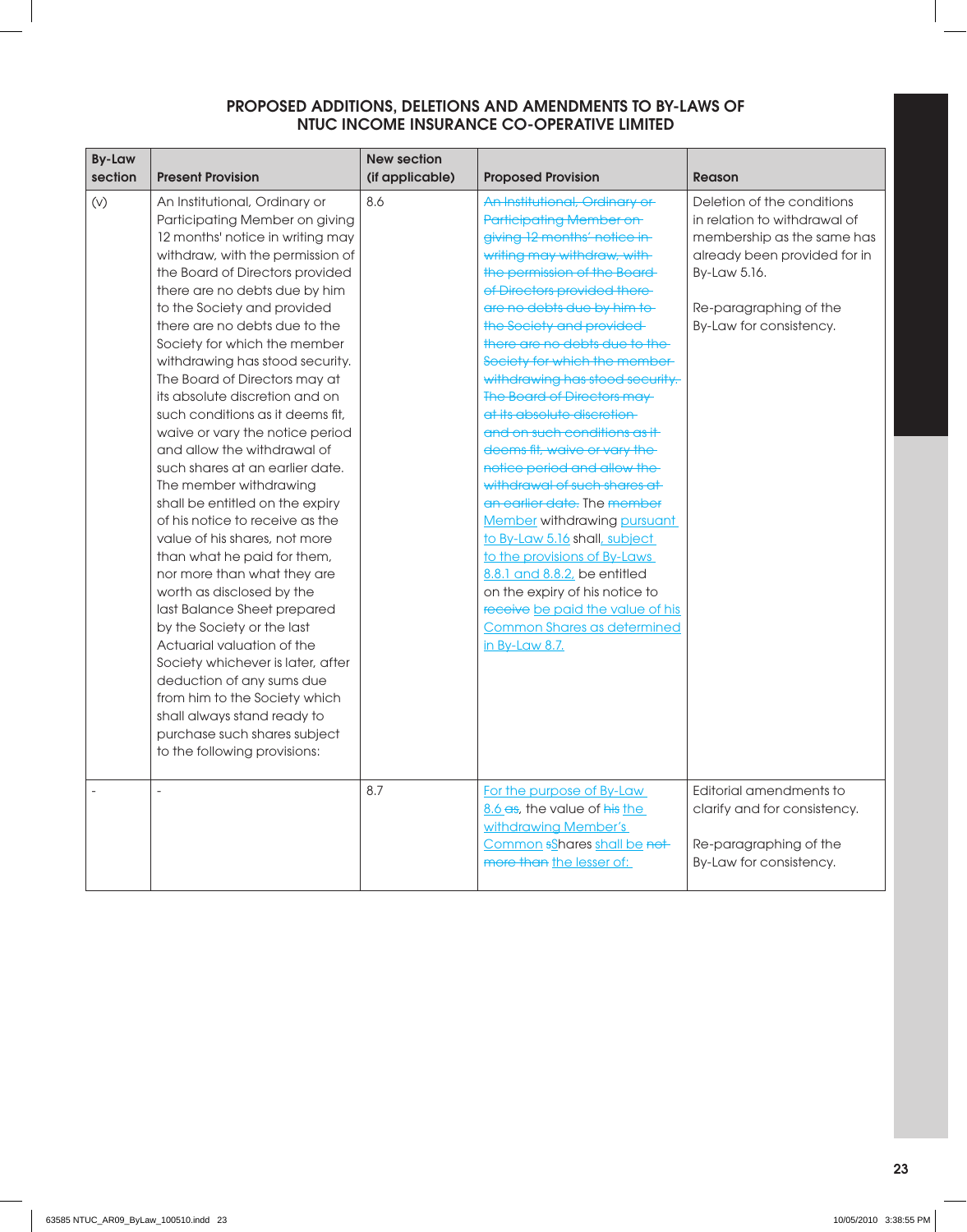| <b>By-Law</b><br>section | <b>Present Provision</b>                                                                                                                                                                                                         | <b>New section</b><br>(if applicable) | <b>Proposed Provision</b>                                                                                                                                                                                                        | <b>Reason</b>                                                                                                                                                      |
|--------------------------|----------------------------------------------------------------------------------------------------------------------------------------------------------------------------------------------------------------------------------|---------------------------------------|----------------------------------------------------------------------------------------------------------------------------------------------------------------------------------------------------------------------------------|--------------------------------------------------------------------------------------------------------------------------------------------------------------------|
|                          |                                                                                                                                                                                                                                  | 8.7.1                                 | what he paid for them the<br>nominal value of the Common<br>Shares; and, nor more than                                                                                                                                           | Editorial and consequential<br>amendment by adding the<br>word "nominal" to distinguish<br>from other values.<br>Re-paragraphing of the<br>By-Law for consistency. |
|                          |                                                                                                                                                                                                                                  | 8.7.2                                 | what they are worth as<br>disclosed by the last <b>audited</b><br><b>B</b> balance Ssheet prepared by<br>the Society or the last Actuarial<br>Valuation of the Society<br>whichever is later,                                    | Operational amendment.<br>Re-paragraphing of the By-<br>Law for consistency.                                                                                       |
|                          |                                                                                                                                                                                                                                  | 8.7                                   | after deduction of any sums<br>due from him to the Society.                                                                                                                                                                      | Editorial amendments.<br>Re-paragraphing of the<br>By-Law for consistency.                                                                                         |
|                          |                                                                                                                                                                                                                                  | 8.8                                   | which The Society shall always<br>stand ready to purchase<br>such the Common sShares<br>of a Member who wishes<br>to withdraw subject to the<br>following provisions:                                                            | Amended for clarity.<br>Re-paragraphing of the<br>By-Law for consistency.                                                                                          |
| (a)                      | Not more than one tenth of<br>the aggregate paid up share<br>capital as it stands on 31st<br>December of any year shall<br>be withdrawable during the<br>subsequent year;                                                        | 8.8.1                                 | Not more than one tenth of<br>the aggregate paid up share<br>capital as it stands on 31st<br>December of any year shall<br>be withdrawable during the<br>subsequent year; and                                                    | Editorial amendment.<br>Re-paragraphing of the<br>By-Law for consistency.                                                                                          |
| (b)                      | The Board of Directors may at<br>any time by resolution suspend<br>the right of withdrawal for the<br>period mentioned therein but<br>such resolution shall be subject<br>to confirmation at the next<br><b>General Meeting;</b> | 8.8.2                                 | <b>The Board of Directors may at</b><br>any time by resolution suspend<br>the right of withdrawal for the<br>period mentioned therein but<br>such resolution shall be subject<br>to confirmation at the next<br>General Meeting. | Editorial amendment.<br>Re-paragraphing of the<br>By-Law for consistency.                                                                                          |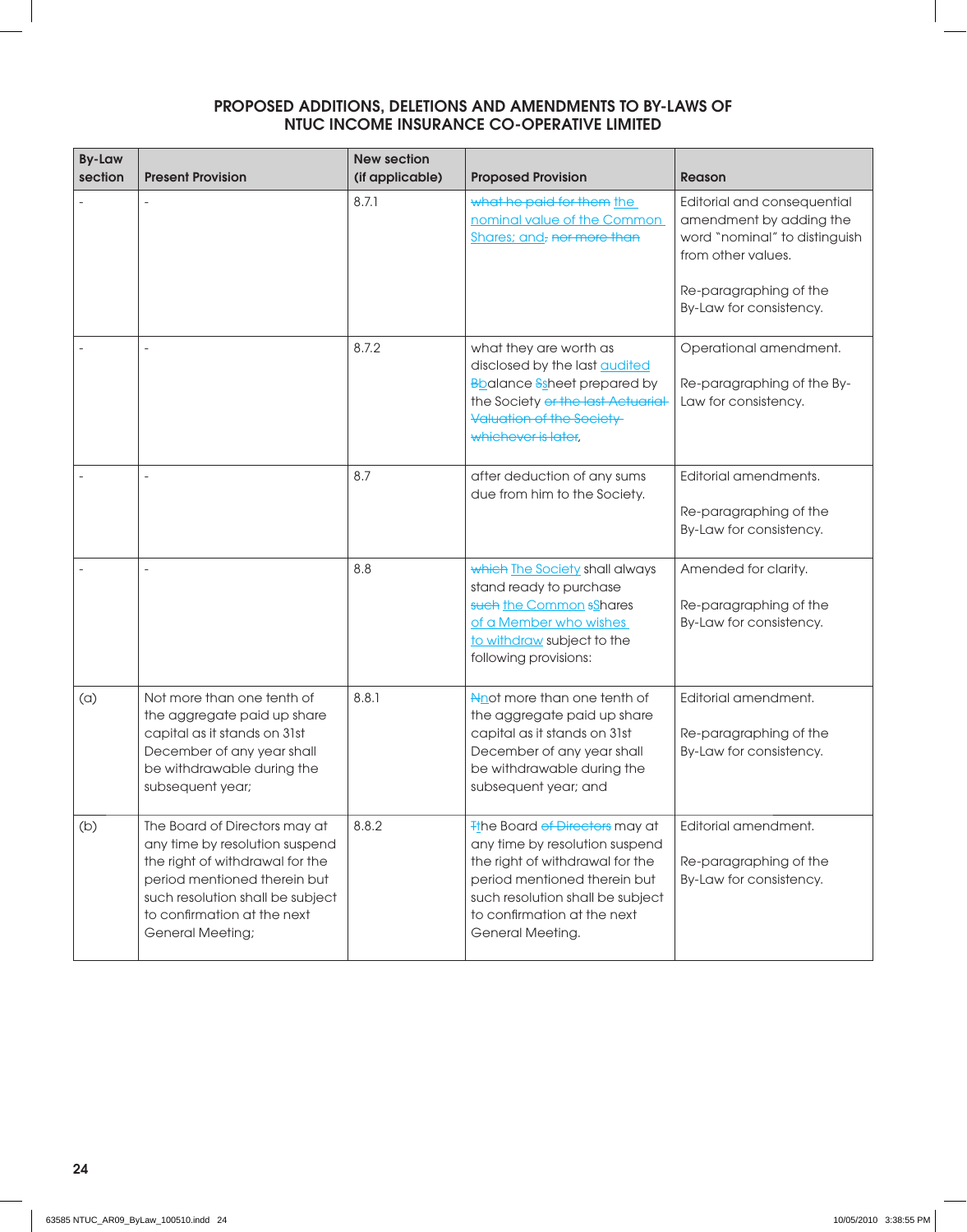| <b>By-Law</b><br>section | <b>Present Provision</b>                                                                                                                                                                                                                                                                                                                                                                                                                                   | <b>New section</b><br>(if applicable) | <b>Proposed Provision</b>                                                                                                                                                                                                                                                                                                                                                                                            | <b>Reason</b>                                                                                                                              |
|--------------------------|------------------------------------------------------------------------------------------------------------------------------------------------------------------------------------------------------------------------------------------------------------------------------------------------------------------------------------------------------------------------------------------------------------------------------------------------------------|---------------------------------------|----------------------------------------------------------------------------------------------------------------------------------------------------------------------------------------------------------------------------------------------------------------------------------------------------------------------------------------------------------------------------------------------------------------------|--------------------------------------------------------------------------------------------------------------------------------------------|
| (Vi)                     | If a member is expelled, all<br>his participating shares to the<br>value of not more than what<br>he paid for them nor more<br>than what they are worth as<br>disclosed by the last Balance<br>Sheet prepared by the Society<br>or the last Actuarial Report<br>on the Society, whichever is<br>the later, shall, subject to the<br>provisions of by-laws 9(v)(a)<br>and (b) above, be paid after<br>the expiry of one year from the<br>date of expulsion; | 8.9                                   | If a member Member is<br>expelled pursuant to By-Law<br>6, he shall, after the expiry of<br>three months from the date<br>of expulsion or such shorter<br>period as may be accepted<br>by the Board in its discretion,<br>be entitled to receive payment<br>being the value of all his<br>participating Common sShares<br>as determined in By-Law 8.10,<br>subject to the provisions of By-<br>Laws 8.8.1 and 8.8.2. | Operational amendment.<br>Re-paragraphing of the<br>By-Law for consistency.                                                                |
|                          |                                                                                                                                                                                                                                                                                                                                                                                                                                                            | 8.10                                  | For the purposes of By-Law 8.9,<br>to the value of the expelled<br><b>Member's Common Shares</b><br>shall not more than be the<br>lesser of:                                                                                                                                                                                                                                                                         | Amended for clarity.<br>Re-paragraphing of the<br>By-Law for consistency.                                                                  |
|                          |                                                                                                                                                                                                                                                                                                                                                                                                                                                            | 8.10.1                                | the nominal value of the<br>Common Shares what he paid-<br>for them nore more than; and                                                                                                                                                                                                                                                                                                                              | Amended for clarity.<br>Added the word "nominal" to<br>distinguish from other values.<br>Re-paragraphing of the<br>By-Law for consistency. |
|                          |                                                                                                                                                                                                                                                                                                                                                                                                                                                            | 8.10.2                                | what they are worth as<br>disclosed by the last <b>audited</b><br>bBalance sheet prepared by<br>the Society or the last Actuarial<br>Reporton the Society, whichever<br>is the later, shall, subject to the<br>provisions of by-laws 9(v) (a) and<br>(b) above, be paid after the<br>expiry of one year from the date<br>of expulsion;                                                                               | Operational amendment.<br>Re-paragraphing of the<br>By-Law for consistency.                                                                |
|                          |                                                                                                                                                                                                                                                                                                                                                                                                                                                            | 8.10                                  | after deduction of any sums<br>due from him to the Society.                                                                                                                                                                                                                                                                                                                                                          | Added for consistency<br>and clarity.                                                                                                      |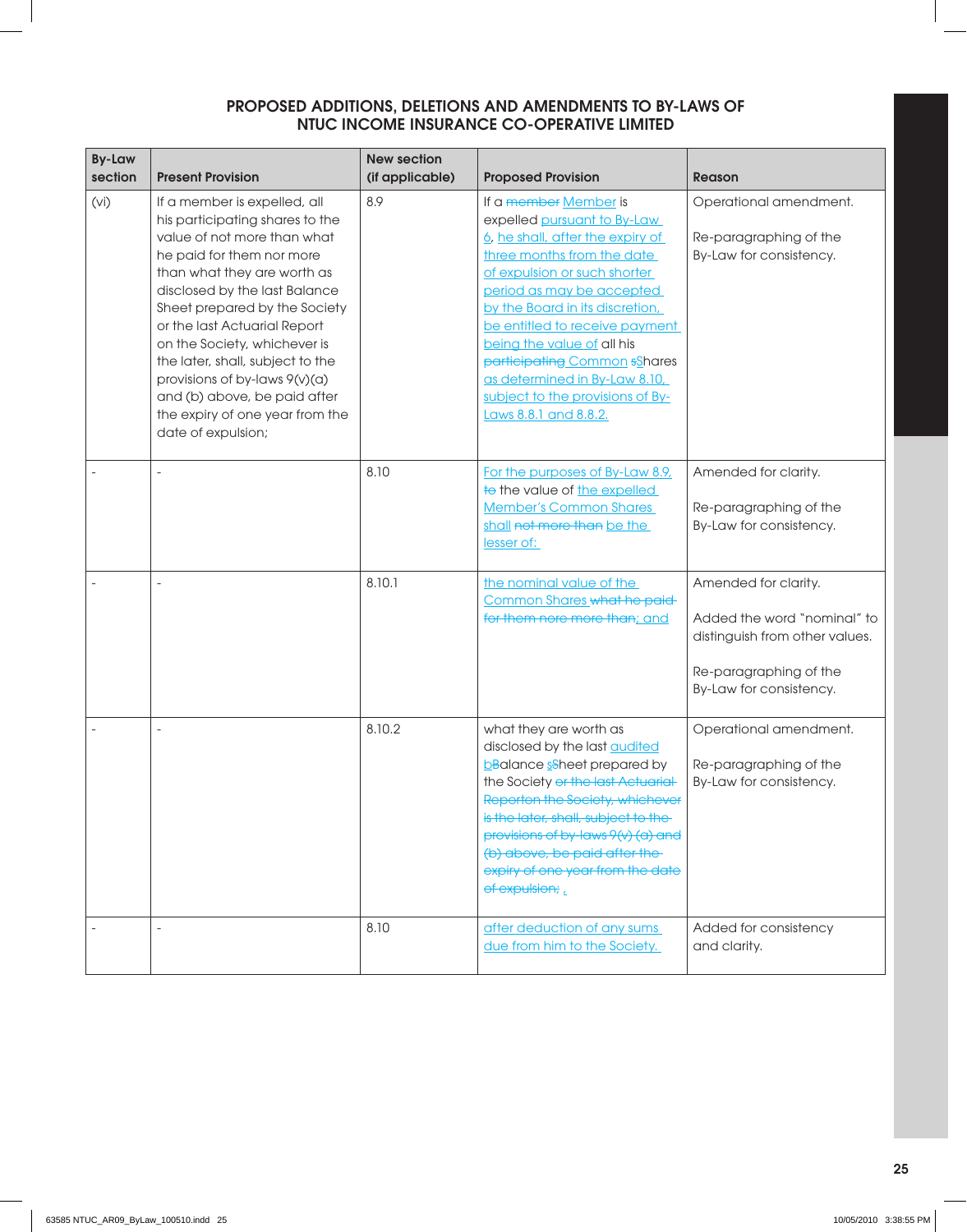| <b>By-Law</b><br>section | <b>Present Provision</b>                                                                                                                                                                                                                                                                                                                                                                                                                                                                                                                                                                                                                                                                                                                                                                                                                    | <b>New section</b><br>(if applicable) | <b>Proposed Provision</b>                                                                                                                                                                                                                                                                                                                                                                                                                                                                                                                                                                                                                                                                               | <b>Reason</b>                                                             |
|--------------------------|---------------------------------------------------------------------------------------------------------------------------------------------------------------------------------------------------------------------------------------------------------------------------------------------------------------------------------------------------------------------------------------------------------------------------------------------------------------------------------------------------------------------------------------------------------------------------------------------------------------------------------------------------------------------------------------------------------------------------------------------------------------------------------------------------------------------------------------------|---------------------------------------|---------------------------------------------------------------------------------------------------------------------------------------------------------------------------------------------------------------------------------------------------------------------------------------------------------------------------------------------------------------------------------------------------------------------------------------------------------------------------------------------------------------------------------------------------------------------------------------------------------------------------------------------------------------------------------------------------------|---------------------------------------------------------------------------|
| (vii)                    | In the case of the death of<br>an Ordinary Member holding<br>participating shares or a<br>Participating Member, the<br>Society shall redeem the<br>participating shares and<br>offer them to the Founder<br>or Institutional Members,<br>and shall pay the nominee<br>of the deceased member<br>or if there is no person so<br>nominated, to such person<br>or persons as may appear<br>to the Board of Directors<br>after due enquiry to be the<br>legal personal representative<br>or representatives of the<br>deceased member. The<br>redemption value of the<br>participating shares shall<br>be not more than what the<br>member paid for them nor<br>more than what they are<br>worth as disclosed by the<br>last Balance Sheet prepared<br>by the Society or the last<br>Actuarial Report on the Society<br>whichever is the later; | 8.11                                  | In the case of the death of<br>an Ordinary Member holding<br>participating Common sShares<br>or a Participating Member,<br>the Society shall redeem<br>the participating Common<br>sShares held by the deceased<br>Member, and offer them to-<br>the Founder or Institutional<br>Members, and The Society<br>shall pay the redemption<br>value of the Common Shares,<br>as determined in By-Law<br>8.12, to the nominee of the<br>deceased member Member<br>or if there is no person so<br>nominated, to such person<br>or persons as may appear<br>to the Board of Directors,<br>after due enquiry, to be the<br>legal personal representative<br>or representatives of the<br>deceased member Member. | Amended for clarity.<br>Re-paragraphing of the<br>By-Law for consistency. |
|                          |                                                                                                                                                                                                                                                                                                                                                                                                                                                                                                                                                                                                                                                                                                                                                                                                                                             | 8.12                                  | For the purposes of By-Law<br>8.11, <i>H</i> he redemption value<br>of the deceased Member's<br>participating Common sShares<br>shall be not more than the<br>lesser of:                                                                                                                                                                                                                                                                                                                                                                                                                                                                                                                                | Amended for clarity.<br>Re-paragraphing of the<br>By-Law for consistency. |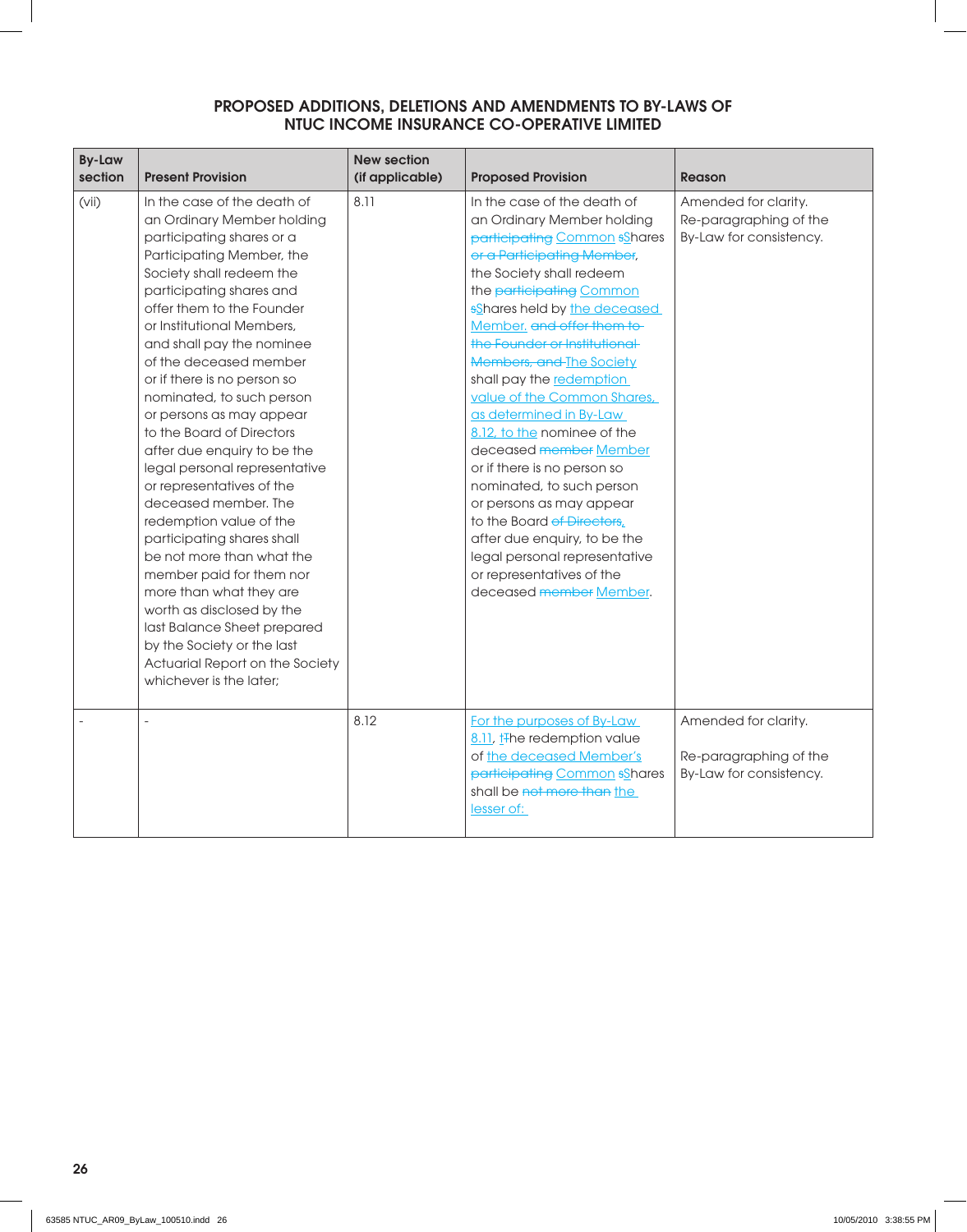| <b>By-Law</b><br>section | <b>Present Provision</b>                                                                       | <b>New section</b><br>(if applicable) | <b>Proposed Provision</b>                                                                                                                                                                                                                                                                                                                                                                     | <b>Reason</b>                                                                                                                                                         |
|--------------------------|------------------------------------------------------------------------------------------------|---------------------------------------|-----------------------------------------------------------------------------------------------------------------------------------------------------------------------------------------------------------------------------------------------------------------------------------------------------------------------------------------------------------------------------------------------|-----------------------------------------------------------------------------------------------------------------------------------------------------------------------|
|                          |                                                                                                | 8.12.1                                | the nominal value of the<br>Common Shares; and what-<br>the member paid for them nor-<br>more than                                                                                                                                                                                                                                                                                            | Editorial amendments.<br>Re-paragraphing of the<br>By-Law for consistency.                                                                                            |
|                          |                                                                                                | 8.12.2                                | what they are worth as<br>disclosed by the last <u>audited</u><br><b>bBalance sSheet prepared by</b><br>the Society. or the last-<br><b>Actuarial Report on the Society</b><br>whichever is the later:                                                                                                                                                                                        | Operational amendment.<br>Re-paragraphing of the<br>By-Law for consistency.                                                                                           |
|                          |                                                                                                | 8.12                                  | after deduction of any sums<br>due from him to the Society.                                                                                                                                                                                                                                                                                                                                   | Added for consistency<br>and clarity                                                                                                                                  |
|                          |                                                                                                | 8.13                                  | In the case of the cessation of<br>membership in accordance<br>with By-Law $5.13.2$ , the<br><b>Common Shares of such</b><br>Member shall be redeemed<br>by the Society, subject to the<br>provisions of By-Laws 8.8.1 and<br>8.8.2 above, and the Board<br>shall have the right at any<br>time after the cessation of<br>membership to redeem the<br><b>Common Shares of</b><br>such Member. | To provide for the manner<br>in which the shares of a<br>Member whose membership<br>has ceased pursuant to By-<br>Law 5.13.2 will be dealt with<br>by the Society.    |
| (viii)                   | The Society shall keep a register<br>showing the number of shares<br>held by each shareholder; | 8.14                                  | The Society shall keep a<br>register showing the number of<br><b>Common sShares and bonus</b><br>shares held by each Member.<br>shareholder:                                                                                                                                                                                                                                                  | Global editorial amendment<br>and amendment to clarify<br>that bonus shares will be<br>captured in the register.<br>Re-paragraphing of the<br>By-Law for consistency. |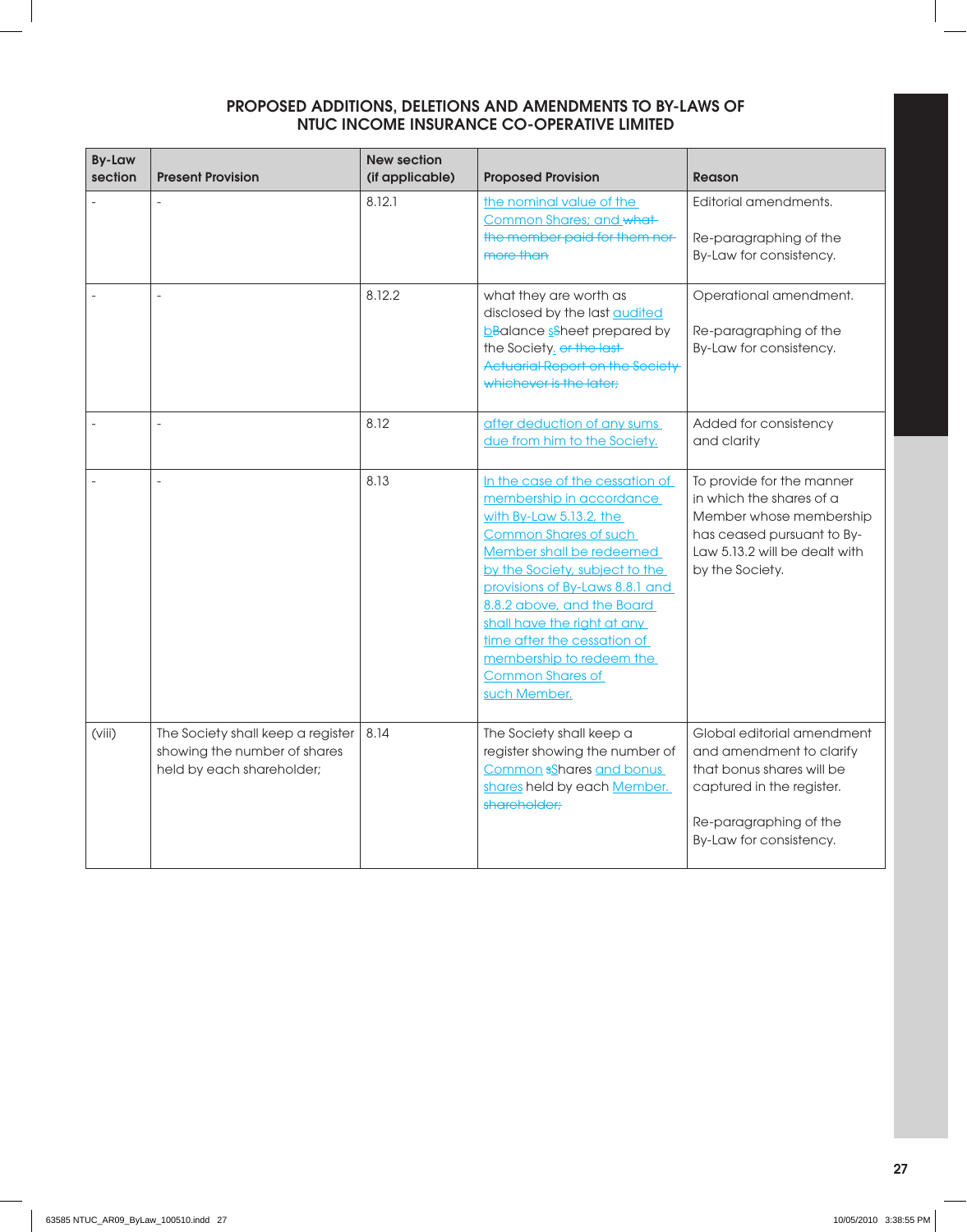| <b>By-Law</b><br>section | <b>Present Provision</b>                                                                                                                                                                                                                                                                                                                                                                                                                                                                                                                                                                                                                                                                                         | <b>New section</b><br>(if applicable) | <b>Proposed Provision</b>                                                                                                                                                                                                                                                                                                                                                                                                                                                                                                                                                                                                                                                                                                                                                                                        | <b>Reason</b>                                                                    |
|--------------------------|------------------------------------------------------------------------------------------------------------------------------------------------------------------------------------------------------------------------------------------------------------------------------------------------------------------------------------------------------------------------------------------------------------------------------------------------------------------------------------------------------------------------------------------------------------------------------------------------------------------------------------------------------------------------------------------------------------------|---------------------------------------|------------------------------------------------------------------------------------------------------------------------------------------------------------------------------------------------------------------------------------------------------------------------------------------------------------------------------------------------------------------------------------------------------------------------------------------------------------------------------------------------------------------------------------------------------------------------------------------------------------------------------------------------------------------------------------------------------------------------------------------------------------------------------------------------------------------|----------------------------------------------------------------------------------|
| (ix)                     | Ownership of any shares in the<br>Society shall be evidenced<br>solely and conclusively by the<br>entries in the Society's register<br>of shareholders. A written<br>confirmation of such ownership<br>may be issued from time to<br>time by the Society;                                                                                                                                                                                                                                                                                                                                                                                                                                                        | 8.15                                  | Ownership of any Common<br>sShares in the Society shall<br>be evidenced solely and<br>conclusively by the entries<br>in the Society's register of<br>shareholders Members. A<br>written confirmation of such<br>ownership may be issued from<br>time to time by the Society.:                                                                                                                                                                                                                                                                                                                                                                                                                                                                                                                                    | Global editorial amendment.<br>Re-paragraphing of the<br>By-Law for consistency. |
| (x)                      | All share certificates held by<br>shareholders shall be deemed<br>to have been surrendered<br>and cancelled, and replaced<br>by the scripless system of<br>share ownership as contained<br>in the Society's register of<br>shareholders;                                                                                                                                                                                                                                                                                                                                                                                                                                                                         | 8.16                                  | All share certificates held by<br>shareholders Members shall<br>be deemed to have been<br>surrendered and cancelled,<br>and replaced by the scripless<br>system of share ownership<br>as contained in the Society's<br>register of shareholders<br>Members.;                                                                                                                                                                                                                                                                                                                                                                                                                                                                                                                                                     | Global editorial amendment.<br>Re-paragraphing of the<br>By-Law for consistency. |
| (x <sub>i</sub> )        | A member, past or present,<br>shall be entitled to offer his<br>bonus shares for redemption<br>by the Society or transfer such<br>shares only after 10 years from<br>the date when the bonus<br>shares were issued, provided<br>that the Board of directors may<br>at its absolute discretion and<br>on such conditions as it deems<br>fit redeem or allow the transfer<br>of such shares at an earlier<br>date. The redemption value of<br>the bonus shares shall be not<br>more than what the member<br>paid for them nor more<br>than what they are worth as<br>disclosed by the last Balance<br>Sheet prepared by the Society<br>or the last Actuarial Report on<br>the Society, whichever is<br>the lesser. | 8.17                                  | A member Member, past<br>or present, shall be entitled<br>to offer his bonus shares for<br>redemption by the Society<br>or transfer such shares only<br>after 10 years from the date<br>when the bonus shares were<br>issued, provided that the<br>Board of directors may at its<br>absolute discretion and on<br>such conditions as it deems fit<br>redeem or allow the transfer of<br>such shares at an earlier date.<br>The redemption value of the<br>bonus shares shall be not more-<br>than the lesser of the nominal<br>value of such shares what the<br>member paid for them nor and<br>more than what they are worth<br>as disclosed by the last <b>audited</b><br><b>bBalance sSheet prepared</b><br>by the Society or the last-<br><b>Actuarial Report on the Society</b><br>whichever is the lesser. | Operational amendment.<br>Re-paragraphing of the<br>By-Law for consistency.      |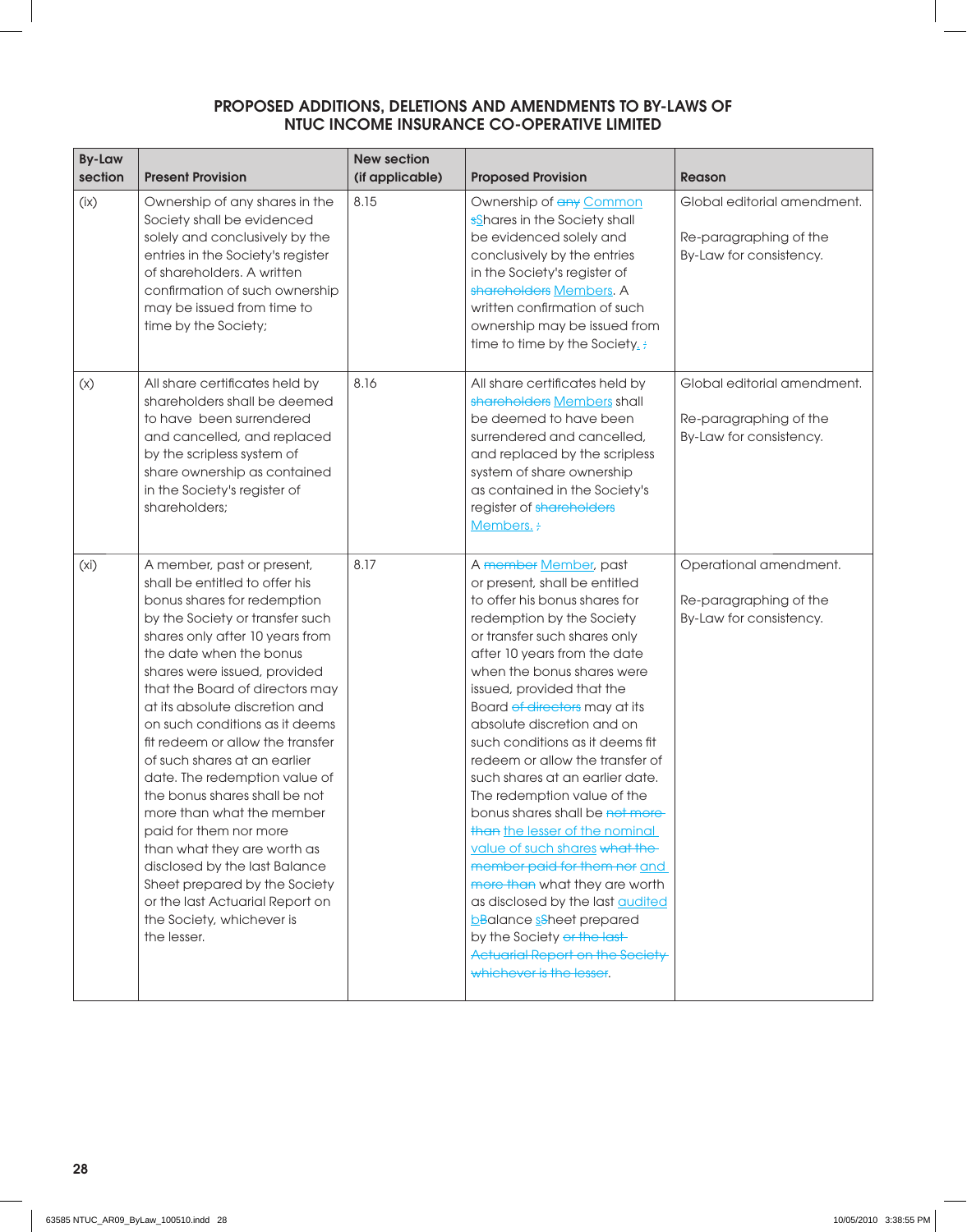| <b>By-Law</b><br>section | <b>Present Provision</b>                                                                                                                                                                                                                                                                                                                                                              | <b>New section</b><br>(if applicable) | <b>Proposed Provision</b>                                                                                                                                                                                                                                                                                                                                                                                                                                                                                                                                                                                                                                                                                                                                                                | <b>Reason</b>                                                                                |
|--------------------------|---------------------------------------------------------------------------------------------------------------------------------------------------------------------------------------------------------------------------------------------------------------------------------------------------------------------------------------------------------------------------------------|---------------------------------------|------------------------------------------------------------------------------------------------------------------------------------------------------------------------------------------------------------------------------------------------------------------------------------------------------------------------------------------------------------------------------------------------------------------------------------------------------------------------------------------------------------------------------------------------------------------------------------------------------------------------------------------------------------------------------------------------------------------------------------------------------------------------------------------|----------------------------------------------------------------------------------------------|
|                          |                                                                                                                                                                                                                                                                                                                                                                                       | 8.18                                  | <b>The General Meeting may,</b><br>by resolution in the General<br>Meeting, authorise the Board<br>to reduce the paid-up share<br>capital of the Society by<br>cancelling the excess number<br>of paid-up shares in such<br>manner as may be approved<br>at the General Meeting, and<br>return the nominal value<br>or what they are worth as<br>disclosed by the last audited<br>balance sheet prepared by<br>the Society, whichever is less,<br>represented by such cancelled<br>shares to the Members whose<br>shares are so cancelled. On<br>the cancellation of any share<br>as aforesaid, the rights and<br>privileges attached to that<br>share shall expire and the<br>number of issued shares of the<br>Society shall be diminished by<br>the number of shares<br>so cancelled. | To align with NTUC Social<br>Enterprises' collective effort<br>to standardise their By-Laws. |
| 10                       | <b>NOMINEES:</b><br>A member other than the<br>Founder or Institutional<br>Members shall in the presence<br>of two witnesses nominate any<br>person or persons to whom the<br>value of his share or interest in<br>the Society or policy monies<br>may be paid after his death<br>and shall notify the Society of<br>any changes in the name(s) or<br>address(es) of such nominee(s). | 9                                     | <b>NOMINEES NOMINATION:</b><br>An Ordinary member Member<br>other than the Founder or<br>Institutional Members shall in<br>the presence of two witnesses<br>nominate any person or<br>persons to whom the value<br>of his Common sShare(s) or<br>interest in the Society or policy<br>monies may be paid after<br>his death and shall notify<br>the Society of any changes<br>in the name(s) or address(es)<br>of such nominee(s).                                                                                                                                                                                                                                                                                                                                                       | Global editorial amendment.<br>Re-paragraphing of the<br>By-Law for consistency.             |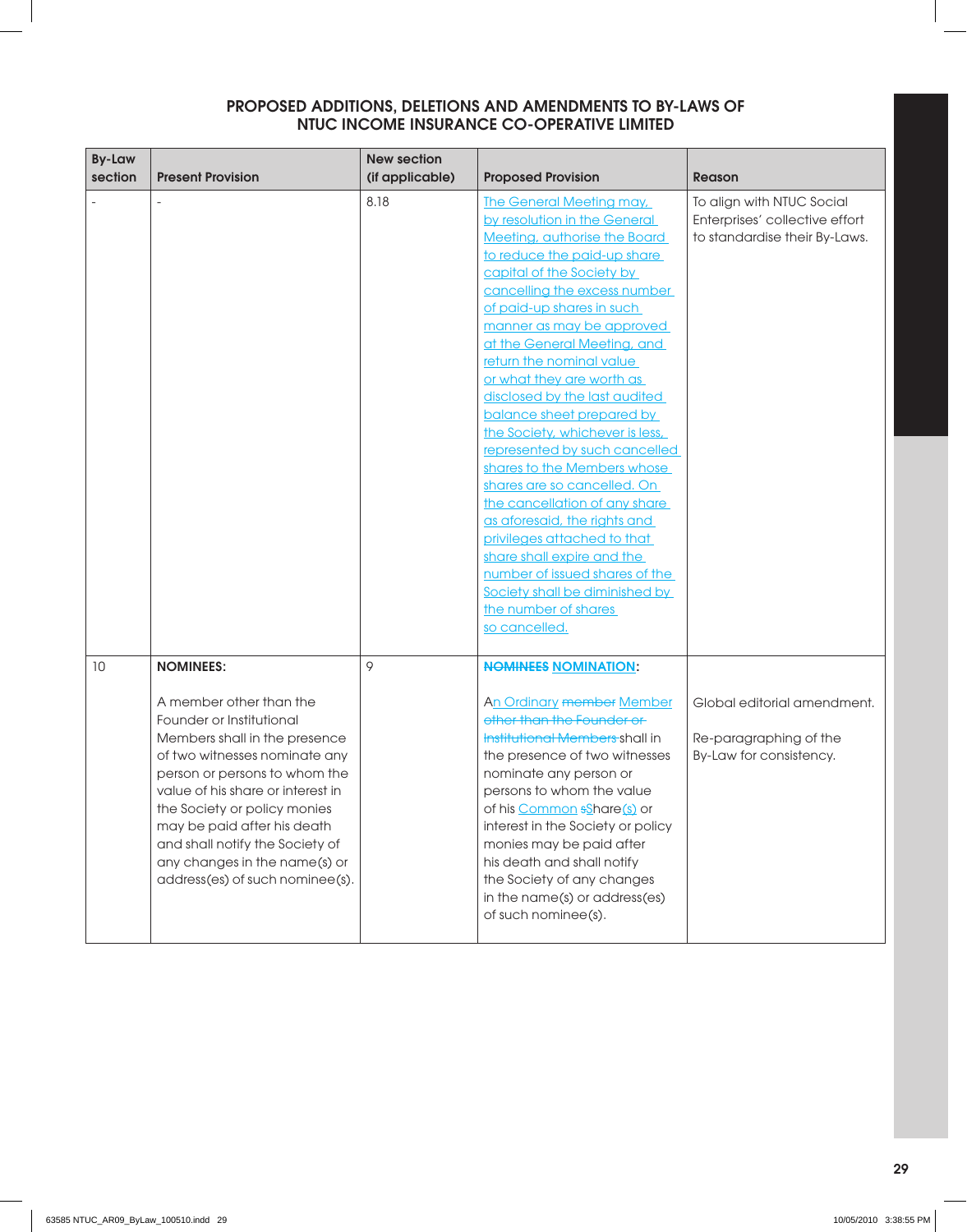| <b>By-Law</b><br>section | <b>Present Provision</b>                                                                                                                                                                                                                         | <b>New section</b><br>(if applicable) | <b>Proposed Provision</b>                                                                                                                                                                                                                                                             | Reason                                                                                                                                            |
|--------------------------|--------------------------------------------------------------------------------------------------------------------------------------------------------------------------------------------------------------------------------------------------|---------------------------------------|---------------------------------------------------------------------------------------------------------------------------------------------------------------------------------------------------------------------------------------------------------------------------------------|---------------------------------------------------------------------------------------------------------------------------------------------------|
| 11                       | <b>COMMENCEMENT OF BUSINESS:</b><br>The Society before<br>commencement of Life<br>Assurance business or General<br>Insurance business shall:                                                                                                     |                                       | <b>COMMENCEMENT OF BUSINESS:</b><br>The Society before-<br>commencement of Life-<br><b>Assurance business or General-</b><br><b>Insurance business shall:</b>                                                                                                                         | Deleted to modernise the<br>By-Laws as this is no longer<br>relevant.                                                                             |
| (i)                      | deposit and keep deposited<br>with the Accountant General<br>securities to the value as<br>required under the<br>Insurance Act;                                                                                                                  |                                       | deposit and keep deposited<br>with the Accountant General<br>securities to the value as-<br>required under the<br><b>Insurance Act;</b>                                                                                                                                               | Deleted to modernise the<br>By-Laws as this is no longer<br>relevant.                                                                             |
| (i)                      | obtain the permission of<br>the Registrar;                                                                                                                                                                                                       | $\equiv$                              | obtain the permission of<br>the Registrar;                                                                                                                                                                                                                                            | Deleted to modernise the<br>By-Laws as this is no longer<br>relevant.                                                                             |
| (iii)                    | secure registration from<br>the MAS.                                                                                                                                                                                                             |                                       | secure registration from-<br>the MAS.                                                                                                                                                                                                                                                 | Deleted to modernise the<br>By-Laws as this is no longer<br>relevant.                                                                             |
| 12                       | <b>ASSURANCE POLICIES:</b><br>The minimum amount for which<br>a life may be insured shall be<br>determined by the Board of<br>Directors from time to time.                                                                                       | $\overline{a}$                        | <b>ASSURANCE POLICIES:</b><br>The minimum amount for which<br>a life may be insured shall be-<br>determined by the Board of<br>Directors from time to time.                                                                                                                           | Deleted to modernise the<br>By-Laws as this is no longer<br>relevant.                                                                             |
| 13                       | <b>GENERAL MEETING:</b>                                                                                                                                                                                                                          | 10                                    | <b>GENERAL MEETING:</b>                                                                                                                                                                                                                                                               | Re-paragraphing of the By-<br>Law for consistency.                                                                                                |
|                          | The supreme authority of the<br>Society shall be vested in the<br>General Meeting of members.<br>In such meeting every member<br>is entitled to be present and<br>if not otherwise disqualified is<br>entitled to vote subject to by-<br>law 20. | 10.1                                  | The supreme authority of<br>the Society shall be vested<br>in the General Meeting of<br>Mmembers. In such meeting<br>every Mmember is entitled to<br>be present and if not otherwise<br>disqualified is entitled to vote<br>subject to and in accordance<br>with by-law 20 By-Law 11. | Global editorial amendment<br>and consequential<br>amendment in view of re-<br>paragraphing.<br>Re-paragraphing of the<br>By-Law for consistency. |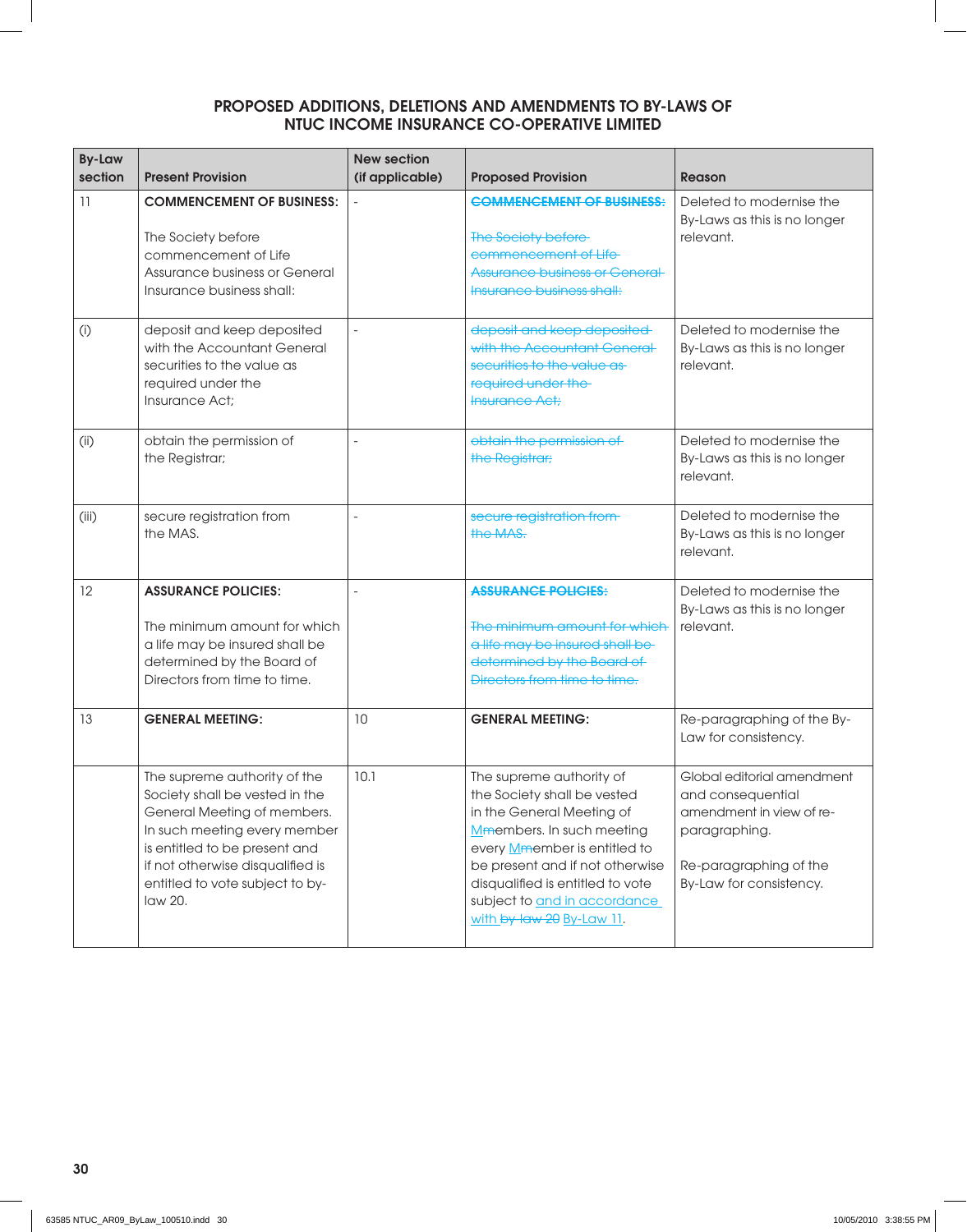| <b>By-Law</b><br>section | <b>Present Provision</b>                                                                                                                                                                                                                                                                                      | <b>New section</b><br>(if applicable) | <b>Proposed Provision</b>                                                                                                                                                                                                                                                                                                                                                                                                                                 | <b>Reason</b>                                                               |
|--------------------------|---------------------------------------------------------------------------------------------------------------------------------------------------------------------------------------------------------------------------------------------------------------------------------------------------------------|---------------------------------------|-----------------------------------------------------------------------------------------------------------------------------------------------------------------------------------------------------------------------------------------------------------------------------------------------------------------------------------------------------------------------------------------------------------------------------------------------------------|-----------------------------------------------------------------------------|
| 14                       | General Meetings shall be<br>of two kinds, ordinary and<br>extraordinary. Ordinary<br>General Meetings shall be held<br>at least once a year, as soon as<br>possible after 31st December,<br>and in any case not later than<br>30th June in every year.                                                       | 10.2                                  | <b>General Meetings shall be-</b><br>of There shall be two kinds of<br><b>General Meetings, ordinary</b><br>and extraordinary Annual<br><b>General Meeting and</b><br><b>Extraordinary General Meeting.</b>                                                                                                                                                                                                                                               | Amended for clarity.<br>Re-paragraphing of the<br>By-Law for consistency.   |
|                          |                                                                                                                                                                                                                                                                                                               | 10.3                                  | <b>Ordinary An Annual General</b><br>Meetings shall be convened<br>by the Board and shall be held<br>within six months after the<br>end of the financial year, at<br>leas once a year, as soon as-<br>possible after 31 <sup>st</sup> December<br>and in any case not later than-<br>30 <sup>th</sup> June in every year unless<br>the approval of the Registrar<br>has, within the said period of<br>six months, been obtained to<br>extend that period. | Amended for clarity.<br>Re-paragraphing of the<br>By-Law for consistency.   |
| 15                       | Notice of a General Meeting<br>shall be notification in one<br>English, one Malay, one Tamil<br>and one Chinese newspaper.<br>Such notice shall contain the<br>date, time, place and agenda<br>of the meeting and a copy of<br>such notice shall be displayed<br>at the registered address of<br>the Society. | 10.6                                  | Notice of a General Meeting<br>shall be by notification in one a<br>major daily English, one Malay,<br>one Tamil and one Chinese<br>newspaper. Such notice shall<br>contain the date, time, place<br>of the meeting, the matters for<br>discussion and the resolution(s)<br>to be proposed, and agenda-<br>of the meeting and a copy of<br>such notice shall be displayed<br>at the registered address of<br>the Society.                                 | Operational amendment.<br>Re-paragraphing of the<br>By-Law for consistency. |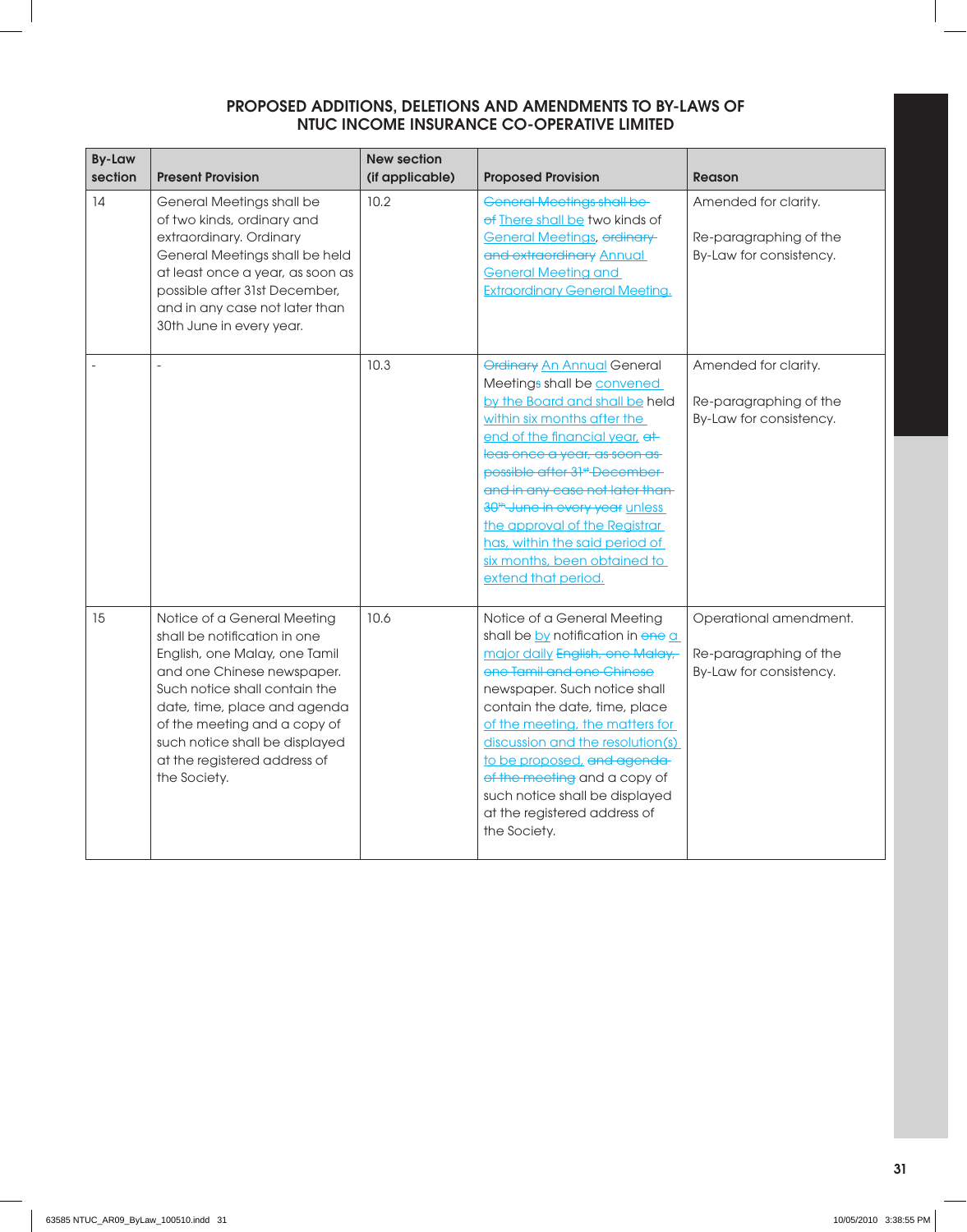| <b>By-Law</b><br>section | <b>Present Provision</b>                                                                                                                                                                                                                               | <b>New section</b><br>(if applicable) | <b>Proposed Provision</b>                                                                                                                                                                                                                                                                                                                                                          | <b>Reason</b>                                                                     |
|--------------------------|--------------------------------------------------------------------------------------------------------------------------------------------------------------------------------------------------------------------------------------------------------|---------------------------------------|------------------------------------------------------------------------------------------------------------------------------------------------------------------------------------------------------------------------------------------------------------------------------------------------------------------------------------------------------------------------------------|-----------------------------------------------------------------------------------|
| 16                       | An Extraordinary General<br>Meeting shall be convened<br>by the Secretary:                                                                                                                                                                             | 10.4                                  | An Extraordinary General<br>Meeting shall be convened<br>by the Secretary:                                                                                                                                                                                                                                                                                                         | Re-paragraphing of the<br>By-Law for consistency.                                 |
| (i)                      | on behalf of the Board of<br>Directors whenever they<br>consider it necessary;                                                                                                                                                                         | 10.4.1                                | on behalf of the Board of<br>Directors whenever they<br>consider it necessary;                                                                                                                                                                                                                                                                                                     | Global editorial amendment.<br>Re-paragraphing of the<br>By-Law for consistency.  |
| (i)                      | on the written request of<br>the Registrar or any person<br>authorised by him;                                                                                                                                                                         | 10.4.2                                | on the written request of<br>the Registrar or any person<br>authorised by him; or                                                                                                                                                                                                                                                                                                  | Editorial amendment.<br>Re-paragraphing of the<br>By-Law for consistency.         |
| (iii)                    | on behalf of the Board of<br>Directors, upon receipt of<br>a requisition in writing by<br>at least sixty or one-fifth of<br>the members of the Society,<br>whichever is less. Such<br>requisition shall expressly state<br>the objects of the meeting. | 10.4.3                                | on behalf of the Board of<br>Directors, upon receipt of<br>a requisition in writing by at<br>least sixty or one-fifth of the<br>member Members of the<br>Society, whichever is less. Such<br>requisition shall expressly state<br>the objects of the meeting.                                                                                                                      | Global editorial amendments.<br>Re-paragraphing of the<br>By-Law for consistency. |
|                          |                                                                                                                                                                                                                                                        | 10.5                                  | If a meeting is not convened<br>in accordance with By-Law<br>10.4.3 within one month of<br>receiving the requisition for the<br>meeting, the Members making<br>the requisition shall have the<br>power to convene the meeting<br>themselves by notice to all<br>Members stating the objects<br>of the meeting and the fact<br>that the Board has failed to<br>convene the meeting. | Inserted for clarity.                                                             |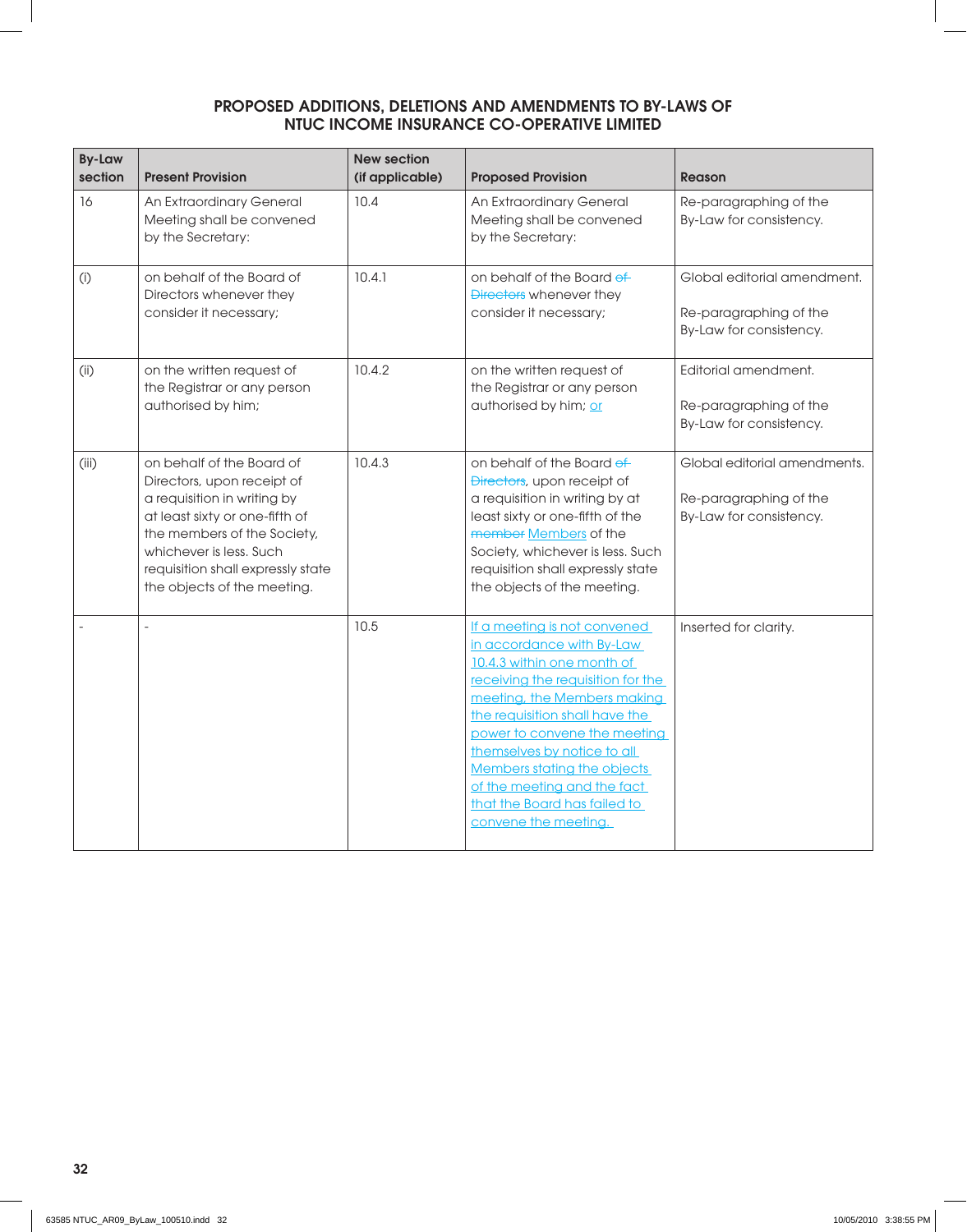| <b>By-Law</b><br>section | <b>Present Provision</b>                                                                                                                                                                                                                                                                                                                                                                                                                                                                                                                                                                                                                                                                                                                            | <b>New section</b><br>(if applicable) | <b>Proposed Provision</b>                                                                                                                                                                                                                                                                                                                                                                                                                                                                                                                                                                                                                                                                                                                                                                        | <b>Reason</b>                                                                                                                                                                                                        |
|--------------------------|-----------------------------------------------------------------------------------------------------------------------------------------------------------------------------------------------------------------------------------------------------------------------------------------------------------------------------------------------------------------------------------------------------------------------------------------------------------------------------------------------------------------------------------------------------------------------------------------------------------------------------------------------------------------------------------------------------------------------------------------------------|---------------------------------------|--------------------------------------------------------------------------------------------------------------------------------------------------------------------------------------------------------------------------------------------------------------------------------------------------------------------------------------------------------------------------------------------------------------------------------------------------------------------------------------------------------------------------------------------------------------------------------------------------------------------------------------------------------------------------------------------------------------------------------------------------------------------------------------------------|----------------------------------------------------------------------------------------------------------------------------------------------------------------------------------------------------------------------|
| 17                       | At least 15 days' notice shall be<br>given for any General Meeting.                                                                                                                                                                                                                                                                                                                                                                                                                                                                                                                                                                                                                                                                                 | 10.7                                  | At least 15 days' notice shall be<br>given for any General Meeting.                                                                                                                                                                                                                                                                                                                                                                                                                                                                                                                                                                                                                                                                                                                              | Re-paragraphing of the<br>By-Law for consistency.                                                                                                                                                                    |
| 18                       | Thirty or one-fifth of all<br>members or delegates<br>qualified to vote, whichever is<br>less, shall constitute a quorum<br>for a General Meeting. If, within<br>thirty minutes after the time<br>fixed for a General Meeting,<br>the members or delegates<br>present are not sufficient to<br>form a quorum, the members<br>or delegates present shall<br>form a quorum, except that<br>a general meeting with such<br>reduced quorum shall not have<br>the power to amend these<br>by-laws and that any resolution<br>passed at the meeting shall not<br>be valid unless it is passed with<br>a majority of two-thirds of the<br>members or delegates present,<br>or such higher majority as may<br>be prescribed by the Act or<br>these by-laws. | 10.8                                  | Thirty or one-fifth of all member<br>Members or delegates qualified<br>to vote, whichever is less, shall<br>constitute a quorum for a<br>General Meeting. If, within thirty<br>minutes after the time fixed<br>for a General Meeting, the<br>member Members or delegates<br>present are not sufficient to<br>form a quorum, the member<br>Members or delegates present<br>shall form a quorum, except<br>that a general meeting with<br>such reduced quorum shall<br>not have the power to amend<br>these by-law By-Laws and that<br>any resolution passed at the<br>meeting shall not be valid unless<br>it is passed with a majority<br>of two-thirds of the member<br>Members or delegates present,<br>or such higher majority as may<br>be prescribed by the Act or<br>these by-law By-Laws. | Global editorial amendments.<br>Re-paragraphing of the<br>By-Law for consistency.                                                                                                                                    |
|                          | $\overline{a}$                                                                                                                                                                                                                                                                                                                                                                                                                                                                                                                                                                                                                                                                                                                                      | 10.9                                  | <b>The Chairman of the Board</b><br>or in his absence the Deputy<br>Chairman shall preside at all<br><b>General Meetings. If both are</b><br>absent, the meeting shall<br>be presided by any other<br>person elected by a majority<br>of the Members present at<br>the meeting.                                                                                                                                                                                                                                                                                                                                                                                                                                                                                                                  | Added to ensure the smooth<br>proceedings of General<br>Meetings in the absence<br>of the Chairman or both<br>the Chairman and Deputy<br>Chairman of the Board.<br>Re-paragraphing of the<br>By-Law for consistency. |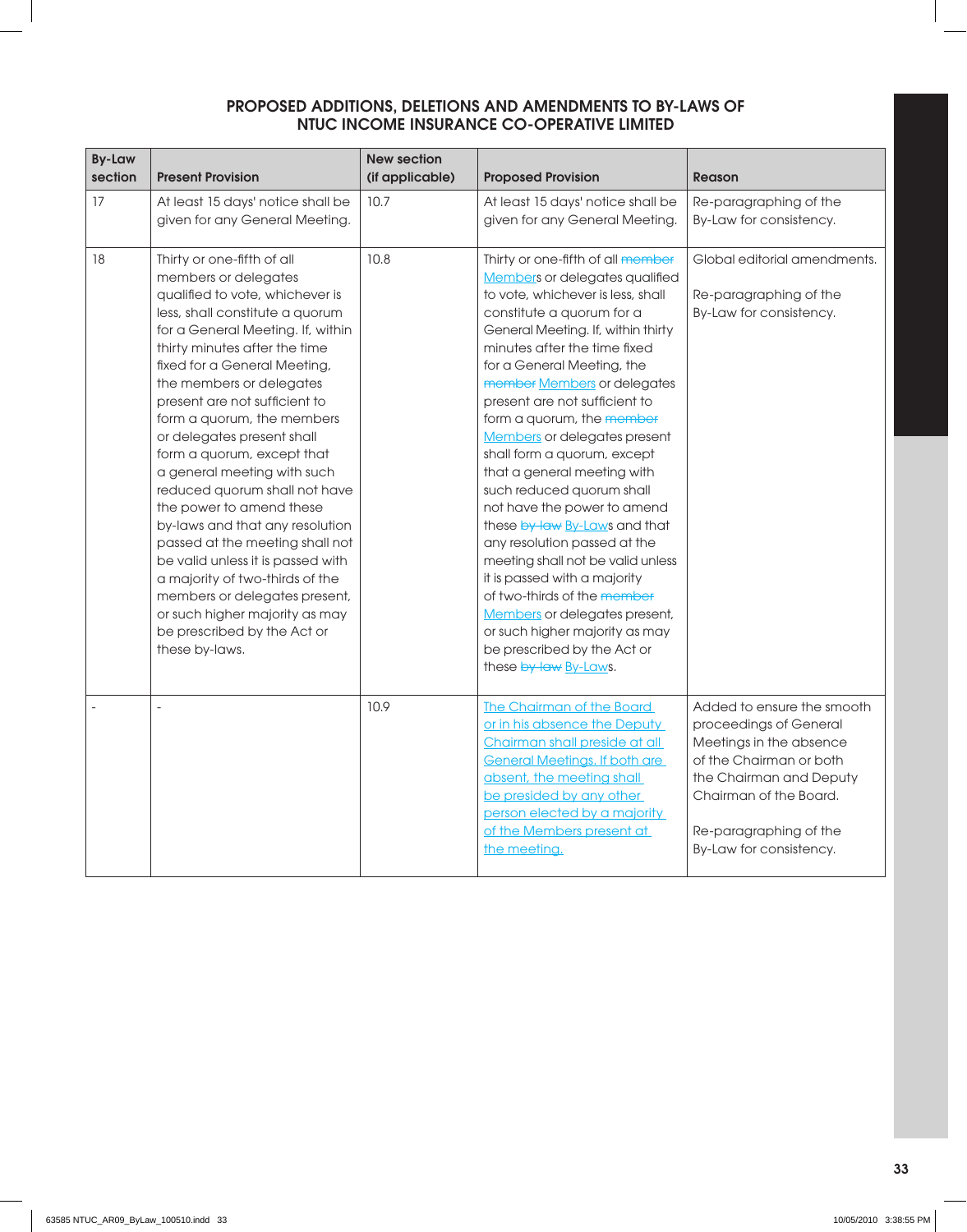| <b>By-Law</b><br>section | <b>Present Provision</b>                                                                                                                                                                                                                                             | <b>New section</b><br>(if applicable) | <b>Proposed Provision</b>                                                                                                                                                                                                                                                                                        | Reason                                                                                                                                                                                      |
|--------------------------|----------------------------------------------------------------------------------------------------------------------------------------------------------------------------------------------------------------------------------------------------------------------|---------------------------------------|------------------------------------------------------------------------------------------------------------------------------------------------------------------------------------------------------------------------------------------------------------------------------------------------------------------|---------------------------------------------------------------------------------------------------------------------------------------------------------------------------------------------|
| 19                       | The following matters shall<br>be dealt with by the Annual<br><b>General Meetings:</b>                                                                                                                                                                               | 10.10                                 | The following matters shall<br>be dealt with by the Annual<br><b>General Meetings:</b>                                                                                                                                                                                                                           | Re-paragraphing of the By-<br>Law for consistency.                                                                                                                                          |
| (i)                      | Election and removal of<br>members of the Board of<br>Directors;                                                                                                                                                                                                     | 10.10.1                               | eElection, re-election and<br>removal of members of<br>the Board of Directors:                                                                                                                                                                                                                                   | Amended for clarity that the<br>re-election of the Directors<br>is also a matter to be dealt<br>with at the Annual General<br>Meeting.<br>Re-paragraphing of the<br>By-Law for consistency. |
|                          |                                                                                                                                                                                                                                                                      | 10.10.2                               | the consideration and<br>confirmation of the minutes<br>of the last Annual General<br>Meeting and of any other<br>intervening General Meeting;                                                                                                                                                                   | Inserted for clarity.                                                                                                                                                                       |
| (i)                      | The memorandum and/or<br>order, if any, of the Registrar;                                                                                                                                                                                                            | 10.10.3                               | t <sub>The memorandum and/or</sub><br>order, if any, of the Registrar;                                                                                                                                                                                                                                           | Re-paragraphing of the<br>By-Law for consistency.                                                                                                                                           |
| (iii)                    | The consideration of the report<br>of the Board of Directors on the<br>preceding year's working of the<br>Society together with audited<br>statement of accounts showing<br>receipts and expenditure,<br>assets and liabilities and<br>revenue account for the year; | 10.10.4                               | t <sub>The consideration and</sub><br>approval of the report of the<br>Board of Directors on the<br>preceding year's working<br>of the Society together with<br>audited financial statements<br>of accounts showing receipts<br>and expenditure, assets and<br>liabilities and revenue account-<br>for the year; | Amended for clarity.<br>Re-paragraphing of the<br>By-Law for consistency.                                                                                                                   |
| (iv)                     | The consideration of the<br>Actuary's Report in the<br>year of valuation and the<br>endorsement of the proposals<br>of the Board of Directors for the<br>disposal of the profits;                                                                                    | 10.10.5                               | t <sub>The consideration of the</sub><br>Actuary's report in the<br>year of valuation and the<br>endorsement of the proposals<br>of the Board of Directors for<br>the distribution of the surplus<br>disposal of the profits;                                                                                    | Amended for clarity.<br>Re-paragraphing of the<br>By-Law for consistency.                                                                                                                   |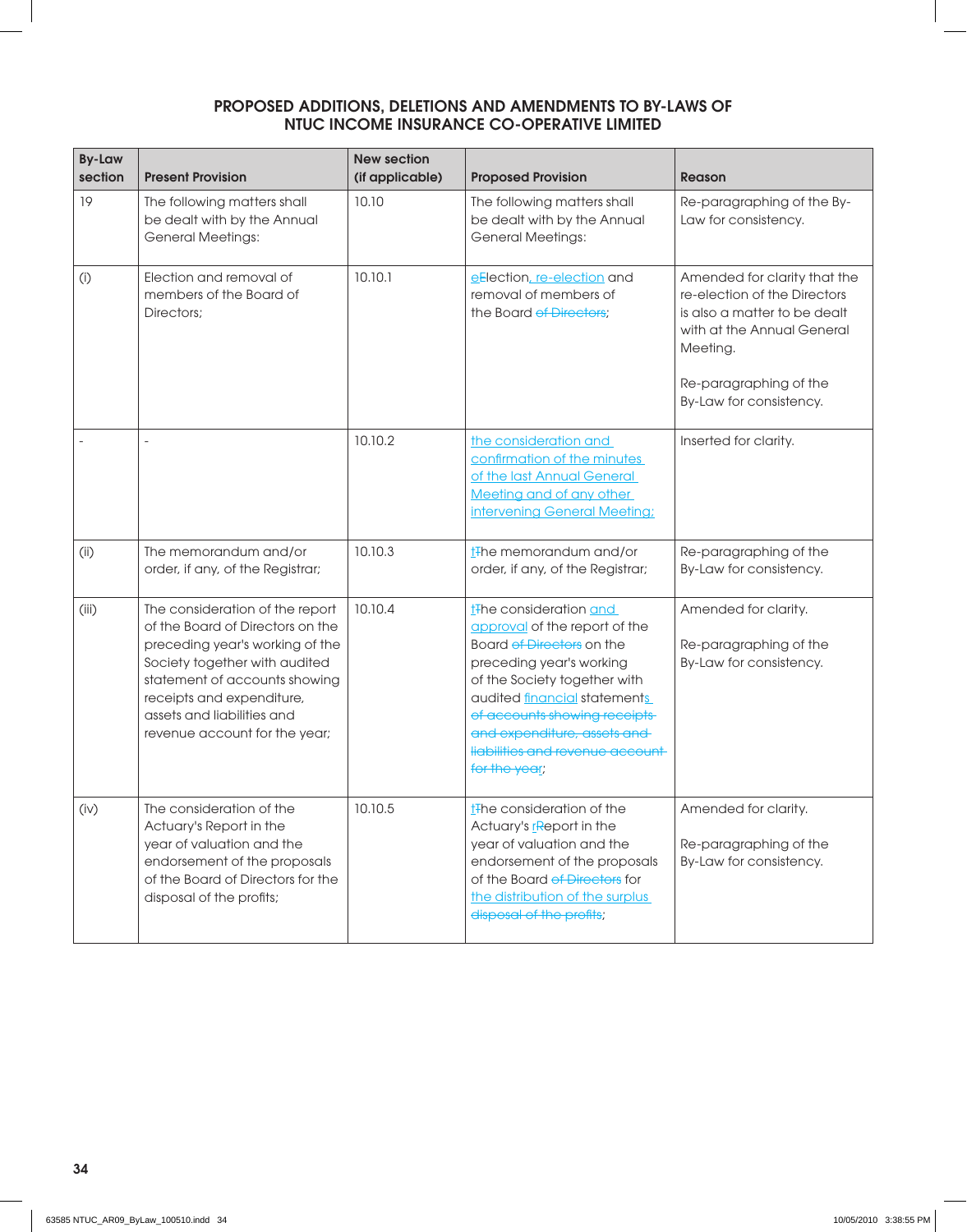| <b>By-Law</b><br>section | <b>Present Provision</b>                                                                                                                                                                                                                                                                                                                           | <b>New section</b><br>(if applicable) | <b>Proposed Provision</b>                                                                                                                                                                                                                                                                                                                                              | <b>Reason</b>                                                                    |
|--------------------------|----------------------------------------------------------------------------------------------------------------------------------------------------------------------------------------------------------------------------------------------------------------------------------------------------------------------------------------------------|---------------------------------------|------------------------------------------------------------------------------------------------------------------------------------------------------------------------------------------------------------------------------------------------------------------------------------------------------------------------------------------------------------------------|----------------------------------------------------------------------------------|
| (v)                      | The appointment of external<br>quditors:                                                                                                                                                                                                                                                                                                           | 10.10.6                               | t <sub>The appointment of external</sub><br>auditors the Auditor;                                                                                                                                                                                                                                                                                                      | Global editorial amendment.<br>Re-paragraphing of the<br>By-Law for consistency. |
| (Vi)                     | Amendment of the by-laws;                                                                                                                                                                                                                                                                                                                          | 10.10.7                               | aAmendment of the by-law-<br>By-Laws;                                                                                                                                                                                                                                                                                                                                  | Global editorial amendment.<br>Re-paragraphing of the<br>By-Law for consistency. |
| (vii)                    | Approval of the maximum limit<br>of indebtedness for the<br>ensuing year;                                                                                                                                                                                                                                                                          | 10.10.8                               | aApproval of the maximum<br>borrowing limit of indebtedness<br>for the ensuing year; and                                                                                                                                                                                                                                                                               | Amended for clarity.<br>Re-paragraphing of the<br>By-Law for consistency.        |
| (viii)                   | The consideration of such other<br>business, not included in the<br>notice of meeting, of which at<br>least 10 days' notice shall have<br>been given in writing to the<br>Secretary and provided that<br>the consent of the majority<br>of the members present<br>and voting at the meeting is<br>obtained for the discussion of<br>such business. | 10.10.9                               | t <sub>The consideration of such</sub><br>other business, not included<br>in the notice of meeting, of<br>which at least 10 days' notice<br>shall have been given in<br>writing to the Secretary and<br>provided that the consent of<br>the majority of the member<br>Members present and voting at<br>the meeting is obtained for the<br>discussion of such business. | Global editorial amendment.<br>Re-paragraphing of the<br>By-Law for consistency. |
|                          |                                                                                                                                                                                                                                                                                                                                                    | 10.11                                 | The Board shall cause minutes<br>to be recorded of all resolutions<br>passed at General Meetings,<br>and any such minutes signed<br>by the chairman of the General<br>Meeting to which they relate or<br>at which they are read shall be<br>received as conclusive evidence<br>of the facts therein stated.                                                            | Operational amendment.                                                           |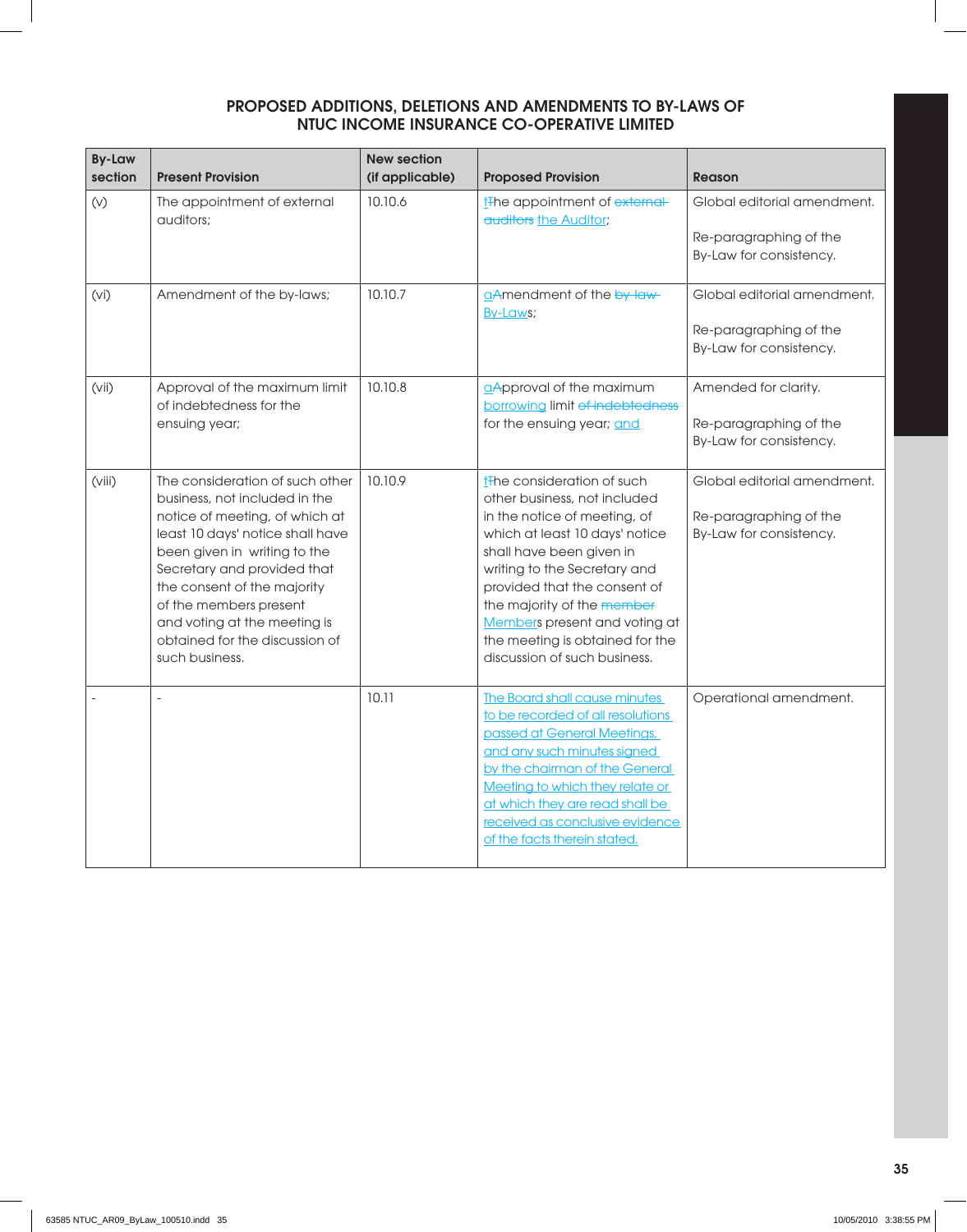| <b>By-Law</b><br>section | <b>Present Provision</b>                                                                                                                                                                                                                                                                                                                                                                                                                                                                                                                                                                                                                                                 | <b>New section</b><br>(if applicable) | <b>Proposed Provision</b>                                                                                                                                                                                                                                                                                                                                                                                                                                                                                                                                                                                                                                                                                                           | Reason                                                                      |
|--------------------------|--------------------------------------------------------------------------------------------------------------------------------------------------------------------------------------------------------------------------------------------------------------------------------------------------------------------------------------------------------------------------------------------------------------------------------------------------------------------------------------------------------------------------------------------------------------------------------------------------------------------------------------------------------------------------|---------------------------------------|-------------------------------------------------------------------------------------------------------------------------------------------------------------------------------------------------------------------------------------------------------------------------------------------------------------------------------------------------------------------------------------------------------------------------------------------------------------------------------------------------------------------------------------------------------------------------------------------------------------------------------------------------------------------------------------------------------------------------------------|-----------------------------------------------------------------------------|
| 20                       | <b>REPRESENTATION AT GENERAL</b><br><b>MEETING AND VOTING:</b>                                                                                                                                                                                                                                                                                                                                                                                                                                                                                                                                                                                                           | 11                                    | <b>REPRESENTATION AT GENERAL</b><br><b>MEETING AND VOTING:</b>                                                                                                                                                                                                                                                                                                                                                                                                                                                                                                                                                                                                                                                                      | Re-paragraphing of the<br>By-Law for consistency.                           |
| (i)                      | The Founder, Institutional,<br>Participating and Ordinary<br>Members who have satisfied<br>the requirements of by-law<br>5 and are not in default shall<br>be eligible to vote at any<br>General Meeting of the Society.<br>Unless entitled otherwise as a<br>member, no person, society or<br>organisation, participating in<br>a group insurance policy shall<br>be entitled to attend and/<br>or vote at any meeting of the<br>Society. A defaulting member<br>shall be one who has failed to<br>pay his dues within such time<br>as may be required by any by-<br>law or contract or within such<br>extended time as may<br>be allowed by the Board<br>of Directors: | 11.1                                  | The Founder, Institutional,<br><b>Participating and Ordinary</b><br><b>Every Members Member</b><br>who have has satisfied the<br>requirements of by-law By-<br>Law 5 and are is not in default<br>shall be eligible to vote at any<br>General Meeting of the Society.<br>Unless entitled otherwise as a<br>member, no person, society or<br>organisation, participating in a<br>group insurance policy shall be<br>entitled to attend and/or vote-<br>at any meeting of the Society.<br>A defaulting member Member<br>shall be one who has failed to<br>pay his dues within such time<br>as may be required by any<br>by-law By-Law or contract or<br>within such extended time as<br>may be allowed by the Board.<br>of Directors: | Amended for clarity.<br>Re-paragraphing of the<br>By-Law for consistency.   |
|                          |                                                                                                                                                                                                                                                                                                                                                                                                                                                                                                                                                                                                                                                                          | 11.2                                  | The Board may invite other<br>persons to attend a General<br>Meeting as observers without<br>the right to vote or speak at<br>such General Meeting.                                                                                                                                                                                                                                                                                                                                                                                                                                                                                                                                                                                 | Operational amendment.<br>Re-paragraphing of the<br>By-Law for consistency. |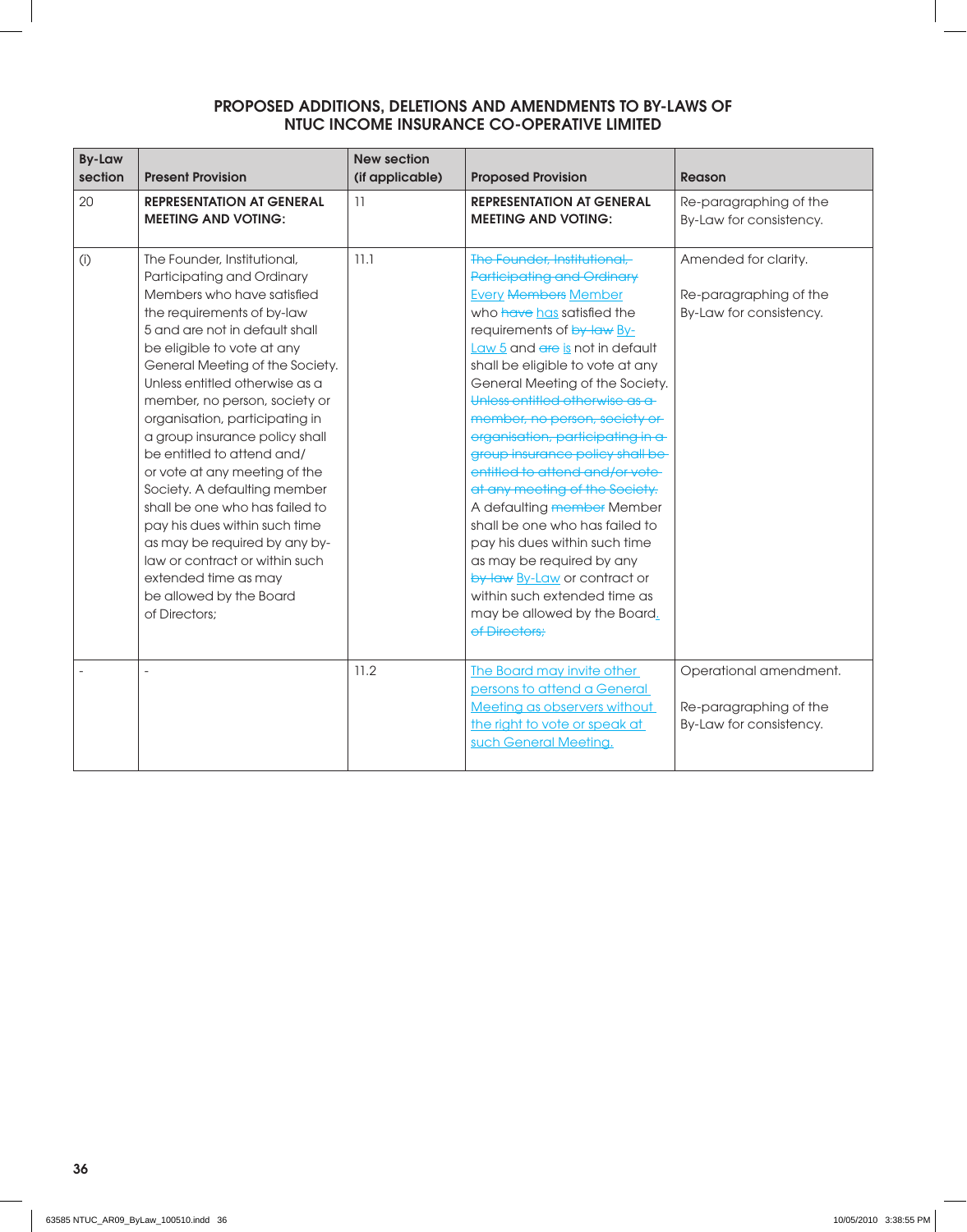| <b>By-Law</b><br>section | <b>Present Provision</b>                                                                                                                                                                                                                    | <b>New section</b><br>(if applicable) | <b>Proposed Provision</b>                                                                                                                                                                                                                                                                                                                                                                                                                | Reason                                                                                                                                                                               |
|--------------------------|---------------------------------------------------------------------------------------------------------------------------------------------------------------------------------------------------------------------------------------------|---------------------------------------|------------------------------------------------------------------------------------------------------------------------------------------------------------------------------------------------------------------------------------------------------------------------------------------------------------------------------------------------------------------------------------------------------------------------------------------|--------------------------------------------------------------------------------------------------------------------------------------------------------------------------------------|
| (ii)(a)                  | The Founder Member shall be<br>represented by 5 delegates,<br>who together shall have<br>at their disposal a total<br>number of votes equal to<br>the number of shares held<br>by the Founder Member;                                       | 11.3                                  | The Founder Member shall<br>be represented by not more<br>than 5 2 delegates, and such<br>delegates representing the<br>Founder Member at any time<br>who together shall together or<br>if only one delegate is present<br>to represent the Founder<br>Member, such delegate shall<br>individually have at their or<br>his disposal a total number of<br>votes equal to the number of<br>Common sShares held by the<br>Founder Member. : | Number of delegates<br>amended to align with NTUC<br>Social Enterprises' collective<br>effort to standardise their<br>By-Laws.<br>Re-paragraphing of the<br>By-Law for consistency.  |
| (b)                      | Each Institutional Member shall<br>be represented by 2 delegates,<br>who together shall have at<br>their disposal a total number of<br>votes equal to the number of<br>shares held by the Institutional<br>Member they represent;           | 11.4                                  | <b>Each Institutional Member</b><br>shall be represented by $21$<br>delegates only, who together<br>shall have at his their disposal<br>a total number of votes equal<br>to the number of Common<br>sShares held by the Institutional<br>Member they he represents. :                                                                                                                                                                    | Number of delegates<br>amended to align with NTUC<br>Social Enterprises' collective<br>effort to standardise their<br>By-Laws.<br>Re-paragraphing of the By-<br>Law for consistency. |
| (c)                      | Ordinary Members with or<br>without participating shares<br>and Participating Members<br>shall each have only one vote,<br>irrespective of the number of<br>shares held, and that vote shall<br>be exercised in person and not<br>by proxy; | 11.5                                  | <b>Each Ordinary Members with</b><br>or without participating shares-<br>and Participating Members<br>shall each have only one vote,<br>irrespective of the number of<br>Common sShares held, and<br>that vote shall be exercised in<br>person and not by proxy.:                                                                                                                                                                        | Global amendment to delete<br>references to "Participating<br>Members" and "participating<br>shares".<br>Re-paragraphing of the<br>By-Law for consistency.                           |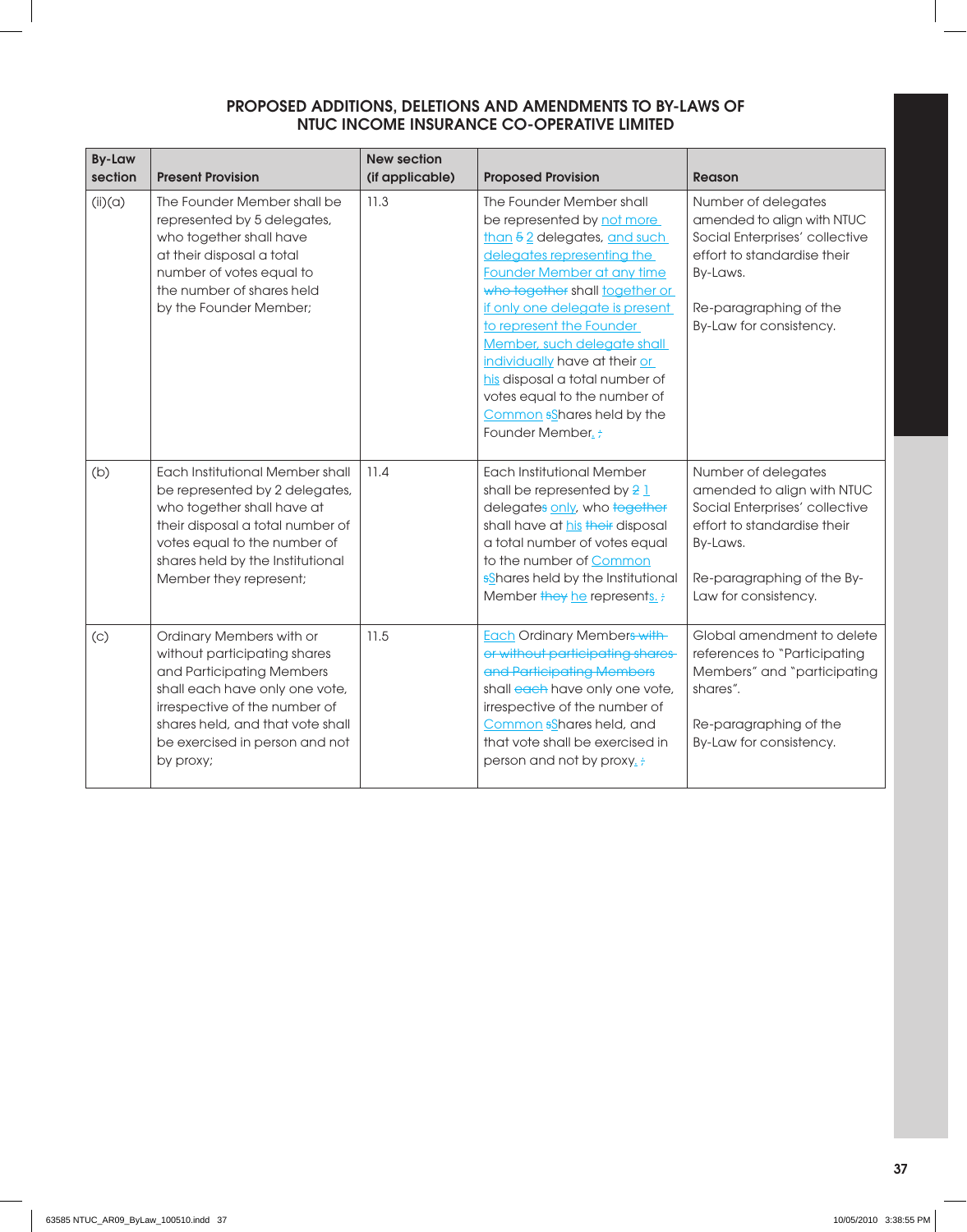| <b>By-Law</b><br>section | <b>Present Provision</b>                                                                                                                                                                                                                                                                                | <b>New section</b><br>(if applicable) | <b>Proposed Provision</b>                                                                                                                                                                                                                                                                               | Reason                                                                           |
|--------------------------|---------------------------------------------------------------------------------------------------------------------------------------------------------------------------------------------------------------------------------------------------------------------------------------------------------|---------------------------------------|---------------------------------------------------------------------------------------------------------------------------------------------------------------------------------------------------------------------------------------------------------------------------------------------------------|----------------------------------------------------------------------------------|
| (iii)(a)                 | The Founder Member and the<br>Institutional Members shall<br>notify the Secretary in writing<br>of the names of their delegates<br>who are authorised to attend<br>meetings on their behalf. These<br>nominations shall be entered<br>in the books of the Society and<br>shall hold good until revoked; | 11.6                                  | The Founder Member and the<br>Institutional Members shall<br>notify the Secretary in writing<br>of the names of their delegates<br>who are authorised to attend<br>meetings on their behalf. These<br>nominations shall be entered<br>in the books of the Society and<br>shall hold good until revoked. | Operational amendment.<br>Re-paragraphing of the<br>By-Law for consistency.      |
| (b)                      | A Credential Card shall be<br>sent with the Annual Report<br>to each of the nominated<br>delegates representing the<br>Founder Member and the<br>Institutional Members:                                                                                                                                 | 11.7                                  | A Coredential Coard shall be<br>sent with the aAnnual report<br>to each of the nominated<br>delegates representing the<br>Founder Member and the<br>Institutional Members who<br>are entitled to vote at the<br><b>General Meeting.:</b>                                                                | Amended for clarity.<br>Re-paragraphing of the<br>By-Law for consistency.        |
| (c)                      | A Credential Card and the<br>Annual Report shall be sent to<br>only such Participating and<br>Ordinary Members who are<br>entitled to vote at the General<br>Meeting and who apply in<br>writing to the Secretary for<br>the Credential Card and the<br>Annual Report;                                  | 11.8                                  | A Ccredential Ccard and the<br>aAnnual report shall be sent<br>to only such Participating and<br>Ordinary Members who are<br>entitled to vote at the General<br>Meeting and who apply in-<br>writing to the Secretary for the<br><b>Coredential Coard and the</b><br>aAnnual report.;                   | Operational amendment.<br>Re-paragraphing of the<br>By-Law for consistency.      |
| (d)                      | A Credential Card issued by<br>the Society shall be produced<br>for admission to the meeting<br>provided that duplicate<br>cards may be obtained at<br>the meeting by bona fide<br>delegates and members.                                                                                               | 11.9                                  | A Ccredential Ccard issued by<br>the Society shall be produced<br>for admission to the meeting<br>provided that duplicate cards<br>may be obtained at the meeting<br>by bona fide delegates and<br><b>Members</b> members.                                                                              | Global editorial amendment.<br>Re-paragraphing of the<br>By-Law for consistency. |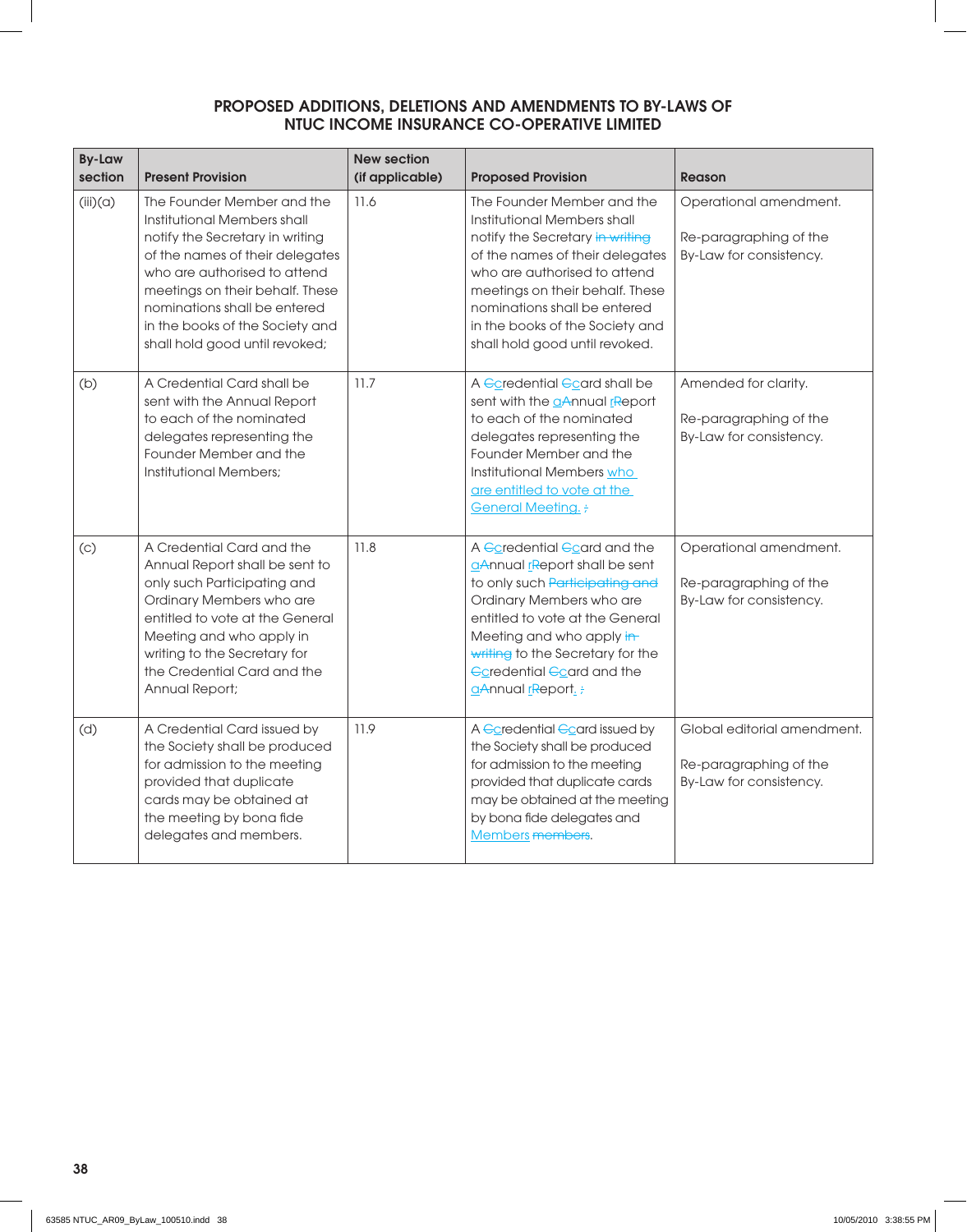| <b>By-Law</b><br>section | <b>Present Provision</b>                                                                                                                                                                                                                                                                                                                                                                                                                                                                                                                                                                                                                                                                                                                                                                                                                      | <b>New section</b><br>(if applicable) | <b>Proposed Provision</b>                                                                                                                                                                                                        | <b>Reason</b>                                                             |
|--------------------------|-----------------------------------------------------------------------------------------------------------------------------------------------------------------------------------------------------------------------------------------------------------------------------------------------------------------------------------------------------------------------------------------------------------------------------------------------------------------------------------------------------------------------------------------------------------------------------------------------------------------------------------------------------------------------------------------------------------------------------------------------------------------------------------------------------------------------------------------------|---------------------------------------|----------------------------------------------------------------------------------------------------------------------------------------------------------------------------------------------------------------------------------|---------------------------------------------------------------------------|
| 21(i)                    | At any General Meeting, a<br>resolution put to the vote of the<br>meeting shall be decided by<br>a show of hands, unless a poll<br>(before or on the declaration<br>of the result of a show of<br>hands) is demanded, either<br>by two or more delegates<br>representing two or more<br>Institutional Members and<br>the Founder Member or by<br>at least one-quarter of the<br>members present and unless<br>a poll is so demanded, a<br>declaration by the Chairman<br>that the resolution has, by a<br>show of hands, been carried<br>unanimously or by a particular<br>majority or lost and an entry to<br>the effect in the books of the<br>proceedings of the Society<br>shall be conclusive evidence<br>of the fact without proof of the<br>number or proportion of the<br>votes recorded in favour of or<br>against such resolutions; | 11.10                                 | At any General Meeting, a<br>resolution put to the vote of the<br>meeting shall be decided by<br>a show of hands, unless a poll<br>(before or on the declaration of<br>the result of a show of hands) is<br>demanded, either by: | Amended for clarity.<br>Re-paragraphing of the<br>By-Law for consistency. |
|                          |                                                                                                                                                                                                                                                                                                                                                                                                                                                                                                                                                                                                                                                                                                                                                                                                                                               | 11.10.1                               | chairman of the meeting;                                                                                                                                                                                                         | Amended for clarity.<br>Re-paragraphing of the<br>By-Law for consistency. |
|                          |                                                                                                                                                                                                                                                                                                                                                                                                                                                                                                                                                                                                                                                                                                                                                                                                                                               | 11.10.2                               | two or more delegates<br>representing at least two or<br>more Institutional Members<br>and at least a delegate<br>representing the Founder<br>Member; or                                                                         | Amended for clarity.<br>Re-paragraphing of the<br>By-Law for consistency. |
|                          |                                                                                                                                                                                                                                                                                                                                                                                                                                                                                                                                                                                                                                                                                                                                                                                                                                               | 11.10.3                               | by at least one-quarter of the<br>Mmembers present.                                                                                                                                                                              | Amended for clarity.<br>Re-paragraphing of the<br>By-Law for consistency. |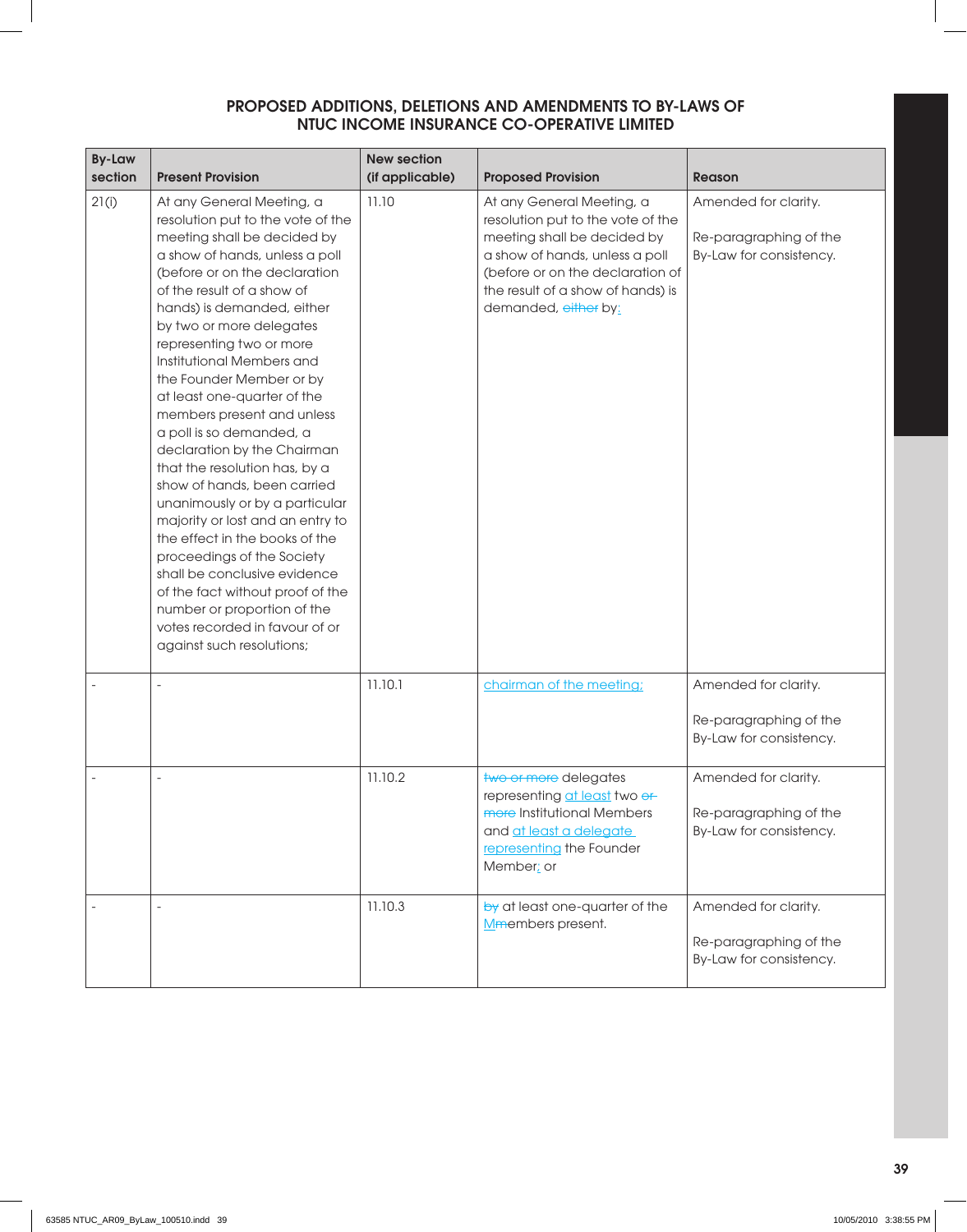| <b>By-Law</b><br>section | <b>Present Provision</b>                                                                                              | <b>New section</b><br>(if applicable) | <b>Proposed Provision</b>                                                                                                                                                                                                                                                                                                                                                                                                                                                                                                         | <b>Reason</b>                                                                                                                 |
|--------------------------|-----------------------------------------------------------------------------------------------------------------------|---------------------------------------|-----------------------------------------------------------------------------------------------------------------------------------------------------------------------------------------------------------------------------------------------------------------------------------------------------------------------------------------------------------------------------------------------------------------------------------------------------------------------------------------------------------------------------------|-------------------------------------------------------------------------------------------------------------------------------|
|                          |                                                                                                                       | 11.11                                 | A demand for a poll may<br>be withdrawn only with the<br>approval of the meeting, and<br>uUnless a poll is so demanded, a<br>declaration by the cehairman<br>that the resolution has, by a<br>show of hands, been carried<br>unanimously or by a particular<br>majority or lost and an entry to<br>the effect in the books of the<br>proceedings of the Society shall<br>be conclusive evidence of the<br>fact without proof of the number<br>or proportion of the votes<br>recorded in favour of or<br>against such resolutions. | Amended for clarity.<br>Re-paragraphing of the<br>By-Law for consistency.                                                     |
|                          |                                                                                                                       | 11.12                                 | On a show of hands, every<br>Member, who is present<br>in person or by delegate,<br>shall have one vote. Where<br>the Founder Member is<br>represented by two delegates,<br>the delegate who is entitled<br>to vote shall be determined<br>by the Founder Member or,<br>failing such determination, by<br>the chairman of the General<br>Meeting (or by a person<br>authorised by him), in his<br>sole discretion.                                                                                                                | To clarify the number of votes<br>each member has on a show<br>of hands.<br>Re-paragraphing of the<br>By-Law for consistency. |
| (i)                      | In the event of a poll being<br>demanded as aforesaid, a<br>resolution put to the vote shall<br>be decided by ballot; | 11.13                                 | In the event of a poll being<br>demanded as aforesaid, a<br>resolution put to the vote shall<br>be decided by ballot.;                                                                                                                                                                                                                                                                                                                                                                                                            | Editorial amendment.<br>Re-paragraphing of the<br>By-Law for consistency.                                                     |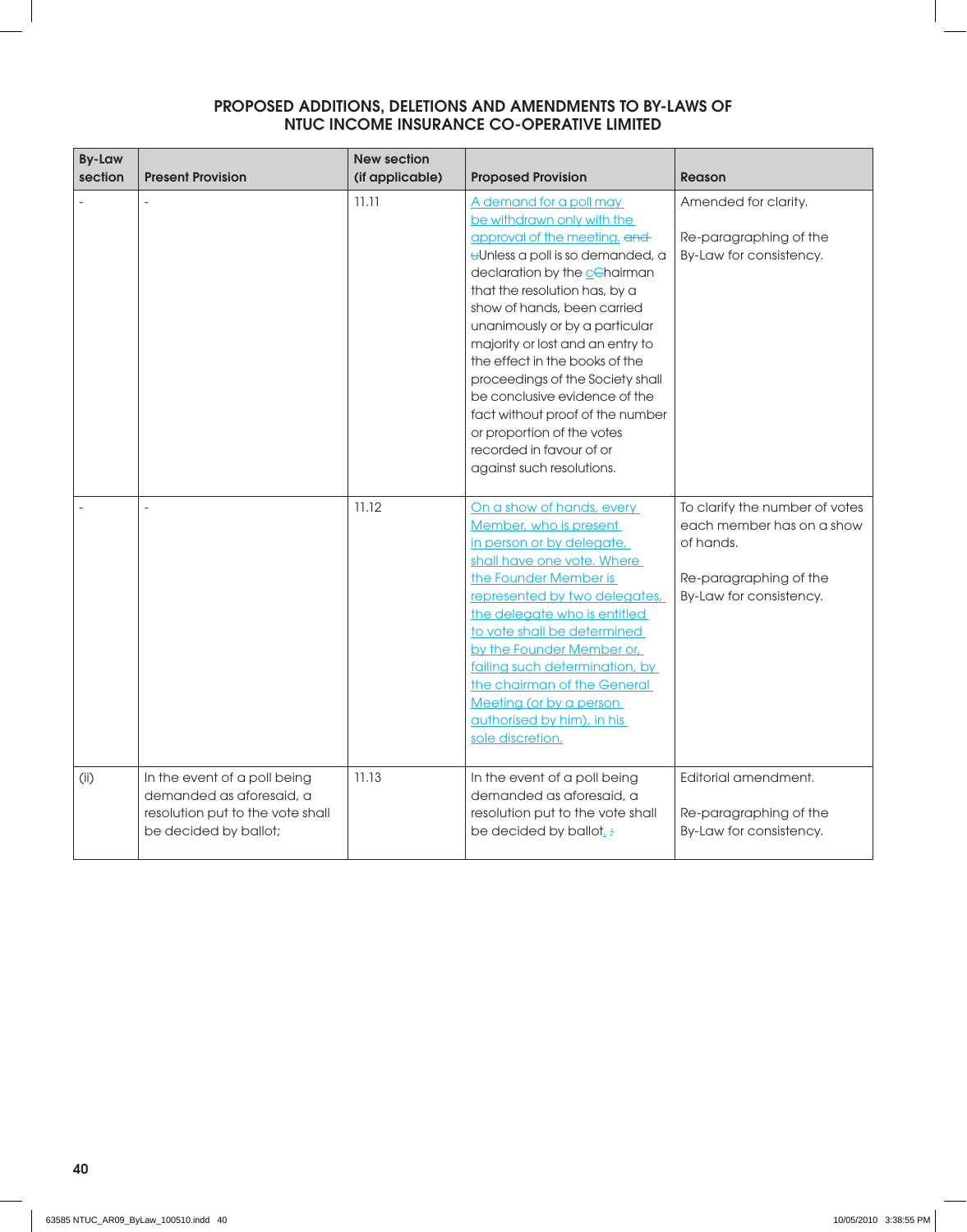| <b>By-Law</b><br>section | <b>Present Provision</b>                                                                                                                                                                                                                                                                                                                                                                                                                                                                                                                                                                                                                                                  | <b>New section</b><br>(if applicable) | <b>Proposed Provision</b>                                                                                                                                                                                                                                                                                                                                                                                                                                                                                                                                                                                                                                                                                          | Reason                                                                           |
|--------------------------|---------------------------------------------------------------------------------------------------------------------------------------------------------------------------------------------------------------------------------------------------------------------------------------------------------------------------------------------------------------------------------------------------------------------------------------------------------------------------------------------------------------------------------------------------------------------------------------------------------------------------------------------------------------------------|---------------------------------------|--------------------------------------------------------------------------------------------------------------------------------------------------------------------------------------------------------------------------------------------------------------------------------------------------------------------------------------------------------------------------------------------------------------------------------------------------------------------------------------------------------------------------------------------------------------------------------------------------------------------------------------------------------------------------------------------------------------------|----------------------------------------------------------------------------------|
| (iii)                    | Any resolution proposing the<br>election to or the removal from<br>the Board of Directors shall<br>always be decided by<br>secret ballot;                                                                                                                                                                                                                                                                                                                                                                                                                                                                                                                                 | 11.14                                 | Any resolution proposing<br>the election to or the removal<br>from the Board of Directors<br>shall always be decided by<br>secret ballot, +                                                                                                                                                                                                                                                                                                                                                                                                                                                                                                                                                                        | Global editorial amendment.<br>Re-paragraphing of the<br>By-Law for consistency. |
| (iv)                     | Each ballot form shall indicate<br>the number of votes cast. Ballot<br>forms shall be counted by two<br>or more scrutineers, appointed<br>by the meeting, and supervised<br>by the Secretary who will check<br>the vote entitlement of each<br>delegate submitting a ballot<br>form, and upon the declaration<br>by the Chairman that a<br>resolution has been carried<br>unanimously or by a particular<br>majority or lost, an entry to<br>the effect in the books of the<br>proceedings of the Society<br>shall be conclusive evidence<br>of the fact without proof of the<br>number or proportion of the<br>votes recorded in favour of or<br>against the resolution. | 11.15                                 | Each ballot form shall indicate<br>the number of votes each<br>Member holdseast. Ballot<br>forms shall be counted by<br>two or more scrutineers.<br>appointed by the meeting<br>chairman, and supervised by<br>the Secretary who will check<br>the vote entitlement of each<br>delegate submitting a ballot<br>form, and upon the declaration<br>by the <i>C</i> chairman that a<br>resolution has been carried<br>unanimously or by a particular<br>majority or lost, an entry to<br>the effect in the books of the<br>proceedings of the Society<br>shall be conclusive evidence<br>of the fact without proof of the<br>number or proportion of the<br>votes recorded in favour of or<br>against the resolution. | Amended for clarity.<br>Re-paragraphing of the<br>By-Law for consistency.        |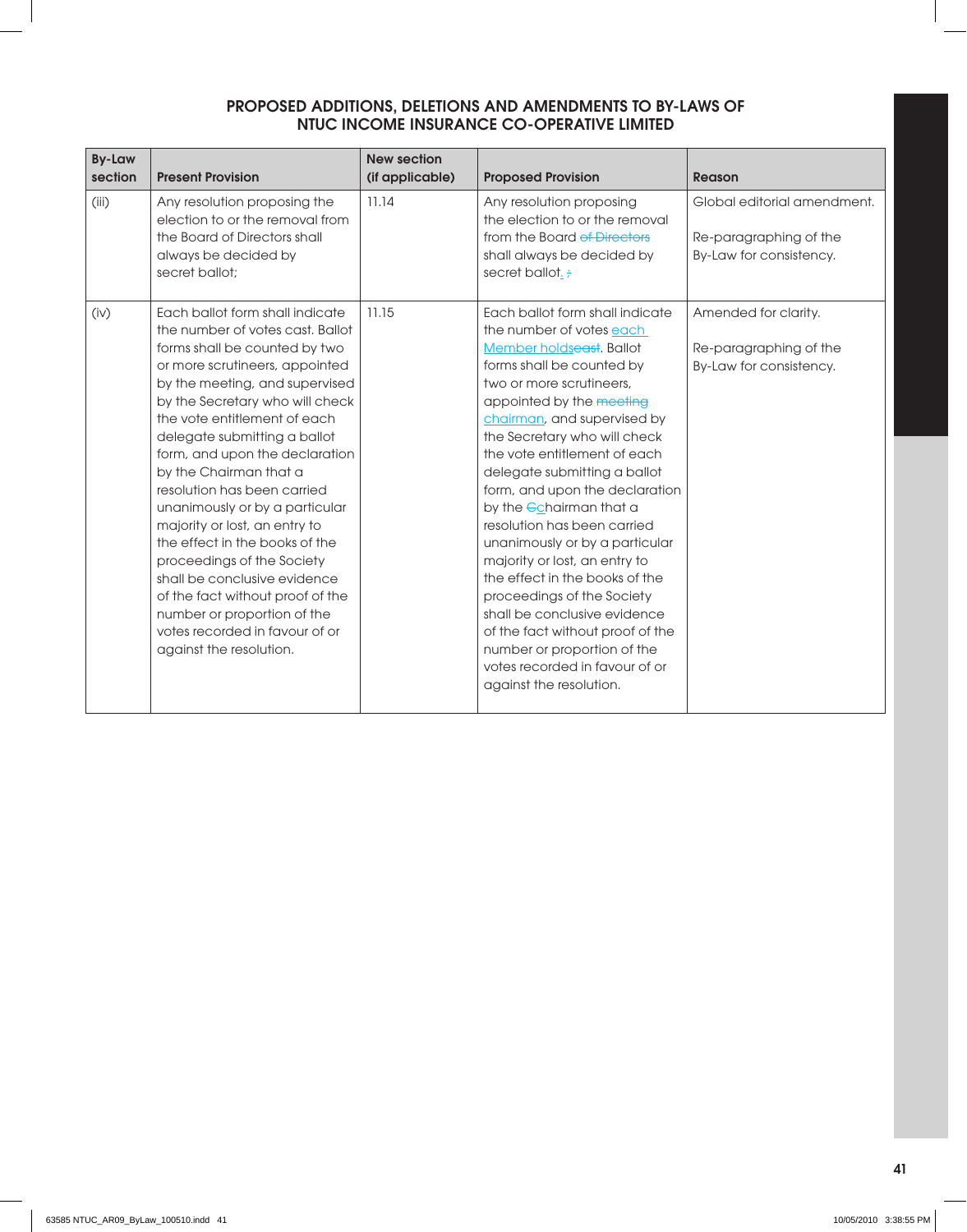| <b>By-Law</b><br>section | <b>Present Provision</b>                                                                                                                                                                                                                                                                                                  | <b>New section</b><br>(if applicable) | <b>Proposed Provision</b>                                                                                                                                                                                                                                                                                                                                                                                                                                                       | <b>Reason</b>                                                                                                                                                                                                                                                                                                                                                                                                                                                                                                                                                                                                                                           |
|--------------------------|---------------------------------------------------------------------------------------------------------------------------------------------------------------------------------------------------------------------------------------------------------------------------------------------------------------------------|---------------------------------------|---------------------------------------------------------------------------------------------------------------------------------------------------------------------------------------------------------------------------------------------------------------------------------------------------------------------------------------------------------------------------------------------------------------------------------------------------------------------------------|---------------------------------------------------------------------------------------------------------------------------------------------------------------------------------------------------------------------------------------------------------------------------------------------------------------------------------------------------------------------------------------------------------------------------------------------------------------------------------------------------------------------------------------------------------------------------------------------------------------------------------------------------------|
|                          |                                                                                                                                                                                                                                                                                                                           | 11.16                                 | A poll demanded on any<br>resolution shall be taken<br>either immediately or at<br>such subsequent time (not<br>being more than 30 days<br>from the date of the meeting)<br>and place as the chairman<br>may direct. No notice need<br>be given of a poll not taken<br>immediately. The demand for<br>a poll shall not prevent the<br>continuance of the meeting for<br>the transaction of any business<br>other than the resolution<br>on which the poll has<br>been demanded. | This is in line with the poll<br>process commonly adopted<br>by listed companies including<br>financial institutions.<br>It provides the chairman<br>with the flexibility to postpone<br>the taking of a poll should<br>the chairman decide that<br>it is not an appropriate<br>time to carry out a poll,<br>for example, because it<br>disrupts the transaction of<br>the other business in the<br>general meeting, or there<br>are insufficient resources at<br>the general meeting to<br>conduct a poll.<br>It also clarifies that the<br>poll process does not hinder<br>the decision making for<br>other matters raised at the<br>general meeting. |
| 22                       | Except as otherwise provided<br>in the Act or in these by-<br>laws, a question referred to<br>members or delegates present<br>at a General Meeting shall be<br>decided by a majority of votes.<br>In the case of equality of votes<br>the motion shall be held to be<br>lost. The Chairman shall have<br>no casting vote. | 11.17                                 | Except as otherwise provided<br>in the Act or in these by-law<br>By-Laws, a resolution question<br>referred to members Members<br>or delegates present at a<br>General Meeting shall be<br>decided by a majority of votes.<br>In the case of equality of votes<br>the motion shall be held to be<br>lost. The <i>Echairman</i> shall have<br>no casting vote.                                                                                                                   | Amended for clarity.<br>Re-paragraphing of the<br>By-Law for consistency.                                                                                                                                                                                                                                                                                                                                                                                                                                                                                                                                                                               |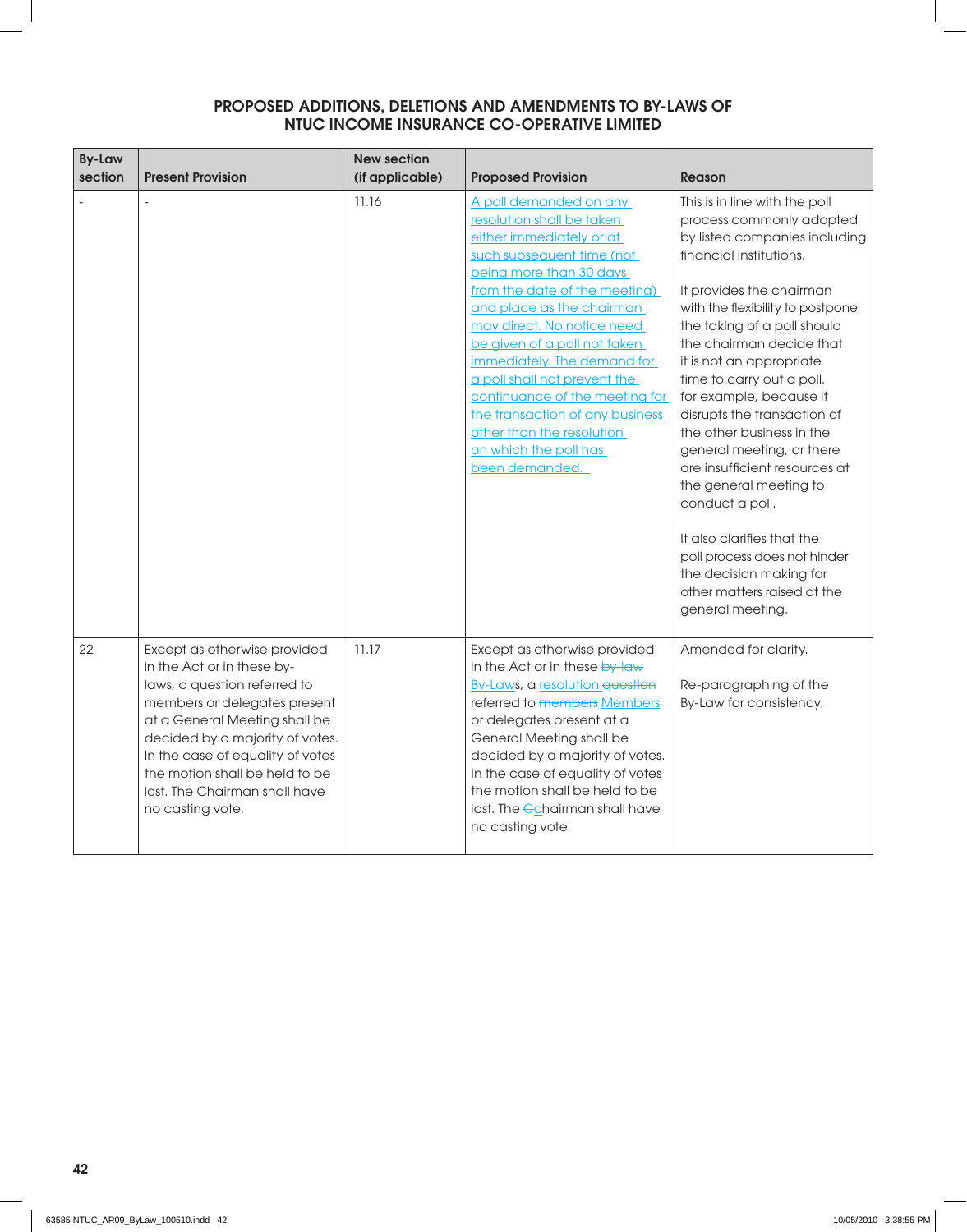| <b>By-Law</b> |                                                                                                                                                                                                                                                                                                                                                       | <b>New section</b> |                                                                                                                                                                                                                                                                                                                                                                |                                                                           |
|---------------|-------------------------------------------------------------------------------------------------------------------------------------------------------------------------------------------------------------------------------------------------------------------------------------------------------------------------------------------------------|--------------------|----------------------------------------------------------------------------------------------------------------------------------------------------------------------------------------------------------------------------------------------------------------------------------------------------------------------------------------------------------------|---------------------------------------------------------------------------|
| section       | <b>Present Provision</b>                                                                                                                                                                                                                                                                                                                              | (if applicable)    | <b>Proposed Provision</b>                                                                                                                                                                                                                                                                                                                                      | Reason                                                                    |
| 23            | The Chairman may with the<br>consent of the meeting at<br>which a quorum is present,<br>and shall if so directed by the<br>meeting adjourn the meeting<br>from time to time and from<br>place to place, but no business<br>shall be transacted other than<br>the business left unfinished at<br>the meeting from which the<br>adjournment took place. | 11.18              | The <i>C</i> chairman may with the<br>consent of the meeting at<br>which a quorum is present,<br>and shall if so directed by the<br>meeting adjourn the meeting<br>from time to time and from<br>place to place, but no business<br>shall be transacted other than<br>the business left unfinished at<br>the meeting from which the<br>adjournment took place. | Editorial amendment.<br>Re-paragraphing of the<br>By-Law for consistency. |
| 24            | The Chairman of the Board of<br>Directors or in his absence the<br>Vice-Chairman shall preside<br>at all General Meetings. In the<br>absence of both the Chairman<br>and Vice-Chairman at any<br>General Meeting, a protem<br>Chairman shall be elected from<br>those present and he shall then<br>preside at the Meeting.                            |                    | The Chairman of the Board of<br>Directors or in his absence the<br><b>Vice-Chairman shall preside</b><br>at all General Meetings. In the-<br>absence of both the Chairman-<br>and Vice-Chairman at any<br>General Meeting, a protem-<br>Chairman shall be elected from<br>those present and he shall then<br>preside at the Meeting.                           | Deleted as this provision<br>is already covered in<br>By-Law 10.9.        |
| 25            | <b>AMENDMENT OF BY-LAWS:</b>                                                                                                                                                                                                                                                                                                                          | 12                 | <b>AMENDMENT OF TO THE</b><br><b>BY-LAWS:</b>                                                                                                                                                                                                                                                                                                                  | Editorial amendment.<br>Re-paragraphing of the<br>By-Law for consistency. |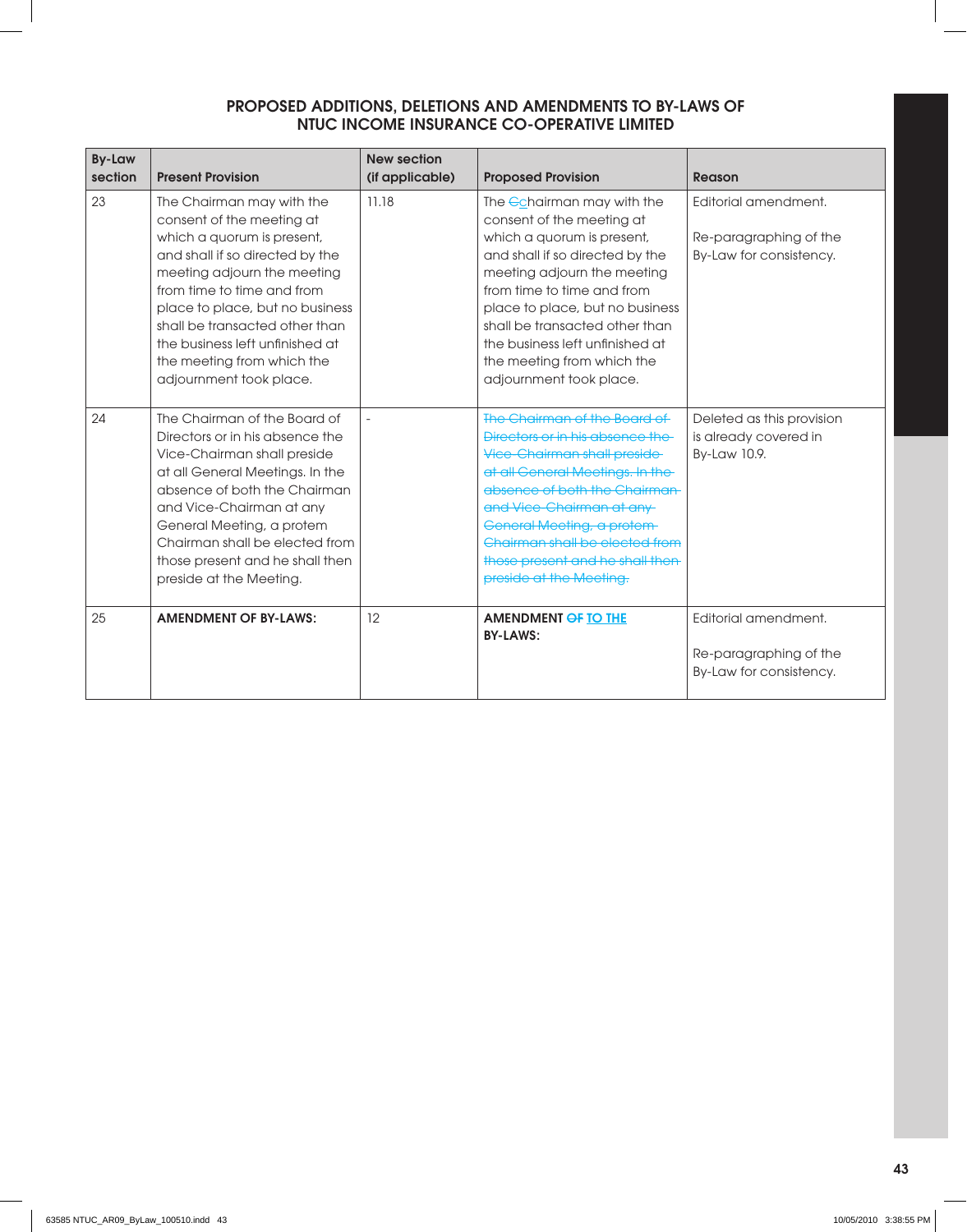| <b>By-Law</b><br>section | <b>Present Provision</b>                                                                                                                                                                                                                                                                                                                                                                | <b>New section</b><br>(if applicable) | <b>Proposed Provision</b>                                                                                                                                                                                                                                                                                                                                                                                    | <b>Reason</b>                                                                     |
|--------------------------|-----------------------------------------------------------------------------------------------------------------------------------------------------------------------------------------------------------------------------------------------------------------------------------------------------------------------------------------------------------------------------------------|---------------------------------------|--------------------------------------------------------------------------------------------------------------------------------------------------------------------------------------------------------------------------------------------------------------------------------------------------------------------------------------------------------------------------------------------------------------|-----------------------------------------------------------------------------------|
| (i)                      | Amendments to the by-laws<br>shall be proposed either by the<br>Board of Directors, the Founder,<br>Institutional, Participating<br>or Ordinary Members.<br>Amendments proposed by<br>Participating or Ordinary<br>Members shall be supported<br>by at least 100 members;                                                                                                               | 12.1                                  | Amendments to the by-law<br><b>By-Laws shall be proposed</b><br>either by the Board of Director,<br>the Founder Member,<br><b>Institutional Members</b><br>Participating or Ordinary<br>Members, Amendments<br>proposed by Participating<br>or Ordinary Members shall<br>be supported by at least 100<br>members Members. ;                                                                                  | Global editorial amendments.<br>Re-paragraphing of the<br>By-Law for consistency. |
| (i)                      | All amendments shall be<br>presented at least two<br>months prior to the next<br>Annual General Meeting, or<br><b>Extraordinary Meeting to the</b><br><b>Board of Directors who shall</b><br>circulate the full text of the<br>proposed amendments and<br>the original version of the by-<br>laws to all members 15 days<br>prior to the meeting convened<br>to discuss the amendments; | 12.2                                  | All amendments shall be<br>presented at least two<br>months prior to the next<br>Annual General Meeting, or<br><b>Extraordinary General Meeting</b><br>to the Board of Directors who<br>shall circulate the full text of<br>the proposed amendments<br>provisions and the original<br>version of the by-law By-Laws to<br>all members 15 days prior to the<br>meeting convened to discuss<br>the amendments. | Global editorial amendments.<br>Re-paragraphing of the<br>By-Law for consistency. |
|                          |                                                                                                                                                                                                                                                                                                                                                                                         | 12.3                                  | A resolution to amend the By-<br>Laws shall be passed either:                                                                                                                                                                                                                                                                                                                                                | Inserted for clarity.                                                             |
|                          | $\overline{a}$                                                                                                                                                                                                                                                                                                                                                                          | 12.3.1                                | by not less than three-<br>guarters of the votes of the<br><b>Members present and voting</b><br>at a General Meeting duly<br>summoned; or                                                                                                                                                                                                                                                                    | Inserted for clarity.                                                             |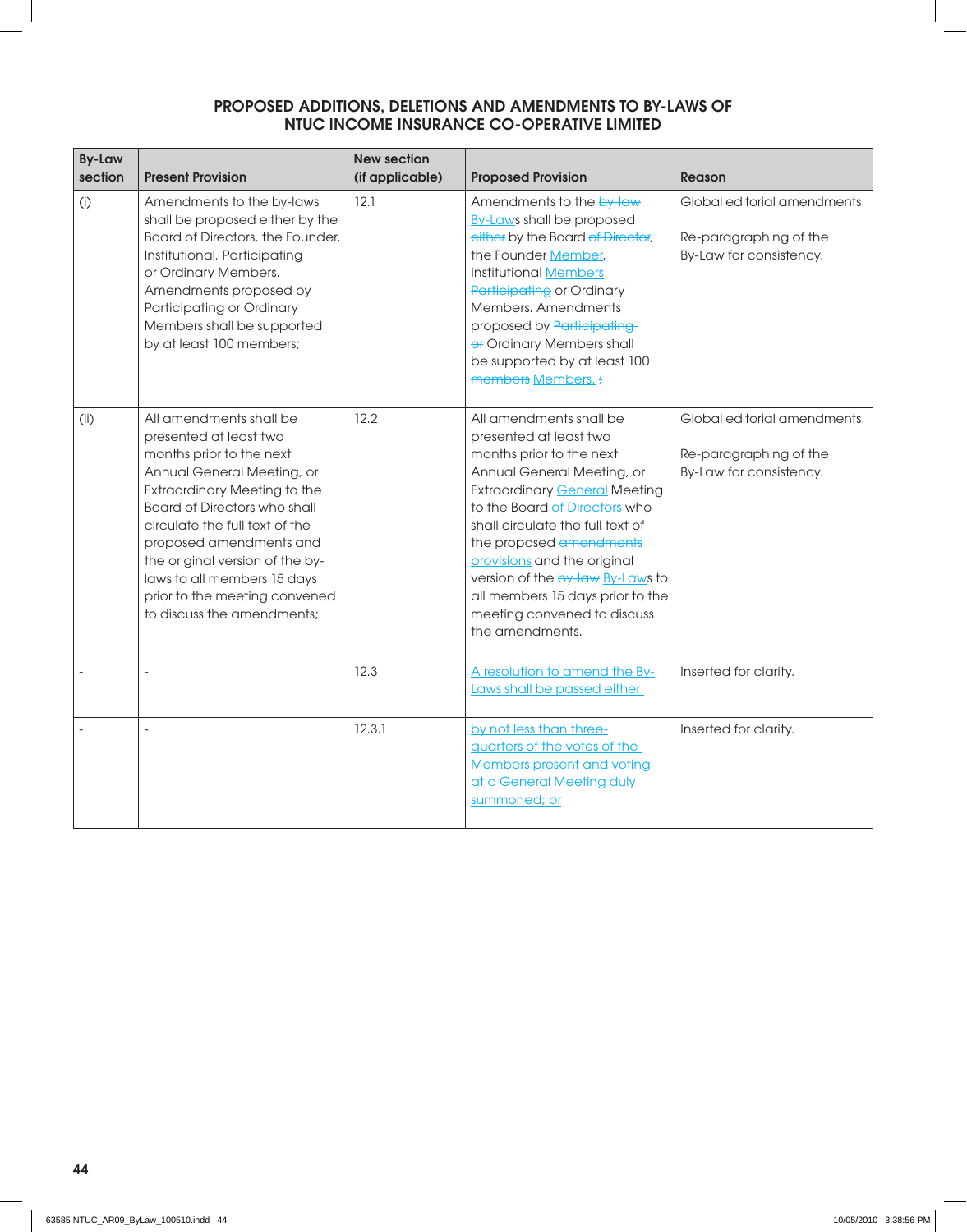| <b>By-Law</b><br>section | <b>Present Provision</b>                                                                                                                               | <b>New section</b><br>(if applicable) | <b>Proposed Provision</b>                                                                                                                                                                                                                                                                                                                                                                                                                                                                   | <b>Reason</b>                                                                                                                                                                                                                                                                                        |
|--------------------------|--------------------------------------------------------------------------------------------------------------------------------------------------------|---------------------------------------|---------------------------------------------------------------------------------------------------------------------------------------------------------------------------------------------------------------------------------------------------------------------------------------------------------------------------------------------------------------------------------------------------------------------------------------------------------------------------------------------|------------------------------------------------------------------------------------------------------------------------------------------------------------------------------------------------------------------------------------------------------------------------------------------------------|
|                          |                                                                                                                                                        | 12.3.2                                | if a referendum is held, by not<br>less than three-quarters of the<br>votes returned, provided that<br>the voting papers have been<br>sent to all Members, as the<br>case may be, and that the<br>number of returned votes is<br>not less than one-third of the<br>total number of votes at the<br>disposal of all the Members,<br>as the case may be, or 500,<br>whichever is the lesser, and the<br>returned votes are examined<br>and counted under the<br>supervision of the Registrar. | Inserted for clarity.                                                                                                                                                                                                                                                                                |
| (iii)                    | No amendments to these<br>by-laws shall be valid unless<br>such amendments have been<br>effected in accordance with<br>the provisions of the Act;      | 12.4                                  | No amendments to these<br>by-law By-Laws shall be valid<br>unless such amendments have<br>been effected in accordance<br>with the provisions of the Act.:                                                                                                                                                                                                                                                                                                                                   | Global editorial amendment.<br>Re-paragraphing of the<br>By-Law for consistency.                                                                                                                                                                                                                     |
| 26A                      | <b>BOARD OF DIRECTORS:</b>                                                                                                                             | 13                                    | <b>BOARD OF DIRECTORS:</b>                                                                                                                                                                                                                                                                                                                                                                                                                                                                  | Re-paragraphing of the<br>By-Law for consistency.                                                                                                                                                                                                                                                    |
| (i)                      | Subject to the eligibility<br>requirements as provided in<br>the Act, the Board of Directors<br>shall consist of at least five<br>members, comprising: | 13.1                                  | Subject to the eligibility<br>requirements as provided in<br>the Act and subject to By-Law<br>14.2, the Board of Directors shall<br>consist of not less than seven<br>and not more than fourteen at-<br>least five members, comprising<br>constituted as follows:                                                                                                                                                                                                                           | <b>NTUC Social Enterprises</b><br>have standardized the<br>number of directors within a<br>certain range based on best<br>practices of listed companies<br>and the amendments in By-<br>Laws 13.1 to 13.2 reflect this<br>revised composition.<br>Re-paragraphing of the By-<br>Law for consistency. |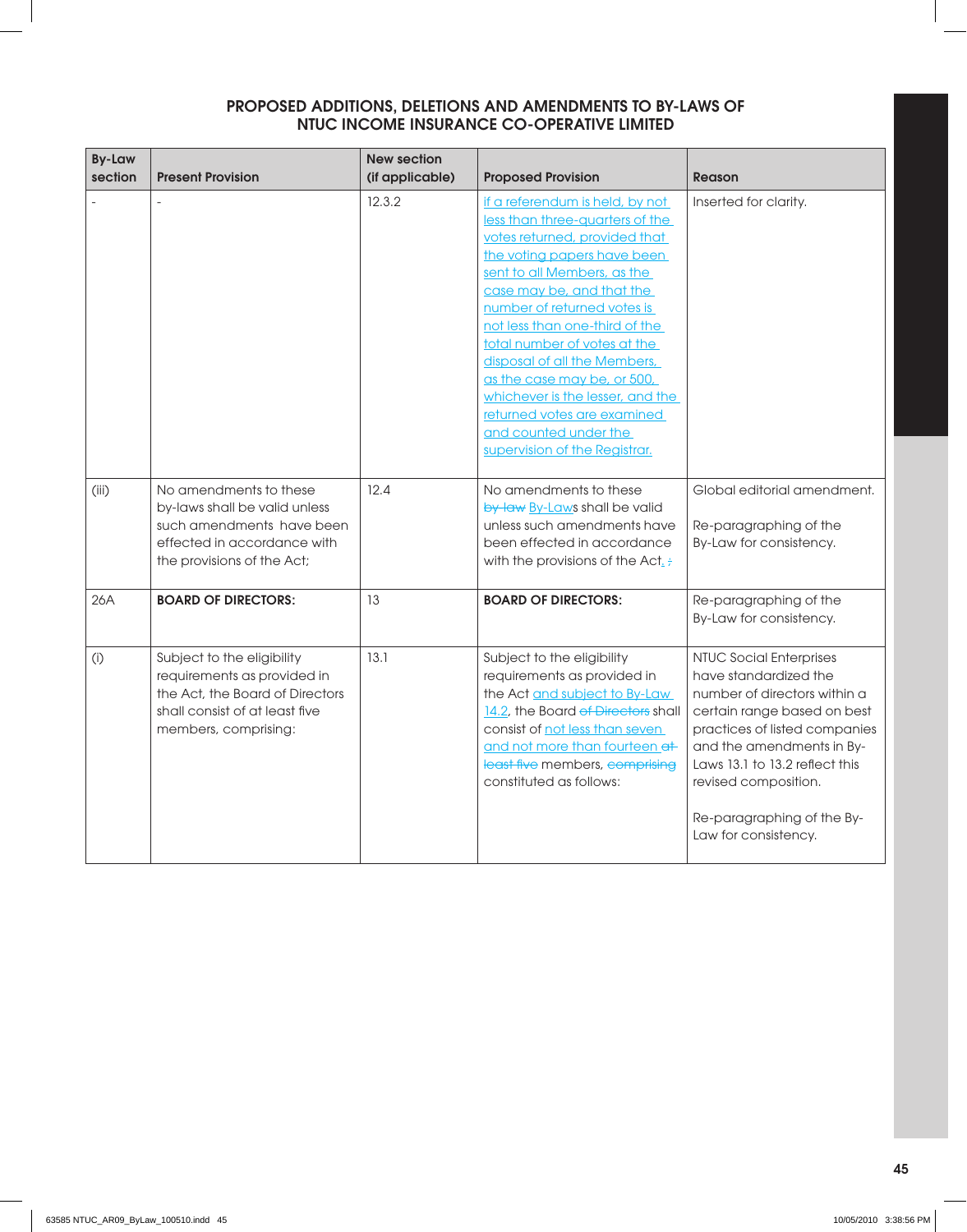| <b>By-Law</b><br>section | <b>Present Provision</b>                                                                                                                                                                                                               | <b>New section</b><br>(if applicable) | <b>Proposed Provision</b>                                                                                                                                                                                                                                                                                                                                                                                    | <b>Reason</b>                                                                                                                                                                          |
|--------------------------|----------------------------------------------------------------------------------------------------------------------------------------------------------------------------------------------------------------------------------------|---------------------------------------|--------------------------------------------------------------------------------------------------------------------------------------------------------------------------------------------------------------------------------------------------------------------------------------------------------------------------------------------------------------------------------------------------------------|----------------------------------------------------------------------------------------------------------------------------------------------------------------------------------------|
| (a)                      | not more than six members to<br>be elected in accordance<br>with the Act, from among the<br>candidates nominated by the<br>Founder Member, two of whom<br>shall be the Chairman and the<br>Vice-Chairman of the Board<br>of Directors: | 13.1.1                                | not less than five and not<br>more than six eight members to<br>be elected in accordance with<br>the Act at a General Meeting,<br>from among the candidates<br>nominated by the Founder<br>Member, two of whom shall be<br>the Chairman and the Vice-<br>Chairman of the Board<br>of Directors;                                                                                                              | Number of directors<br>amended to align with NTUC<br>Social Enterprises' collective<br>effort to standardise their<br>By-Laws.<br>Re-paragraphing of the By-<br>Law for consistency.   |
| (b)                      | not more than five members<br>elected by the Institutional<br>Members; and                                                                                                                                                             | 13.1.2                                | not less than two and not more<br>than five four members to be<br>elected at a General Meeting<br>by the Institutional Members<br>from among the candidates<br>nominated by the Institutional<br>Members; and                                                                                                                                                                                                | Number of directors amended<br>to align with NTUC Social<br>Enterprises' collective effort<br>to standardise their By-Laws.<br>Re-paragraphing of the<br>By-Law for consistency.       |
| (c)                      | not more than two members<br>elected by the Ordinary and<br>Participating Members.                                                                                                                                                     | 13.1.3                                | not more than up to two<br>members to be elected at<br>a General Meeting by the<br><b>Ordinary Members from among</b><br>the candidates nominated<br>by the Ordinary and<br>Participating Members.                                                                                                                                                                                                           | Number of directors<br>amended to align with<br>NTUC Social Enterprises'<br>collective effort to<br>standardise their<br>By-Laws.<br>Re-paragraphing of the<br>By-Law for consistency. |
|                          | Each member of the Board of<br>Directors shall hold office for a<br>period of 3 years;                                                                                                                                                 | 13.2                                  | Each member of the Board of<br>Directors shall hold office for a<br>period of 3 years; The Founder<br>Member shall propose two or<br>more members of the Board<br>and the Board shall elect one<br>of the proposed members<br>as Chairman and another as<br>Deputy Chairman not later<br>than seven days from the date<br>of the General Meeting at<br>which election of persons to<br>the Board took place. | Amended as this provision<br>is now provided for in<br>By-Law 13.9.<br>Included to align with NTUC<br>Social Enterprises' collective<br>effort to standardise their<br>By-Laws.        |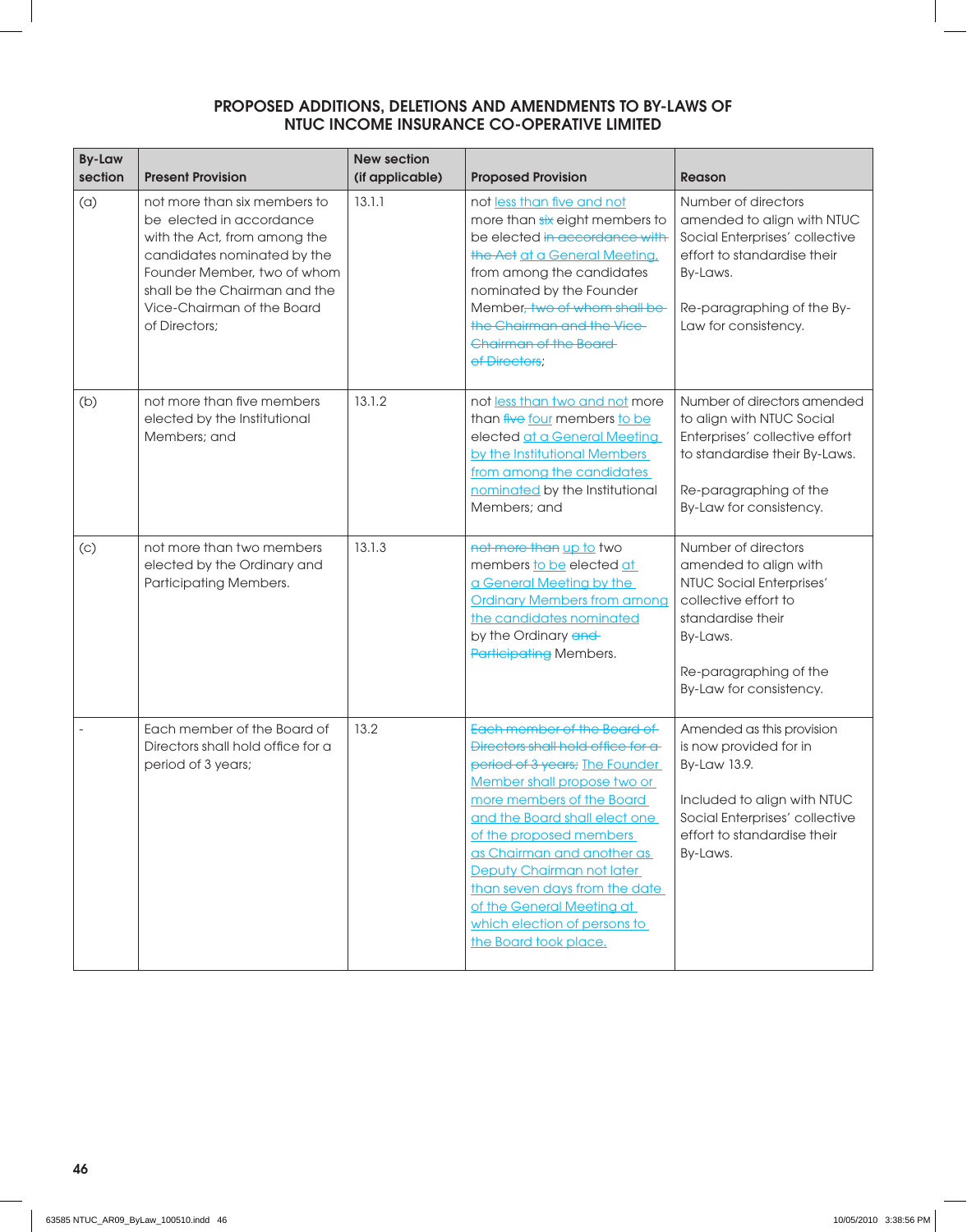| <b>By-Law</b><br>section | <b>Present Provision</b>                                                | <b>New section</b><br>(if applicable) | <b>Proposed Provision</b>                                                                                                                             | Reason                                                                     |
|--------------------------|-------------------------------------------------------------------------|---------------------------------------|-------------------------------------------------------------------------------------------------------------------------------------------------------|----------------------------------------------------------------------------|
|                          |                                                                         | 13.3                                  | Subject to the Act, no<br>person shall be eligible for<br>membership of the Board or<br>remain a member of the Board<br>if he:                        | Inserted for clarity on<br>membership to the Board.                        |
|                          |                                                                         | 13.3.1                                | is under 21 years of age;                                                                                                                             | $\overline{\phantom{a}}$                                                   |
|                          | $\overline{a}$                                                          | 13.3.2                                | is not a citizen of Singapore or<br>resident in Singapore;                                                                                            | $\overline{\phantom{a}}$                                                   |
|                          |                                                                         | 13.3.3                                | is an undischarged bankrupt;                                                                                                                          | $\overline{\phantom{a}}$                                                   |
|                          |                                                                         | 13.3.4                                | has been convicted, whether in<br>Singapore or elsewhere, of any<br>offence (not being an offence<br>under the Act) involving fraud<br>or dishonesty; | $\overline{\phantom{a}}$                                                   |
|                          |                                                                         | 13.3.5                                | has been convicted of an<br>offence under the Act;                                                                                                    | $\overline{a}$                                                             |
|                          |                                                                         | 13.3.6                                | has been dismissed as<br>an employee of a co-<br>operative society;                                                                                   | $\overline{\phantom{a}}$                                                   |
|                          |                                                                         | 13.3.7                                | has been found to have<br>previously misused or<br>mismanaged the funds of a<br>co-operative society; or                                              | $\overline{a}$                                                             |
|                          |                                                                         | 13.3.8                                | becomes ineligible under any<br>of the By-Laws.                                                                                                       | $\blacksquare$                                                             |
| (i)                      | A member of the Board of<br>Directors shall cease to hold<br>office if: | 13.4                                  | A member of the Board of<br>Directors shall cease to hold<br>office if he:                                                                            | Editorial amendments.<br>Re-paragraphing of the<br>By-Law for consistency. |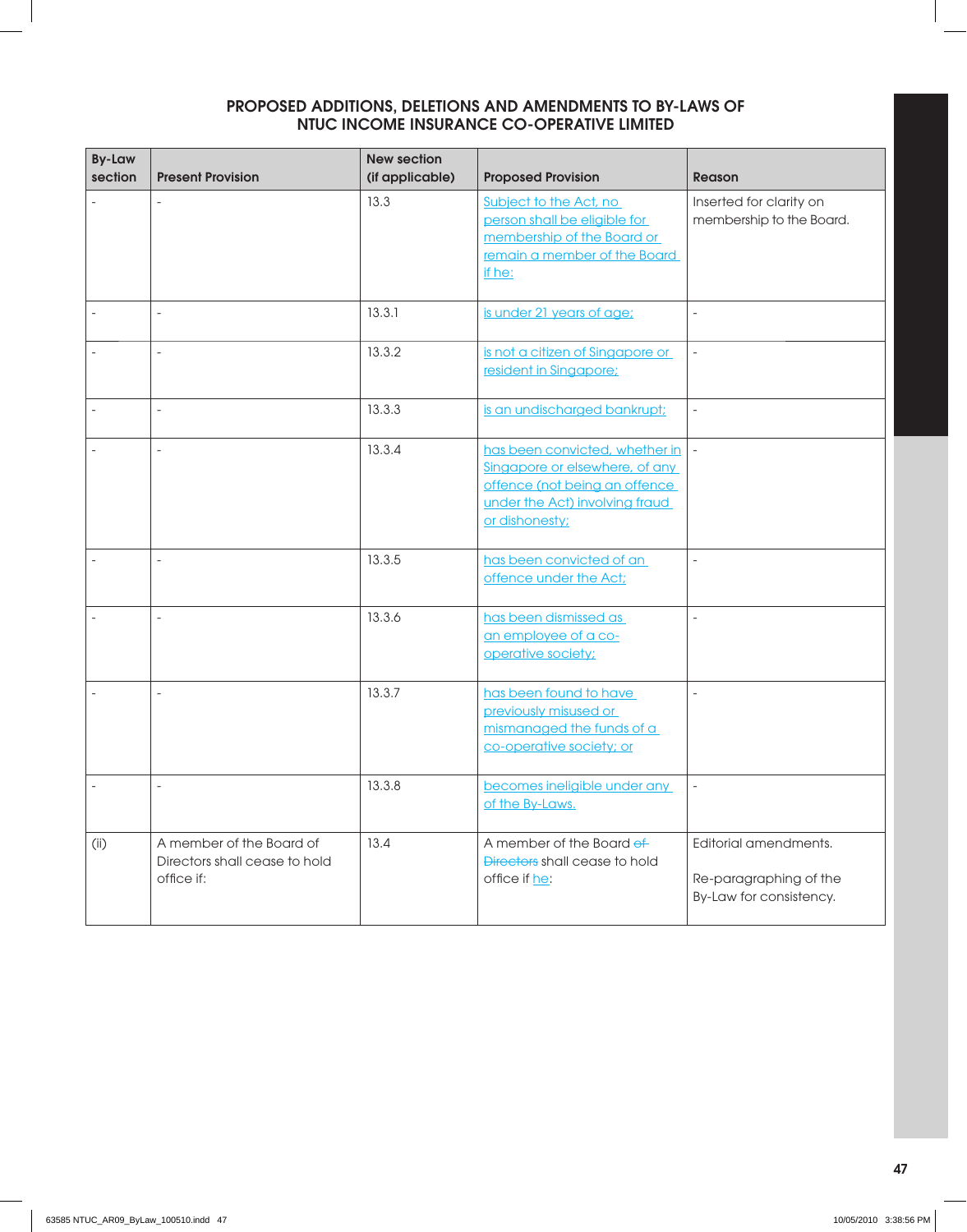| <b>By-Law</b><br>section | <b>Present Provision</b>                                                                                                                                                                                                                                                                                                | <b>New section</b><br>(if applicable) | <b>Proposed Provision</b>                                                                                                                                                                                                                                                                                                                                            | Reason                                                                                  |
|--------------------------|-------------------------------------------------------------------------------------------------------------------------------------------------------------------------------------------------------------------------------------------------------------------------------------------------------------------------|---------------------------------------|----------------------------------------------------------------------------------------------------------------------------------------------------------------------------------------------------------------------------------------------------------------------------------------------------------------------------------------------------------------------|-----------------------------------------------------------------------------------------|
| (a)                      | he becomes bankrupt;                                                                                                                                                                                                                                                                                                    |                                       | he becomes bankrupt;                                                                                                                                                                                                                                                                                                                                                 | Amended as this ground for<br>disqualification would be<br>covered under By-Law 13.3.3. |
| (b)                      | he becomes mentally unsound;                                                                                                                                                                                                                                                                                            | 13.4.1                                | he becomes legally or mentally<br>disabled unsound;                                                                                                                                                                                                                                                                                                                  | Amended for clarity.<br>Re-paragraphing of the<br>By-Law for consistency                |
| (c)                      | he gives notice of resignation<br>to the Board of Directors:                                                                                                                                                                                                                                                            | 13.4.2                                | he gives notice of resignation<br>to the Board of Directors;                                                                                                                                                                                                                                                                                                         | Global editorial amendment.<br>Re-paragraphing of the<br>By-Law for consistency.        |
| (d)                      | he is removed by a General<br>Meeting;                                                                                                                                                                                                                                                                                  | 13.4.3                                | he is removed by a General<br>Meeting, in accordance with<br>the proposal of the Members,<br>whose interest he represents;<br>and                                                                                                                                                                                                                                    | Amended for clarity.<br>Re-paragraphing of the<br>By-Law for consistency.               |
| (e)                      | he has been found to become<br>ineligible to hold office under<br>any provision of the Act.                                                                                                                                                                                                                             | 13.4.4                                | he has been found to become<br>ineligible to hold office under<br>any provision of the Act<br>or the Insurance Act or in<br>accordance with By-Law 13.3.                                                                                                                                                                                                             | Amended for clarity.<br>Re-paragraphing of the<br>By-Law for consistency.               |
| $(iii)$ $(a)$            | In the event of a Director<br>nominated by the Founder<br>Member being unable to hold<br>office for any of the reasons<br>specified in by-law 26A(ii) or in<br>the event of his death, a new<br>Director may be nominated<br>and where applicable, elected<br>in accordance with by-law<br>26A(i)(a) to take his place. | 13.5                                  | In the event of a Director<br>nominated by the Founder<br>Member being unable to<br>hold office for any of the<br>reasons specified in Bby-Llaw<br>13.4 26A(ii) or in the event<br>of his death, a new Director<br>may be nominated and<br>where applicable, elected in<br>accordance with Bby-Llaw<br>13.1.1 26A(i)(a) to take his place<br>subject to By-Law 13.3. | Amended for consistency.<br>Re-paragraphing of the<br>By-Law for consistency.           |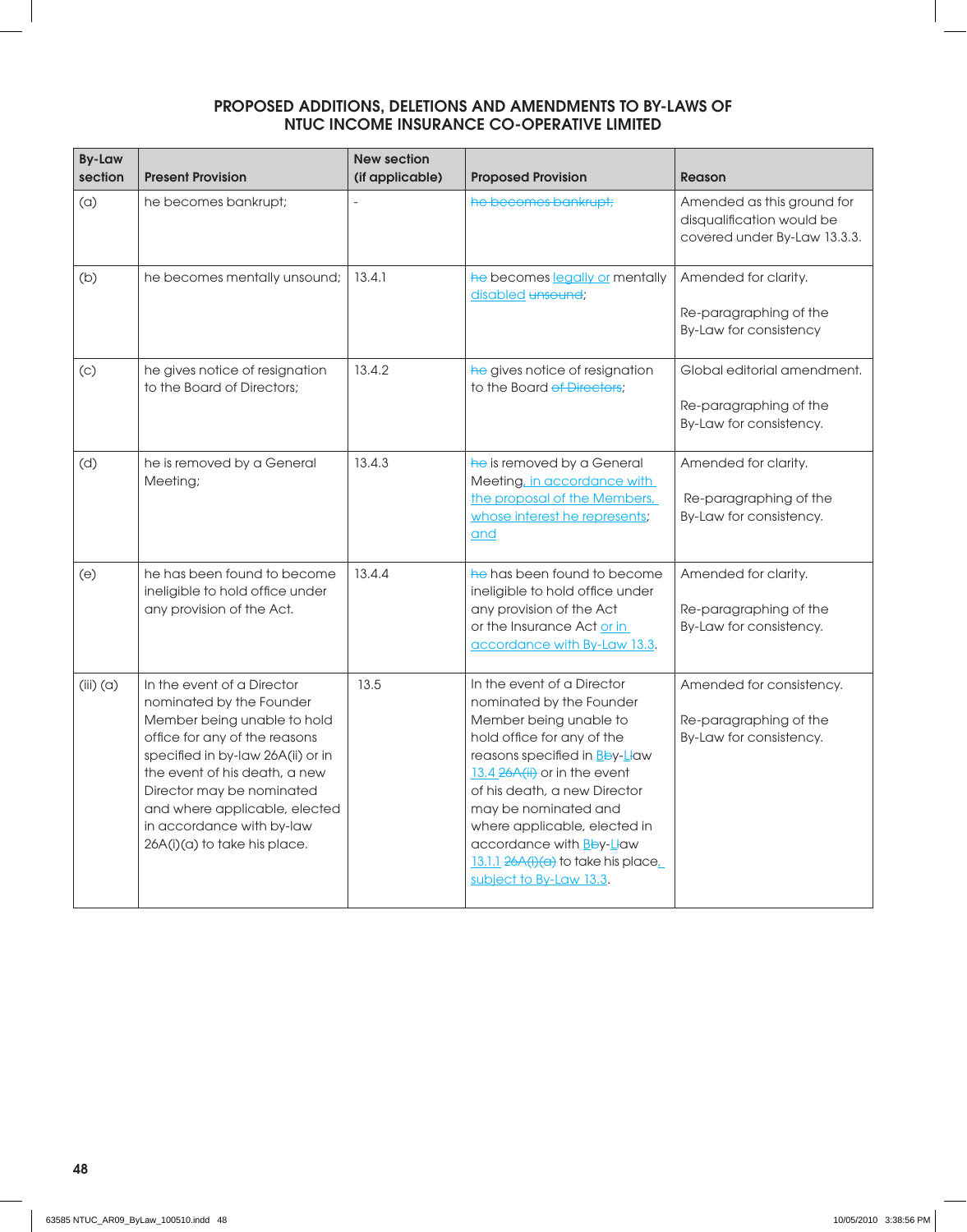| <b>By-Law</b><br>section | <b>Present Provision</b>                                                                                                                                                                                                                                                                                                                                                                                                                                                                    | <b>New section</b><br>(if applicable) | <b>Proposed Provision</b>                                                                                                                                                                                                                                                                                                                                                                                                                                                                                                                                                               | <b>Reason</b>                                                                                                                                               |
|--------------------------|---------------------------------------------------------------------------------------------------------------------------------------------------------------------------------------------------------------------------------------------------------------------------------------------------------------------------------------------------------------------------------------------------------------------------------------------------------------------------------------------|---------------------------------------|-----------------------------------------------------------------------------------------------------------------------------------------------------------------------------------------------------------------------------------------------------------------------------------------------------------------------------------------------------------------------------------------------------------------------------------------------------------------------------------------------------------------------------------------------------------------------------------------|-------------------------------------------------------------------------------------------------------------------------------------------------------------|
| (b)                      | In the event of a Director<br>elected by the Institutional<br>Members or by the Ordinary<br>and Participating Members<br>(as the case may be) being<br>unable to hold office for any of<br>the reasons specified in by-law<br>26A(ii) or in the event of his<br>death, the class of members<br>whose interest he represented<br>may elect a new Director in<br>accordance with by-law 26A(i)<br>(b) or $26A(i)(c)$ (as the case<br>may be) to take his place,<br>subject to by-law 26A(iv). | 13.6                                  | In the event of a Director<br>elected by the Institutional<br>Members or by the Ordinary<br>Members and Participating<br>Members (as the case may be)<br>being unable to hold office for<br>any of the reasons specified in<br>Bby-Llaw 13.4 26A(ii) or in the<br>event of his death, the class<br>of members whose interest he<br>represented may elect a new<br>Director in accordance with<br>Bby-Llaw 13.1.2 or 13.1.3 26A(i)<br>$(b)$ or $26A(i)(c)$ (as the case<br>may be) to take his place,<br>subject to Bby-Llaw 13.3 26A(iv).                                               | Amended for consistency<br>and global amendment<br>to remove references to<br>"Participating Members".<br>Re-paragraphing of the<br>By-Law for consistency. |
| (iii)                    | Vacancies in the Board<br>of Directors arising out of<br>cessation of membership of<br>the elected members may,<br>and if the number of remaining<br>Directors falls below five, shall,<br>be filled by co-option until<br>the next General Meeting in<br>accordance with the provisions<br>of the Act.                                                                                                                                                                                     | 13.7                                  | Subject to By-Laws 14.2 and<br>14.4, Vyacancies in the Board<br>of Directors arising out of<br>cessation of membership of<br>the elected members may,<br>and if the number of remaining<br>Directors falls below five, shall,<br>be filled by co-option until<br>the next General Meeting in<br>accordance with the provisions<br>of the Act. A Director so<br>appointed by co-option<br>shall hold office only until the<br>next Annual General Meeting<br>and retire from office at the<br>close of the next Annual<br><b>General Meeting, but shall</b><br>be eligible for election. | Amended for clarity.<br>Re-paragraphing of the<br>By-Law for consistency.                                                                                   |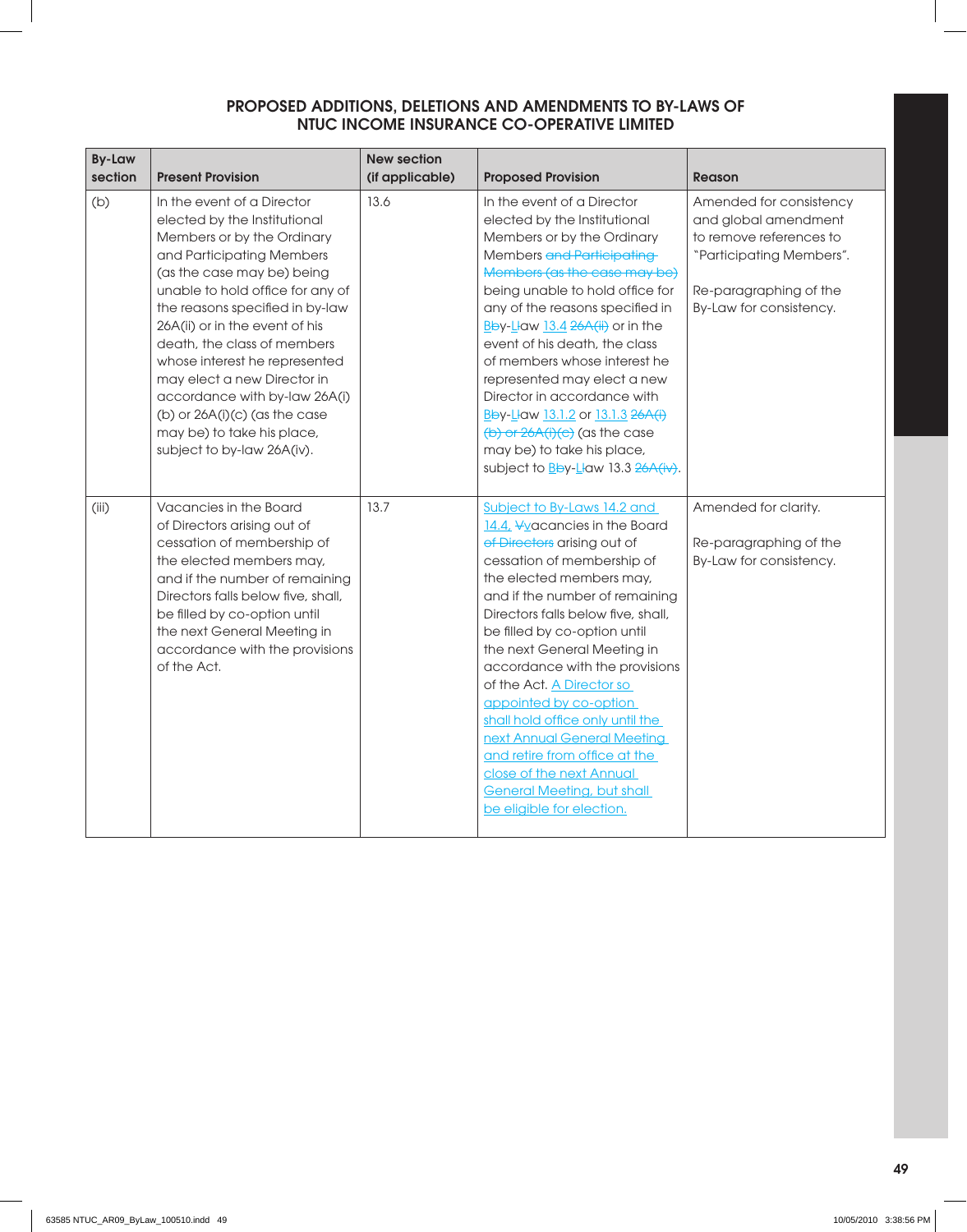| <b>By-Law</b><br>section | <b>Present Provision</b>                                                                                                                                                                                                                                                                                                                                                                                                                                                                                                                                                | <b>New section</b><br>(if applicable) | <b>Proposed Provision</b>                                                                                                                                                                                                                                                                                                                                                                                                                                                                                                                                                                                           | <b>Reason</b>                                                                                                        |
|--------------------------|-------------------------------------------------------------------------------------------------------------------------------------------------------------------------------------------------------------------------------------------------------------------------------------------------------------------------------------------------------------------------------------------------------------------------------------------------------------------------------------------------------------------------------------------------------------------------|---------------------------------------|---------------------------------------------------------------------------------------------------------------------------------------------------------------------------------------------------------------------------------------------------------------------------------------------------------------------------------------------------------------------------------------------------------------------------------------------------------------------------------------------------------------------------------------------------------------------------------------------------------------------|----------------------------------------------------------------------------------------------------------------------|
| (V)                      | A member of the Board of<br>Directors having a personal<br>interest, or intended interest<br>in the profits of any contract<br>made or intended to be<br>made or the making of<br>which is under consideration,<br>shall forthwith declare the<br>same in accordance with<br>the requirements of the Act,<br>withdraw from all further<br>discussion in respect thereof,<br>exercise no vote in regard<br>thereto and be denied all<br>information in respect thereof<br>to which he would otherwise<br>have been entitled as a<br>member of the Board<br>of Directors. | 13.8                                  | A member of the Board<br>Directors having a personal<br>interest, or intended interest<br>in the profits of any contract<br>made or intended to be<br>made or the making of<br>which is under consideration,<br>shall forthwith declare the<br>same in accordance with<br>the requirements of the Act,<br>withdraw from all further<br>discussion in respect of such<br>contract(s) therefore, exercise<br>no vote in regard thereto and<br>be denied all information in<br>respect of such contract(s)<br>therefore to which he would<br>otherwise have been entitled<br>as a member of the Board<br>of Directors. | Global editorial amendments<br>and drafting change for clarity.<br>Re-paragraphing of the<br>By-Law for consistency. |
|                          | $\overline{a}$                                                                                                                                                                                                                                                                                                                                                                                                                                                                                                                                                          | 13.9                                  | <b>Each Director shall hold office</b><br>until the third Annual General<br>Meeting following the date of<br>his election whereupon such<br>Director shall retire and shall be<br>eligible for re-election unless<br>otherwise restricted by the Act<br>or these By-Laws.                                                                                                                                                                                                                                                                                                                                           | Amended in line with the NTUC<br>Social Enterprises' collective<br>effort to standardise their<br>By-Laws.           |
|                          | $\overline{a}$                                                                                                                                                                                                                                                                                                                                                                                                                                                                                                                                                          | 13.10                                 | A resolution for the election<br>of two or more persons as<br>Directors by a single resolution<br>at a General Meeting shall not<br>be made unless a resolution<br>that it shall be so made has first<br>been agreed to by the meeting<br>without any vote being given<br>against it.                                                                                                                                                                                                                                                                                                                               | Amended to be in line with<br>the provisions of the Act.                                                             |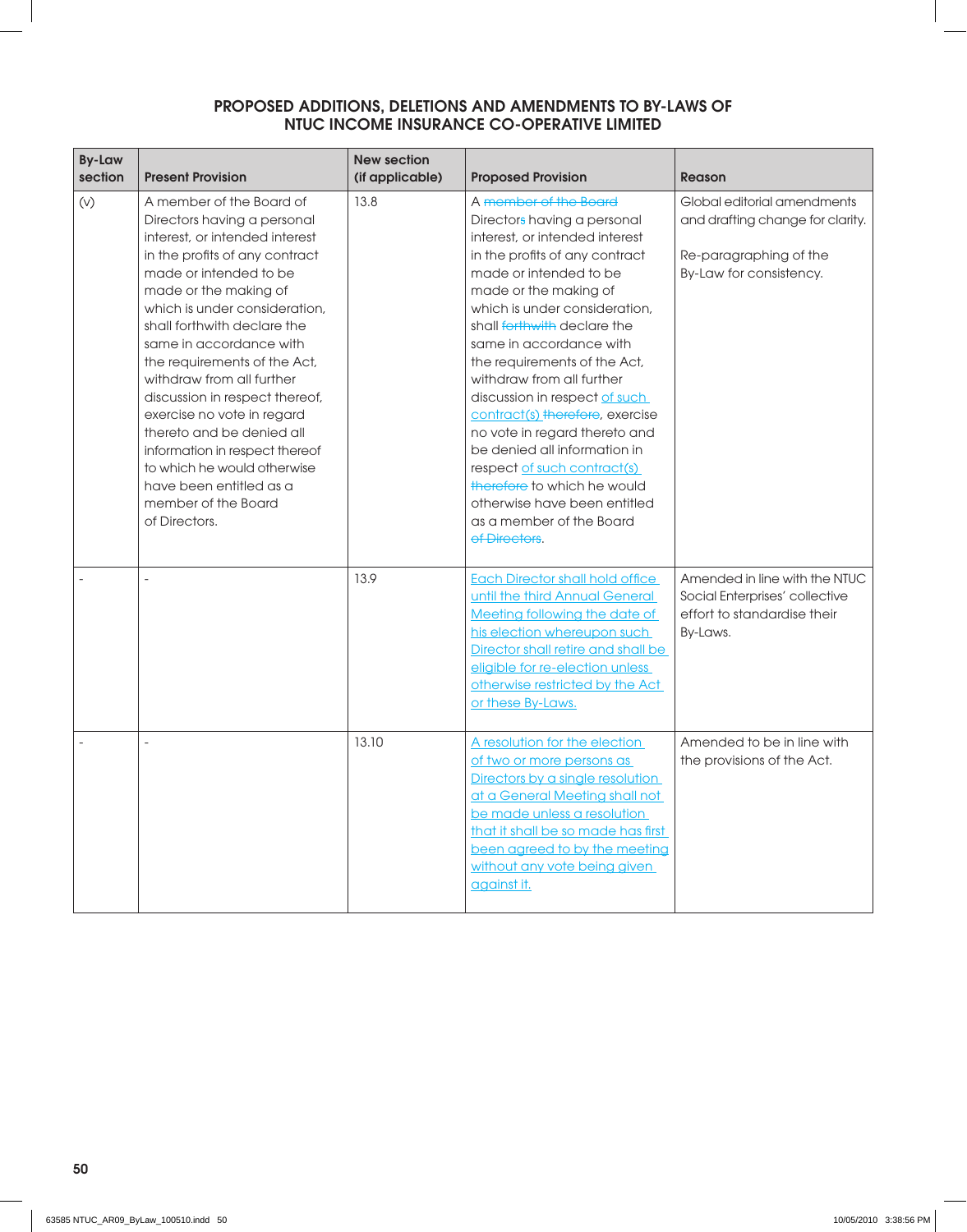| <b>By-Law</b><br>section | <b>Present Provision</b>                                                                                                                                                                                                                                                                                                                                                                                                                                                                                                                                                                                                                            | <b>New section</b><br>(if applicable) | <b>Proposed Provision</b>                                                                                                                                                                                                                                                                                                                                                                                                                                                                                                                                                                                                                                                                                                          | Reason                                                                           |
|--------------------------|-----------------------------------------------------------------------------------------------------------------------------------------------------------------------------------------------------------------------------------------------------------------------------------------------------------------------------------------------------------------------------------------------------------------------------------------------------------------------------------------------------------------------------------------------------------------------------------------------------------------------------------------------------|---------------------------------------|------------------------------------------------------------------------------------------------------------------------------------------------------------------------------------------------------------------------------------------------------------------------------------------------------------------------------------------------------------------------------------------------------------------------------------------------------------------------------------------------------------------------------------------------------------------------------------------------------------------------------------------------------------------------------------------------------------------------------------|----------------------------------------------------------------------------------|
| 26B(i)                   | The business of the Society shall<br>be carried out and managed<br>by the Board of Directors, which<br>shall exercise, or expressly<br>delegate as it deems fit to<br>any officer or any servant, all<br>such powers, enter into all<br>agreements, take or initiate<br>all such proceedings, and do<br>all such acts and things as are<br>necessary for the effective<br>management of the affairs of<br>the Society, and for carrying<br>out the objects for which the<br>Society was established, and<br>for securing and furthering the<br>Society's interests in accordance<br>with these by-laws and subject<br>to the provisions of the Act; | 13.11                                 | The business of the Society shall<br>be carried out and managed<br>by or under the direction of the<br>Board of Directors, which shall<br>exercise, or expressly delegate<br>as it deems fit to any officer<br>employee or agent or any<br>servant, all such powers, enter<br>into all agreements, take or<br>initiate all such proceedings,<br>and do all such acts and<br>things as are necessary for the<br>effective administration and<br>management of the affairs of<br>the Society, and for carrying<br>out the objects for which the<br>Society was established, and<br>for securing and furthering the<br>Society's interests in accordance<br>with these by-law By-Laws<br>and subject to the provisions<br>of the Act. | Amended for clarity.<br>Re-paragraphing of the<br>By-Law for consistency.        |
| (i)                      | The Board of Directors shall at<br>all times act honestly and use<br>reasonable diligence in the<br>discharge of the duties of<br>their office:                                                                                                                                                                                                                                                                                                                                                                                                                                                                                                     | 13.12                                 | <b>The Board of Directors A Director</b><br>shall at all times act honestly<br>and use reasonable diligence<br>in the discharge of the duties of<br>their his office.                                                                                                                                                                                                                                                                                                                                                                                                                                                                                                                                                              | Global editorial amendment.<br>Re-paragraphing of the<br>By-Law for consistency. |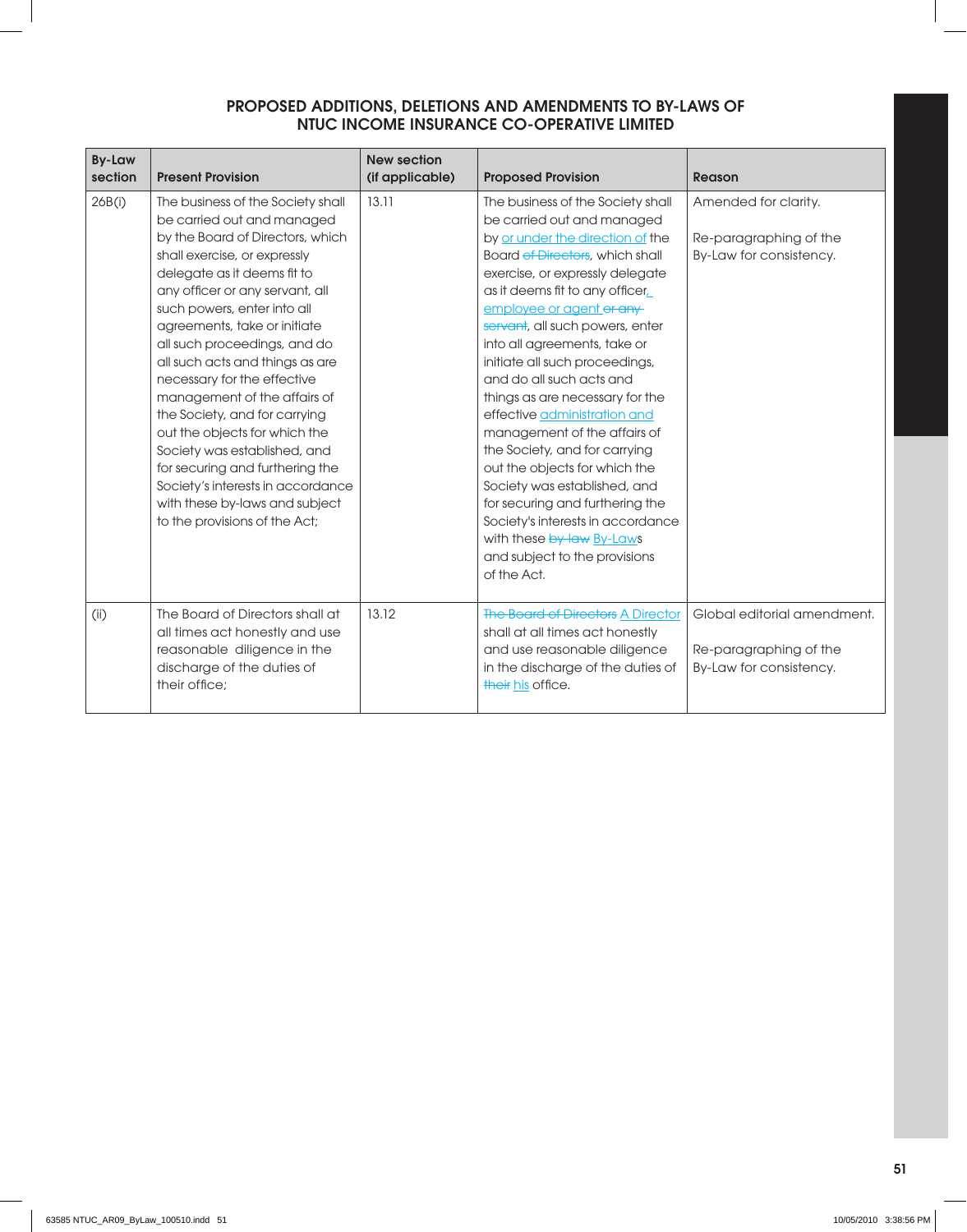| <b>By-Law</b><br>section | <b>Present Provision</b>                                                                                                                                                                                                                                                                                                                                                                                                                                                                                                                                                                     | <b>New section</b><br>(if applicable) | <b>Proposed Provision</b>                                                                                                                                                                                                                                                                                                                                                                                                                                                                                                                                                                                                                                                                                                                                                                                                                                                                                                                                                                                                                                                                                                                                                                                                                                                                     | <b>Reason</b>                                                                                                                                                                                                                                            |
|--------------------------|----------------------------------------------------------------------------------------------------------------------------------------------------------------------------------------------------------------------------------------------------------------------------------------------------------------------------------------------------------------------------------------------------------------------------------------------------------------------------------------------------------------------------------------------------------------------------------------------|---------------------------------------|-----------------------------------------------------------------------------------------------------------------------------------------------------------------------------------------------------------------------------------------------------------------------------------------------------------------------------------------------------------------------------------------------------------------------------------------------------------------------------------------------------------------------------------------------------------------------------------------------------------------------------------------------------------------------------------------------------------------------------------------------------------------------------------------------------------------------------------------------------------------------------------------------------------------------------------------------------------------------------------------------------------------------------------------------------------------------------------------------------------------------------------------------------------------------------------------------------------------------------------------------------------------------------------------------|----------------------------------------------------------------------------------------------------------------------------------------------------------------------------------------------------------------------------------------------------------|
| (iii)                    | The Board of Directors shall<br>meet as often as required for<br>the conduct of the affairs of<br>the Society, and in any case<br>not less frequently than once<br>every 3 months. A majority<br>of the members of the Board<br>of Directors including the<br>Chairman or Vice-Chairman<br>shall constitute a quorum. The<br>Chairman or in his absence the<br>Vice-Chairman shall preside<br>at all meetings of the Board<br>of Directors. Decisions of the<br><b>Board of Directors shall be</b><br>taken on a simple majority of<br>votes and the Chairman shall<br>have no casting vote; | 13.13                                 | Subject to the provisions of<br>these By-Laws, the Directors<br>may meet together for the<br>dispatch of business, adjourn<br>and otherwise regulate their<br>meetings as they think fit, and<br>in any case not less frequently<br>than once every 3 months. At<br>any time any Director may, and<br>the Secretary on the requisition<br>of a Director shall, summon a<br>meeting of the Directors. It shall<br>not be necessary to give notice<br>of a meeting of Directors to<br>any Director for the time being<br>absent from Singapore. Any<br>Director may waive notice of<br>any meeting and any such<br>waiver may be retroactive.<br><b>The Board of Directors shall</b><br>meet as often as required for-<br>the conduct of the affairs of<br>the Society, and in any case<br>not less frequently than once-<br>every 3 months. A majority<br>Half of the members of the<br><b>Board of Directors including</b><br>the Chairman or Vice Deputy<br>Chairman shall constitute a<br>quorum. The Chairman or in<br>his absence the <del>Vice</del> Deputy<br>Chairman shall preside at<br>all meetings of the Board of<br><b>Directors</b> , Decisions of the<br>Board of Directors shall be<br>taken on a simple majority of<br>votes and the Chairman shall<br>have no casting vote. | Amendment to modernise the<br>language and amendment<br>of the reference to "Vice<br>Chairman" to "Deputy<br>Chairman" to reflect<br>accurately the current<br>reference adopted by<br>the Society.<br>Re-paragraphing of the<br>By-Law for consistency. |
|                          |                                                                                                                                                                                                                                                                                                                                                                                                                                                                                                                                                                                              |                                       |                                                                                                                                                                                                                                                                                                                                                                                                                                                                                                                                                                                                                                                                                                                                                                                                                                                                                                                                                                                                                                                                                                                                                                                                                                                                                               |                                                                                                                                                                                                                                                          |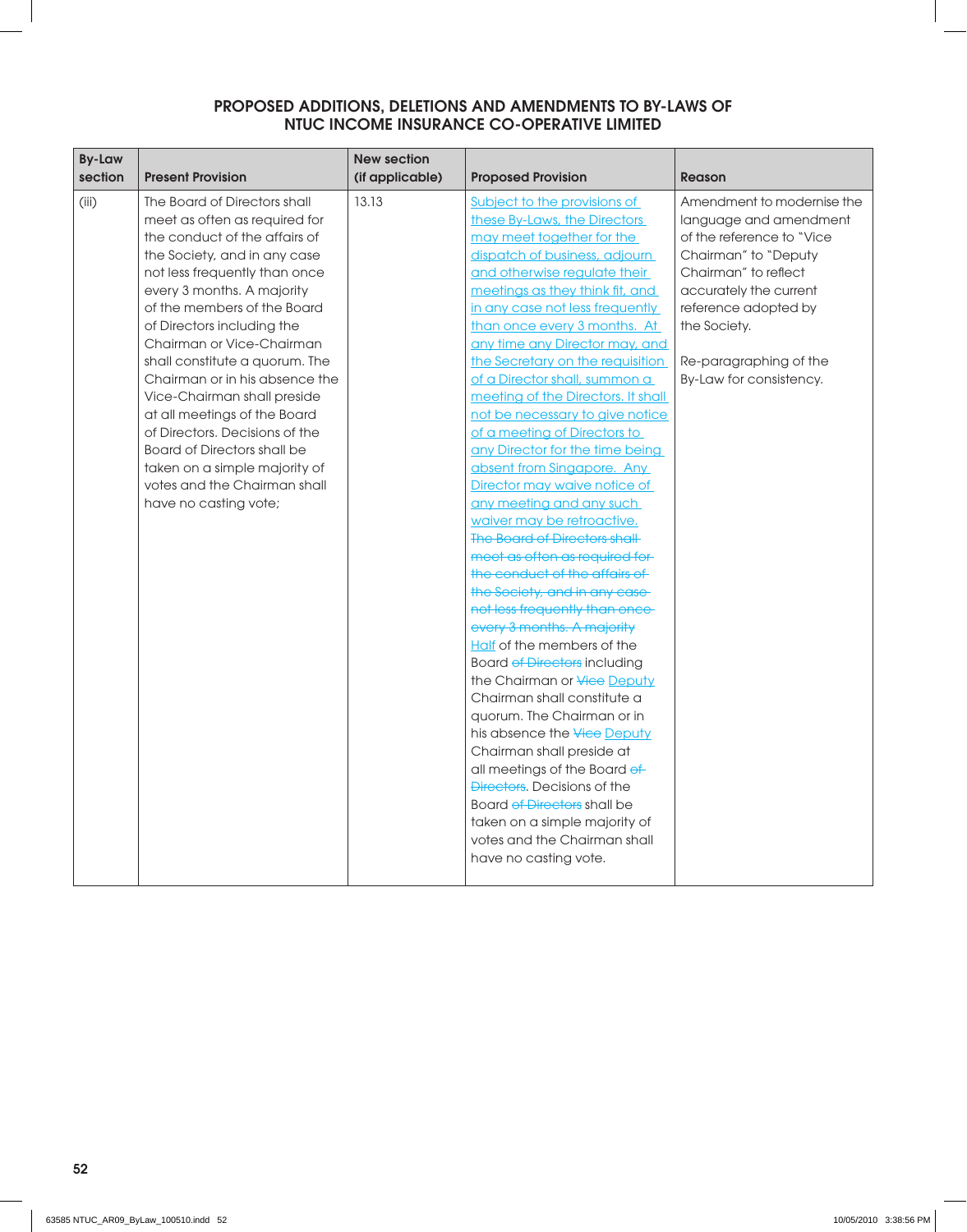| <b>By-Law</b><br>section | <b>Present Provision</b> | <b>New section</b><br>(if applicable) | <b>Proposed Provision</b>                                                                                                                                                                                                                                                                                                                                                                                                                                                                                                                                                                                                                                                      | <b>Reason</b>                                                                                      |
|--------------------------|--------------------------|---------------------------------------|--------------------------------------------------------------------------------------------------------------------------------------------------------------------------------------------------------------------------------------------------------------------------------------------------------------------------------------------------------------------------------------------------------------------------------------------------------------------------------------------------------------------------------------------------------------------------------------------------------------------------------------------------------------------------------|----------------------------------------------------------------------------------------------------|
|                          |                          | 13.14                                 | <b>The Directors may</b><br>participate in a meeting of<br>the Directors by means of a<br>conference telephone, video<br>conferencing, audio visual<br>or similar communications<br>equipment by means of which<br>all persons participating in<br>the meeting can hear one<br>another, without a Director<br>being in the physical presence<br>of another Director or Directors,<br>and participation in a meeting<br>pursuant to this provision shall<br>constitute presence in person<br>at such meeting. A Director<br>participating in a meeting in<br>the manner aforesaid shall<br>be taken into account in<br>ascertaining the presence<br>of a quorum at the meeting. | Amended in accordance<br>with best practices of listed<br>companies and financial<br>institutions. |
|                          |                          | 13.15                                 | <b>Subject to there being</b><br>a requisite quorum in<br>accordance with By-Law 13.13<br>at the commencement of the<br>meeting, all resolutions agreed<br>by the Directors in a meeting in<br>the manner prescribed in By-<br>Law 13.14 shall be deemed to<br>be as effective as a resolution<br>passed at a meeting in person<br>of the Directors duly convened<br>and held, notwithstanding that<br>such requisite quorum is not<br>present at any time thereafter<br>during such meeting so long as<br>there are at least two Directors<br>participating in such meeting<br>at such time.                                                                                  | Operational amendment.                                                                             |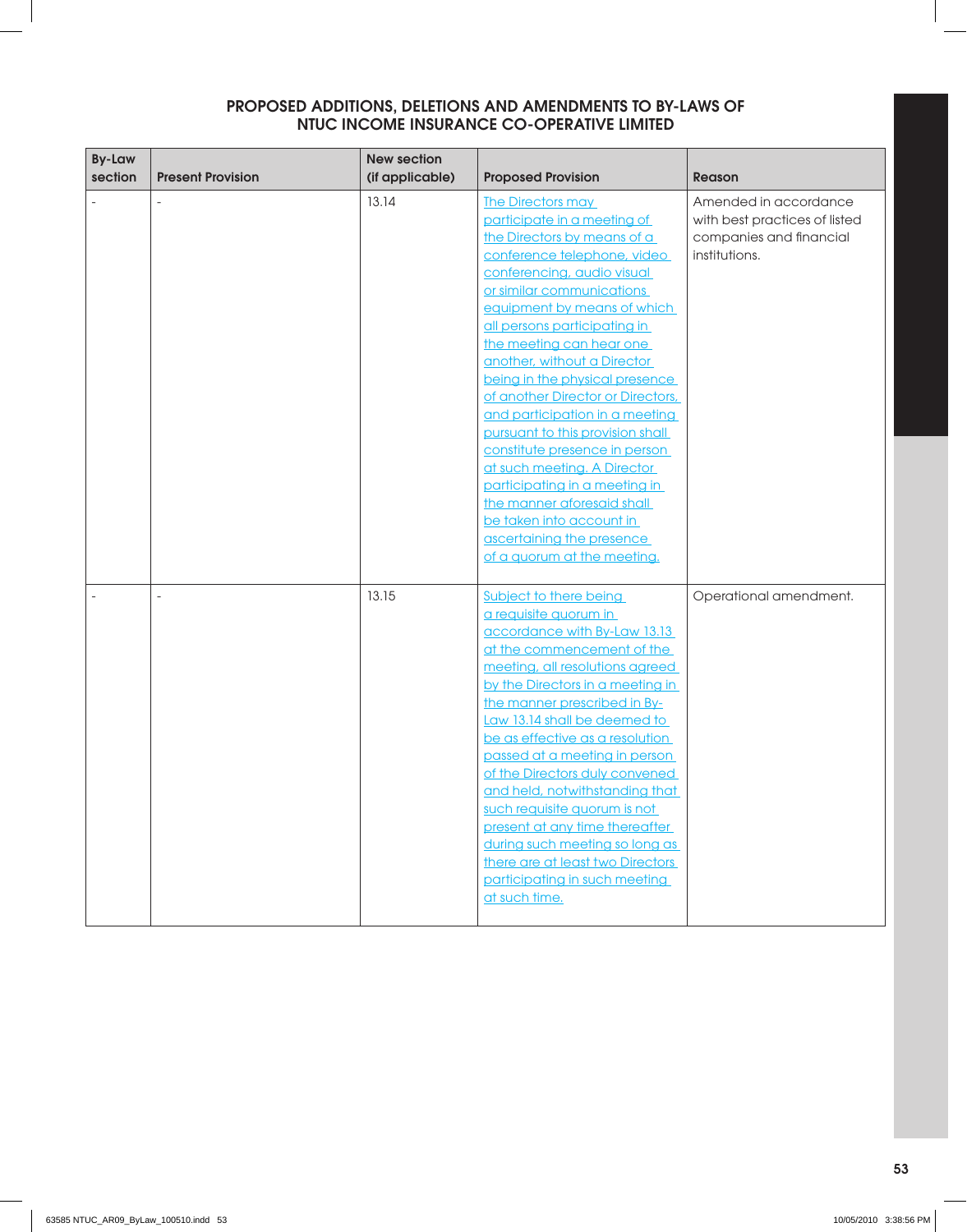| <b>By-Law</b><br>section | <b>Present Provision</b>                                                                                                                                                                                                                                                                             | <b>New section</b><br>(if applicable) | <b>Proposed Provision</b>                                                                                                                                                                                                                                                                               | Reason                                                                                             |
|--------------------------|------------------------------------------------------------------------------------------------------------------------------------------------------------------------------------------------------------------------------------------------------------------------------------------------------|---------------------------------------|---------------------------------------------------------------------------------------------------------------------------------------------------------------------------------------------------------------------------------------------------------------------------------------------------------|----------------------------------------------------------------------------------------------------|
|                          |                                                                                                                                                                                                                                                                                                      | 13.16                                 | A meeting conducted in the<br>manner prescribed in By-Law<br>13.14 is deemed to be held at<br>the place agreed upon by<br>the Directors attending the<br>meeting, provided that at least<br>one of the Directors was at the<br>agreed place for the duration<br>of the meeting.                         | Amended in accordance<br>with best practices of listed<br>companies and financial<br>institutions. |
|                          |                                                                                                                                                                                                                                                                                                      | 13.17                                 | A full and correct record shall<br>be kept of all proceedings of<br>the Board in carrying out its<br>duties and the records shall be<br>available for inspection by the<br>Registrar and by the Auditor.                                                                                                | Amended in accordance<br>with best practices of listed<br>companies and financial<br>institutions. |
| (iv)                     | The Board of Directors shall, in<br>books specially provided for<br>the purpose, cause minutes to<br>be made of the following:                                                                                                                                                                       | $\overline{\phantom{a}}$              | The Board of Directors shall, in-<br>books specially provided for<br>the purpose, cause minutes to<br>be made of the following:                                                                                                                                                                         | Deleted as this provision<br>is already covered in<br>By-Law 13.17.                                |
| (a)                      | In relation to every General<br>Meeting of the Society, the<br>number of members present<br>at the General Meeting, the<br>name of the chairman who<br>presided, the time the General<br>Meeting commenced and<br>ended, and all resolutions<br>and decisions made at the<br><b>General Meeting;</b> |                                       | In relation to every General<br>Meeting of the Society, the<br>number of members present-<br>at the General Meeting, the<br>name of the chairman who-<br>presided, the time the General-<br>Meeting commenced and<br>ended, and all resolutions<br>and decisions made at the<br><b>General Meeting;</b> | Deleted as this provision<br>is already covered in<br>By-Law 13.17.                                |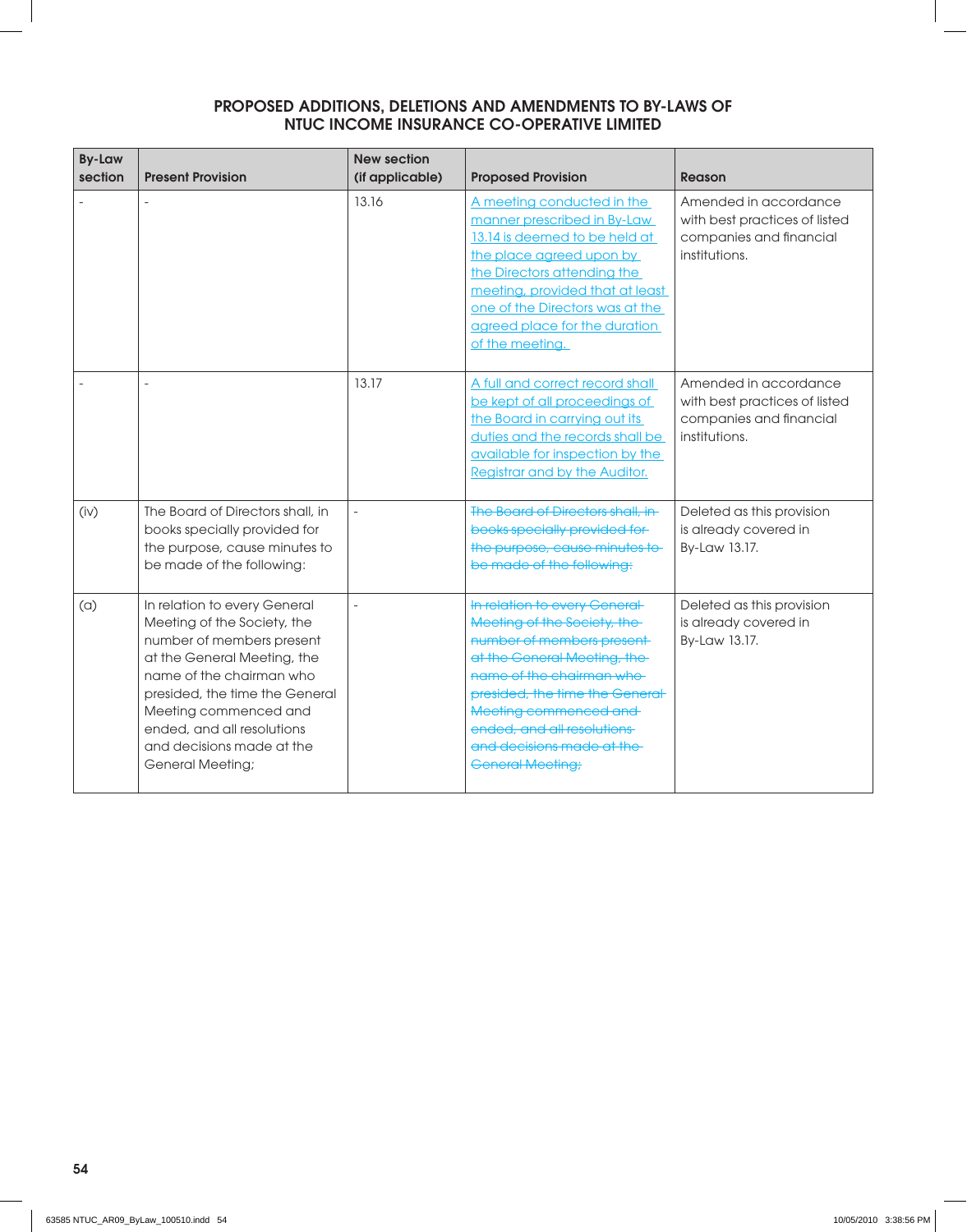| <b>By-Law</b><br>section | <b>Present Provision</b>                                 | <b>New section</b><br>(if applicable) | <b>Proposed Provision</b>                                      | <b>Reason</b>             |
|--------------------------|----------------------------------------------------------|---------------------------------------|----------------------------------------------------------------|---------------------------|
| (b)                      | In relation to every meeting                             |                                       | In relation to every meeting                                   | Deleted as this provision |
|                          | of the Board of Directors, the                           |                                       | of the Board of Directors, the                                 | is already covered in     |
|                          | number and names of those                                |                                       | number and names of those-                                     | By-Law 13.17.             |
|                          | present, the name of the                                 |                                       | present, the name of the-                                      |                           |
|                          | chairman of the meeting, and                             |                                       | chairman of the meeting, and                                   |                           |
|                          | a brief record of business done                          |                                       | a brief record of business done                                |                           |
|                          | and decisions taken including                            |                                       | and decisions taken including                                  |                           |
|                          | whether each decision was                                |                                       | whether each decision was                                      |                           |
|                          | taken unanimously or by a                                |                                       | taken unanimously or by a                                      |                           |
|                          | majority, and such minutes                               |                                       | majority, and such minutes-                                    |                           |
|                          | shall, in the case of a General                          |                                       | shall, in the case of a General-                               |                           |
|                          | Meeting, be signed by both                               |                                       | Meeting, be signed by both                                     |                           |
|                          | the Secretary and the person                             |                                       | the Secretary and the person-                                  |                           |
|                          | who shall preside as Chairman                            |                                       | who shall preside as Chairman                                  |                           |
|                          | at the next General Meeting,                             |                                       | at the next General Meeting,                                   |                           |
|                          | and in the case of a meeting                             |                                       | and in the case of a meeting-                                  |                           |
|                          | of the Board of Directors, be                            |                                       | of the Board of Directors, be-                                 |                           |
|                          | signed by the person who shall                           |                                       | signed by the person who shall-                                |                           |
|                          | have presided as Chairman                                |                                       | have presided as Chairman-                                     |                           |
|                          | at the Board Meeting at                                  |                                       | at the Board Meeting at                                        |                           |
|                          | which the business minuted                               |                                       | which the business minuted                                     |                           |
|                          | shall have been transacted                               |                                       | shall have been transacted                                     |                           |
|                          | or by the person who shall                               |                                       | or by the person who shall-                                    |                           |
|                          | preside at the next Board                                |                                       | preside at the next Board                                      |                           |
|                          | Meeting, and all minutes so                              |                                       | Meeting, and all minutes so                                    |                           |
|                          | signed shall for all purposes be                         |                                       | signed shall for all purposes be-                              |                           |
|                          | prima facie evidence of the                              |                                       | prima facie evidence of the-                                   |                           |
|                          | actual and regular passing                               |                                       | actual and regular passing                                     |                           |
|                          | of the resolutions, and the                              |                                       | of the resolutions, and the                                    |                           |
|                          | actual regular transaction or                            |                                       | actual regular transaction or                                  |                           |
|                          | occurrence of the proceedings                            |                                       | occurrence of the proceedings                                  |                           |
|                          | and other matters purporting                             |                                       | and other matters purporting<br>to be so recorded, and of the- |                           |
|                          | to be so recorded, and of the                            |                                       |                                                                |                           |
|                          | regularity of the meeting at                             |                                       | regularity of the meeting at-                                  |                           |
|                          | which the same shall appear to                           |                                       | which the same shall appear to                                 |                           |
|                          | have taken place, and of the                             |                                       | have taken place, and of the-                                  |                           |
|                          | Chairmanship and signature<br>of the person appearing to |                                       | Chairmanship and signature<br>of the person appearing to       |                           |
|                          | have signed as Chairman and                              |                                       | have signed as Chairman and                                    |                           |
|                          | (additionally in the case of a                           |                                       | (additionally in the case of a-                                |                           |
|                          | General Meeting) as Secretary;                           |                                       | <b>General Meeting) as Secretary;</b>                          |                           |
|                          |                                                          |                                       |                                                                |                           |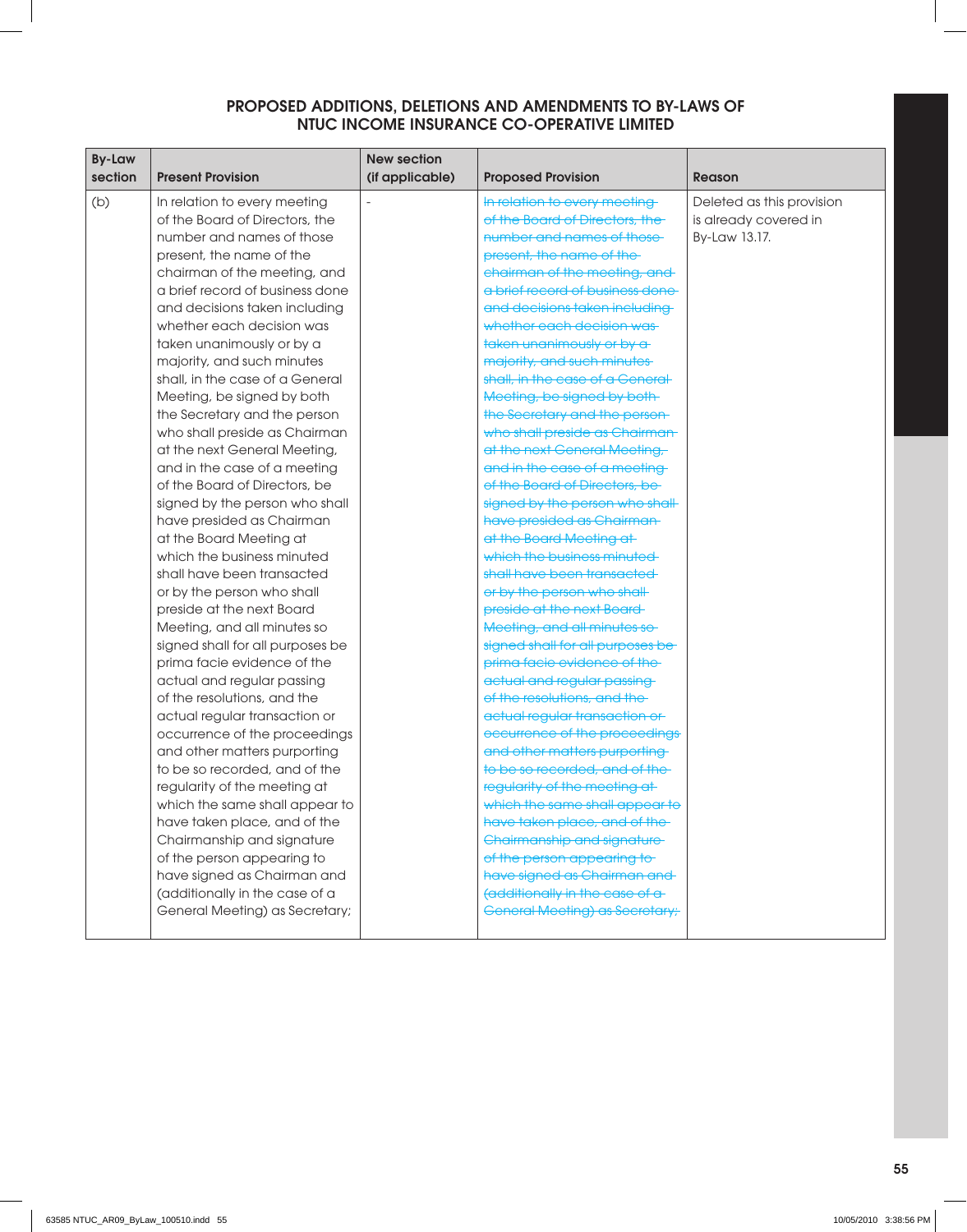| <b>By-Law</b><br>section | <b>Present Provision</b>                                                                                                                                                                                                                                                                                                                                                                                                                                                                                                                                                                                                                                                                                                                       | <b>New section</b><br>(if applicable) | <b>Proposed Provision</b>                                                                                                                                                                                                                                                                                                                                                                                                                                                                                                                                                                                                                                                                                                                        | <b>Reason</b>                                                                    |
|--------------------------|------------------------------------------------------------------------------------------------------------------------------------------------------------------------------------------------------------------------------------------------------------------------------------------------------------------------------------------------------------------------------------------------------------------------------------------------------------------------------------------------------------------------------------------------------------------------------------------------------------------------------------------------------------------------------------------------------------------------------------------------|---------------------------------------|--------------------------------------------------------------------------------------------------------------------------------------------------------------------------------------------------------------------------------------------------------------------------------------------------------------------------------------------------------------------------------------------------------------------------------------------------------------------------------------------------------------------------------------------------------------------------------------------------------------------------------------------------------------------------------------------------------------------------------------------------|----------------------------------------------------------------------------------|
| (V)                      | No act of the Board of Directors<br>or any sub-committee in the<br>conduct of the business of the<br>Society shall be invalidated by<br>reasons of the appointment or<br>the election of any member<br>thereof subsequently being<br>declared null and void;                                                                                                                                                                                                                                                                                                                                                                                                                                                                                   |                                       | No act of the Board of Directors<br>or any sub-committee in the<br>conduct of the business of the-<br>Society shall be invalidated by<br>reasons of the appointment or<br>the election of any member-<br>thereof subsequently being<br>declared null and void;                                                                                                                                                                                                                                                                                                                                                                                                                                                                                   | Deleted as this provision<br>is already covered in<br>By-Law 13.23.              |
| (vi)                     | A resolution in writing or copies<br>of such resolution signed or<br>approved by letter, telefax,<br>electronic mail or other form<br>of visible communication by<br>a majority of the Directors<br>shall be as valid and effectual<br>as if it had been passed at a<br>meeting of the Directors or of<br>a Committee of the Directors<br>duly convened and held. Any<br>such resolution may consist of<br>several documents in like form,<br>each signed by one or more<br>of the Directors. A certificate<br>signed by an authorised<br>officer of the Board of Directors<br>and the Secretary shall be<br>conclusive evidence of such<br>resolution having been passed<br>at a meeting of the Directors or<br>a Committee of the Directors: | 13.18                                 | A resolution in writing or copies<br>of such resolution signed or<br>approved by letter, telefax,<br>electronic mail or other form<br>of visible communication by<br>a majority of the Directors<br>shall be as valid and effectual<br>as if it had been passed at a<br>meeting of the Directors or of<br>a cCommittee of the Directors<br>duly convened and held. Any<br>such resolution may consist of<br>several documents in like form,<br>each signed by one or more<br>of the Directors. A certificate<br>signed by an authorised<br>officer of the Board of Directors<br>and the Secretary shall be<br>conclusive evidence of such<br>resolution having been passed<br>at a meeting of the Directors or<br>a cCommittee of the Directors. | Editorial amendments.<br>Re-paragraphing of the<br>By-Law for consistency.       |
| (vii)                    | The following powers and<br>authorities are expressly given<br>to the Board of Directors:                                                                                                                                                                                                                                                                                                                                                                                                                                                                                                                                                                                                                                                      | 13.19                                 | The following powers and<br>authorities are expressly given<br>to the Board of Directors:                                                                                                                                                                                                                                                                                                                                                                                                                                                                                                                                                                                                                                                        | Global editorial amendment.<br>Re-paragraphing of the<br>By-Law for consistency. |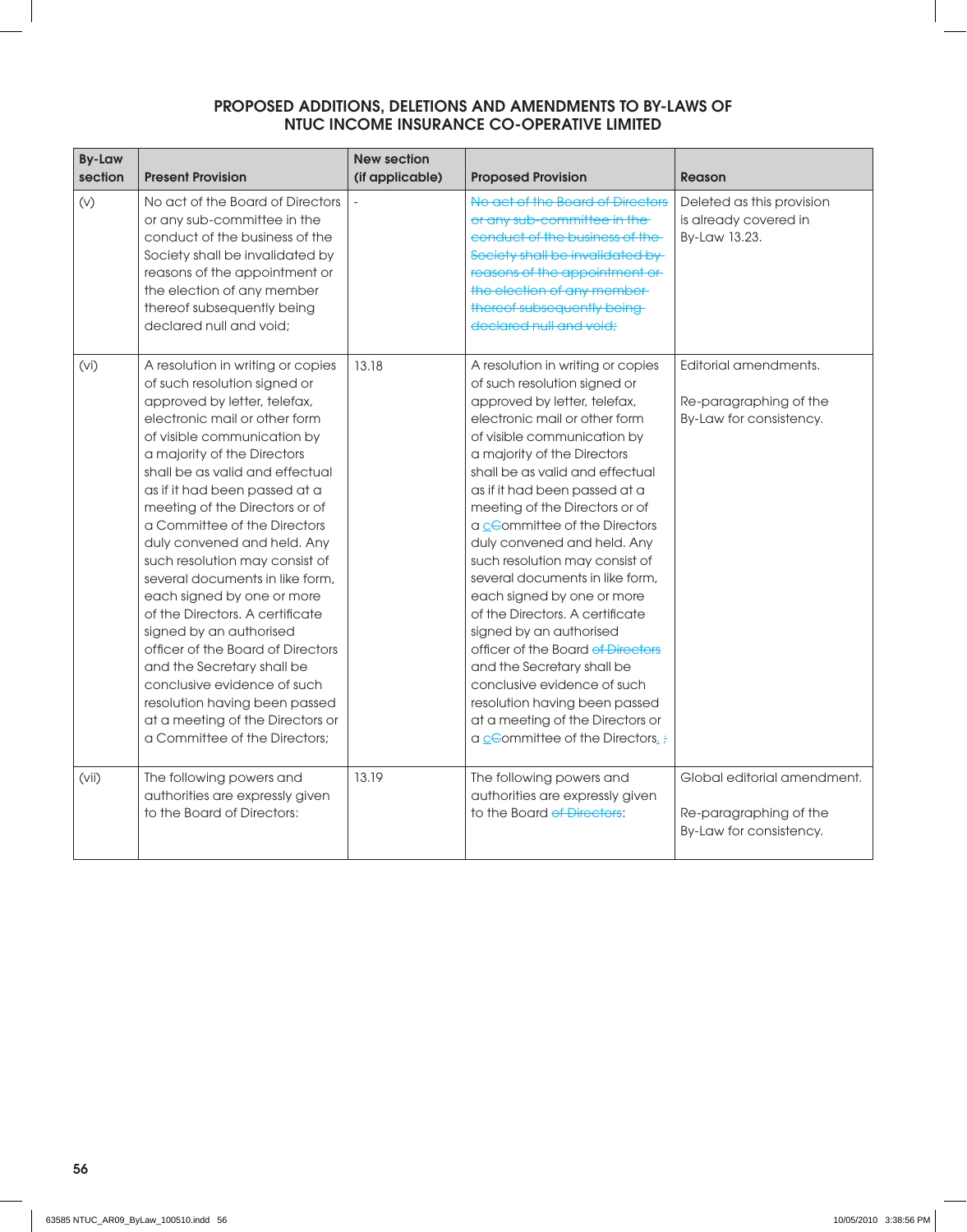| <b>By-Law</b><br>section | <b>Present Provision</b>                                                                                                                                                                                                                                                                                                                                                                                                                                                               | <b>New section</b><br>(if applicable) | <b>Proposed Provision</b>                                                                                                                                                                                                                                                                                        | <b>Reason</b>                                                             |
|--------------------------|----------------------------------------------------------------------------------------------------------------------------------------------------------------------------------------------------------------------------------------------------------------------------------------------------------------------------------------------------------------------------------------------------------------------------------------------------------------------------------------|---------------------------------------|------------------------------------------------------------------------------------------------------------------------------------------------------------------------------------------------------------------------------------------------------------------------------------------------------------------|---------------------------------------------------------------------------|
| (a)                      | To purchase, take on lease,<br>or otherwise acquire land or<br>buildings for the purpose of<br>constructing offices and such<br>other things necessary for the<br>business and carrying out of<br>the objects of the Society and<br>to dispose of the same;                                                                                                                                                                                                                            | 13.19.1                               | t <sub>To</sub> purchase, take on lease,<br>or otherwise acquire land or<br>buildings for the purpose of<br>constructing offices and such<br>other things necessary for the<br>business and carrying out of<br>the objects of the Society and<br>to dispose of the same;                                         | Editorial amendment.<br>Re-paragraphing of the<br>By-Law for consistency. |
| (b)                      | To provide for the management<br>of the affairs of the Society, and<br>the safe custody and proper<br>maintenance of its assets.<br>funds including the investment<br>thereof and properties, and<br>in particular to appoint<br>officers, salaried and/or non-<br>salaried on such terms and<br>remuneration, and with such<br>powers and authorities to enter<br>into contracts on behalf of the<br>Society as they deem fit and to<br>punish, suspend and dismiss<br>such officers; | 13.19.2                               | t <sub>To</sub> provide for the<br>management of the<br>affairs of the Society, and;                                                                                                                                                                                                                             | Editorial amendment.<br>Re-paragraphing of the<br>By-Law for consistency. |
|                          |                                                                                                                                                                                                                                                                                                                                                                                                                                                                                        | 13.19.3                               | to take such measures as may<br>be necessary for the effective<br>and proper conduct of the<br>business and affairs of the<br>Society and the safe custody<br>and proper maintenance of<br>its assets, funds (including<br>the investment thereof of funds)<br>and properties, <i>i</i> and in-<br>particular to | Amended for clarity.<br>Re-paragraphing of the<br>By-Law for consistency. |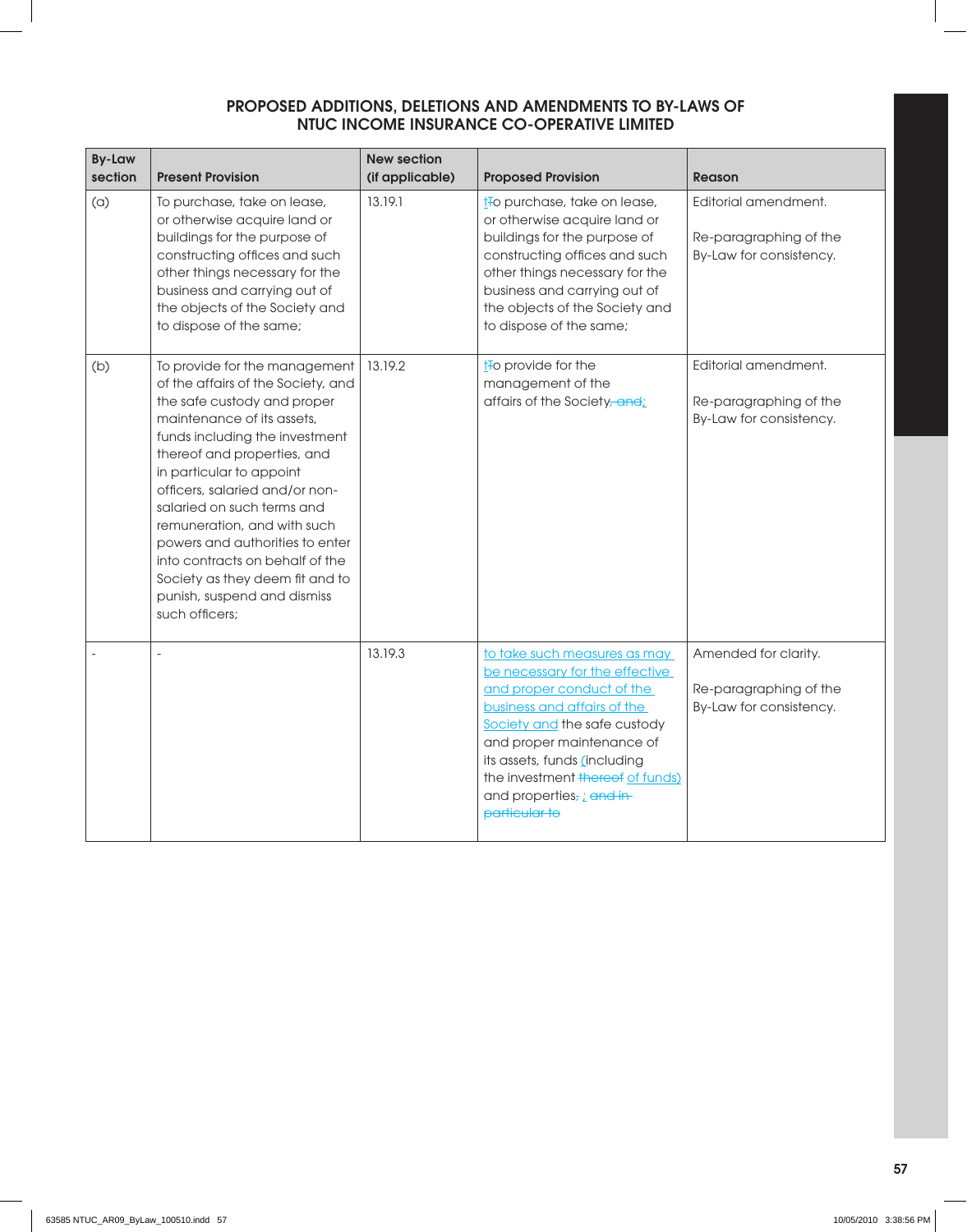| <b>By-Law</b><br>section | <b>Present Provision</b>                                                                                                                                                                                                                                      | <b>New section</b><br>(if applicable) | <b>Proposed Provision</b>                                                                                                                                                                                                                                                                                             | <b>Reason</b>                                                             |
|--------------------------|---------------------------------------------------------------------------------------------------------------------------------------------------------------------------------------------------------------------------------------------------------------|---------------------------------------|-----------------------------------------------------------------------------------------------------------------------------------------------------------------------------------------------------------------------------------------------------------------------------------------------------------------------|---------------------------------------------------------------------------|
|                          |                                                                                                                                                                                                                                                               | 13.19.4                               | to appoint officers, salaried<br>and/or non-salaried on such<br>terms and remuneration, and<br>with such designations, powers<br>and authorities to enter into-<br>contract on behalf conduct<br>the business of the Society as<br>they deem fit and to punish<br>discipline, suspend and dismiss<br>such officers; - | Amended for clarity.<br>Re-paragraphing of the<br>By-Law for consistency. |
|                          |                                                                                                                                                                                                                                                               | 13.19.5                               | to appoint, on such terms<br>and conditions and with such<br>designation as it thinks fit, a<br>Manager to administer and<br>manage the business and<br>affairs of the Society and may<br>employ such other staff as it<br>considers necessary to assist<br>the Manager in the discharge<br>of his duties;            | Amended in accordance<br>with the Act.                                    |
| (c)                      | To raise and administer funds<br>and secure repayment thereof<br>as may be required from time<br>to time for the purpose and<br>conduct of the affairs of the<br>Society in accordance with<br>and subject to the provisions of<br>the Act and these by-laws; | 13.19.6                               | t <del>T</del> o raise and administer funds<br>and secure repayment of<br>such funds thereof as may be<br>required from time to time for<br>the purpose and conduct of<br>the affairs of the Society in<br>accordance with and subject<br>to the provisions of the Act and<br>these by-law By-Laws;                   | Editorial amendment.<br>Re-paragraphing of the<br>By-Law for consistency. |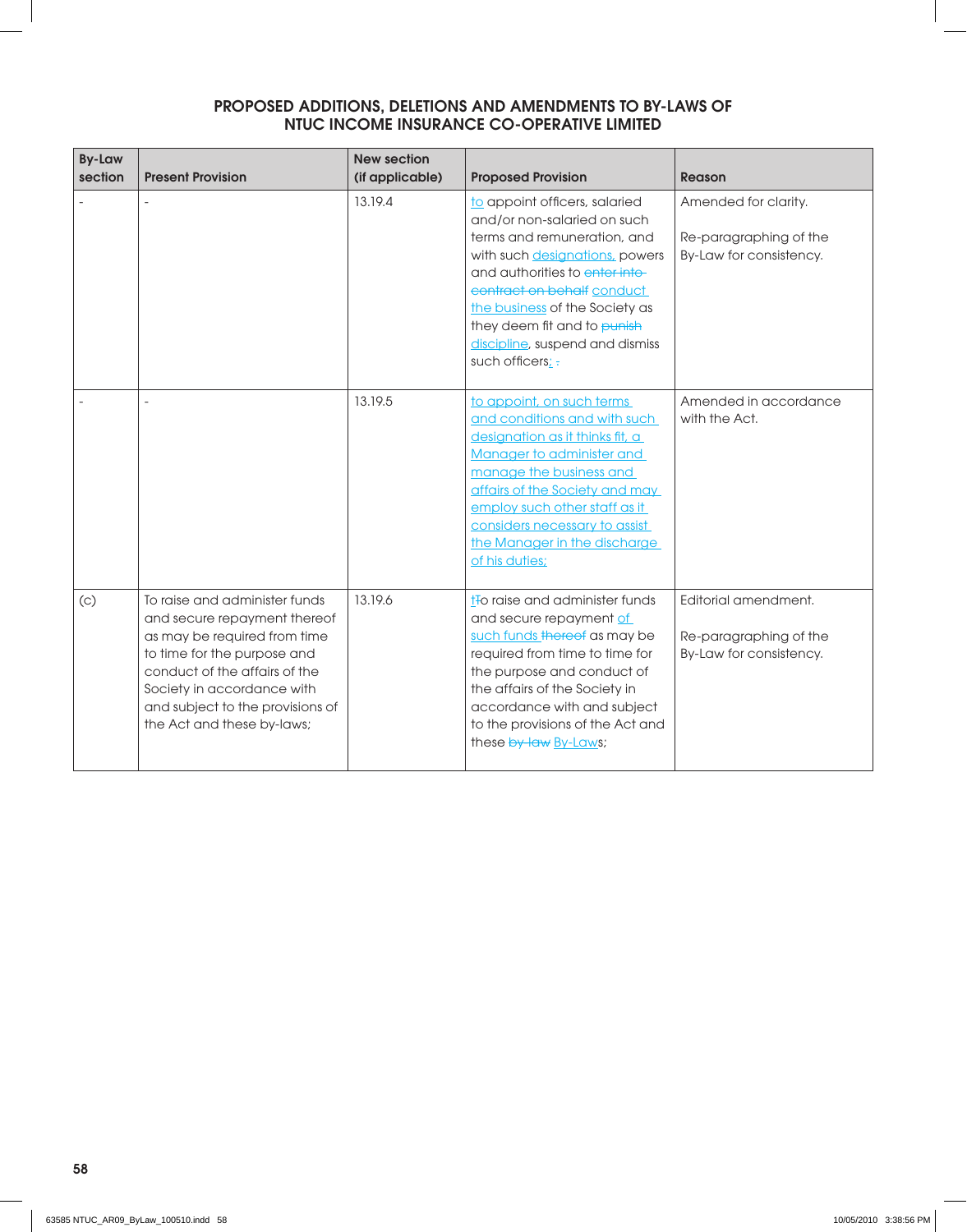| <b>By-Law</b><br>section | <b>Present Provision</b>                                                                                                                                                                                                                                                                                                                                                                                                                                                | <b>New section</b><br>(if applicable) | <b>Proposed Provision</b>                                                                                                                                                                                                                                                               | <b>Reason</b>                                                                                                     |
|--------------------------|-------------------------------------------------------------------------------------------------------------------------------------------------------------------------------------------------------------------------------------------------------------------------------------------------------------------------------------------------------------------------------------------------------------------------------------------------------------------------|---------------------------------------|-----------------------------------------------------------------------------------------------------------------------------------------------------------------------------------------------------------------------------------------------------------------------------------------|-------------------------------------------------------------------------------------------------------------------|
| (d)                      | To receive proposals of life<br>assurance, endowment<br>assurance, or any other kind<br>of assurance or annuities, to<br>accept them on normal or<br>special terms or to decline<br>them, to issue policies of<br>life assurance, endowment<br>or annuities or other kinds<br>of policies payable on the<br>death of any person or<br>on the occurrence of any<br>contingency as may be<br>prescribed and to pay in<br>settlement of all claims under<br>such policies; | 13.19.7                               | t <sub>to</sub> receive proposals of<br>life insurance assurance,<br>endowment assurance, or<br>any other kind of assurance<br>insurance or annuities, and<br>to accept them on normal<br>or special terms or to decline<br>them; $\frac{1}{2}$                                         | Amended to modernise<br>the language used in the<br>By-Laws.<br>Re-paragraphing of the<br>By-Law for consistency. |
|                          |                                                                                                                                                                                                                                                                                                                                                                                                                                                                         | 13.19.8                               | to issue policies of life<br>assurance insurance,<br>endowment or annuities<br>or other kinds of policies<br>payable on the death of any<br>person or on the occurrence<br>of any contingency as may<br>be prescribed and to pay in<br>settlement of all claims under<br>such policies; | Amended to modernise<br>the language used in the<br>By-Laws.<br>Re-paragraphing of the<br>By-Law for consistency. |
| (e)                      | To grant loans to policyholders<br>on the security of policies, on<br>such terms and conditions, as<br>may be laid down from time<br>to time;                                                                                                                                                                                                                                                                                                                           | 13.19.9                               | to grant loans to policyholders<br>on the security of policies, on<br>such terms and conditions,<br>as may be laid down from time<br>to time;                                                                                                                                           | Editorial amendment.<br>Re-paragraphing of the<br>By-Law for consistency.                                         |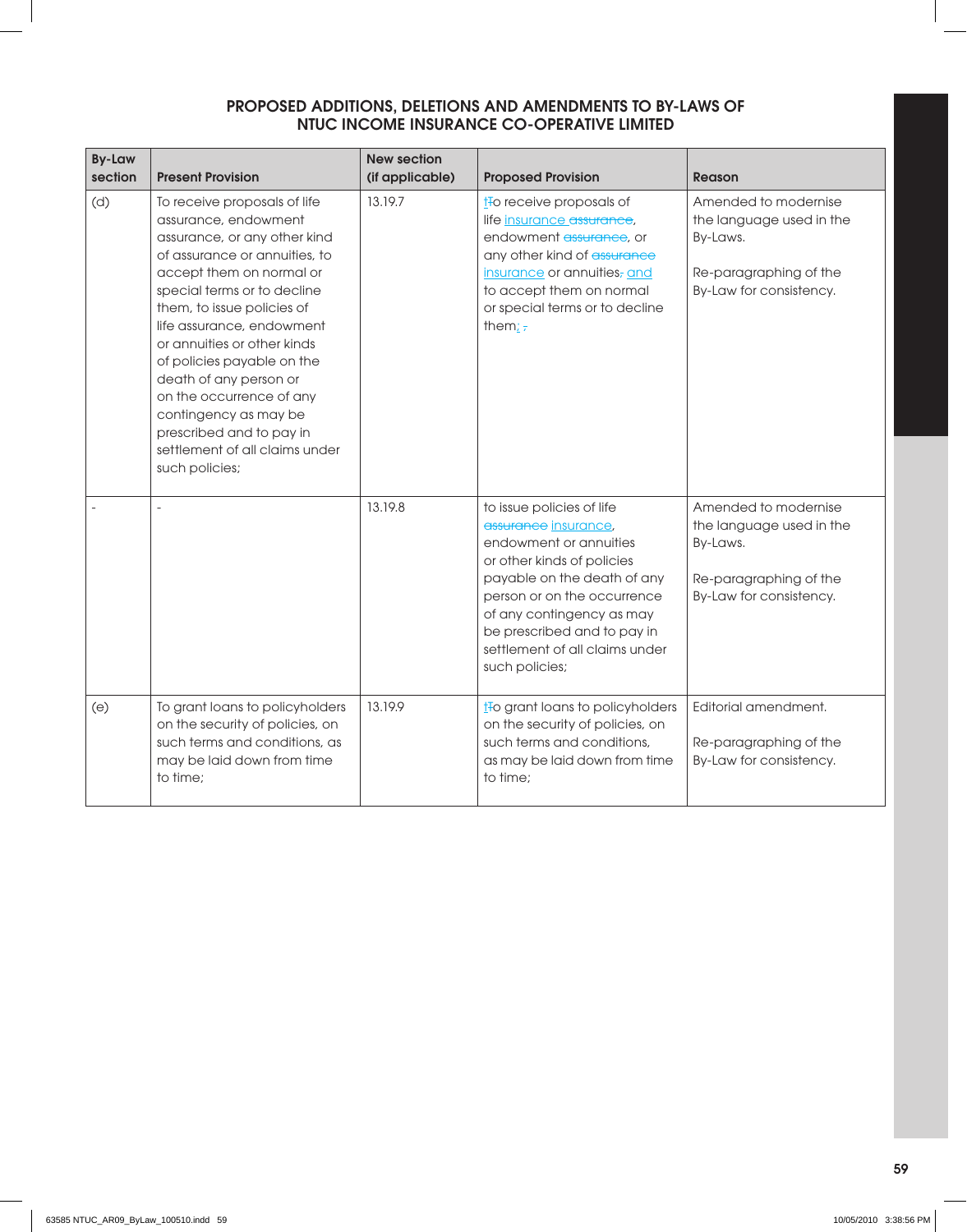| <b>By-Law</b><br>section | <b>Present Provision</b>                                                                                                                                                                                                      | <b>New section</b><br>(if applicable) | <b>Proposed Provision</b>                                                                                                                                                                                                                  | Reason                                                                    |
|--------------------------|-------------------------------------------------------------------------------------------------------------------------------------------------------------------------------------------------------------------------------|---------------------------------------|--------------------------------------------------------------------------------------------------------------------------------------------------------------------------------------------------------------------------------------------|---------------------------------------------------------------------------|
| (f)                      | To receive proposals of General<br>Insurance, to accept them on<br>normal or special terms or to<br>decline them, to issue policies<br>of General Insurance and to<br>pay in settlement of all claims<br>under such policies; | 13.19.10                              | t <sub>to</sub> receive proposals of General<br>Insurance, to accept them on<br>normal or special terms or to<br>decline them, to issue policies of<br>General Insurance and to pay<br>in settlement of all claims under<br>such policies; | Editorial amendment.<br>Re-paragraphing of the<br>By-Law for consistency. |
| (g)                      | To deal with applications<br>for membership and to<br>allot shares:                                                                                                                                                           | 13.19.11                              | $t$ Fo deal with applications<br>for membership and to<br>allot shares:                                                                                                                                                                    | Editorial amendment.<br>Re-paragraphing of the<br>By-Law for consistency. |
| (h)                      | To draw up regulations from<br>time to time for the proper<br>conduct of the Society's<br>business:                                                                                                                           | 13.19.12                              | $t$ Fo draw up regulations from<br>time to time for the proper<br>conduct of the Society's<br>business:                                                                                                                                    | Editorial amendment.<br>Re-paragraphing of the<br>By-Law for consistency. |
| (i)                      | To establish and maintain a<br>Retirement or Superannuation<br>Scheme for the benefit of<br>employees of the Society;                                                                                                         | 13.19.13                              | t <del>t</del> o establish and maintain a<br>Retirement or Superannuation<br>Scheme for the benefit of<br>employees of the Society;                                                                                                        | Editorial amendment.<br>Re-paragraphing of the<br>By-Law for consistency. |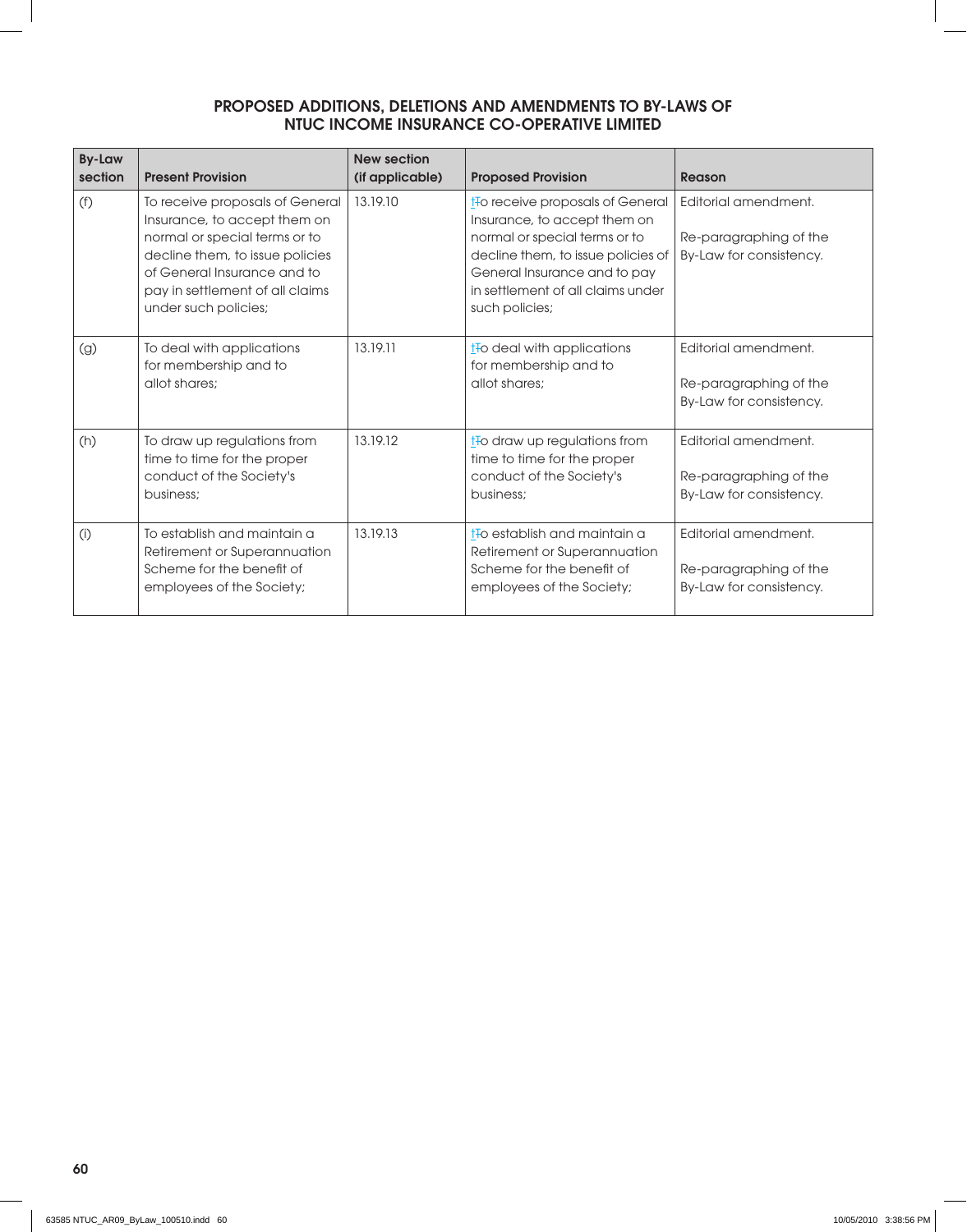| <b>By-Law</b><br>section | <b>Present Provision</b>                                                                                                                                                                                                                                                                                                                                                                                                                                                                                                                                                                                                                                                                                                                                                                                                                                                                                                                                                                | <b>New section</b><br>(if applicable) | <b>Proposed Provision</b>                                                                                                                                                                                                                                                                                                                                                                                                                                                                                                                                                                                                                                                                                                                                                                                                                                                                                                                                                                                                                    | Reason                                                                                                                                                                                                                             |
|--------------------------|-----------------------------------------------------------------------------------------------------------------------------------------------------------------------------------------------------------------------------------------------------------------------------------------------------------------------------------------------------------------------------------------------------------------------------------------------------------------------------------------------------------------------------------------------------------------------------------------------------------------------------------------------------------------------------------------------------------------------------------------------------------------------------------------------------------------------------------------------------------------------------------------------------------------------------------------------------------------------------------------|---------------------------------------|----------------------------------------------------------------------------------------------------------------------------------------------------------------------------------------------------------------------------------------------------------------------------------------------------------------------------------------------------------------------------------------------------------------------------------------------------------------------------------------------------------------------------------------------------------------------------------------------------------------------------------------------------------------------------------------------------------------------------------------------------------------------------------------------------------------------------------------------------------------------------------------------------------------------------------------------------------------------------------------------------------------------------------------------|------------------------------------------------------------------------------------------------------------------------------------------------------------------------------------------------------------------------------------|
| (j)                      | To reimburse any member of<br>the Board of Directors, officer<br>or servant of the Society<br>out of its funds for all costs,<br>charges, travelling or other<br>expenses incurred by him in<br>the execution of the Society's<br>business, or in discharge of<br>his duties, and no member of<br>the Board of Directors, officer<br>or servant of the Society shall<br>be held liable for joining in<br>any receipt or other act for<br>conformity's sake, or for any<br>loss or expense happening to<br>the Society by insufficiency or<br>deficiency of any security upon<br>which any of the monies of<br>the Society may be invested,<br>or for any loss or damage<br>arising from the bankruptcy,<br>insolvency or tortious act of<br>any person with whom monies,<br>securities, or effects, shall<br>be deposited, or misfortune<br>whatsoever which shall<br>happen in the execution of<br>his office or in relation thereto<br>through no neglect and default<br>on his part; | 13.19.14                              | t <sub>t</sub> o reimburse any member of<br>the Board of Directors, officer,<br>employee or agent or servant<br>of the Society out of its funds<br>for all costs, charges, travelling<br>or other expenses incurred<br>by him in the execution of<br>the Society's business, or in<br>discharge of his duties. <del>, and</del><br>no member of the Board of<br>Directors, officer or servant<br>of the Society shall be held-<br>liable for joining in any receipt<br>or other act for conformity's<br>sake, or for any loss or expense-<br>happening to the Society by<br>insufficiency or deficiency of<br>any security upon which any<br>of the monies of the Society-<br>may be invested, or for any<br>loss or damage arising from-<br>the bankruptcy, insolvency or<br>tortious act of any person with<br>whom monies, securities, or<br>effects, shall be deposited, or<br>misfortune whatsoever which<br>shall happen in the execution-<br>of his office or in relation-<br>thereto through no neglect-<br>and default on his part; | Amended for clarity.<br>Deletion of the indemnity for<br>the members of the Board<br>and officers of the Society<br>as this provision is already<br>provided for in By-Law 21<br>Re-paragraphing of the<br>By-Law for consistency. |
|                          |                                                                                                                                                                                                                                                                                                                                                                                                                                                                                                                                                                                                                                                                                                                                                                                                                                                                                                                                                                                         |                                       |                                                                                                                                                                                                                                                                                                                                                                                                                                                                                                                                                                                                                                                                                                                                                                                                                                                                                                                                                                                                                                              |                                                                                                                                                                                                                                    |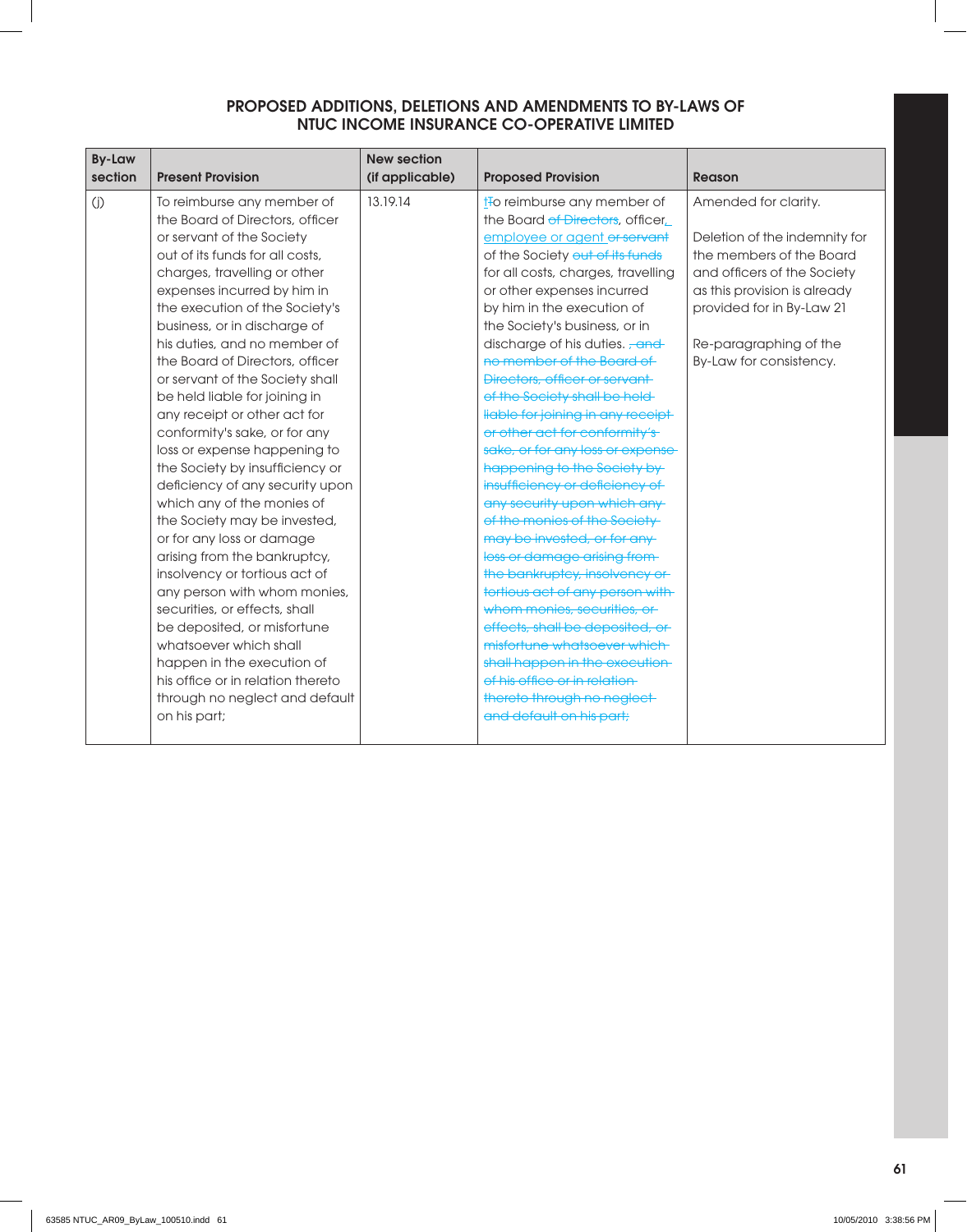| <b>By-Law</b><br>section | <b>Present Provision</b>                                                                                                                                                                                                                                                                                                              | <b>New section</b><br>(if applicable) | <b>Proposed Provision</b>                                                                                                                                                                                                                                                                                                                   | <b>Reason</b>                                                                                |
|--------------------------|---------------------------------------------------------------------------------------------------------------------------------------------------------------------------------------------------------------------------------------------------------------------------------------------------------------------------------------|---------------------------------------|---------------------------------------------------------------------------------------------------------------------------------------------------------------------------------------------------------------------------------------------------------------------------------------------------------------------------------------------|----------------------------------------------------------------------------------------------|
| (k)                      | To prepare annually Estimates of<br>Expenditure for the ensuing year;                                                                                                                                                                                                                                                                 | 13.19.15                              | t <sub>To</sub> prepare the financial<br>statements in such form as<br>may be prescribed by law<br>or in such manner as the<br>Registrar may prescribe and<br>have them published at least<br>15 days before the Annual<br><b>General Meeting annually</b><br>Estimates of Expenditure for<br>the ensuing year;                             | Amended for clarity.<br>Re-paragraphing of the<br>By-Law for consistency.                    |
| $($ l $)$                | To keep and maintain proper<br>accounts and books for all<br>kinds of business and submit all<br>statutory returns;                                                                                                                                                                                                                   | 13.19.16                              | t <sub>to</sub> keep and maintain proper<br>accounts and books for all<br>kinds of business and submit all<br>statutory returns;                                                                                                                                                                                                            | Editorial amendment.<br>Re-paragraphing of the<br>By-Law for consistency.                    |
| (m)                      | To have the assets and<br>liabilities under policy contracts<br>examined at suitable intervals<br>(but in no circumstances at<br>greater than three yearly<br>intervals) and valued by a<br>properly qualified Actuary;                                                                                                               | 13.19.17                              | t <sub>t</sub> o have the assets and<br>liabilities under policy<br>contracts examined annually<br>at suitable intervals (but in<br>no circumstances at greater-<br>than three yearly intervals)<br>and valued by the a properly<br>qualified Actuary;                                                                                      | Editorial and operational<br>amendment.<br>Re-paragraphing of the<br>By-Law for consistency. |
| (n)                      | To declare bonuses on policies<br>on the recommendation of the<br>Actuary after his valuation;                                                                                                                                                                                                                                        | 13.19.18                              | t <sub>To</sub> declare bonuses on policies<br>on the recommendation of the<br>Actuary after his valuation;                                                                                                                                                                                                                                 | Editorial amendment.<br>Re-paragraphing of the<br>By-Law for consistency.                    |
| (0)                      | To appoint officers and other<br>servants within the provisions<br>of the approved estimates<br>and agents and other field<br>personnel on such terms<br>and conditions as the Board<br>of Directors may think fit for<br>conducting the affairs of the<br>Society and for the promotion<br>and in the furtherance of<br>its objects; | $\overline{\phantom{a}}$              | To appoint officers and other-<br>servants within the provisions-<br>of the approved estimates<br>and agents and other field<br>personnel on such terms<br>and conditions as the Board-<br>of Directors may think fit for-<br>conducting the affairs of the-<br>Society and for the promotion-<br>and in the furtherance of<br>its objects; | Deleted as this provision is<br>already covered under By-<br>law 13.19.4.                    |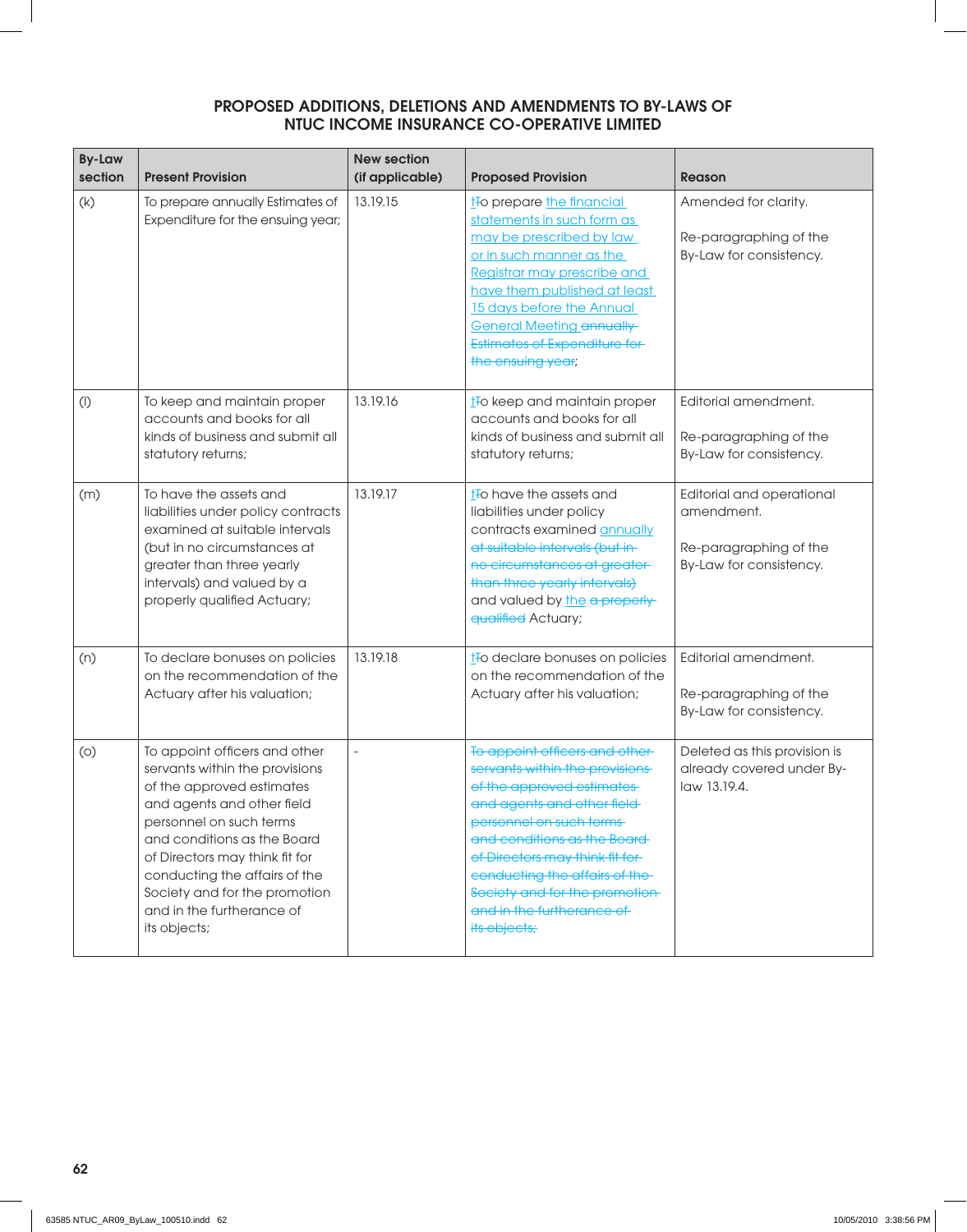| <b>By-Law</b><br>section | <b>Present Provision</b>                                                                                                                                                                                                                                                                                                                                                                                                                                                                                                                   | <b>New section</b><br>(if applicable) | <b>Proposed Provision</b>                                                                                                                                                                                                                                                                                                                                                                                                                                                                                                                          | <b>Reason</b>                                                                     |
|--------------------------|--------------------------------------------------------------------------------------------------------------------------------------------------------------------------------------------------------------------------------------------------------------------------------------------------------------------------------------------------------------------------------------------------------------------------------------------------------------------------------------------------------------------------------------------|---------------------------------------|----------------------------------------------------------------------------------------------------------------------------------------------------------------------------------------------------------------------------------------------------------------------------------------------------------------------------------------------------------------------------------------------------------------------------------------------------------------------------------------------------------------------------------------------------|-----------------------------------------------------------------------------------|
| (p)                      | To prepare the Annual Balance<br>Sheet, Revenue Account and<br>Profit and Loss Account in such<br>form as may be prescribed by<br>law and have them published<br>at least fifteen days before the<br>Annual General Meeting in<br>such manner as the Registrar<br>may prescribe;                                                                                                                                                                                                                                                           |                                       | To prepare the Annual Balance<br><b>Sheet, Revenue Account and-</b><br>Profit and Loss Account in such<br>form as may be prescribed by<br>law and have them published<br>at least fifteen days before the<br><b>Annual General Meeting in-</b><br>such manner as the Registrar-<br>may prescribe;                                                                                                                                                                                                                                                  | Deleted as this provision<br>is already covered under<br>By-law 13.19.15.         |
| (q)                      | To delegate any or all of the<br>aforesaid powers to any officer<br>or officers of the Society as they<br>think fit. Any officer to whom<br>any of the aforesaid powers<br>may be delegated shall, in<br>exercise of his powers, conform<br>to all such regulations as may<br>be prescribed by the Board of<br>Directors. All acts done by such<br>officer in conformity with such<br>regulations and in fulfillment<br>of their appointments, but not<br>otherwise, shall have the same<br>force as if done by the Board<br>of Directors: | 13.19.19                              | to delegate any or all of the<br>aforesaid powers to any officer<br>or officers of the Society as they<br>think fit. Any officer to whom<br>any of the aforesaid powers<br>may be delegated shall, in<br>exercise of his powers, conform<br>to all such regulations as may<br>be prescribed by the Board of<br><b>Directors.</b> All acts done by such<br>officers in conformity with such<br>regulations and in fulfillment<br>of their appointments, but not<br>otherwise, shall have the same<br>force as if done by the Board<br>of Directors: | Global editorial amendments.<br>Re-paragraphing of the<br>By-Law for consistency. |
| (r)                      | To commence, institute,<br>prosecute, defend and<br>compromise any suit for and<br>against the Society in the<br>name of the Society.                                                                                                                                                                                                                                                                                                                                                                                                      | 13.19.20                              | t <sub>To</sub> commence, institute,<br>prosecute, defend and<br>compromise all such actions<br>and any suits as the Board<br>may think necessary and<br>proper to bring or to defend<br>or to compromise and submit<br>the same for arbitration for<br>and against the Society in the-<br>name of the Society: ; and                                                                                                                                                                                                                              | Amended for clarity.<br>Re-paragraphing of the By-<br>Law for consistency.        |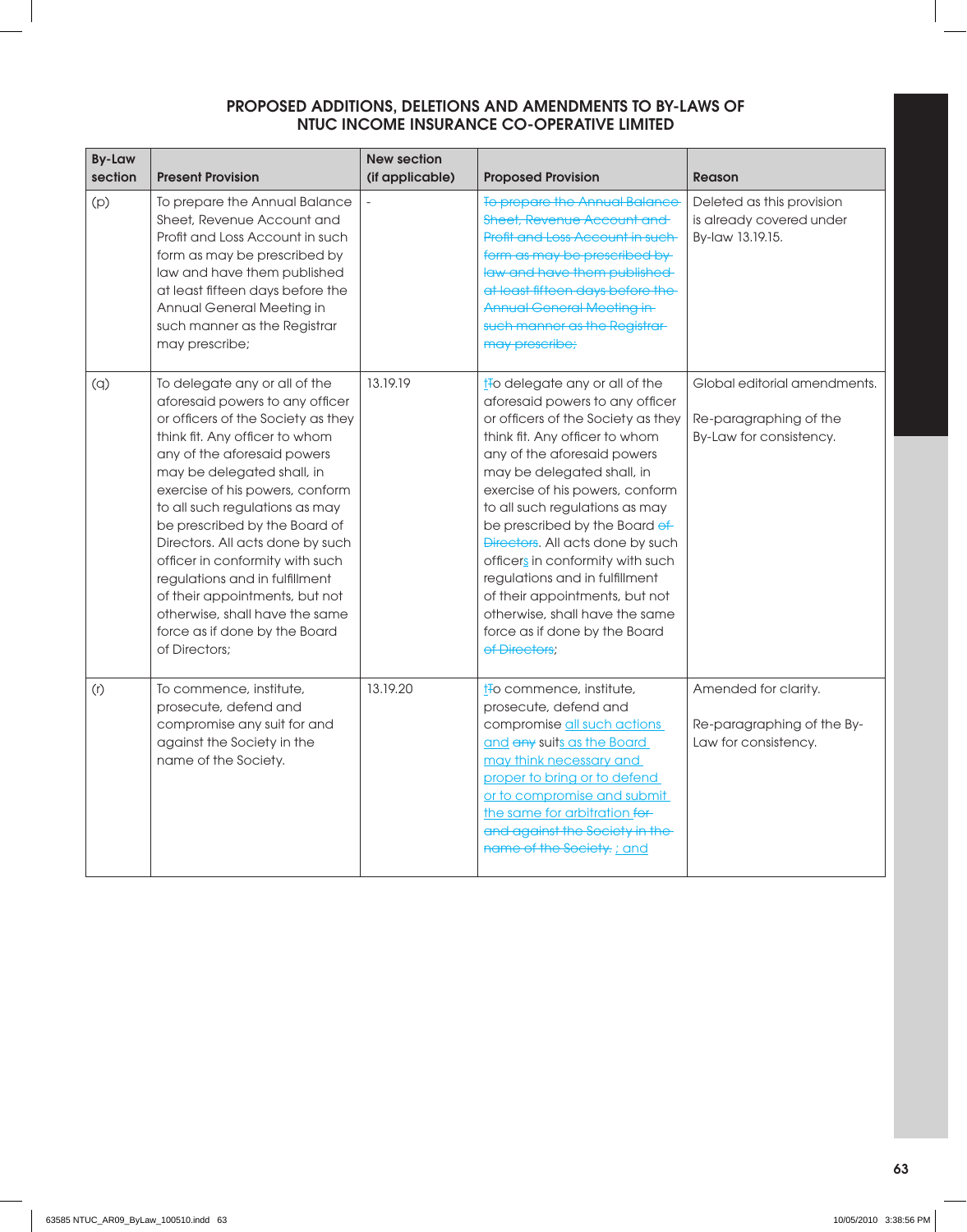| <b>By-Law</b><br>section | <b>Present Provision</b> | <b>New section</b><br>(if applicable) | <b>Proposed Provision</b>                                                                                                                                                                                                                                                                                                                                                                                                                                                              | <b>Reason</b>          |
|--------------------------|--------------------------|---------------------------------------|----------------------------------------------------------------------------------------------------------------------------------------------------------------------------------------------------------------------------------------------------------------------------------------------------------------------------------------------------------------------------------------------------------------------------------------------------------------------------------------|------------------------|
|                          |                          | 13.19.21                              | to establish committees<br>comprising such members of<br>the Board and having such<br>functions and responsibilities<br>as may be prescribed under<br>the Act and the Insurance Act.<br>Subject to the foregoing and<br>to the Act and the Insurance<br>Act, the Board shall have the<br>power to delegate any of its<br>powers or discretion to any of<br>the committees so established<br>and (if thought fit) one or more<br>other persons co-opted as<br>provided in By-Law 13.21. | Operational amendment. |
|                          |                          | 13.20                                 | Any committee established by<br>the Board pursuant to By-Law<br>13.19.21 shall in the exercise<br>of the powers so delegated<br>conform to any regulations<br>which may from time to time<br>be imposed by the Board.                                                                                                                                                                                                                                                                  | Operational amendment. |
|                          | $\overline{a}$           | 13.21                                 | Subject to the provisions of the<br>Act and the Insurance Act, any<br>such regulations may provide<br>for or authorise the co-option<br>to the committee of persons<br>other than Directors and for<br>such co-opted members to<br>have voting rights as members<br>of the committee.                                                                                                                                                                                                  | Operational amendment. |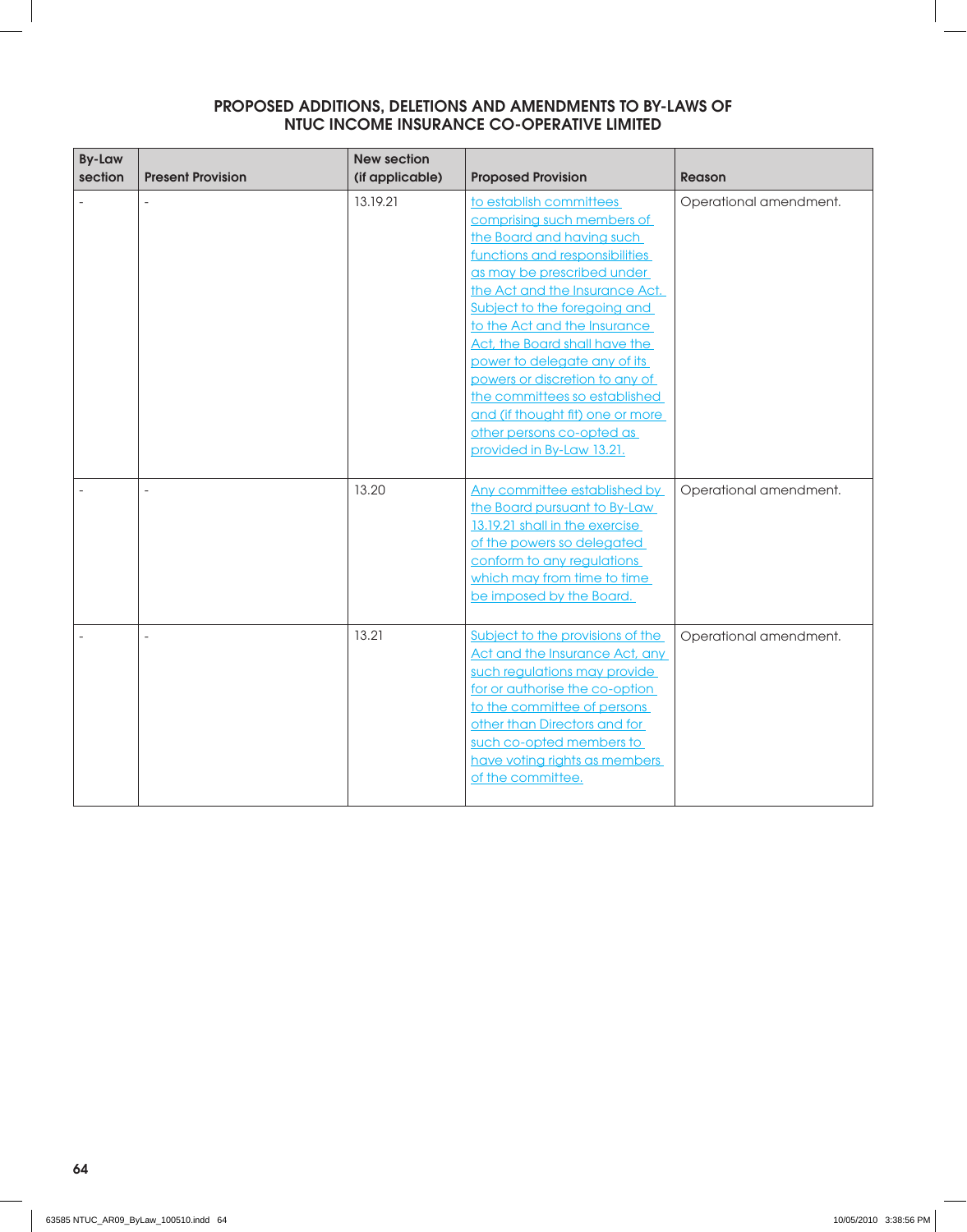| <b>By-Law</b> |                          | <b>New section</b> |                                                                                                                                                                                                                                                                                                        |                                                                                                    |
|---------------|--------------------------|--------------------|--------------------------------------------------------------------------------------------------------------------------------------------------------------------------------------------------------------------------------------------------------------------------------------------------------|----------------------------------------------------------------------------------------------------|
| section       | <b>Present Provision</b> | (if applicable)    | <b>Proposed Provision</b>                                                                                                                                                                                                                                                                              | Reason                                                                                             |
|               |                          | 13.22              | The meetings and proceedings<br>of any such committee shall<br>be similarly governed by the<br>provisions of the By-Laws<br>regulating the meetings and<br>proceedings of the Board, save<br>insofar as the same are not<br>superseded by any regulations<br>made by the Board under By-<br>Law 13.20. | Operational amendment.                                                                             |
|               |                          | 13.23              | All acts done by any meeting<br>of Directors, or of any such<br>committee, or by any person<br>acting as a Director or as<br>a member of any such<br>committee, shall as regards<br>all persons dealing in good<br>faith with the Society, be valid<br>notwithstanding that:                           | Amended in accordance<br>with best practices of listed<br>companies and financial<br>institutions. |
|               |                          | 13.23.1            | there was a defect in the<br>election or appointment of<br>any of the persons acting as<br>aforesaid; or                                                                                                                                                                                               | Amended in accordance<br>with best practices of listed<br>companies and financial<br>institutions. |
|               |                          | 13.23.2            | any such persons were<br>disqualified or had vacated<br>office or were not entitled<br>to vote.                                                                                                                                                                                                        | Amended in accordance<br>with best practices of listed<br>companies and financial<br>institutions. |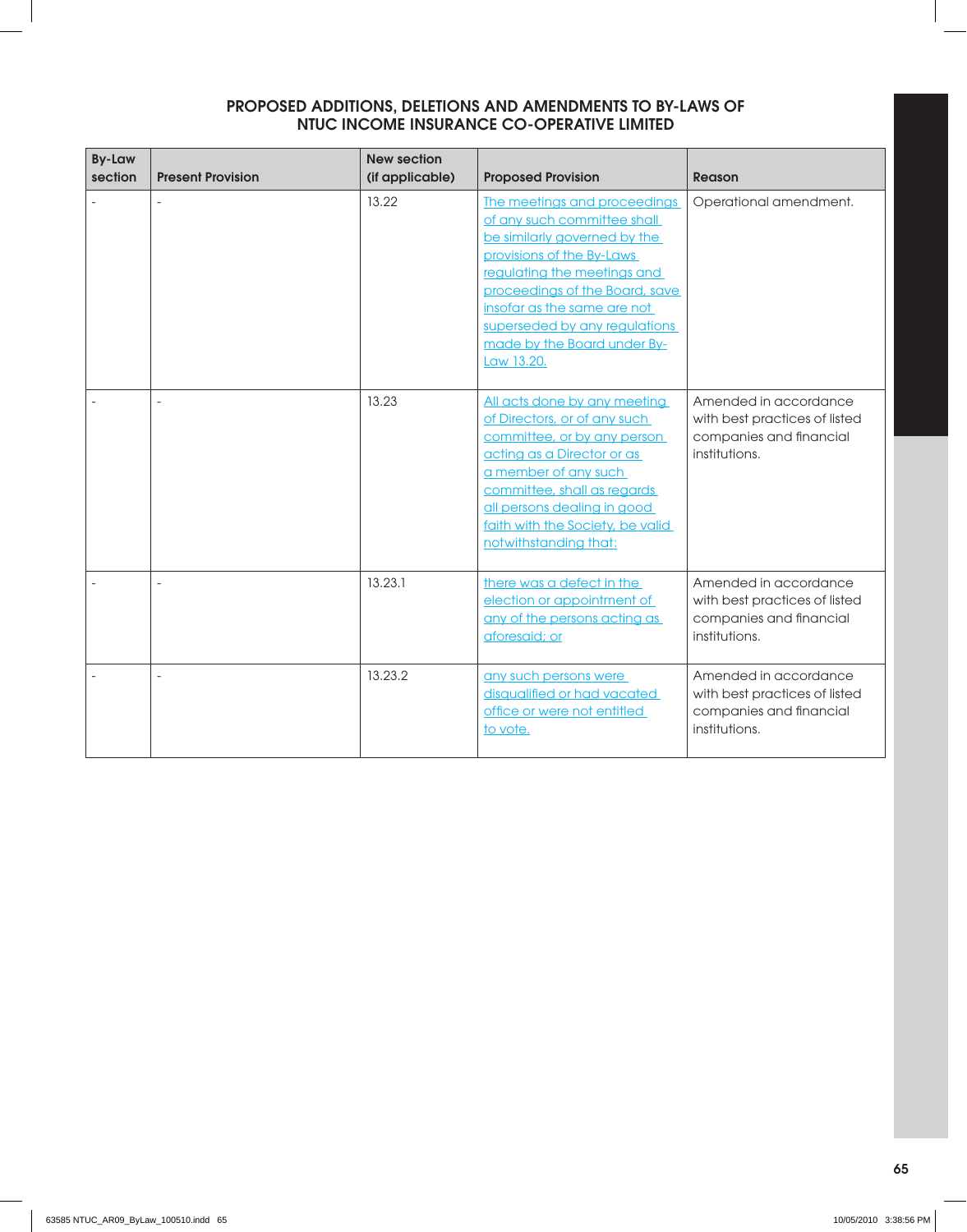| <b>By-Law</b><br>section | <b>Present Provision</b> | <b>New section</b><br>(if applicable) | <b>Proposed Provision</b>                                                                                                                                                                                                                                                                                                                                                                                                                                                                                                                                                                              | <b>Reason</b>                                                                                                                                            |
|--------------------------|--------------------------|---------------------------------------|--------------------------------------------------------------------------------------------------------------------------------------------------------------------------------------------------------------------------------------------------------------------------------------------------------------------------------------------------------------------------------------------------------------------------------------------------------------------------------------------------------------------------------------------------------------------------------------------------------|----------------------------------------------------------------------------------------------------------------------------------------------------------|
|                          |                          | 13.24                                 | The remuneration of the<br>Directors shall from time to time<br>be determined in accordance<br>with such framework as may be<br>recommended by the Board<br>and approved by a resolution<br>passed at a General Meeting.<br>Any employee who is a Director<br>shall not be entitled to receive<br>any remuneration as a Director.                                                                                                                                                                                                                                                                      | Inserted for clarity.                                                                                                                                    |
|                          | $\bar{a}$                | 14                                    | <b>NOMINATION OF DIRECTORS</b>                                                                                                                                                                                                                                                                                                                                                                                                                                                                                                                                                                         | A new By-Law in accordance<br>with the Insurance (Corporate<br>Governance) Regulations<br>2005, to formalise the process<br>for nomination of directors. |
|                          |                          | 14.1                                  | A Member shall be entitled to<br>nominate a candidate for the<br>position of Director for review<br>by the Nominating Committee<br>by lodging with the Secretary<br>at the registered address of<br>the Society (i) a written notice<br>of nomination signed by such<br>Member and (ii) a written notice<br>signed by such candidate of<br>his willingness to be nominated.<br>In the event that such Member<br>wishes his candidate to be<br>reviewed for election at an<br><b>Annual General Meeting in</b><br>any year, such notices shall<br>be lodged no later than 1st<br>February in such year. | $\frac{1}{2}$                                                                                                                                            |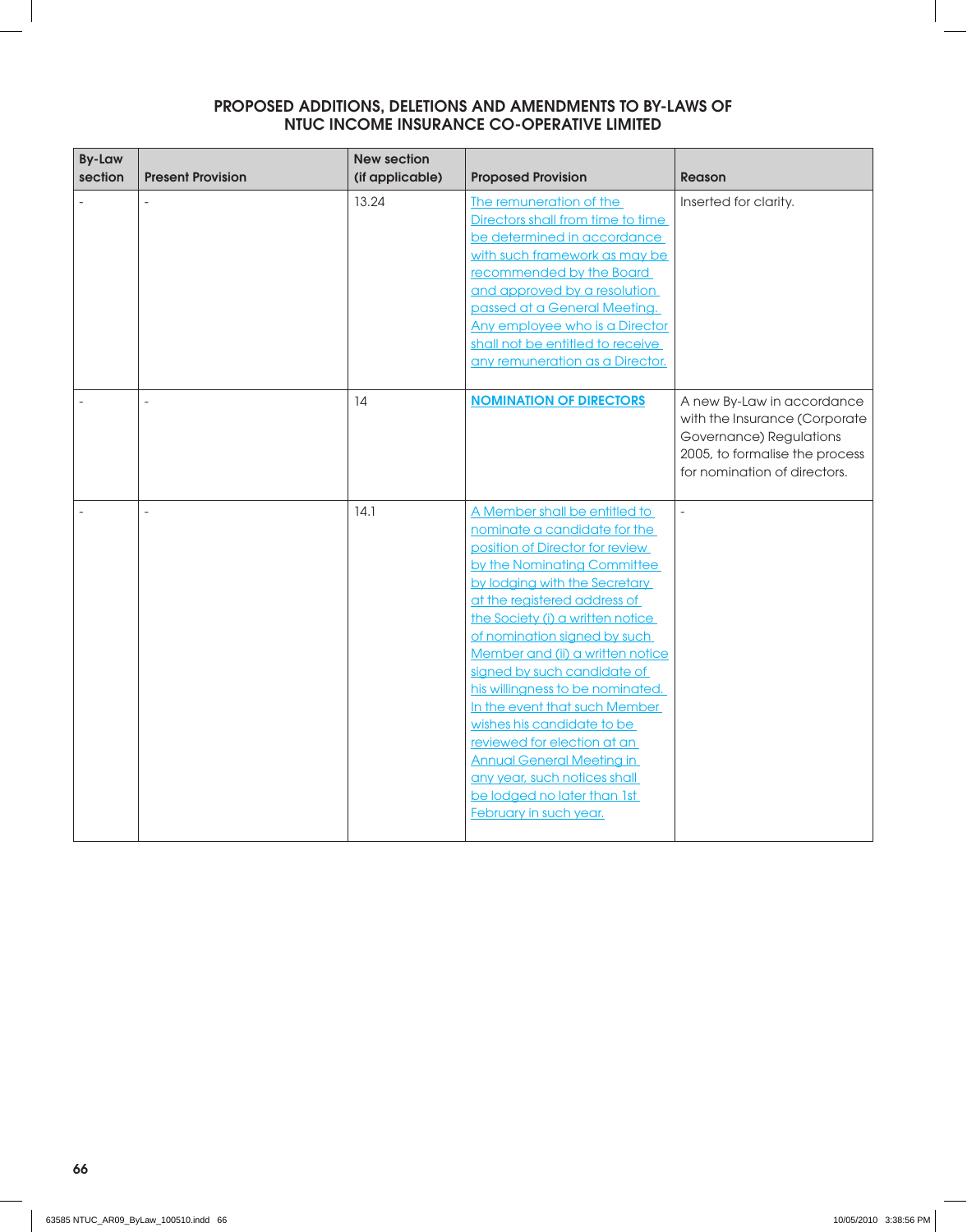| <b>By-Law</b><br>section | <b>Present Provision</b> | <b>New section</b><br>(if applicable) | <b>Proposed Provision</b>                                                                                                                                                                                                                                                                                                                                                                                                                                                                                                                                                    | <b>Reason</b> |
|--------------------------|--------------------------|---------------------------------------|------------------------------------------------------------------------------------------------------------------------------------------------------------------------------------------------------------------------------------------------------------------------------------------------------------------------------------------------------------------------------------------------------------------------------------------------------------------------------------------------------------------------------------------------------------------------------|---------------|
|                          |                          | 14.2                                  | Notwithstanding anything<br>contained in these By-Laws,<br>no person shall be eligible for<br>election or appointment by<br>co-option, as the case may<br>be, as a Director unless such<br>person has been reviewed and<br>approved by the Nominating<br>Committee, endorsed by the<br><b>Board, and approved by MAS.</b>                                                                                                                                                                                                                                                    |               |
|                          |                          | 14.3                                  | In identifying candidates and<br>reviewing nominations, the<br><b>Nominating Committee shall</b><br>apply such criteria as it may<br>deem appropriate, including<br>those set out in the Act and<br>the Insurance Act, which<br>include determining whether<br>the candidate or nominee is<br>a fit and proper person for the<br>office and is qualified for the<br>office, taking into account<br>the candidate's or nominee's<br>track record, age, experience,<br>capabilities and such other<br>relevant factors as may be<br>determined by the Nominating<br>Committee. |               |
|                          | $\overline{a}$           | 14.4                                  | Notwithstanding any other<br>provision of these By-Laws<br>and subject to the Act and<br>the Insurance Act, no person<br>shall be nominated to the<br>position of Director unless<br>such nomination has been<br>reviewed and approved by<br>the Nominating Committee.                                                                                                                                                                                                                                                                                                       | $\frac{1}{2}$ |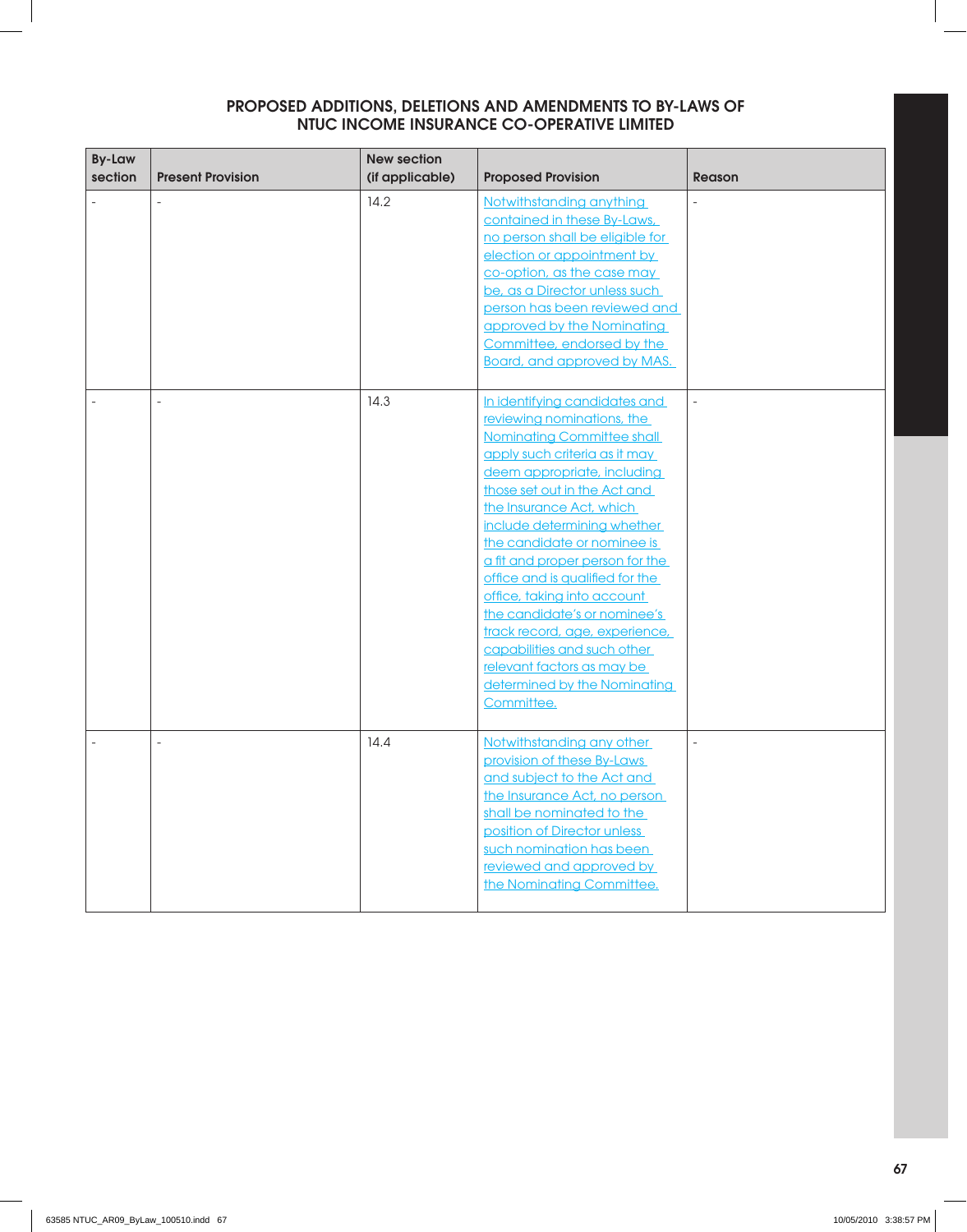| <b>By-Law</b><br>section | <b>Present Provision</b>                                                                                             | <b>New section</b><br>(if applicable) | <b>Proposed Provision</b>                                                                                                                                                                                                                                     | <b>Reason</b>                                                                            |
|--------------------------|----------------------------------------------------------------------------------------------------------------------|---------------------------------------|---------------------------------------------------------------------------------------------------------------------------------------------------------------------------------------------------------------------------------------------------------------|------------------------------------------------------------------------------------------|
| 27                       | <b>SECRETARY:</b>                                                                                                    | 15                                    | <b>SECRETARY OFFICERS</b><br>OF THE SOCIETY:                                                                                                                                                                                                                  | Amended to consolidate<br>roles of officers of the Society<br>under this By-Law.         |
|                          | ÷,                                                                                                                   | 15.1                                  | The Chairman shall lead<br>the Board to ensure its<br>effectiveness in all aspects<br>of its role and set its agenda<br>and shall assume the duties<br>as provided by the Act, the<br><b>Insurance Act and the By-Laws.</b>                                   | $\overline{a}$                                                                           |
|                          |                                                                                                                      | 15.2                                  | The Board shall appoint the<br><b>Chief Executive Officer (CEO)</b><br>as the Manager in accordance<br>with the Act, who shall assume<br>the duties as provided by the<br>Act, the Insurance Act and the<br>By-Laws. The CEO is the most<br>senior executive. | $\overline{a}$                                                                           |
|                          | The Secretary, who shall be<br>elected in accordance with<br>the Act, shall have the following<br>powers and duties: | 15.3                                  | The <b>Board shall appoint the</b><br>Secretary who shall be elected-<br>in accordance with the Act.<br>shall assume the duties as<br>provided by the Act, the<br><b>Insurance Act and the By-Laws.</b><br>have the following powers<br>and duties:           | Amended to simplify the<br>By-Laws.<br>Re-paragraphing of the<br>By-Law for consistency. |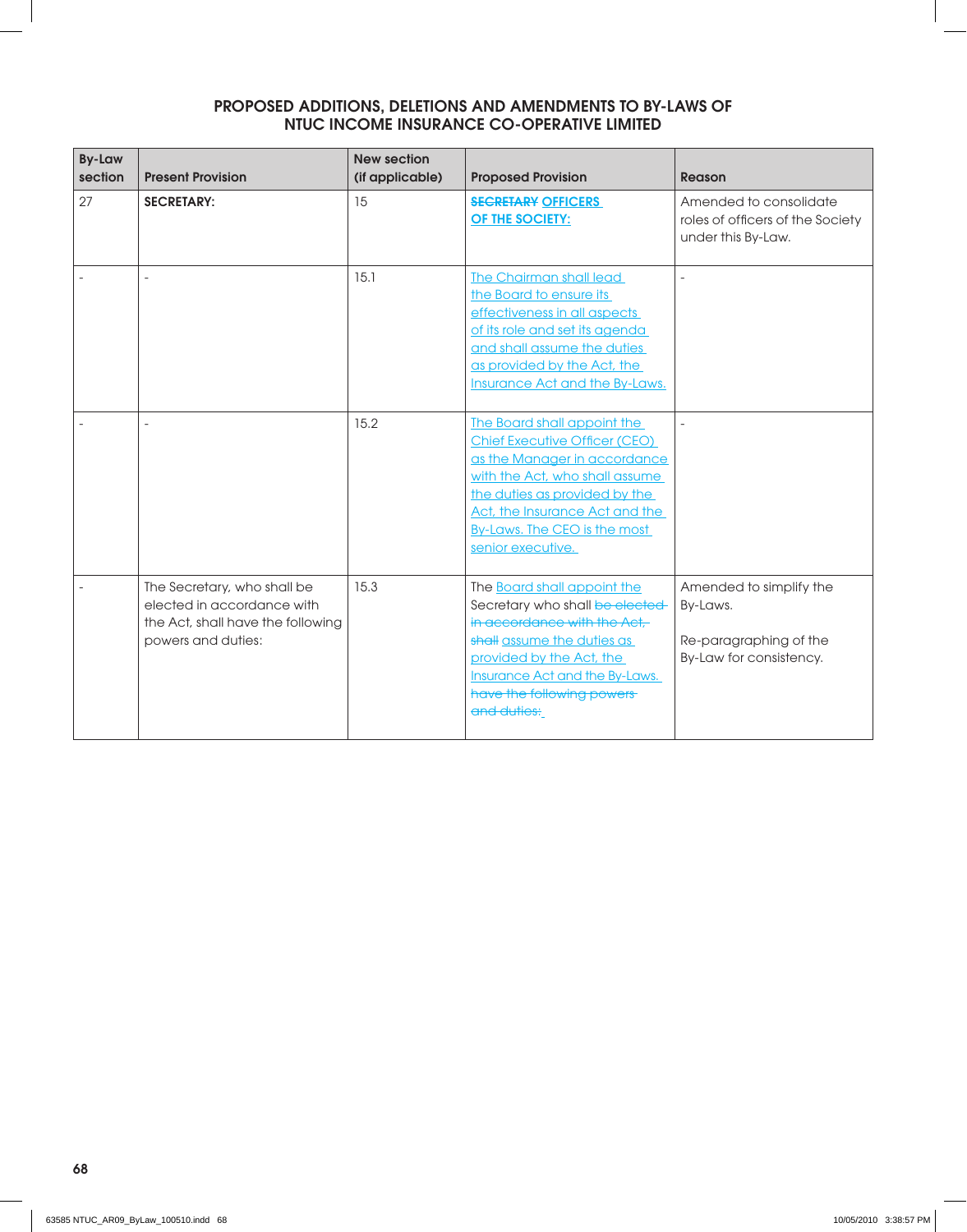| <b>By-Law</b><br>section | <b>Present Provision</b>                                                                                                                                                                                                                                                                                                                                                                      | <b>New section</b><br>(if applicable) | <b>Proposed Provision</b>                                                                                                                                                                                                                                                                                                                                                                          | Reason                                                                            |
|--------------------------|-----------------------------------------------------------------------------------------------------------------------------------------------------------------------------------------------------------------------------------------------------------------------------------------------------------------------------------------------------------------------------------------------|---------------------------------------|----------------------------------------------------------------------------------------------------------------------------------------------------------------------------------------------------------------------------------------------------------------------------------------------------------------------------------------------------------------------------------------------------|-----------------------------------------------------------------------------------|
| (i)                      | To summon members to attend<br>all meetings of the Society and<br>of any sub committee when<br>required by the Chairman of<br>the Meeting and shall record,<br>if required by the Chairman<br>of the Board of Directors,<br>the proceedings thereof in<br>the minutes book under the<br>signature of himself and the<br>Chairman of the Meeting in<br>such manner as the Board<br>may direct; |                                       | To summon members to attend<br>all meetings of the Society and<br>of any sub committee when<br>required by the Chairman of<br>the Meeting and shall record,<br>if required by the Chairman-<br>of the Board of Directors,<br>the proceedings thereof in-<br>the minutes book under the<br>signature of himself and the-<br>Chairman of the Meeting in-<br>such manner as the Board-<br>may direct; | Consequential deletion<br>as this provision is already<br>covered in By-Law 15.3. |
| (i)                      | To make such statements<br>relating to the business of the<br>Society as the Board may<br>require and shall prepare and<br>send to the Registrar all returns,<br>required by him;                                                                                                                                                                                                             |                                       | To make such statements<br>relating to the business of the-<br>Society as the Board may-<br>require and shall prepare and<br>send to the Registrar all returns,<br>required by him;                                                                                                                                                                                                                | Consequential deletion<br>as this provision is already<br>covered in By-Law 15.3. |
| (iii)                    | To take charge of the<br>documents and other powers<br>of the Society and keep them<br>in such manner as the Board<br>may direct;                                                                                                                                                                                                                                                             |                                       | To take charge of the-<br>documents and other powers-<br>of the Society and keep them-<br>in such manner as the Board-<br>may direct;                                                                                                                                                                                                                                                              | Consequential deletion<br>as this provision is already<br>covered in By-Law 15.3. |
| (iv)                     | To carry on the<br>correspondence of the Society;                                                                                                                                                                                                                                                                                                                                             |                                       | To carry on the<br>eorrespondence of the Society;                                                                                                                                                                                                                                                                                                                                                  | Consequential deletion<br>as this provision is already<br>covered in By-Law 15.3. |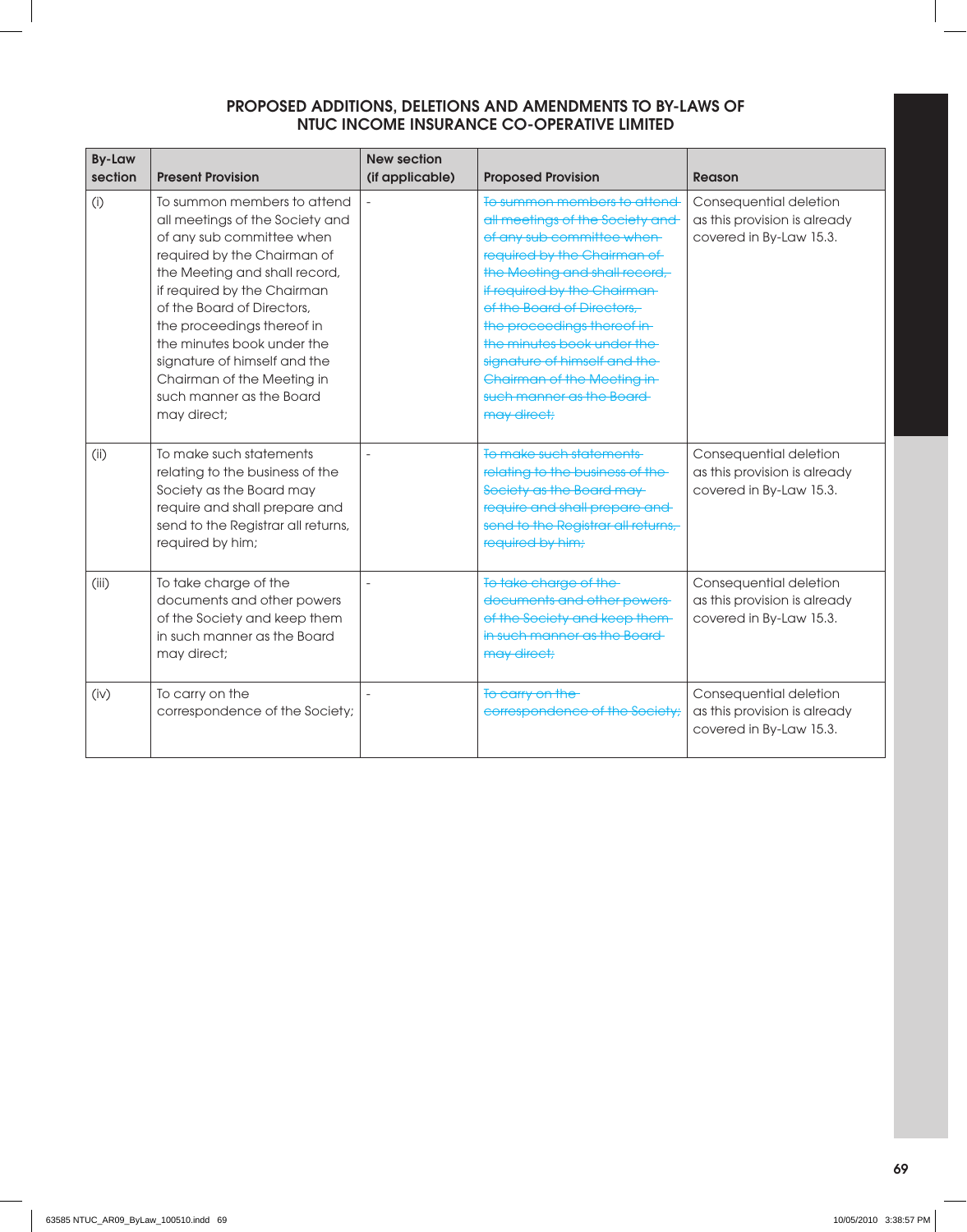| <b>By-Law</b><br>section | <b>Present Provision</b>                                                                                                                 | <b>New section</b><br>(if applicable) | <b>Proposed Provision</b>                                                                                                                                                       | <b>Reason</b>                                                                     |
|--------------------------|------------------------------------------------------------------------------------------------------------------------------------------|---------------------------------------|---------------------------------------------------------------------------------------------------------------------------------------------------------------------------------|-----------------------------------------------------------------------------------|
| (V)                      | To have custody of the<br>Common Seal of the Society;                                                                                    |                                       | To have custody of the<br>Common Seal of the Society;                                                                                                                           | Consequential deletion<br>as this provision is already<br>covered in By-Law 15.3. |
| (vi)                     | To incur petty contingent<br>expenditure subject to<br>a maximum of \$1,000 for<br>any one item;                                         | $\overline{a}$                        | To incur petty contingent<br>expenditure subject to<br>a maximum of \$1,000 for<br>any one item;                                                                                | Consequential deletion<br>as this provision is already<br>covered in By-Law 15.3. |
| (vii)                    | To do such other things as<br>the Board of Directors may<br>direct him.                                                                  |                                       | To do such other things as-<br>the Board of Directors may<br>direct him.                                                                                                        | Consequential deletion<br>as this provision is already<br>covered in By-Law 15.3. |
|                          |                                                                                                                                          | 15.4                                  | The Board may appoint the<br>Chief Financial Officer (CFO) as<br>the Treasurer, who shall assume<br>the duties as provided by the<br>Act, the Insurance Act and the<br>By-Laws. | Amended for clarity.                                                              |
| 28                       | <b>TREASURER:</b><br>The Treasurer, who shall be<br>elected in accordance with<br>the Act, shall:                                        |                                       | <b>TREASURER:</b><br>The Treasurer, who shall be<br>elected in accordance with<br>the Act, shall:                                                                               | Consequential deletion<br>as this provision is already<br>covered in By-Law 15.4. |
| (i)                      | be responsible for the proper<br>and punctual keeping of all<br>the Society's accounts and<br>account books:                             | $\overline{a}$                        | be responsible for the proper-<br>and punctual keeping of all-<br>the Society's accounts and<br>account books:                                                                  | Consequential deletion<br>as this provision is already<br>covered in By-Law 15.4. |
| (i)                      | prepare or cause to be<br>prepared all the receipts,<br>vouchers and documents<br>required by the by-laws or<br>called for by the Board; |                                       | prepare or cause to be-<br>prepared all the receipts,<br>vouchers and documents<br>required by the by-laws or<br>ealled for by the Board;                                       | Consequential deletion<br>as this provision is already<br>covered in By-Law 15.4. |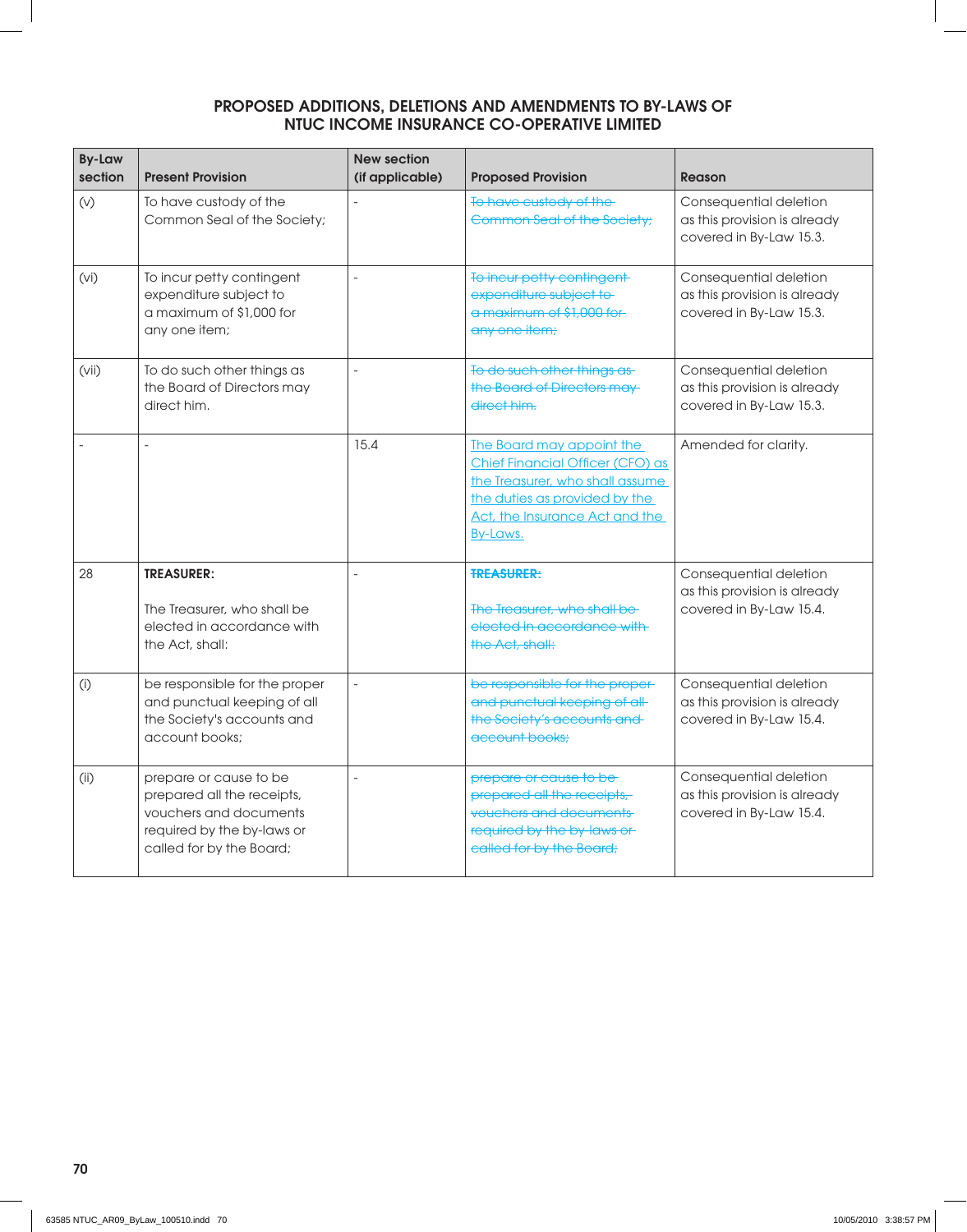| <b>By-Law</b><br>section | <b>Present Provision</b>                                                                                                                                                                        | <b>New section</b><br>(if applicable) | <b>Proposed Provision</b>                                                                                                                                                                          | <b>Reason</b>                                                                     |
|--------------------------|-------------------------------------------------------------------------------------------------------------------------------------------------------------------------------------------------|---------------------------------------|----------------------------------------------------------------------------------------------------------------------------------------------------------------------------------------------------|-----------------------------------------------------------------------------------|
| (iii)                    | take charge of all monies<br>received by the Society from<br>any bank, members or others<br>and make disbursements in<br>accordance with the directions<br>of the Board.                        |                                       | take charge of all monies<br>received by the Society from-<br>any bank, members or others<br>and make disbursements in<br>accordance with the directions<br>of the Board.                          | Consequential deletion<br>as this provision is already<br>covered in By-Law 15.4. |
| 29                       | <b>FUNDS:</b>                                                                                                                                                                                   | 16                                    | <b>FUNDS:</b>                                                                                                                                                                                      | Re-paragraphing of the<br>By-Law for consistency.                                 |
|                          | The funds of the Society shall<br>consist of:                                                                                                                                                   | 16.1                                  | The funds of the Society<br>shall consist of: be established<br>and governed in accordance<br>with and subject to the Act,<br>the Insurance Act and the<br>By-Laws.                                | Amended to modernize and<br>simplify the By-Laws.                                 |
| (i)                      | <b>Participating Shares;</b>                                                                                                                                                                    |                                       | <b>Participating Shares;</b>                                                                                                                                                                       | Global amendment to delete<br>all references to Participating<br>Shares.          |
| (i)                      | Deposits and/or loans;                                                                                                                                                                          | $\overline{a}$                        | Deposits and/or loans;                                                                                                                                                                             | Deleted to modernize and<br>simplify the By-Laws.                                 |
| (iii)                    | Donations, except that no<br>donations from any foreign<br>source whether offered directly<br>or otherwise, shall be received<br>by the Society without the prior<br>approval of the Registrar; | $\overline{a}$                        | Donations, except that no<br>donations from any foreign-<br>source whether offered directly<br>or otherwise, shall be received<br>by the Society without the prior-<br>approval of the Registrar;- | Deleted to modernize and<br>simplify the By-Laws.                                 |
| (iv)                     | Such funds as are prescribed<br>under the Insurance Act and/or<br>under these by-laws;                                                                                                          |                                       | Such funds as are prescribed<br>under the Insurance Act and/or<br>under these by-laws;                                                                                                             | Deleted to modernize and<br>simplify the By-Laws.                                 |
| $(\vee)$                 | Any other funds approved by<br>the Registrar.                                                                                                                                                   | $\overline{\phantom{0}}$              | Any other funds approved by<br>the Registrar.                                                                                                                                                      | Deleted to modernize and<br>simplify the By-Laws.                                 |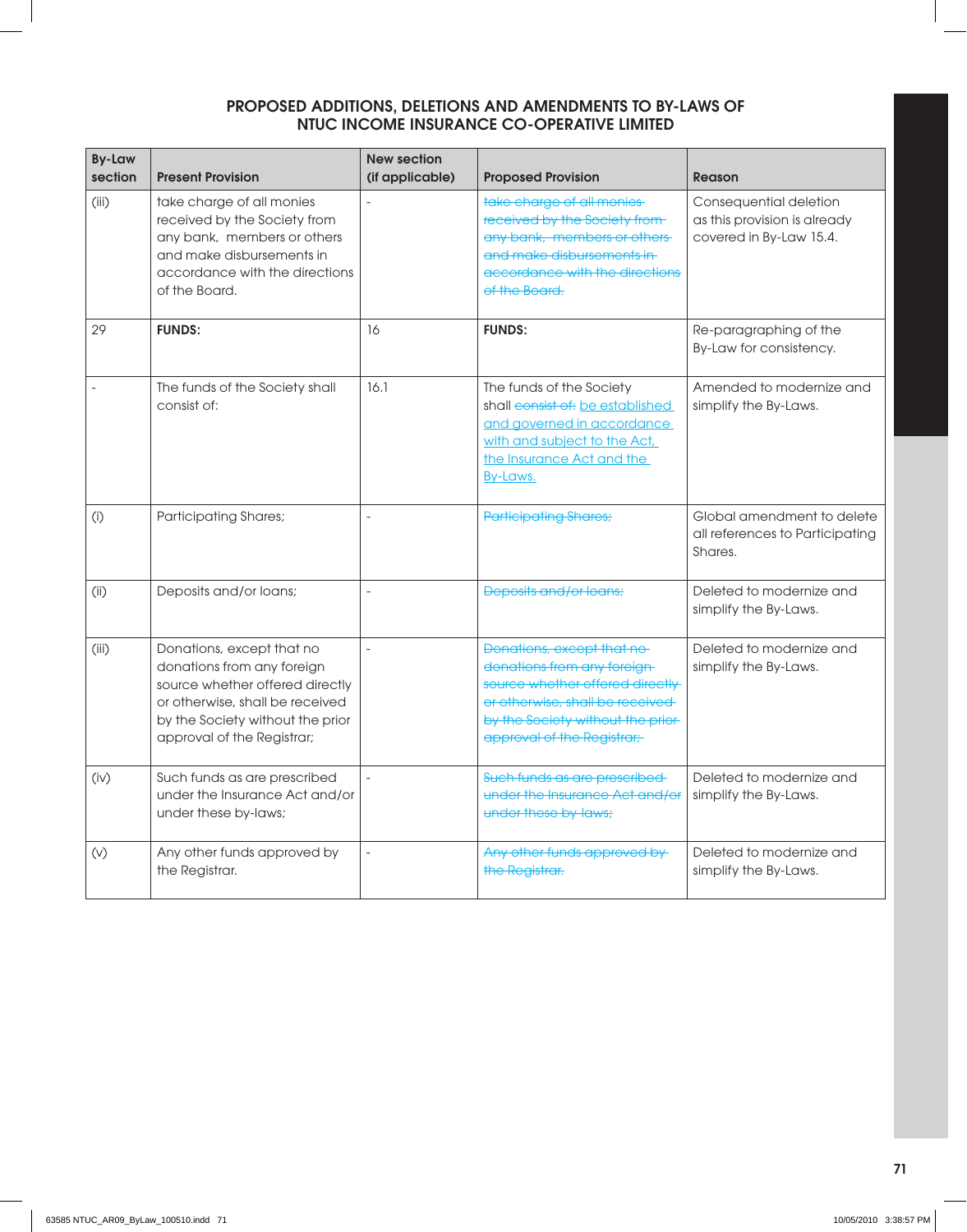| <b>By-Law</b><br>section | <b>Present Provision</b>                                                                                                                                                                                                                    | <b>New section</b><br>(if applicable) | <b>Proposed Provision</b>                                                                                                                                                                                                                                                                 | <b>Reason</b>                                                                                  |
|--------------------------|---------------------------------------------------------------------------------------------------------------------------------------------------------------------------------------------------------------------------------------------|---------------------------------------|-------------------------------------------------------------------------------------------------------------------------------------------------------------------------------------------------------------------------------------------------------------------------------------------|------------------------------------------------------------------------------------------------|
| 30                       | <b>BORROWINGS AND DEPOSITS:</b>                                                                                                                                                                                                             | 17                                    | <b>BORROWINGS AND DEPOSITS:</b>                                                                                                                                                                                                                                                           | Amended to simplify<br>the heading.                                                            |
| (i)                      | The Society shall determine<br>from time to time at a General<br>Meeting, the maximum liability<br>which it may incur in loans or<br>deposits from members and<br>non-members and shall notify<br>the Registrar of the maximum<br>so fixed; | 17.1                                  | The Society shall determine<br>from time to time at a General<br>Meeting, the maximum liability<br>which it may incur in loans or<br>deposits or other forms of debt<br>from Mmembers and non-<br>mMembers and shall notify<br>the Registrar of the maximum<br>liability so fixed.        | Amended for clarity.<br>Re-paragraphing of the<br>By-Law for consistency.                      |
| (i)                      | The maximum so fixed shall<br>be subject to the approval of<br>the Registrar who may at any<br>time, reduce the maximum<br>or impose such conditions as<br>he thinks necessary and his<br>decision shall be final.                          | 17.2                                  | The maximum liability which<br>the Society may incur in loans<br>from non-Members so fixed<br>shall be subject to the approval<br>of the Registrar who may at<br>any time, reduce the maximum<br>or impose such conditions as<br>he thinks necessary. and his<br>decision shall be final. | Amended for clarity.<br>Re-paragraphing of the<br>By-Law for consistency.                      |
| 31                       | <b>INVESTMENT OF FUNDS:</b><br>The Society may invest, deposit<br>or lend its funds in such manner<br>as shall be permitted under the<br>Insurance Act.                                                                                     | 16.2                                  | <b>INVESTMENT OF FUNDS:</b><br>The Society may invest, deposit<br>or lend its funds in such manner<br>as shall be permitted under the<br><b>Act and the Insurance Act.</b>                                                                                                                | Deleted header as it is not<br>necessary.<br>Re-paragraphing of the<br>By-Law for consistency. |
|                          |                                                                                                                                                                                                                                             | 16.3                                  | The Board shall set aside and<br>maintain an insurance fund<br>as and to the extent required<br>under the Insurance Act for the<br>classes of business which for<br>the time being are transacted<br>by the Society.                                                                      | Amended to modernize and<br>simplify the By-Laws.                                              |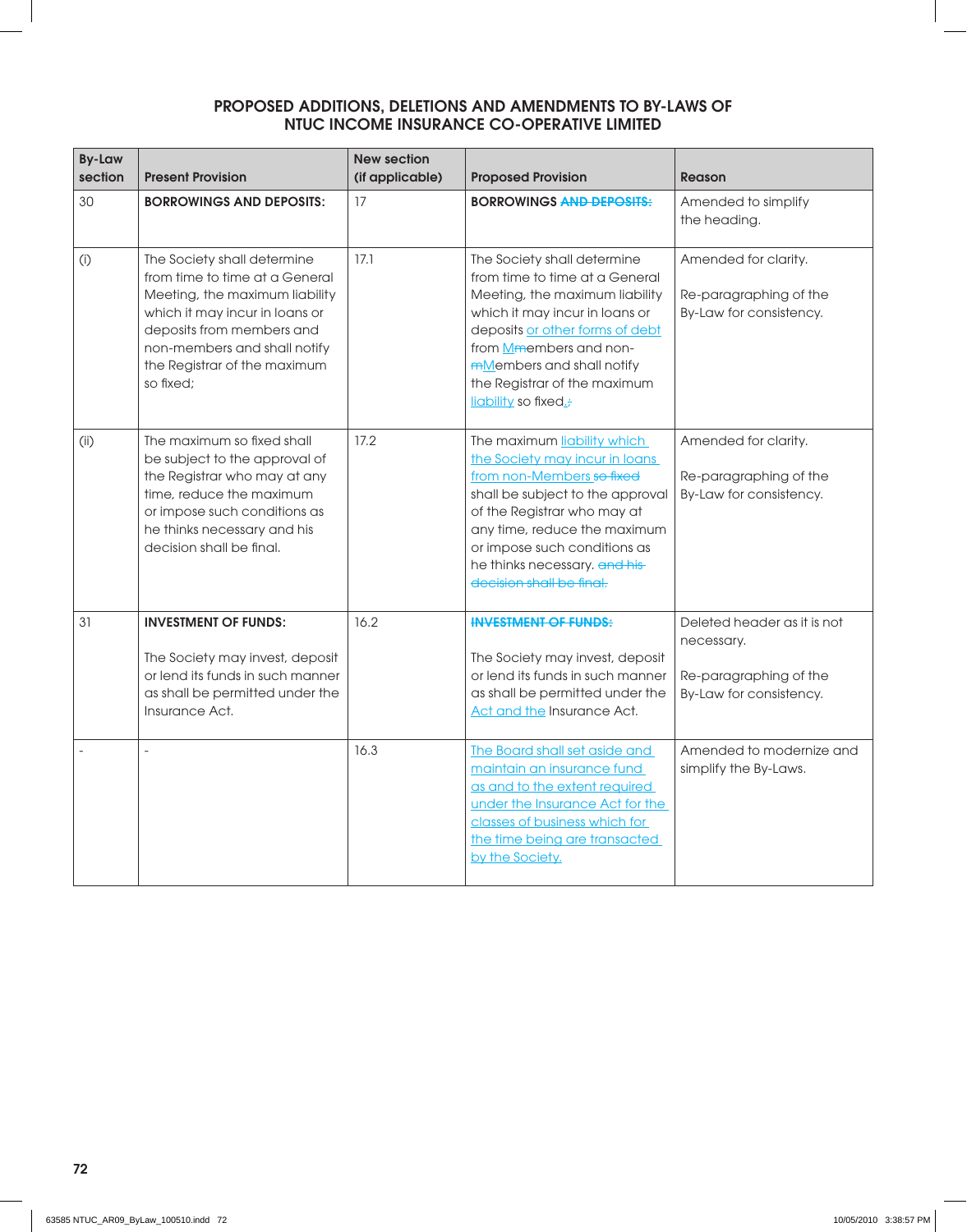| <b>By-Law</b><br>section | <b>Present Provision</b>                                                                                                                                                                                                                                                                                                                                                                                                                                                                                                                                                      | <b>New section</b><br>(if applicable) | <b>Proposed Provision</b>                                                                                                                                                                                                                                                                                                                                                                                                                                                                                                                                                             | Reason                                                             |
|--------------------------|-------------------------------------------------------------------------------------------------------------------------------------------------------------------------------------------------------------------------------------------------------------------------------------------------------------------------------------------------------------------------------------------------------------------------------------------------------------------------------------------------------------------------------------------------------------------------------|---------------------------------------|---------------------------------------------------------------------------------------------------------------------------------------------------------------------------------------------------------------------------------------------------------------------------------------------------------------------------------------------------------------------------------------------------------------------------------------------------------------------------------------------------------------------------------------------------------------------------------------|--------------------------------------------------------------------|
| 32                       | <b>INSURANCE FUNDS:</b>                                                                                                                                                                                                                                                                                                                                                                                                                                                                                                                                                       |                                       | <b>INSURANCE FUNDS:</b>                                                                                                                                                                                                                                                                                                                                                                                                                                                                                                                                                               | Deleted as this provision<br>is already covered in<br>By-Law 16.3. |
| (i)                      | A separate account shall be<br>kept of all receipts in respect<br>of the Life Assurance business,<br>and the said receipts shall be<br>carried to and from a separate<br>fund to be called the Life<br>Assurance Fund:                                                                                                                                                                                                                                                                                                                                                        | $\overline{a}$                        | A separate account shall be<br>kept of all receipts in respect-<br>of the Life Assurance business,<br>and the said receipts shall be-<br>carried to and from a separate-<br>fund to be called the Life<br>Assurance Fund:                                                                                                                                                                                                                                                                                                                                                             | Deleted as this provision<br>is already covered in<br>By-Law 16.3. |
| (i)                      | The Life Assurance Fund<br>shall be invested in separate<br>investments from any other<br>fund and a separate balance<br>sheet shall be kept in respect of<br>the Life Assurance Fund.                                                                                                                                                                                                                                                                                                                                                                                        | $\sim$                                | The Life Assurance Fund<br>shall be invested in separate-<br>investments from any other-<br>fund and a separate balance<br>sheet shall be kept in respect of<br>the Life Assurance Fund.                                                                                                                                                                                                                                                                                                                                                                                              | Deleted as this provision<br>is already covered in<br>By-Law 16.3. |
| 33                       | The Life Assurance Fund shall<br>be as absolutely the security<br>of the Life Assurance including<br>group life policyholders as<br>though it belonged to a<br>Society carrying on no other<br>business than life assurance<br>business, and shall not be liable<br>for any contracts of the Society<br>for which it would not have<br>been liable had the business of<br>the Society been only that of<br>life assurance, and shall not be<br>applied, directly and indirectly<br>for any purposes other than<br>those of life assurance except<br>as provided by by-law 35. | $\frac{1}{2}$                         | The Life Assurance Fund shall<br>be as absolutely the security-<br>of the Life Assurance including-<br>group life policyholders as-<br>though it belonged to a<br>Society carrying on no other-<br>business than life assurance<br>business, and shall not be liable<br>for any contracts of the Society-<br>for which it would not have<br>been liable had the business of<br>the Society been only that of<br>life assurance, and shall not be-<br>applied, directly and indirectly<br>for any purposes other than-<br>those of life assurance except-<br>as provided by by-law 35. | Deleted as this provision<br>is already covered in<br>By-Law 16.3. |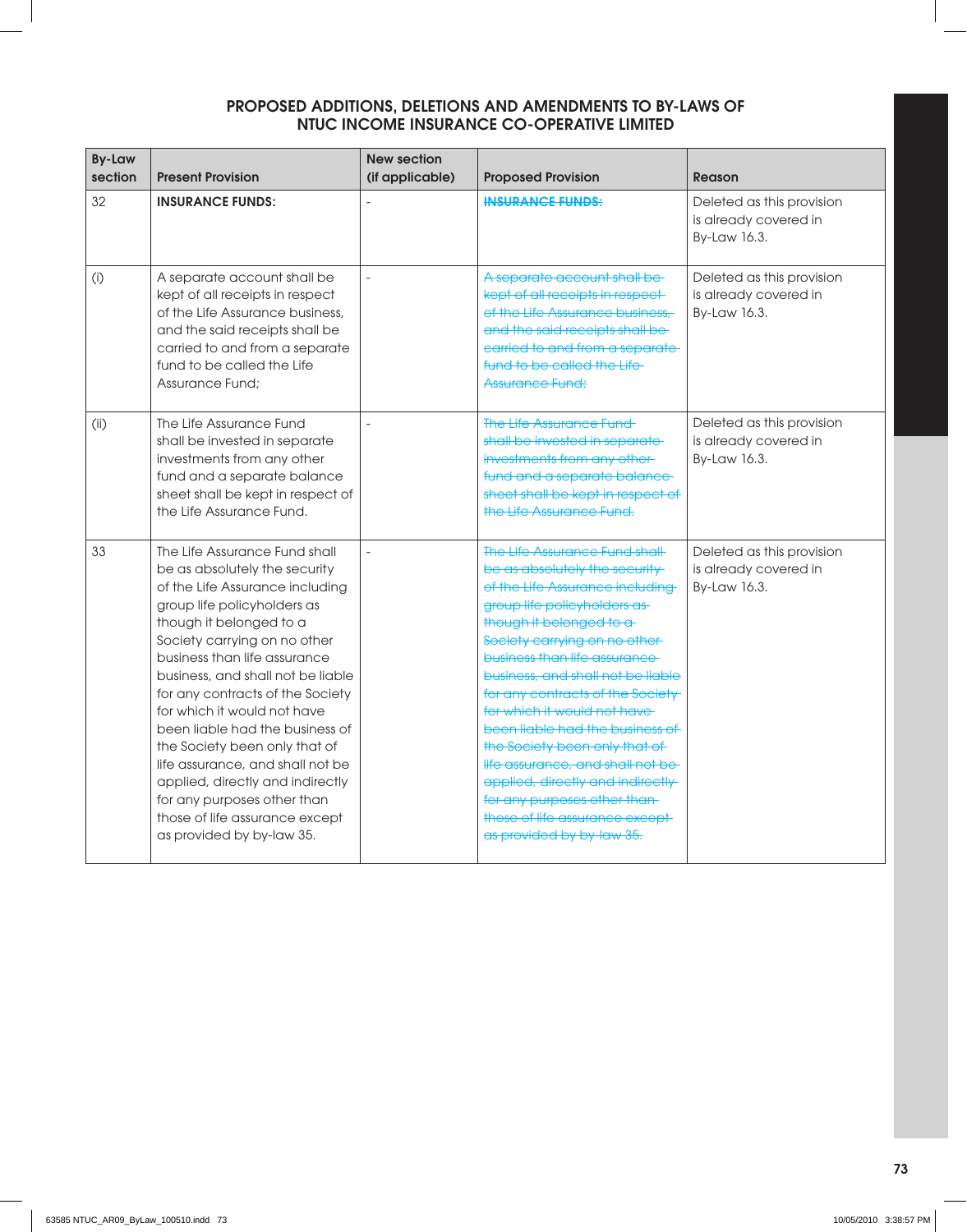| <b>By-Law</b><br>section | <b>Present Provision</b>                                                                                                                                                                                                                                                                                                                               | <b>New section</b><br>(if applicable) | <b>Proposed Provision</b>                                                                                                                                                                                                                                                                                                                                       | Reason                                                                    |
|--------------------------|--------------------------------------------------------------------------------------------------------------------------------------------------------------------------------------------------------------------------------------------------------------------------------------------------------------------------------------------------------|---------------------------------------|-----------------------------------------------------------------------------------------------------------------------------------------------------------------------------------------------------------------------------------------------------------------------------------------------------------------------------------------------------------------|---------------------------------------------------------------------------|
| 34                       | All receipts arising out of<br>transactions pertaining to<br>General Insurance business<br>shall be carried to the General<br>Insurance Fund. All claims in<br>respect of General Insurance<br>business and all expenses<br>incurred for the purpose of<br>carrying on General Insurance<br>business shall be paid from the<br>General Insurance Fund. |                                       | All receipts arising out of<br>transactions pertaining to<br><b>General Insurance business</b><br>shall be carried to the General<br>Insurance Fund. All claims in-<br>respect of General Insurance<br>business and all expenses<br>incurred for the purpose of<br>earrying on General Insurance<br>business shall be paid from the-<br>General Insurance Fund. | Deleted as this provision<br>is already covered in<br>By-Law 16.3.        |
| 35                       | <b>SURPLUS:</b>                                                                                                                                                                                                                                                                                                                                        |                                       | <b>SURPLUS:</b>                                                                                                                                                                                                                                                                                                                                                 | Deleted as the header<br>is unnecessary.                                  |
|                          | The surplus, if any, of the Life<br>Assurance Fund over the<br>liabilities shall be determined<br>by the Actuarial valuation in<br>pursuance of by-law 44. The<br>Board of Directors shall, on the<br>advice of the Actuary:                                                                                                                           | 16.4                                  | The surplus, if any, of the Life<br>insurance Assurance Ffunds<br>over the liabilities shall be<br>determined by the aActuarial<br>valuation in pursuance of by-<br>law 44. The Board of Directors<br>shall, on the advice of the<br>Actuary: distribute the surplus in<br>accordance with the Act and<br>the Insurance Act.                                    | Amended for clarity.<br>Re-paragraphing of the<br>By-Law for consistency. |
| (i)                      | utilise such amount of the<br>surplus as certified by the<br>Actuary to be properly<br>appropriated among<br>policyholders in granting<br>bonuses on policies to Life<br>Assurance policyholders;                                                                                                                                                      |                                       | utilise such amount of the<br>surplus as certified by the<br>Actuary to be properly<br>appropriated among-<br>policyholders in granting-<br>bonuses on policies to Life-<br>Assurance policyholders;                                                                                                                                                            | Deleted as this provision<br>is already covered in<br>By-Law 16.4.        |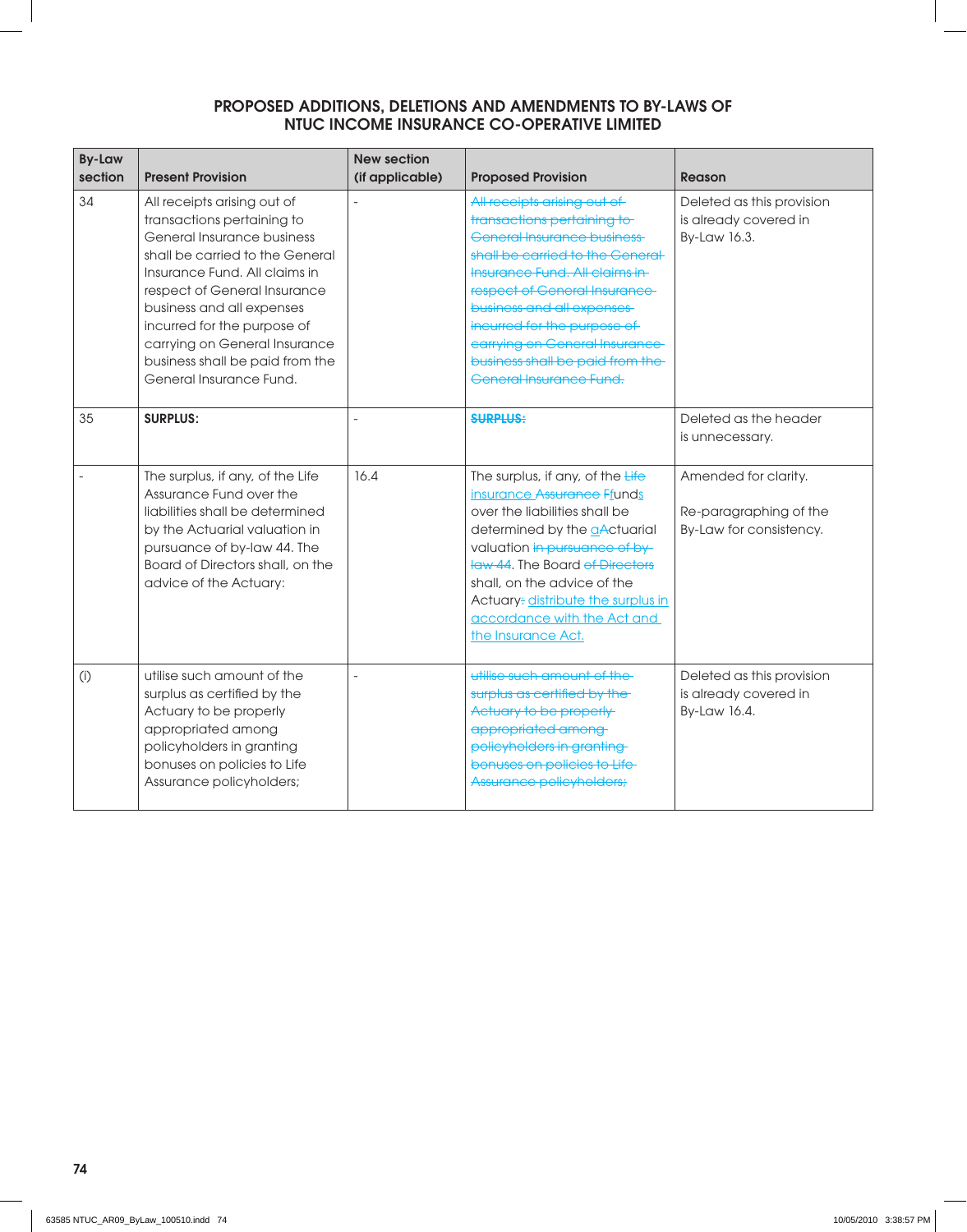| <b>By-Law</b><br>section | <b>Present Provision</b>                                                                                                                                                                                                                                                                          | <b>New section</b><br>(if applicable) | <b>Proposed Provision</b>                                                                                                                                                                                                                                                                            | Reason                                                             |
|--------------------------|---------------------------------------------------------------------------------------------------------------------------------------------------------------------------------------------------------------------------------------------------------------------------------------------------|---------------------------------------|------------------------------------------------------------------------------------------------------------------------------------------------------------------------------------------------------------------------------------------------------------------------------------------------------|--------------------------------------------------------------------|
| (i)                      | transfer to the Profit and Loss<br>Account not more than the<br>amount as hall be advised by<br>the Actuary;                                                                                                                                                                                      |                                       | transfer to the Profit and Loss-<br>Account not more than the<br>amount as hall be advised by<br>the Actuary;                                                                                                                                                                                        | Deleted as this provision<br>is already covered in<br>By-Law 16.4. |
| (iii)                    | carry forward unappropriated<br>in the Life Assurance Fund any<br>balance of the surplus after<br>the amounts mentioned in by-<br>law 35(i) and 35(ii) have been<br>dealt with.                                                                                                                   |                                       | earry forward unappropriated<br>in the Life Assurance Fund any-<br>balance of the surplus after-<br>the amounts mentioned in by-<br>law 35(i) and 35(ii) have been<br>dealt with.                                                                                                                    | Deleted as this provision<br>is already covered in<br>By-Law 16.4. |
| 36                       | After making appropriate<br>reserves against the liabilities<br>of the General Insurance Fund<br>the Board of Directors shall<br>declare the balance in the<br>General Insurance Funds as<br>the net profits on the General<br>Insurance business, and<br>may with the consent of<br>the Actuary: |                                       | After making appropriate<br>reserves against the liabilities<br>of the General Insurance Fund-<br>the Board of Directors shall<br>declare the balance in the<br>General Insurance Funds as-<br>the net profits on the General-<br>Insurance business, and<br>may with the consent of<br>the Actuary: | Deleted as this provision<br>is already covered in<br>By-Law 16.4. |
| (i)                      | carry forward unappropriated<br>in the General Insurance Fund<br>such part of the net profits as<br>they think fit;                                                                                                                                                                               | $\overline{a}$                        | carry forward unappropriated<br>in the General Insurance Fund<br>such part of the net profits as-<br>they think fit;                                                                                                                                                                                 | Deleted as this provision<br>is already covered in<br>By-Law 16.4. |
| (i)                      | transfer to the Profit and Loss<br>Account such part of the net<br>profits as they think fit;                                                                                                                                                                                                     | $\overline{a}$                        | transfer to the Profit and Loss-<br>Account such part of the net-<br>profits as they think fit;                                                                                                                                                                                                      | Deleted as this provision<br>is already covered in<br>By-Law 16.4. |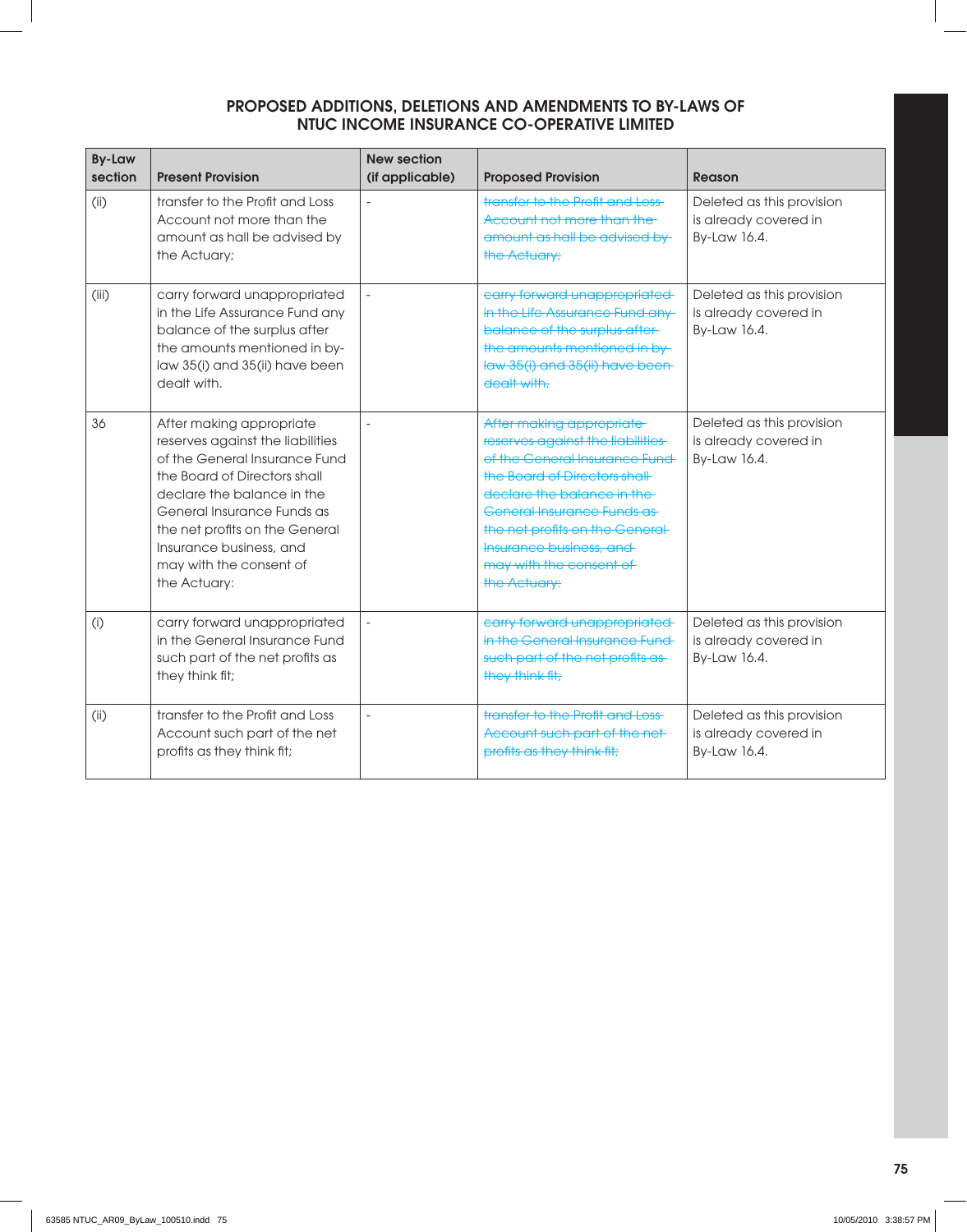| <b>By-Law</b><br>section | <b>Present Provision</b>                                                                                                                                                                                                                                                                                                                                                                                                                                                                                                              | <b>New section</b><br>(if applicable) | <b>Proposed Provision</b>                                                                                                                                                                                                                                                                                                                                                                                                                                                                                                                                                                                                                                         | Reason                                                                    |
|--------------------------|---------------------------------------------------------------------------------------------------------------------------------------------------------------------------------------------------------------------------------------------------------------------------------------------------------------------------------------------------------------------------------------------------------------------------------------------------------------------------------------------------------------------------------------|---------------------------------------|-------------------------------------------------------------------------------------------------------------------------------------------------------------------------------------------------------------------------------------------------------------------------------------------------------------------------------------------------------------------------------------------------------------------------------------------------------------------------------------------------------------------------------------------------------------------------------------------------------------------------------------------------------------------|---------------------------------------------------------------------------|
| (iii)                    | utilise the remainder of the<br>net profits for the granting<br>of bonuses on policies and/<br>or other benefits to General<br>Insurance policyholders or for<br>such other purposes as the<br>Board of Directors shall think fit.                                                                                                                                                                                                                                                                                                    |                                       | utilise the remainder of the<br>net profits for the granting<br>of bonuses on policies and/<br>or other benefits to General<br>Insurance policyholders or for-<br>such other purposes as the<br><b>Board of Directors shall think fit.</b>                                                                                                                                                                                                                                                                                                                                                                                                                        | Deleted as this provision<br>is already covered in<br>By-Law 16.4.        |
| 37                       | The sums transferred to the<br>Profit and Loss Account from<br>the Life Assurance Fund or the<br>General Insurance Fund may<br>be used for the payment of<br>dividends on participating<br>shares or bonus shares, for<br>contribution to the Central<br>Co-operative Fund or the<br>Singapore Labour Foundation<br>and for such other purposes as<br>the Board of Directors think fit in<br>accordance with the provisions<br>for the Act. Any balance on the<br>Profit and Loss Account shall be<br>carried forward in the Account. | 16.5                                  | The transfer of sums transferred<br>from the insurance funds to<br>the Profit and Loss Account<br>Shareholders' Fund from the<br>Life Assurance Fund or the<br><b>General Insurance Fund may-</b><br>be used for the payment of<br>dividends on participating<br>shares or bonus shares, for-<br>contribution to the Central<br>Co-operative Fund or the<br>Singapore Labour Foundation<br>and for such other purposes as-<br>the Board of Directors think fit<br>shall be done in accordance<br>with the provisions for of the<br>Act and the Insurance Act.<br>Any balance on the Profit and<br><b>Loss Account shall be carried</b><br>forward in the Account. | Amended for clarity.<br>Re-paragraphing of the<br>By-Law for consistency. |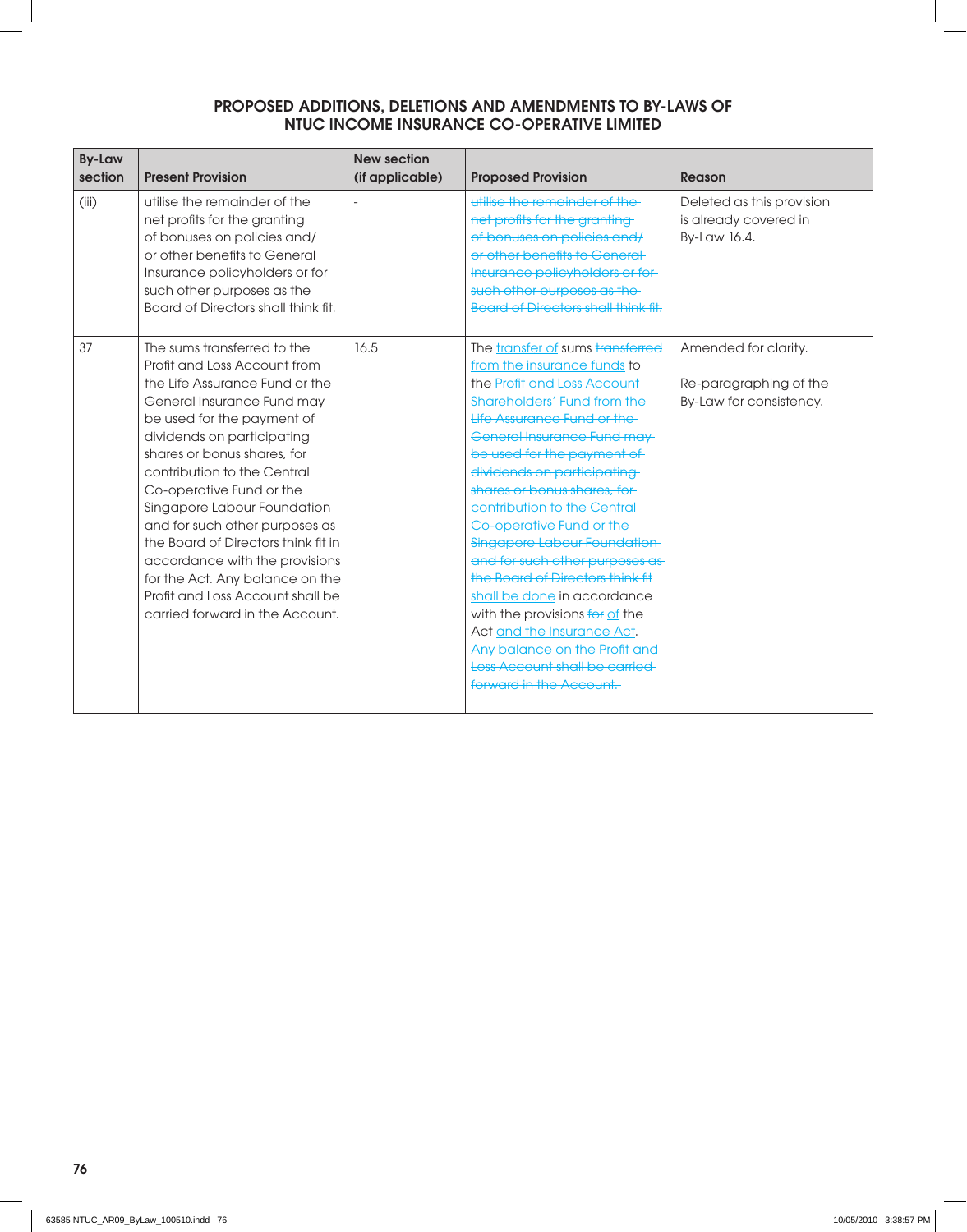| 37A(i)<br>16.6<br>The General Meeting may,<br>Amended for clarity.<br>The General Meeting may,<br>upon the recommendation<br>upon the recommendation<br>of the Directors, resolve to<br>of the <b>Board <del>Directors</del></b> , resolve<br>Re-paragraphing of the<br>to capitalise any part of<br>By-Law for consistency.<br>capitalise any part of the<br>amount standing to the<br>the amount standing to the<br>credit of the Society's surplus<br>credit of the Society's reserve<br>accounts or Profit and Loss<br>reserve accounts or Profit-<br>and Loss Account or any<br>Account or any amount<br>otherwise available for<br>amount otherwise available for<br>distribution and accordingly set<br>distribution and accordingly<br>free such sum for distribution<br>set free utilise such sum for<br>amongst the members who<br>distribution amongst the<br>would have been entitled<br>Mmembers who would have<br>been entitled to such sum<br>thereof if distributed by way of<br>dividend on condition that the<br>thereof if distributed by way of<br>same shall not be paid in cash<br>dividend on the basis condition<br>that the same such sum shall<br>but be applied towards paying<br>up in full unissued shares to be<br>not be paid in cash but be<br>allotted and distributed and<br>appropriated and applied<br>towards paying up in full<br>credited as fully paid up to<br>unissued shares to be allotted,<br>and amongst the members in<br>and distributed and credited<br>such proportion and on such<br>conditions as the General<br>as fully paid up <b>bonus shares</b> ,<br>to and amongst the members<br>Meeting may approve;<br>in such proportion and on<br>such conditions as the General<br>Meeting may approve; | <b>By-Law</b><br>section | <b>Present Provision</b> | <b>New section</b><br>(if applicable) | <b>Proposed Provision</b> | <b>Reason</b> |
|----------------------------------------------------------------------------------------------------------------------------------------------------------------------------------------------------------------------------------------------------------------------------------------------------------------------------------------------------------------------------------------------------------------------------------------------------------------------------------------------------------------------------------------------------------------------------------------------------------------------------------------------------------------------------------------------------------------------------------------------------------------------------------------------------------------------------------------------------------------------------------------------------------------------------------------------------------------------------------------------------------------------------------------------------------------------------------------------------------------------------------------------------------------------------------------------------------------------------------------------------------------------------------------------------------------------------------------------------------------------------------------------------------------------------------------------------------------------------------------------------------------------------------------------------------------------------------------------------------------------------------------------------------------------------------------------------------------------------------------------------------|--------------------------|--------------------------|---------------------------------------|---------------------------|---------------|
|                                                                                                                                                                                                                                                                                                                                                                                                                                                                                                                                                                                                                                                                                                                                                                                                                                                                                                                                                                                                                                                                                                                                                                                                                                                                                                                                                                                                                                                                                                                                                                                                                                                                                                                                                          |                          |                          |                                       |                           |               |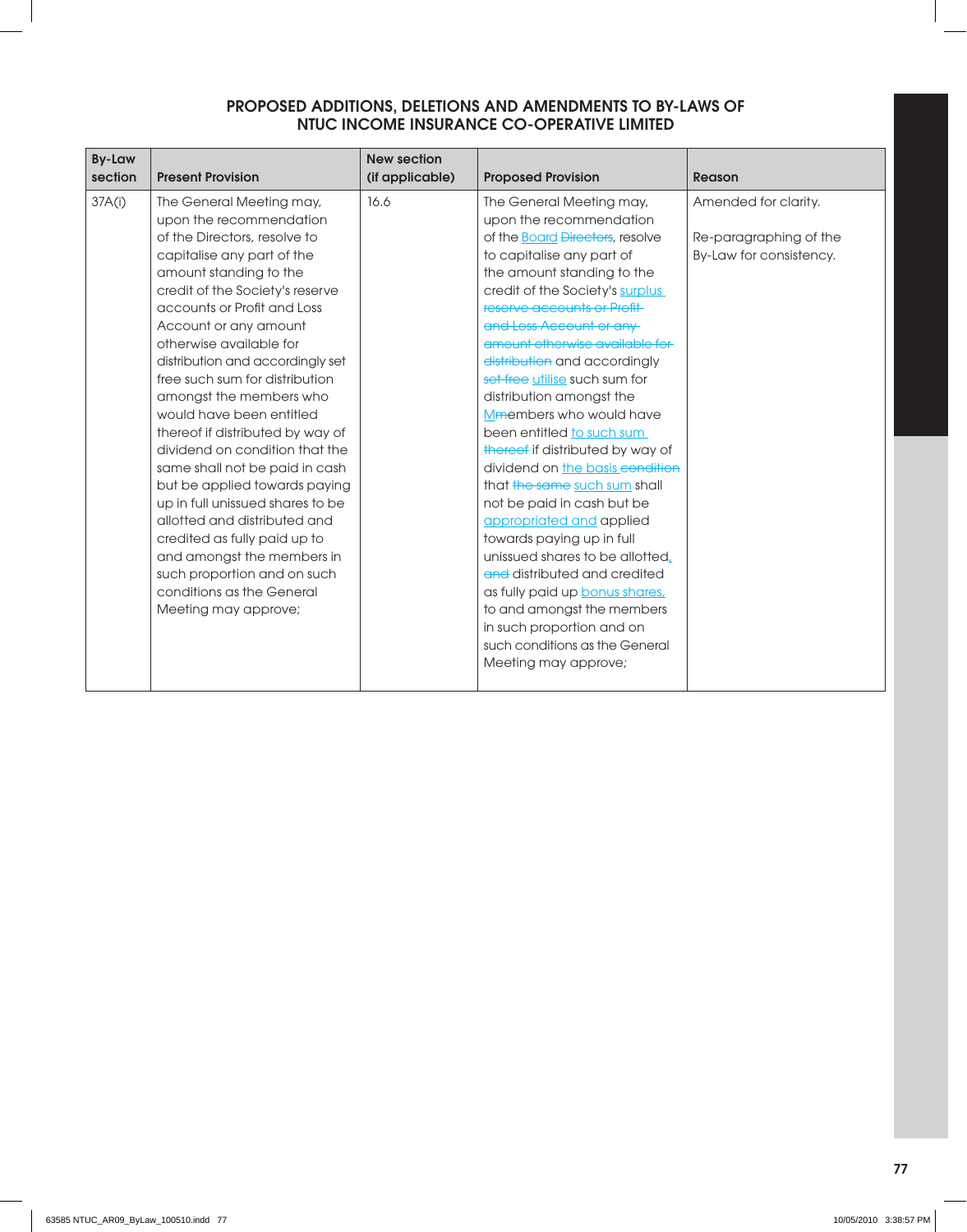| <b>By-Law</b><br>section | <b>Present Provision</b>                                                                                                                                                                                                                                                                                                                                                                                  | <b>New section</b><br>(if applicable) | <b>Proposed Provision</b>                                                                                                                                                                                                                                                                                                                                                                                                                                                                                                        | <b>Reason</b>                                                                                                                           |
|--------------------------|-----------------------------------------------------------------------------------------------------------------------------------------------------------------------------------------------------------------------------------------------------------------------------------------------------------------------------------------------------------------------------------------------------------|---------------------------------------|----------------------------------------------------------------------------------------------------------------------------------------------------------------------------------------------------------------------------------------------------------------------------------------------------------------------------------------------------------------------------------------------------------------------------------------------------------------------------------------------------------------------------------|-----------------------------------------------------------------------------------------------------------------------------------------|
| (i)                      | Whenever such a resolution<br>as aforesaid shall have been<br>passed, the Directors shall<br>make all appropriations and<br>applications of the undivided<br>profits resolved to be so<br>capitalised, and all allotments<br>and issues of fully paid shares<br>and generally shall do all acts<br>and things required to give<br>effect thereto.                                                         | 16.7                                  | Whenever such a resolution as<br>aforesaid referred to in By-Law<br>16.6 shall have been passed,<br>the <i>Directors</i> <b>Board</b> shall<br>make all appropriations and<br>applications of the undivided-<br>profit surplus resolved to be so<br>capitalised, and all allotments<br>and issues of fully paid shares<br>and generally shall do all<br>acts and things required to-<br>give effect thereto-to and<br>amongst the Members in<br>such proportion and on such<br>conditions as the General<br>Meeting may approve. | Amended to simplify the<br>By-Laws.<br>Re-paragraphing of the<br>By-Law for consistency.                                                |
| 38                       | <b>ACCOUNTS:</b><br>With the permission of the<br>Registrar, the funds of the<br>Society not already invested<br>shall be deposited with any<br>Bank or Co-operative Institution.                                                                                                                                                                                                                         | 18                                    | <b>ACCOUNT FINANCIAL MATTERS:</b><br>With the permission of the<br>Registrar, the funds of the<br>Society not already invested<br>shall be deposited with any<br><b>Bank or Co-operative Institution.</b>                                                                                                                                                                                                                                                                                                                        | Editorial amendment.<br>Re-paragraphing of the<br>By-Law for consistency.<br>Deleted as these are internal<br>processes and procedures. |
| 39(i)                    | Except in the case of any<br>Imprest Account all cheques<br>shall be signed by at least<br>two duly authorised officers<br>of the Society nominated for<br>this purpose by a resolution of<br>the Board of Directors. In the<br>case of any Imprest Account,<br>cheques shall be signed by<br>two duly authorised officers<br>nominated for this purpose<br>by a resolution of the Board<br>of Directors; |                                       | Except in the case of any-<br>Imprest Account all cheques<br>shall be signed by at least-<br>two duly authorised officers<br>of the Society nominated for<br>this purpose by a resolution of<br>the Board of Directors. In the<br>ease of any Imprest Account,<br>cheques shall be signed by<br>two duly authorised officers<br>nominated for this purpose<br>by a resolution of the Board-<br>of Directors:                                                                                                                     | Deleted as these are internal<br>processes and procedures.                                                                              |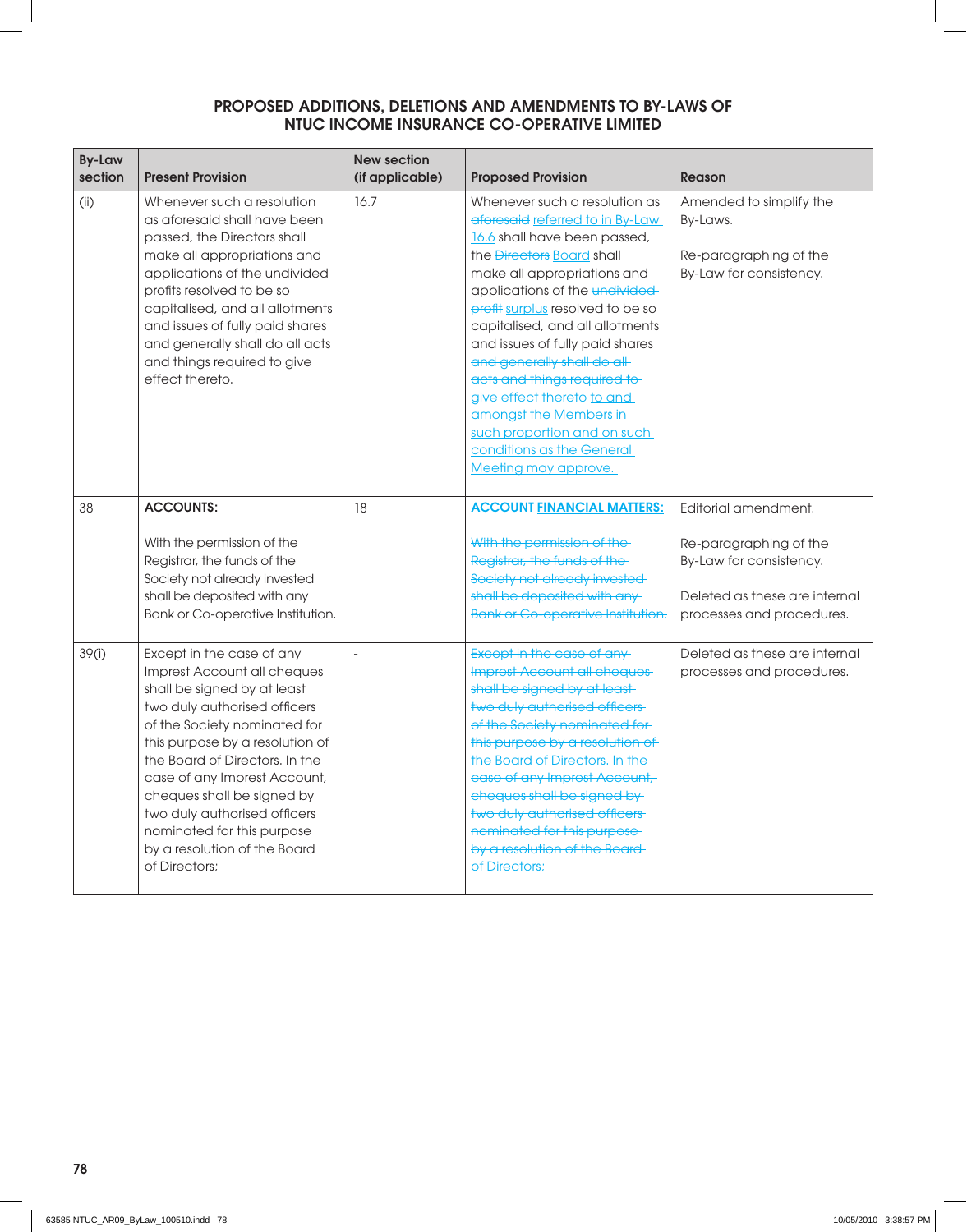| <b>By-Law</b><br>section | <b>Present Provision</b>                                                                                                                                                                                                | <b>New section</b><br>(if applicable) | <b>Proposed Provision</b>                                                                                                                                                                                                                                                                                                                                                     | <b>Reason</b>                                                              |
|--------------------------|-------------------------------------------------------------------------------------------------------------------------------------------------------------------------------------------------------------------------|---------------------------------------|-------------------------------------------------------------------------------------------------------------------------------------------------------------------------------------------------------------------------------------------------------------------------------------------------------------------------------------------------------------------------------|----------------------------------------------------------------------------|
| (i)                      | Receipt of the Society shall<br>be signed by any two duly<br>authorised officers of the<br>Society nominated by the<br>Board of Directors or if so<br>resolved by the Board to<br>the General Manager.                  | $\overline{a}$                        | Receipt of the Society shall-<br>be signed by any two duly-<br>authorised officers of the-<br>Society nominated by the<br><b>Board of Directors or if so</b><br>resolved by the Board to-<br>the General Manager.                                                                                                                                                             | Deleted as these are internal<br>processes and procedures.                 |
| 40(i)                    | The financial year of the<br>Society shall begin on 1st<br>January and end on 31st<br>December. The Society shall,<br>at the expiration of each<br>financial year, prepare in<br>the form approved by<br>the Registrar: | 18.1                                  | The financial year of the<br>Society shall begin on 1st<br>January and end on 31st<br>December or such other<br>period as the Board may<br>determine from time to time.<br>At the close of each financial<br>year, - the Society shall at the<br>expiration of each financial-<br>year, prepare financial<br>statements as follows in the-<br>form approved by the Registrar: | Amended for clarity.<br>Re-paragraphing of the<br>By-Law for consistency.  |
| (a)                      | A Revenue Account for<br>the year;                                                                                                                                                                                      | $\overline{a}$                        | A Revenue Account for<br>the year;                                                                                                                                                                                                                                                                                                                                            | Deleted for consistency.                                                   |
| (b)                      | A Profit and Loss Account, if the<br>Society carries on any other<br>business in addition to Life<br>Assurance business:                                                                                                | 18.1.1                                | aA pProfit and Leoss aAccount<br>for all funds of the Society<br>if the Society carries on any<br>other business in addition to<br>Life Assurance business:                                                                                                                                                                                                                   | Amended for clarity.<br>Re-paragraphing of the<br>By-Law for consistency.  |
| (c)                      | A Balance Sheet;                                                                                                                                                                                                        | 18.1.2                                | aA bBalance sSheet;                                                                                                                                                                                                                                                                                                                                                           | Editorial amendments.<br>Re-paragraphing of the<br>By-Law for consistency. |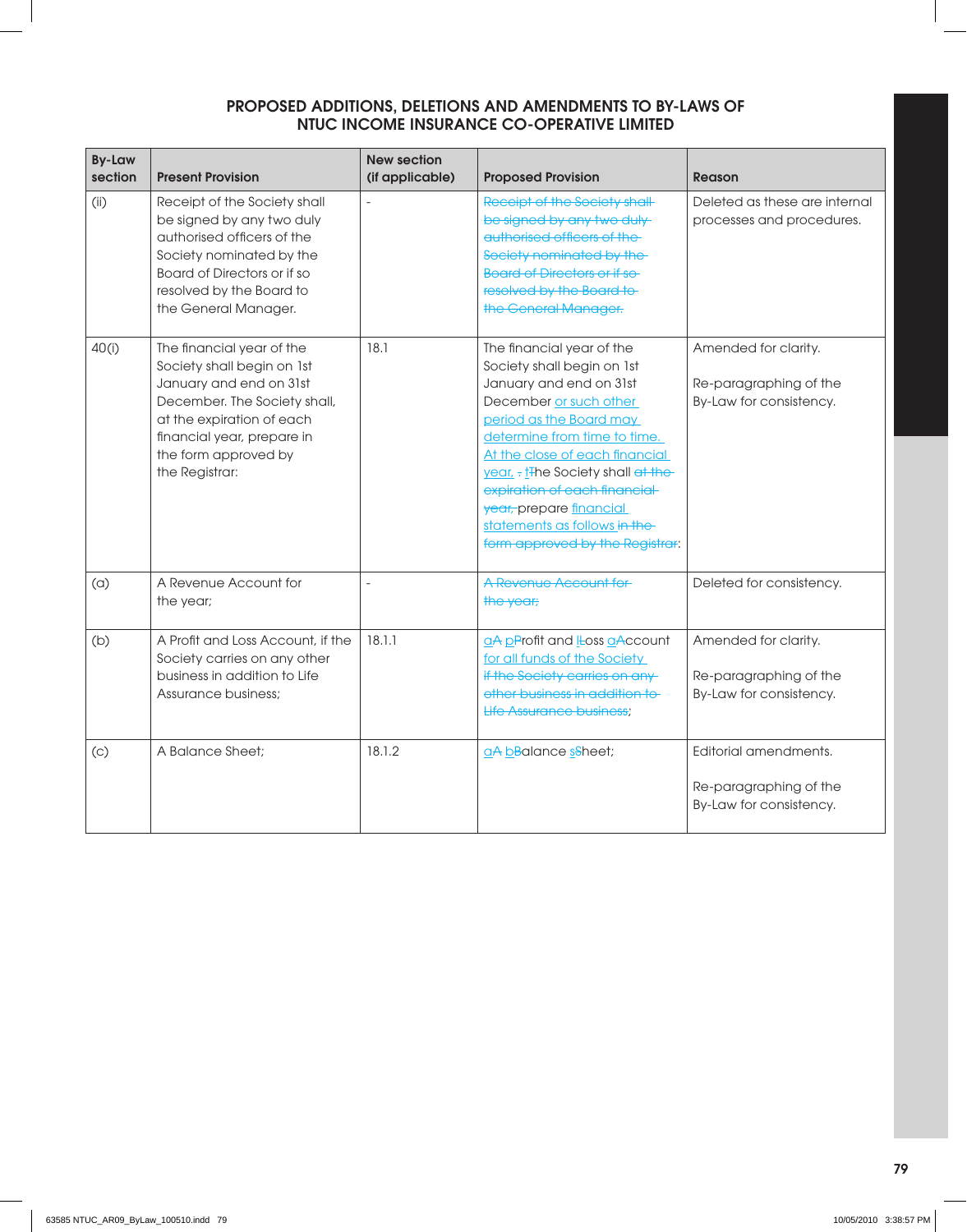| <b>By-Law</b><br>section | <b>Present Provision</b>                                                                                                                                                                                 | <b>New section</b><br>(if applicable) | <b>Proposed Provision</b>                                                                                                                                                                                  | Reason                                                                     |
|--------------------------|----------------------------------------------------------------------------------------------------------------------------------------------------------------------------------------------------------|---------------------------------------|------------------------------------------------------------------------------------------------------------------------------------------------------------------------------------------------------------|----------------------------------------------------------------------------|
| (d)                      | Any other statements, accounts<br>and reports as may be<br>prescribed by the Act and/or<br>the Registrar;                                                                                                | 18.1.3                                | aAny other statements,<br>accounts and reports as may<br>be prescribed by the Act and/<br>or the Registrar; and                                                                                            | Editorial amendments.<br>Re-paragraphing of the<br>By-Law for consistency. |
| (e)                      | A statement containing the<br>name of every person who<br>during the year was member<br>of the Board of Directors or was<br>Manager or Secretary or held<br>any similar office;                          | 18.1.4                                | $a$ A statement containing the<br>name of every person who<br>during the year was member<br>of the Board <del>of Directors</del> or was<br>Manager of Secretary, Treasurer<br>or held any similar office.: | Editorial amendments.<br>Re-paragraphing of the<br>By-Law for consistency. |
| (i)                      | The accounts referred to in sub-<br>section (i) of this by-law shall<br>be presented to the members<br>annually at a General Meeting.                                                                    | 18.2                                  | The accounts referred to in sub-<br>section (i) of this by-law By-Law<br>18.1.1 shall be presented to the<br>members Members annually at<br>the Annual a General Meeting.                                  | Amended for clarity.<br>Re-paragraphing of the<br>By-Law for consistency.  |
| (iii)                    | No profits shall be distributed<br>unless the accounts have been<br>investigated and certified by<br>an Actuary appointed under<br>by-law 43.                                                            |                                       | No profits shall be distributed<br>unless the accounts have been-<br>investigated and certified by<br>an Actuary appointed under-<br>$by$ -law 43.                                                         | Deleted as this provision<br>is already covered in<br>By-Law 16.4.         |
| 40A                      | The financial statements of<br>the Society shall be prepared<br>in compliance with such<br>accounting standards and<br>requirements as may be<br>prescribed by the Act and<br>applicable to the Society. | 18.3                                  | The financial statements of<br>the Society shall be prepared<br>in compliance with such<br>accounting standards and<br>requirements as may be<br>prescribed by the Act and<br>applicable to the Society.   | Re-paragraphing of the<br>By-Law for consistency.                          |
|                          |                                                                                                                                                                                                          | 18.4                                  | <b>Every Member shall, upon</b><br>request, be supplied with<br>a copy of the last audited<br>financial statement of<br>the Society.                                                                       | Amended and moved<br>original By-Law 46 "Inspection<br>of Documents" here. |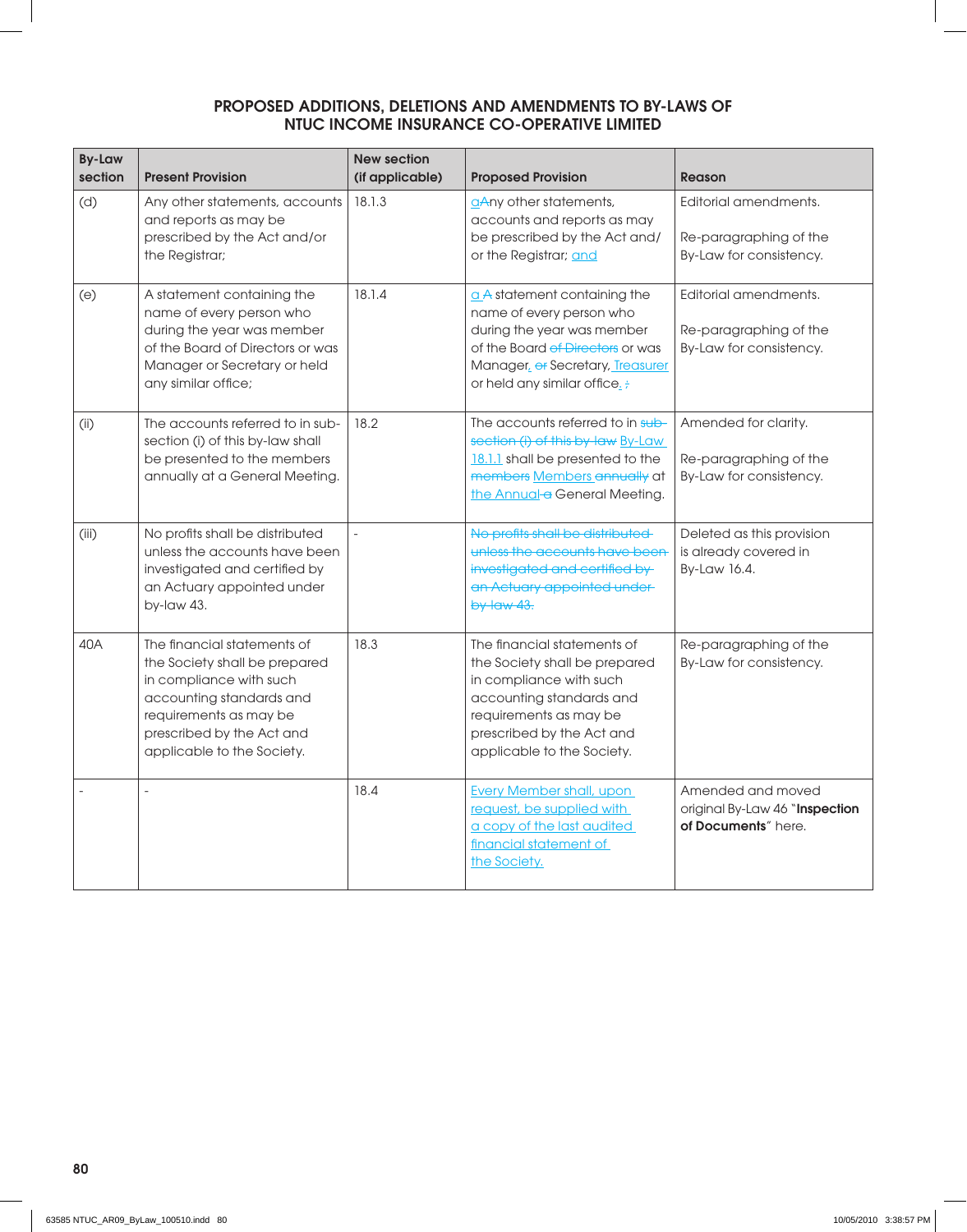| <b>By-Law</b><br>section | <b>Present Provision</b>                                                                                                                                                                                                                                                                                                                                                                                                                                                                                                                                                                                                                                                                                                                                                                                                                                                     | <b>New section</b><br>(if applicable) | <b>Proposed Provision</b>                                                                                                                                                                                                                                                                                                                                                                                                                                                                                                                                                                                                                                   | <b>Reason</b>                                                              |
|--------------------------|------------------------------------------------------------------------------------------------------------------------------------------------------------------------------------------------------------------------------------------------------------------------------------------------------------------------------------------------------------------------------------------------------------------------------------------------------------------------------------------------------------------------------------------------------------------------------------------------------------------------------------------------------------------------------------------------------------------------------------------------------------------------------------------------------------------------------------------------------------------------------|---------------------------------------|-------------------------------------------------------------------------------------------------------------------------------------------------------------------------------------------------------------------------------------------------------------------------------------------------------------------------------------------------------------------------------------------------------------------------------------------------------------------------------------------------------------------------------------------------------------------------------------------------------------------------------------------------------------|----------------------------------------------------------------------------|
| 41                       | <b>THE AUDITOR:</b>                                                                                                                                                                                                                                                                                                                                                                                                                                                                                                                                                                                                                                                                                                                                                                                                                                                          | 20                                    | <b>THE AUDITORS:</b>                                                                                                                                                                                                                                                                                                                                                                                                                                                                                                                                                                                                                                        | Editorial amendments.<br>Re-paragraphing of the<br>By-Law for consistency. |
|                          | The books and accounts<br>of the Society shall be<br>audited annually by a public<br>accountant or a person<br>authorised by the Registrar in<br>writing (hereinafter referred to<br>as the Auditor), in accordance<br>with the provisions of the Act.<br>The Auditor shall inspect and<br>audit the accounts and other<br>relevant records of the Society<br>and shall report to the Society<br>and the Registrar whether the<br>same give a true and fair view<br>of the financial transactions<br>and the state of affairs of<br>the Society and comply with<br>all applicable accounting<br>standards and requirements,<br>and in what respects (if<br>any) he finds them irregular,<br>incorrect or non compliant.<br>The Auditor shall also perform<br>such additional duties as<br>may be imposed on him by<br>the Registrar pursuant to the<br>provisions of the Act | 20.1                                  | The books and accounts of<br>the Society shall be audited<br>annually by the <b>Auditor at</b><br>least once a year, a public-<br>accountant or a person-<br>authorised by the Registrar in-<br>writing (hereinafter referred to-<br>as the Auditor), in accordance<br>with the provisions of the Act.<br>The Auditor shall inspect and<br>audit the accounts and other<br>relevant records of the Society<br>and shall immediately draw<br>the attention of report to<br>the Society and the Registrar<br>to any irregularity disclosed<br>by the inspection and audit<br>that is, in his opinion, of<br>sufficient importance to<br>justify his so doing. | Amended for clarity.<br>Re-paragraphing of the<br>By-Law for consistency.  |
|                          |                                                                                                                                                                                                                                                                                                                                                                                                                                                                                                                                                                                                                                                                                                                                                                                                                                                                              | 20.2                                  | <b>The Auditor shall report:</b>                                                                                                                                                                                                                                                                                                                                                                                                                                                                                                                                                                                                                            | Amended for clarity.                                                       |
|                          |                                                                                                                                                                                                                                                                                                                                                                                                                                                                                                                                                                                                                                                                                                                                                                                                                                                                              | 20.2.1                                | whether the same financial<br>statements give a true and<br>fair view of the financial<br>transactions and the state of<br>affairs of the Society; and                                                                                                                                                                                                                                                                                                                                                                                                                                                                                                      | Amended for clarity.<br>Re-paragraphing of the<br>By-Law for consistency.  |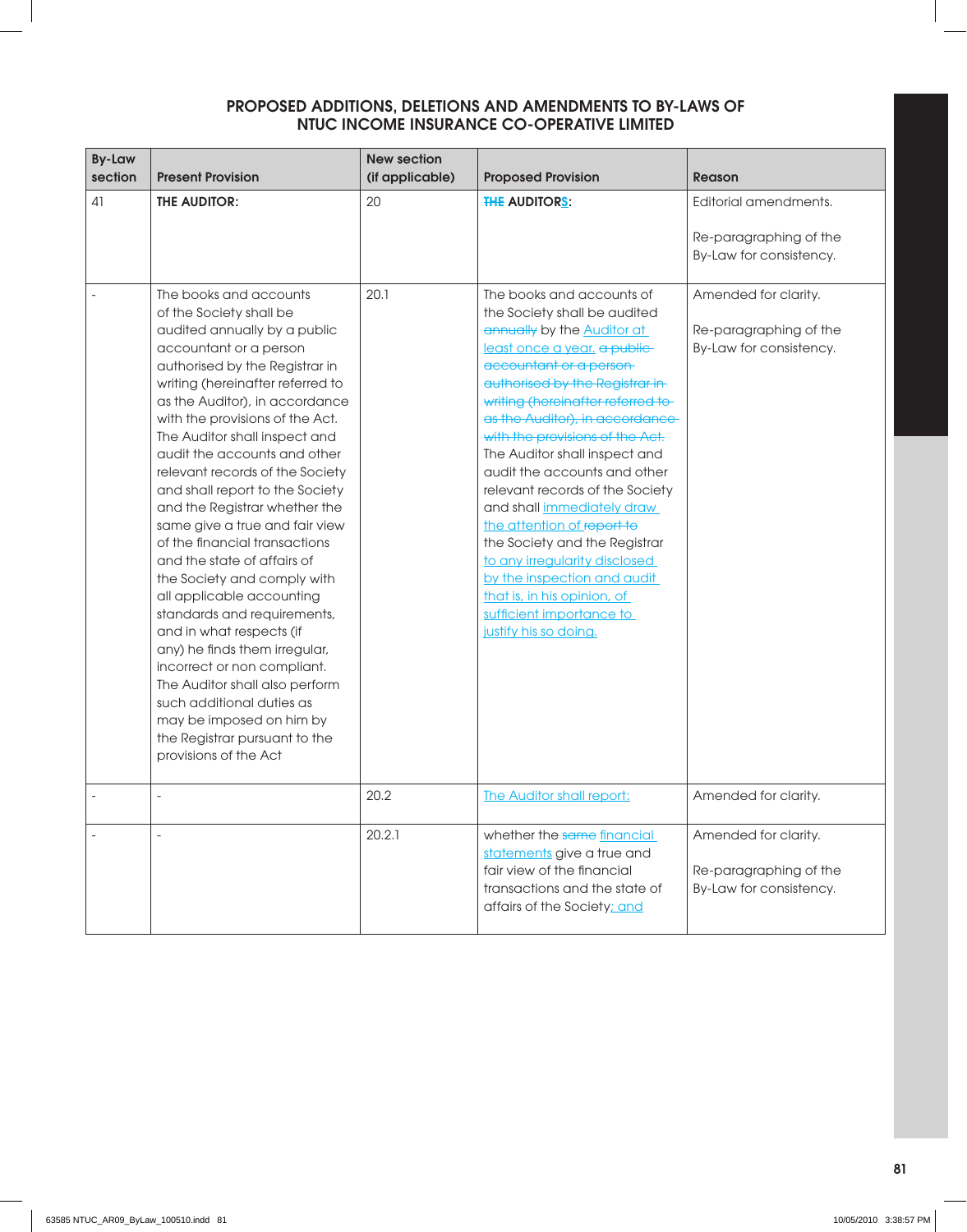| <b>By-Law</b><br>section | <b>Present Provision</b> | <b>New section</b><br>(if applicable) | <b>Proposed Provision</b>                                                                                                                                                                                                                                                                                                   | <b>Reason</b>                                                                     |
|--------------------------|--------------------------|---------------------------------------|-----------------------------------------------------------------------------------------------------------------------------------------------------------------------------------------------------------------------------------------------------------------------------------------------------------------------------|-----------------------------------------------------------------------------------|
|                          |                          | 20.2.2                                | such other matters arising<br>from the audit as he considers<br>should be reported on.                                                                                                                                                                                                                                      | Amended for clarity.                                                              |
|                          | L,                       | $\overline{a}$                        | and comply with all applicable<br>accounting standards and<br>requirements, and in what<br>respects (if any) he finds them-<br>irregular, incorrect or non-<br>compliant. The Auditor shall-<br>also perform such addtional<br>duties as may be imposed on<br>him by the Registrar pursuant to<br>the provisions of the Act | Consequential deletion as<br>this provision is already set<br>out in By-Law 20.1. |
|                          | $\overline{a}$           | 20.3                                  | The Auditor shall state in his<br>report whether:                                                                                                                                                                                                                                                                           | Amended for clarity.                                                              |
|                          | L.                       | 20.3.1                                | proper accounting and other<br>records have been kept; and                                                                                                                                                                                                                                                                  | Amended for clarity.                                                              |
|                          | $\bar{a}$                | 20.3.2                                | the receipt, expenditure and<br>investment of monies and the<br>acquisition and disposal of<br>assets by the Society during the<br>year have been in accordance<br>with the Act, the Insurance Act<br>and these By-Laws.                                                                                                    | Amended for clarity.                                                              |
|                          |                          | 20.4                                  | The Auditor may at any other<br>time report to the Registrar and<br>the Society upon any matters<br>arising out of the carrying out<br>of the audit.                                                                                                                                                                        | Amended for clarity.                                                              |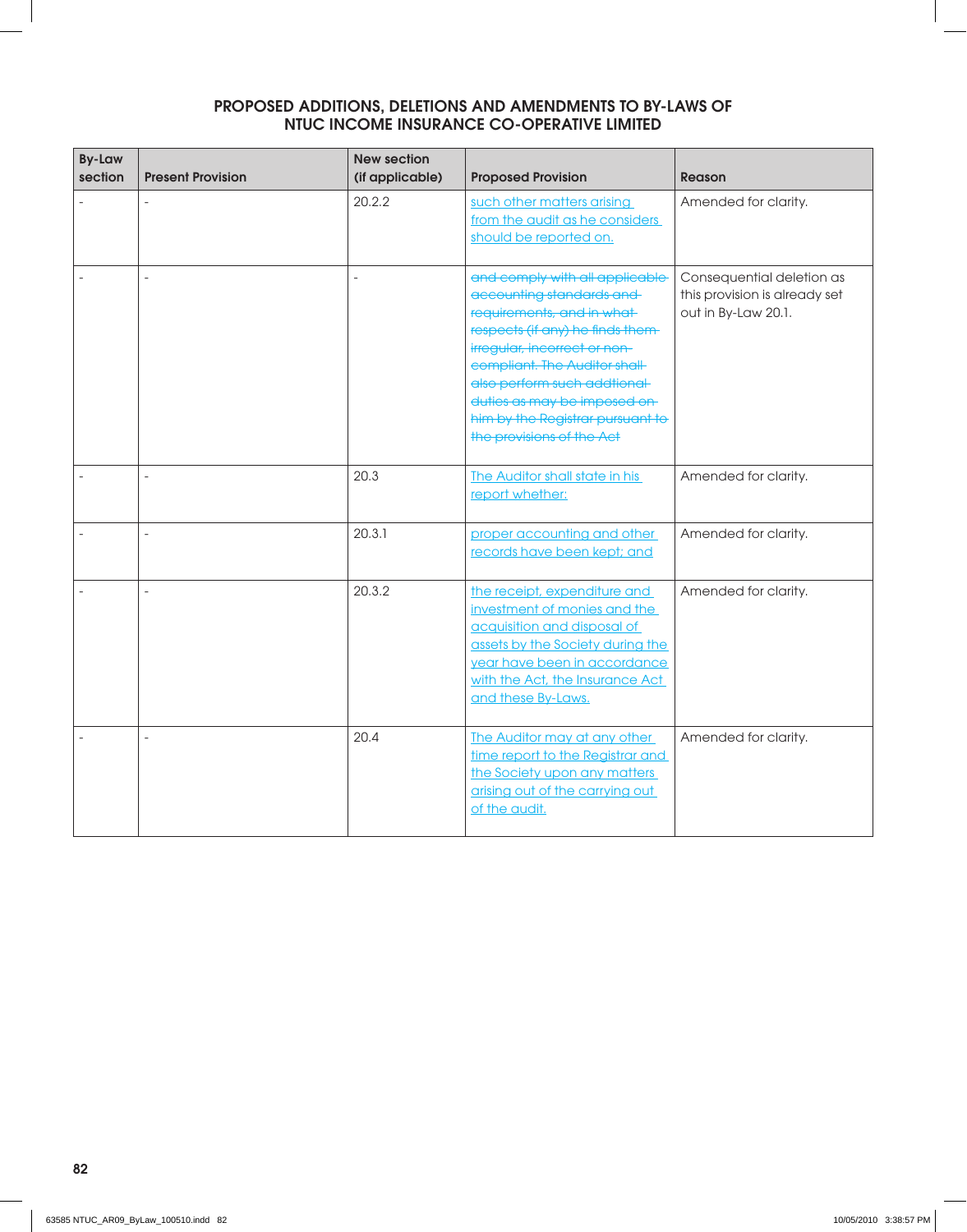| <b>By-Law</b><br>section | <b>Present Provision</b>                                                                                                                                                                                                                                                                                                                                                                                                                                                                                                         | <b>New section</b><br>(if applicable) | <b>Proposed Provision</b>                                                                                                                                                                                                                                                                                                                                                                                                                                                                                                                | Reason                              |
|--------------------------|----------------------------------------------------------------------------------------------------------------------------------------------------------------------------------------------------------------------------------------------------------------------------------------------------------------------------------------------------------------------------------------------------------------------------------------------------------------------------------------------------------------------------------|---------------------------------------|------------------------------------------------------------------------------------------------------------------------------------------------------------------------------------------------------------------------------------------------------------------------------------------------------------------------------------------------------------------------------------------------------------------------------------------------------------------------------------------------------------------------------------------|-------------------------------------|
|                          |                                                                                                                                                                                                                                                                                                                                                                                                                                                                                                                                  | 20.5                                  | The audit of the accounts shall<br>include an examination of and<br>report on overdue debts, if any,<br>and an examination of and<br>report on the valuation<br>of the assets and liabilities<br>of the Society.                                                                                                                                                                                                                                                                                                                         | Amended for clarity.                |
|                          |                                                                                                                                                                                                                                                                                                                                                                                                                                                                                                                                  | 20.6                                  | <b>The Auditor shall have the</b><br>same powers as prescribed<br>by the Act.                                                                                                                                                                                                                                                                                                                                                                                                                                                            | Amended for clarity.                |
| 42                       | The Auditor shall be entitled<br>to call for and examine any<br>paper or document belonging<br>to the Society and shall make<br>a special report to the Society<br>upon any matter connected<br>with the accounts which<br>appears to him to require<br>notice. He shall have power<br>to summon any officer, agent,<br>servant or member of the<br>Society at any time who he<br>has reason to believe can give<br>material information in regard<br>to any transactions of the<br>Society or the management<br>of its affairs. |                                       | The Auditor shall be entitled<br>to call for and examine any-<br>paper or document belonging<br>to the Society and shall make-<br>a special report to the Society<br>upon any matter connected<br>with the accounts which<br>appears to him to require-<br>notice. He shall have power<br>to summon any officer, agent,<br>servant or member of the<br>Society at any time who he-<br>has reason to believe can give-<br>material information in regard-<br>to any transactions of the-<br>Society or the management-<br>of its affairs. | Deleted to simplify the<br>By-Laws. |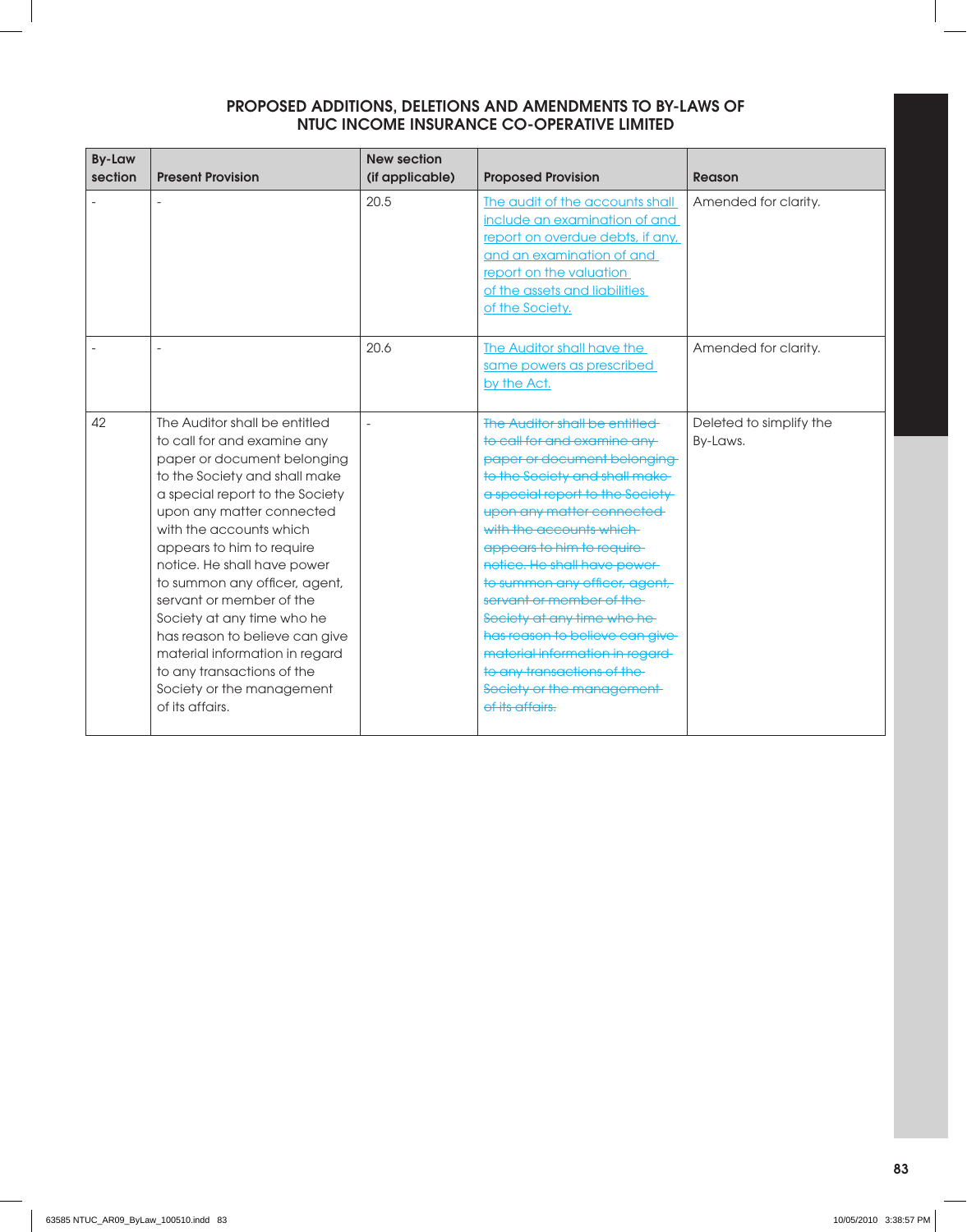| <b>By-Law</b><br>section | <b>Present Provision</b>                                                                                                                                                                                                                                                            | <b>New section</b><br>(if applicable) | <b>Proposed Provision</b>                                                                                                                                                                                                                                                                                                                        | Reason                                                                                                                                           |
|--------------------------|-------------------------------------------------------------------------------------------------------------------------------------------------------------------------------------------------------------------------------------------------------------------------------------|---------------------------------------|--------------------------------------------------------------------------------------------------------------------------------------------------------------------------------------------------------------------------------------------------------------------------------------------------------------------------------------------------|--------------------------------------------------------------------------------------------------------------------------------------------------|
|                          |                                                                                                                                                                                                                                                                                     | 20.7                                  | The Auditor shall be entitled to<br>attend any General Meeting<br>and to receive all notices of<br>and other communications<br>relating to any General<br><b>Meeting which any Member is</b><br>entitled to receive and to be<br>heard at any General Meeting<br>on any part of the business of<br>the meeting which concerns<br>him as Auditor. | Amended in accordance<br>with best practices of listed<br>companies and financial<br>institutions.                                               |
| 43                       | <b>THE ACTUARY:</b>                                                                                                                                                                                                                                                                 |                                       | <b>THE ACTUARY:</b>                                                                                                                                                                                                                                                                                                                              | Deleted as this entire By-Law<br>is not necessary in view that<br>the duties of the Actuary are<br>already set out in applicable<br>legislation. |
|                          | The Board of Directors shall<br>appoint an Actuary on such<br>terms as it may decide and<br>for such period as it may think<br>fit. The Actuary shall give such<br>advice and perform such<br>actuarial work as may be<br>required in the course of<br>the business of the Society. | $\overline{a}$                        | The Board of Directors shall<br>appoint an Actuary on such<br>terms as it may decide and<br>for such period as it may think<br>fit. The Actuary shall give such<br>advice and perform such<br>actuarial work as may be-<br>required in the course of<br>the business of the Society.                                                             | Deleted as the duties of the<br>Actuary are already set out in<br>applicable legislation.                                                        |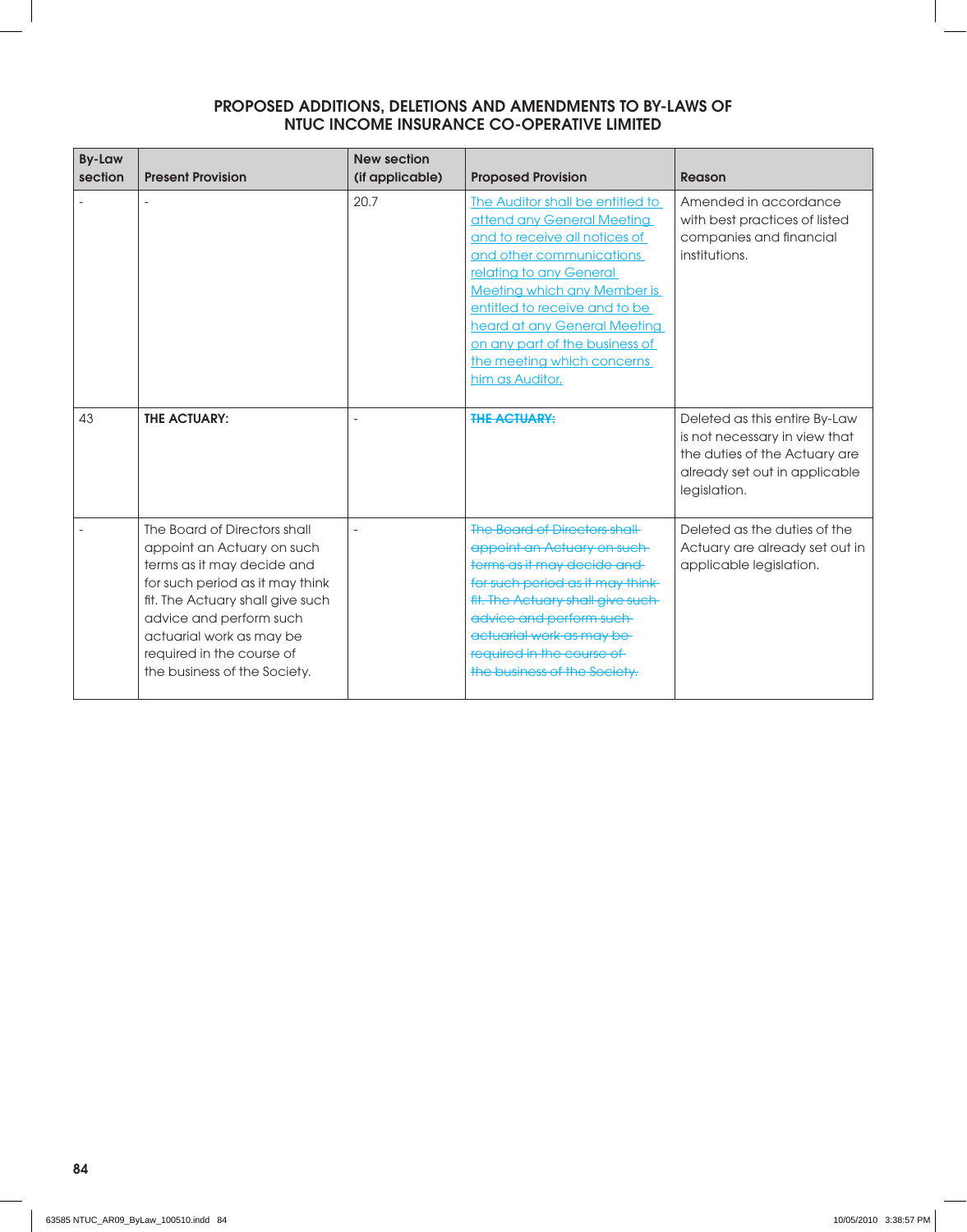| <b>By-Law</b><br>section | <b>Present Provision</b>        | <b>New section</b><br>(if applicable) | <b>Proposed Provision</b>        | Reason                         |
|--------------------------|---------------------------------|---------------------------------------|----------------------------------|--------------------------------|
|                          |                                 |                                       |                                  |                                |
| 44(i)                    | The Society shall at least      |                                       | The Society shall at least-      | Deleted as the duties of the   |
|                          | once in every three years or    |                                       | once in every three years or     | Actuary are already set out in |
|                          | at such other intervals on the  |                                       | at such other intervals on the   | applicable legislation.        |
|                          | order of the Registrar and/or   |                                       | order of the Registrar and/or-   |                                |
|                          | the MAS or on a resolution of   |                                       | the MAS or on a resolution of    |                                |
|                          | the Board of Directors cause    |                                       | the Board of Directors cause     |                                |
|                          | an investigation to be made     |                                       | an investigation to be made-     |                                |
|                          | into its financial conditions.  |                                       | into its financial conditions,   |                                |
|                          | including a valuation of its    |                                       | including a valuation of its-    |                                |
|                          | liabilities and assets by the   |                                       | liabilities and assets by the    |                                |
|                          | Actuary appointed under         |                                       | Actuary appointed under-         |                                |
|                          | by-law 43 and shall cause an    |                                       | by-law 43 and shall cause an-    |                                |
|                          | abstract of the report of such  |                                       | abstract of the report of such-  |                                |
|                          | Actuary to be made in such      |                                       | Actuary to be made in such       |                                |
|                          | manner or form as the Registrar |                                       | manner or form as the Registrar- |                                |
|                          | and/or MAS may prescribe;       |                                       | and/or MAS may prescribe;        |                                |
|                          |                                 |                                       |                                  |                                |
| (i)                      | The Society shall obtain from   |                                       | The Society shall obtain from    | Deleted as the duties of the   |
|                          | the Actuary such other reports  |                                       | the Actuary such other reports   | Actuary are already set out in |
|                          | and accounts as the Directors   |                                       | and accounts as the Directors    | applicable legislation.        |
|                          | may require and in such forms   |                                       | may require and in such forms-   |                                |
|                          | as they may from time to        |                                       | as they may from time to         |                                |
|                          | time direct.                    |                                       | time direct.                     |                                |
|                          |                                 |                                       |                                  |                                |
|                          |                                 |                                       |                                  |                                |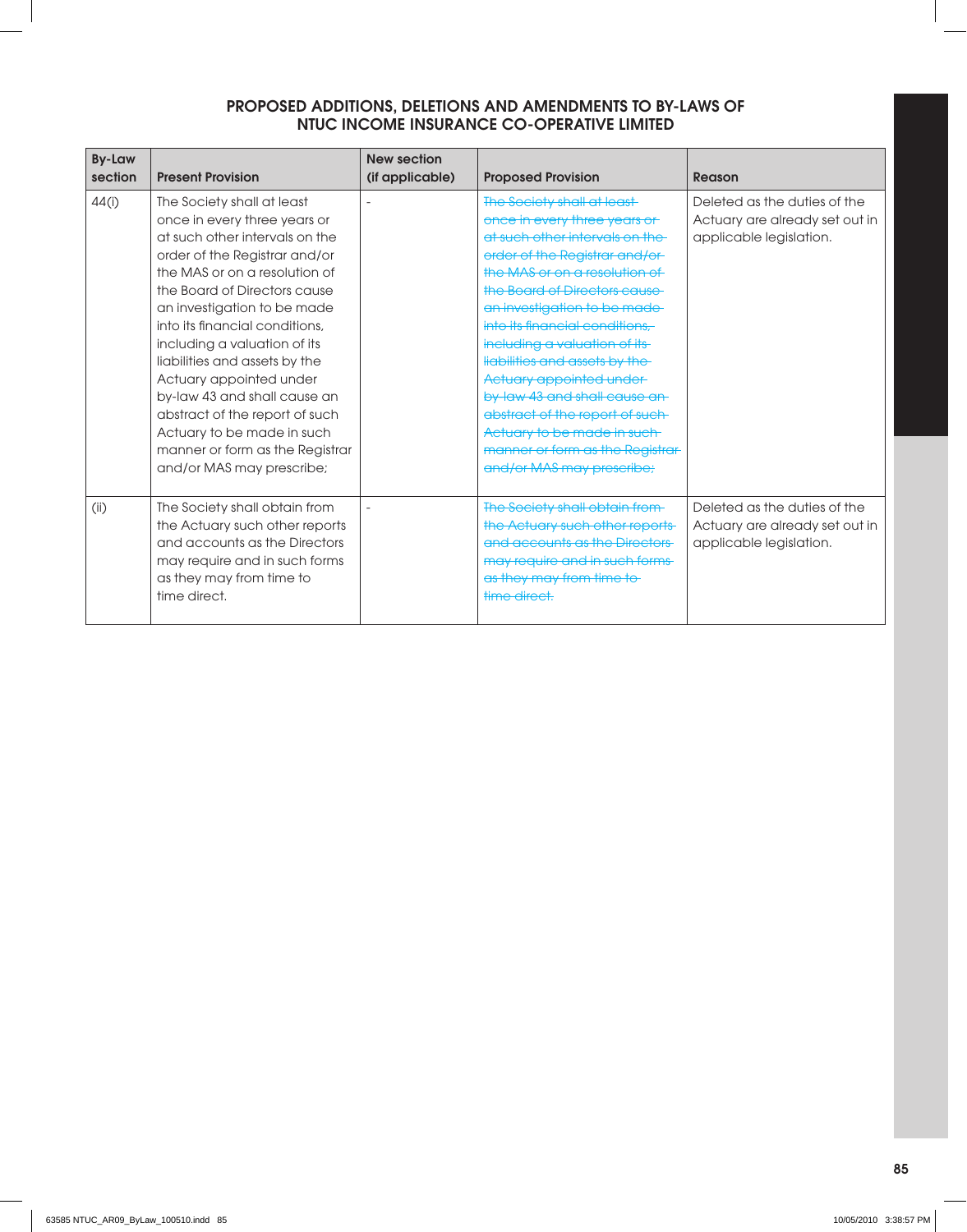| <b>By-Law</b> |                                                                                                                                                                                                                                                                                                                                                                                                                                                                                                                                                                                                                                                                                                                                                                                  | <b>New section</b> |                                                                                                                                                                                                                                                                                                                                                                                                                                                                                                                                                                                                                                                                                                                                                                                        |                                                                                                     |
|---------------|----------------------------------------------------------------------------------------------------------------------------------------------------------------------------------------------------------------------------------------------------------------------------------------------------------------------------------------------------------------------------------------------------------------------------------------------------------------------------------------------------------------------------------------------------------------------------------------------------------------------------------------------------------------------------------------------------------------------------------------------------------------------------------|--------------------|----------------------------------------------------------------------------------------------------------------------------------------------------------------------------------------------------------------------------------------------------------------------------------------------------------------------------------------------------------------------------------------------------------------------------------------------------------------------------------------------------------------------------------------------------------------------------------------------------------------------------------------------------------------------------------------------------------------------------------------------------------------------------------------|-----------------------------------------------------------------------------------------------------|
|               |                                                                                                                                                                                                                                                                                                                                                                                                                                                                                                                                                                                                                                                                                                                                                                                  |                    |                                                                                                                                                                                                                                                                                                                                                                                                                                                                                                                                                                                                                                                                                                                                                                                        |                                                                                                     |
| section<br>45 | <b>Present Provision</b><br>After every investigation as<br>provided under by-law 44(i),<br>the Actuary shall set out the<br>methods by which in his opinion<br>any deficit may appropriately<br>be made good or any surplus<br>may appropriately be dealt<br>with subject to the by laws of<br>the Society and the Insurance<br>Act. It shall not be competent<br>for the Society to utilise a<br>larger amount than what is<br>recommended by the Actuary<br>for appropriation among<br>the with-profit and other<br>policyholders. Nothing in this by<br>law, however, shall restrict the<br>right of the Directors to direct<br>the Society to appropriate<br>among the policyholders<br>any lesser amount than that<br>recommended by the Actuary<br>as they may think fit. | (if applicable)    | <b>Proposed Provision</b><br>After every investigation as-<br>provided under by-law 44(i),<br>the Actuary shall set out the<br>methods by which in his opinion<br>any deficit may appropriately<br>be made good or any surplus-<br>may appropriately be dealt<br>with subject to the by laws of<br>the Society and the Insurance<br>Act. It shall not be competent<br>for the Society to utilise a<br>larger amount than what is-<br>recommended by the Actuary<br>for appropriation among-<br>the with-profit and other<br>policyholders. Nothing in this by<br>law, however, shall restrict the<br>right of the Directors to direct-<br>the Society to appropriate<br>among the policyholders<br>any lesser amount than that<br>recommended by the Actuary<br>as they may think fit. | Reason<br>Deleted as the duties of the<br>Actuary are already set out in<br>applicable legislation. |
|               |                                                                                                                                                                                                                                                                                                                                                                                                                                                                                                                                                                                                                                                                                                                                                                                  |                    |                                                                                                                                                                                                                                                                                                                                                                                                                                                                                                                                                                                                                                                                                                                                                                                        |                                                                                                     |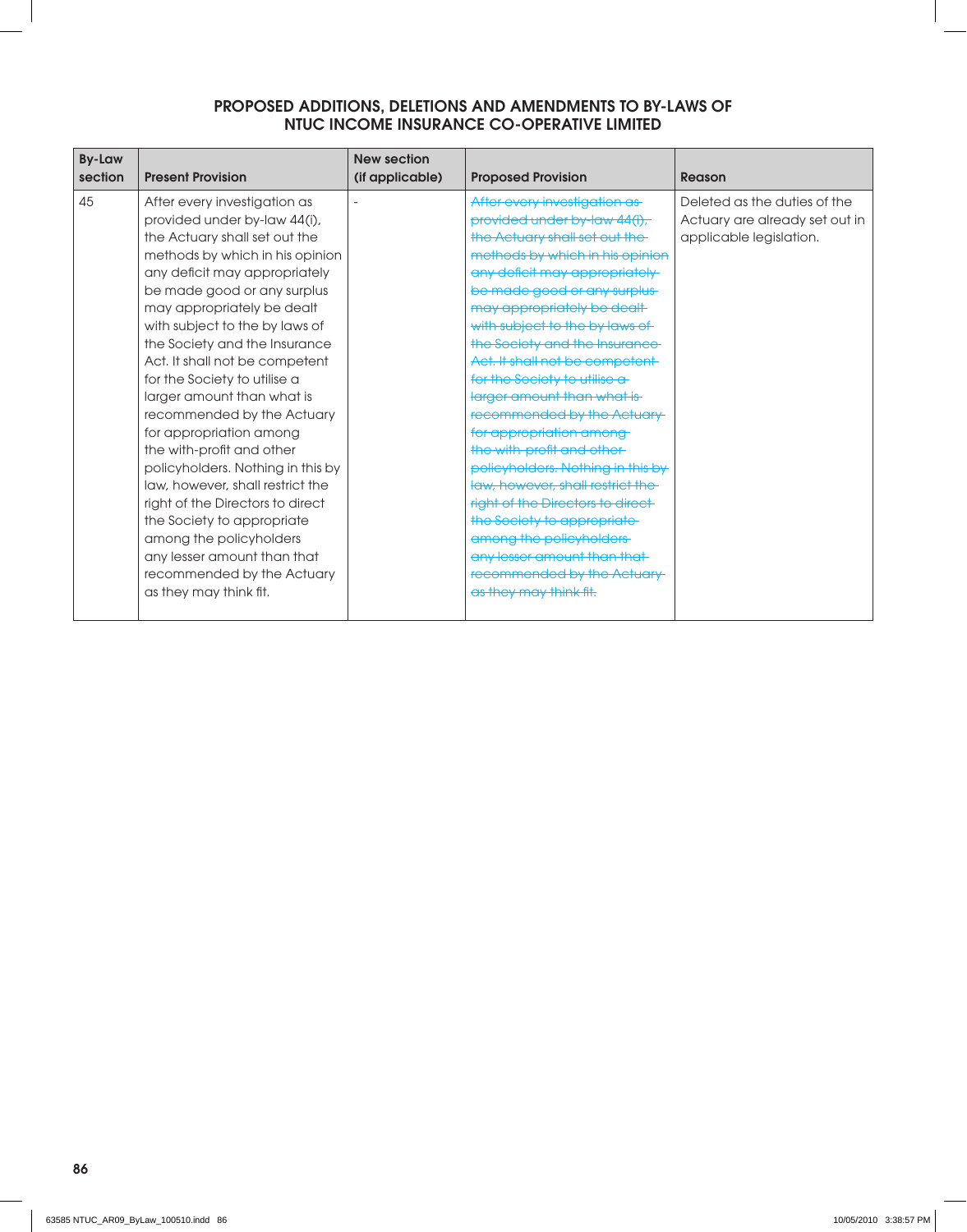| <b>By-Law</b><br>section | <b>Present Provision</b>                                                                                                                                                                                                                                                                               | <b>New section</b><br>(if applicable) | <b>Proposed Provision</b>                                                                                                                                                                                                                                                                                | Reason                                                                                                         |
|--------------------------|--------------------------------------------------------------------------------------------------------------------------------------------------------------------------------------------------------------------------------------------------------------------------------------------------------|---------------------------------------|----------------------------------------------------------------------------------------------------------------------------------------------------------------------------------------------------------------------------------------------------------------------------------------------------------|----------------------------------------------------------------------------------------------------------------|
| 46                       | <b>INSPECTION OF ACCOUNTS</b><br><b>BY MEMBERS:</b><br>A printed copy of the last<br>deposited accounts, balance<br>sheet, abstracts or statement<br>shall, on the application of any<br>shareholder or policyholder of<br>the Society, be forwarded to<br>him by the Society by post<br>or otherwise. |                                       | <b>INSPECTION OF ACCOUNTS</b><br><b>BY MEMBERS:</b><br>A printed copy of the last-<br>deposited accounts, balance<br>sheet, abstracts or statement<br>shall, on the application of any<br>shareholder or policyholder of<br>the Society, be forwarded to<br>him by the Society by post-<br>or otherwise. | Deleted as this stand<br>alone By-Law has been<br>incorporated under<br>"Financial Matters" in<br>By-Law 18.4. |
| 47                       | <b>SECURITY:</b><br>Every member or employee<br>of the Society whose duties<br>involve the handling of the<br>funds of the Society shall,<br>unless the Board otherwise<br>directs, furnish such security<br>as the Board of Directors may<br>demand and in such manner<br>as it may prescribe.        |                                       | <b>SECURITY:</b><br>Every member or employee<br>of the Society whose duties-<br>involve the handling of the-<br>funds of the Society shall,<br>unless the Board otherwise<br>directs, furnish such security<br>as the Board of Directors may-<br>demand and in such manner<br>as it may prescribe.       | Deleted as this is not reflective<br>of the current practice of<br>the Society.                                |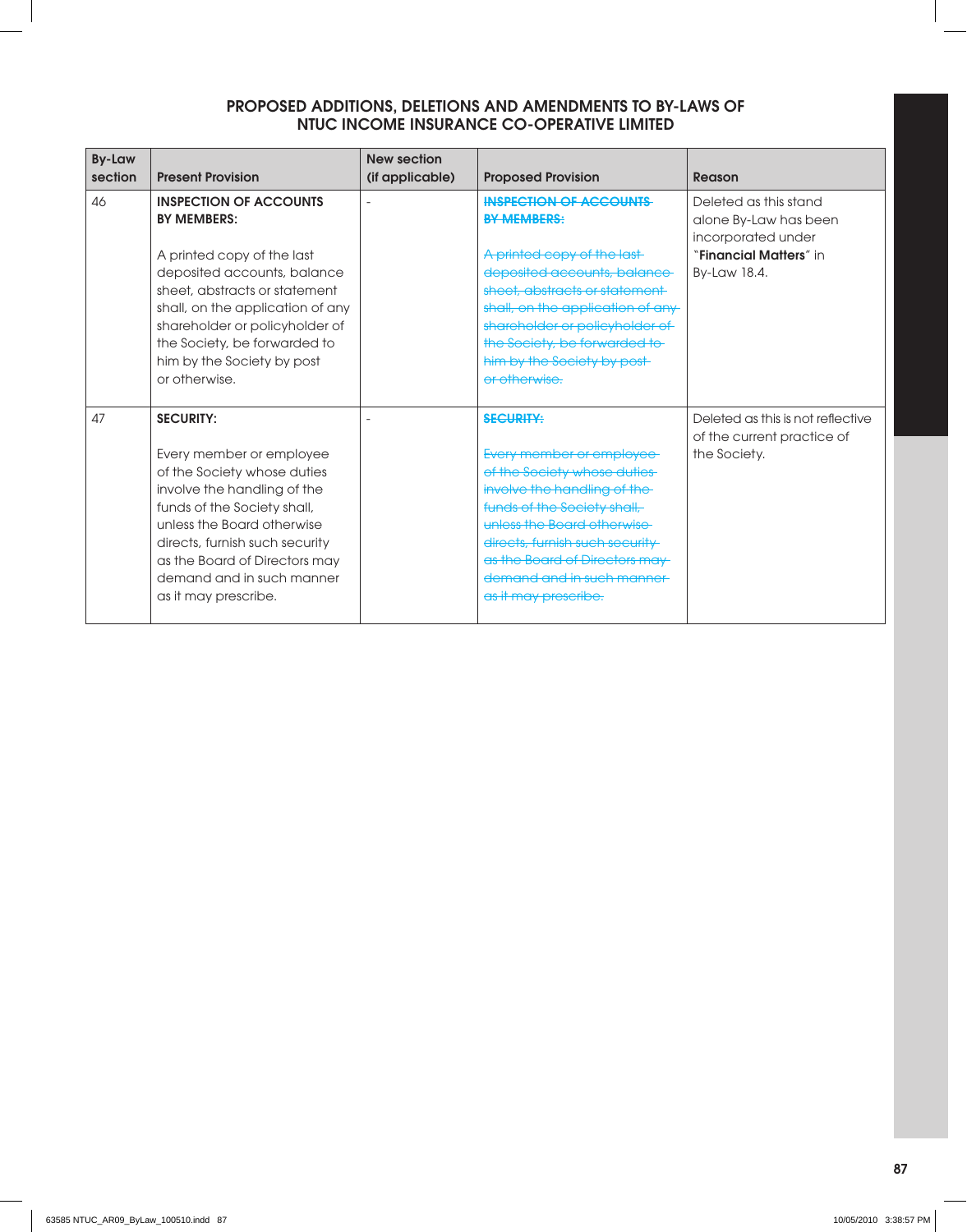| <b>By-Law</b><br>section | <b>Present Provision</b>                                                                                                                                                                                                                                                          | <b>New section</b><br>(if applicable) | <b>Proposed Provision</b>                                                                                                                                                                                                                                                                                                                                                                                                                                                           | <b>Reason</b>                                                                     |
|--------------------------|-----------------------------------------------------------------------------------------------------------------------------------------------------------------------------------------------------------------------------------------------------------------------------------|---------------------------------------|-------------------------------------------------------------------------------------------------------------------------------------------------------------------------------------------------------------------------------------------------------------------------------------------------------------------------------------------------------------------------------------------------------------------------------------------------------------------------------------|-----------------------------------------------------------------------------------|
| 48                       | <b>RECOVERY OF DEBTS:</b>                                                                                                                                                                                                                                                         | 22                                    | <b>RECOVERY OF DEBTS:</b>                                                                                                                                                                                                                                                                                                                                                                                                                                                           | Amended for clarity.                                                              |
|                          | The Society shall have a first<br>charge on all interests of a<br>member or past member in<br>the Society to the extent of any<br>sum due to the Society from<br>such member or past member.                                                                                      |                                       | The Society shall have a<br>first charge on the shares,<br>all interests in capital and<br>all monies credited to the<br>account of a member Member<br>or past member Member within<br>the Society to the extent of any-<br>sum due to the Society from-<br>such member or past member<br>in respect of all claims that<br>the Society may have against<br>the said Member and may set<br>off a sum credited or payable<br>to such Member towards<br>settlement of any such claims. | Re-paragraphing of the<br>By-Law for consistency.                                 |
| 49                       | <b>DISPUTES:</b>                                                                                                                                                                                                                                                                  | 23                                    | <b>DISPUTES:</b>                                                                                                                                                                                                                                                                                                                                                                                                                                                                    |                                                                                   |
|                          | All disputes concerning<br>requirements of the Act<br>relating to the constitution,<br>election of officers or conduct<br>of general meetings of the<br>Society may be referred to<br>the Registrar by the Board of<br>Directors in accordance with<br>the provisions of the Act. |                                       | All disputes concerning<br>requirements of the Act relating<br>to the constitution, election of<br>officers or conduct of Ggeneral<br>Mmeetings of the Society may<br>be referred to the Registrar<br>by the Board of Directors in<br>accordance with the provisions<br>of the Act.                                                                                                                                                                                                 | Editorial amendments.<br>Re-paragraphing of the<br>By-Law for consistency.        |
| 50                       | <b>MISCELLANEOUS:</b>                                                                                                                                                                                                                                                             | 24                                    | <b>MISCELLANEOUS AFFILIATIONS:</b>                                                                                                                                                                                                                                                                                                                                                                                                                                                  | Editorial amendment.                                                              |
|                          |                                                                                                                                                                                                                                                                                   |                                       |                                                                                                                                                                                                                                                                                                                                                                                                                                                                                     | Re-paragraphing of the<br>By-Law for consistency.                                 |
|                          | In regard to affiliations with either<br>local or international bodies:                                                                                                                                                                                                           |                                       | In regard to affiliations with either<br>local or international bodies:                                                                                                                                                                                                                                                                                                                                                                                                             | Deleted as it is already<br>provided for in By-Law 24.2.                          |
| (i)                      | The Society shall be an<br>associated affiliate of the<br><b>Singapore National Trades</b><br>Union Congress on such terms<br>and conditions as may be<br>agreed between the Singapore<br>National Trades Union Congress<br>and the Society;                                      | 24.1                                  | The Society shall be an<br>associated affiliate of the<br><b>Founder Member Singapore-</b><br><b>National Trades Union Congress</b><br>on such terms and conditions<br>as may be agreed between<br>the Singapore National Trades<br><b>Union Congress Founder</b><br>Member and the Society.:                                                                                                                                                                                       | Global editorial amendments.<br>Re-paragraphing of the<br>By-Law for consistency. |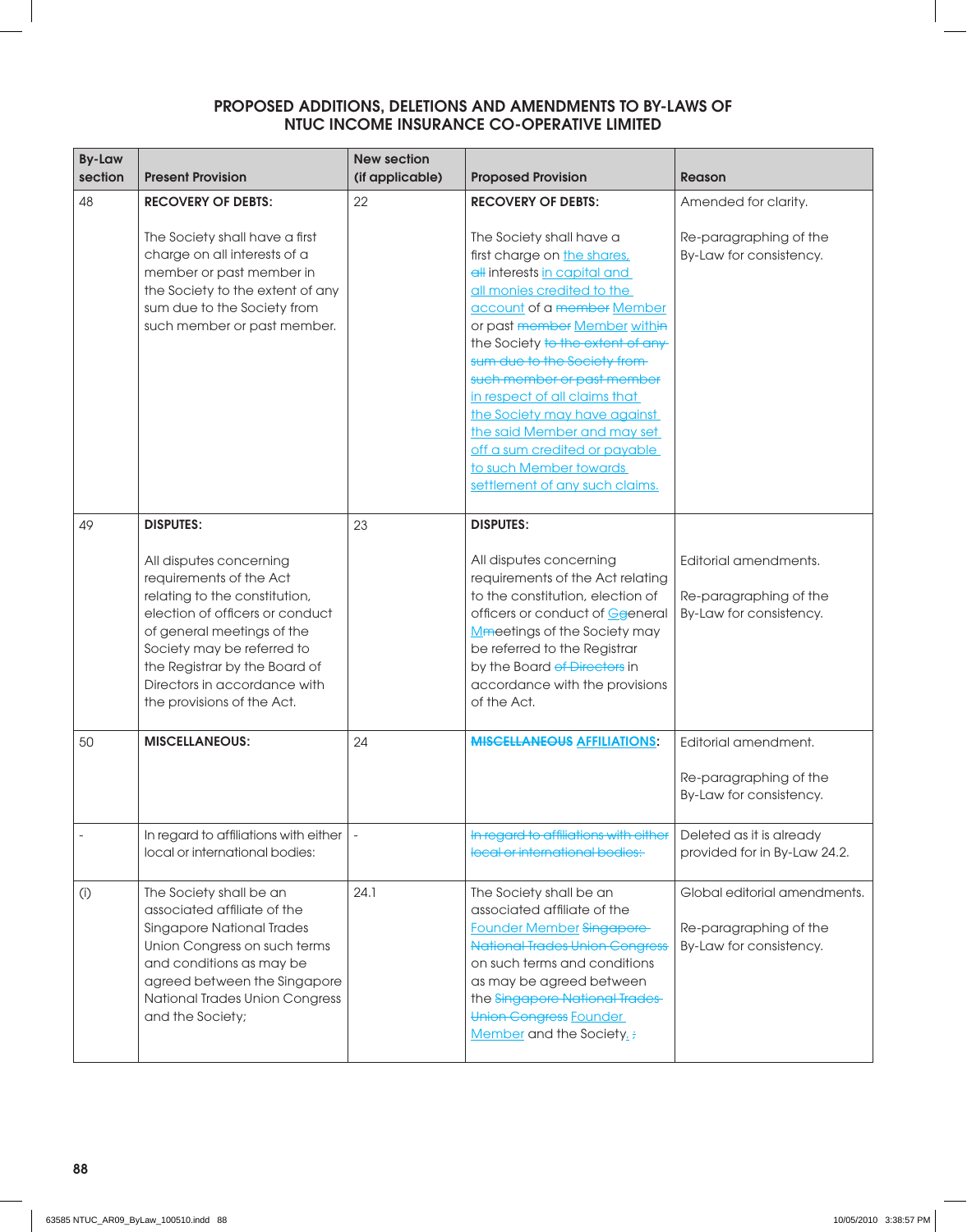| <b>By-Law</b> |                                                                                                                                                                                                                                                                                                                                                                               | <b>New section</b>       |                                                                                                                                                                                                                                                                                                                                                                                  |                                                                                       |
|---------------|-------------------------------------------------------------------------------------------------------------------------------------------------------------------------------------------------------------------------------------------------------------------------------------------------------------------------------------------------------------------------------|--------------------------|----------------------------------------------------------------------------------------------------------------------------------------------------------------------------------------------------------------------------------------------------------------------------------------------------------------------------------------------------------------------------------|---------------------------------------------------------------------------------------|
| section       | <b>Present Provision</b>                                                                                                                                                                                                                                                                                                                                                      | (if applicable)          | <b>Proposed Provision</b>                                                                                                                                                                                                                                                                                                                                                        | <b>Reason</b>                                                                         |
| (i)           | The Society may, subject<br>to the approval of the<br>Founder Member, become<br>a member of any local or<br>international co-operative<br>unions or association of<br>insurance organizations<br>or any other organisations<br>which would enable it to<br>further its objectives and<br>shall pay from its funds such<br>fees and other subscriptions<br>as may be required; | 24.2                     | The Society may, subject to<br>the approval of the Founder-<br>Member, become a member<br>of any local or international<br>co-operatives, unions or<br>association of insurance<br>organisations or any other<br>organisations which would<br>enable it to further<br>its objectives and shall pay<br>from its funds such fees and<br>other subscriptions as may<br>be required. | Amended for clarity.<br>Re-paragraphing of the<br>By-Law for consistency.             |
| (iii)         | The Society shall terminate<br>its membership of any local<br>or international co-operative<br>unions or association of<br>insurance organisations, if the<br>Founder Member withdraws its<br>approval for affiliation for any<br>reason whatsoever.                                                                                                                          | $\overline{\phantom{a}}$ | The Society shall terminate-<br>its membership of any local-<br>or international co-operative<br>unions or association of<br>insurance organisations, if the<br><b>Founder Member withdraws its</b><br>approval for affiliation for any<br>reason whatsoever.                                                                                                                    | Consequential deletion.                                                               |
|               |                                                                                                                                                                                                                                                                                                                                                                               | 19                       | <b>COMMON SEAL:</b>                                                                                                                                                                                                                                                                                                                                                              | New heading inserted<br>for clarity and proper<br>delineation between<br>the By-Laws. |
| 51            | The Board of Directors shall<br>provide a Common Seal for<br>the purpose of the Society<br>which shall be in the custody<br>of the Secretary and shall not<br>be used except under the<br>authority and direction of the<br><b>Board of Directors.</b>                                                                                                                        | 19.1                     | The Board of Directors shall<br>provide a Common Seal for<br>the purpose of the Society<br>which shall be in the custody<br>of the Secretary and shall not<br>be used except under the<br>authority and direction of the<br>Board of Directors.                                                                                                                                  | Global editorial amendment.<br>Re-paragraphing of the<br>By-Law for consistency.      |
| 52(i)         | Every deed and document to<br>which the seal is affixed shall<br>unless otherwise specifically<br>stated in these by-laws, be<br>attested by the signatures of<br>any two officers of the Society<br>authorised by the Board of<br>Directors for the purpose;                                                                                                                 | 19.2                     | Every deed and document to<br>which the seal is affixed shall<br>unless otherwise specifically<br>stated in these <b>Bby-Llaws</b> , be<br>attested by the signatures of<br>any two officers of the Society<br>authorised by the Board of<br>Directors for the purpose;                                                                                                          | Global editorial amendments.<br>Re-paragraphing of the<br>By-Law for consistency.     |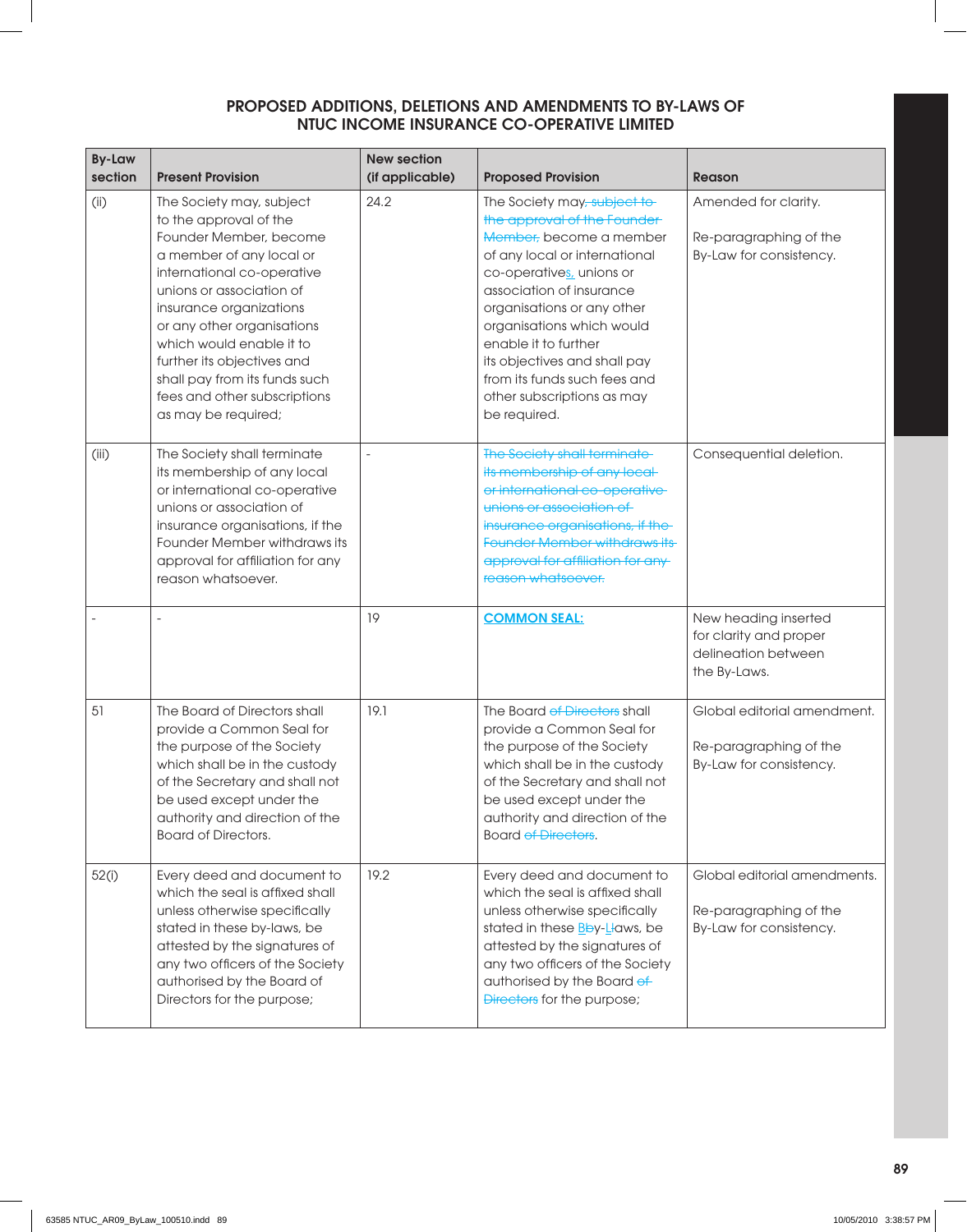| <b>By-Law</b><br>section | <b>Present Provision</b>                                                                                                                                                                                                                                                                                                                            | <b>New section</b><br>(if applicable) | <b>Proposed Provision</b>                                                                                                                                                                                                                                                                                                                                          | <b>Reason</b>                                                                           |
|--------------------------|-----------------------------------------------------------------------------------------------------------------------------------------------------------------------------------------------------------------------------------------------------------------------------------------------------------------------------------------------------|---------------------------------------|--------------------------------------------------------------------------------------------------------------------------------------------------------------------------------------------------------------------------------------------------------------------------------------------------------------------------------------------------------------------|-----------------------------------------------------------------------------------------|
| (ii)                     | The Board of Directors may by<br>resolution determine either<br>generally or in any particular<br>case, that the facsimile<br>signatures of any one Director<br>or other officer of the Society<br>authorised as aforesaid may be<br>affixed to any deed, document<br>or policy by some mechanical<br>means to be specified in such<br>resolutions. | 19.3                                  | The Board may by resolution<br>determine either generally or<br>in any particular case, that<br>the facsimile signatures of the<br>Chief Executive Officer any one<br>Director or other officer of the<br>Society authorised as aforesaid<br>may be affixed to any deed,<br>document or policy by some<br>mechanical means to be<br>specified in such resolutions. | Amended for clarity.<br>Re-paragraphing of the<br>By-Law for consistency.               |
|                          |                                                                                                                                                                                                                                                                                                                                                     | 25                                    | <b>NOTICES</b>                                                                                                                                                                                                                                                                                                                                                     | A new heading inserted<br>for clarity and proper<br>delineation between<br>the By-Laws. |
| 53(i)                    | Any notice or other document<br>which is by the law or these by-<br>laws required to be sent to any<br>member may be addressed<br>and sent to the person to<br>whom notices respecting such<br>documents are usually sent<br>and any notice so addressed<br>and sent shall be deemed<br>and taken to be notice to<br>such member:                   | 25.1                                  | Any notice or other document<br>which is by the law or these<br>by-law By-Laws required to be<br>sent to any member Member<br>may be addressed and sent<br>to the person to whom notices<br>respecting such documents<br>are usually sent and any<br>notice so addressed and<br>sent shall be deemed and<br>taken to be notice to such<br>member Member. ;         | Global editorial amendments.<br>Re-paragraphing of the<br>By-Law for consistency.       |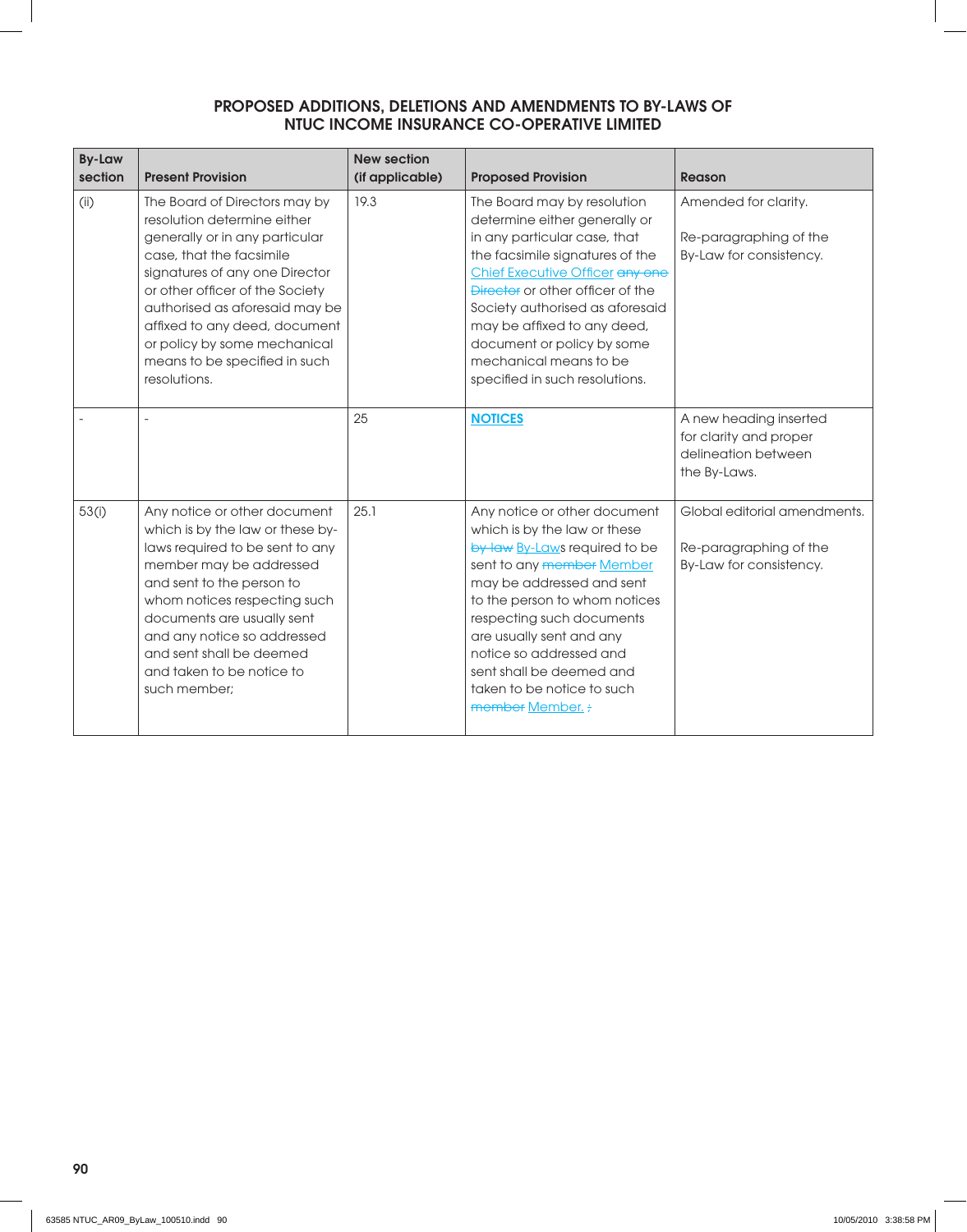| <b>By-Law</b><br>section | <b>Present Provision</b>                                                                                                                                                                                                                                                                                                                                                                                                                                                                                | <b>New section</b><br>(if applicable) | <b>Proposed Provision</b>                                                                                                                                                                                                                                                                                                                                                                                                                                                                                                                                                        | <b>Reason</b>                                                                                        |
|--------------------------|---------------------------------------------------------------------------------------------------------------------------------------------------------------------------------------------------------------------------------------------------------------------------------------------------------------------------------------------------------------------------------------------------------------------------------------------------------------------------------------------------------|---------------------------------------|----------------------------------------------------------------------------------------------------------------------------------------------------------------------------------------------------------------------------------------------------------------------------------------------------------------------------------------------------------------------------------------------------------------------------------------------------------------------------------------------------------------------------------------------------------------------------------|------------------------------------------------------------------------------------------------------|
| (i)                      | Where any person claiming to<br>be interested in a policy has<br>given notice to the Society in<br>writing of his interest, any notice<br>which is by the law or these<br>by-laws required to be sent<br>to members shall also be sent<br>to such person at the address<br>specified by him in his notice;                                                                                                                                                                                              | 25.2                                  | Where any person claiming to<br>be interested in a policy has<br>given notice to the Society in<br>writing of his interest, any notice<br>which is by the law or these by-<br>law By-Laws required to be sent<br>to a member Member shall also<br>be sent to such person at the<br>address specified by him in<br>his notice. $\frac{1}{l}$                                                                                                                                                                                                                                      | Global editorial amendments.<br>Re-paragraphing of the<br>By-Law for consistency.                    |
| (iii)                    | All notices to be given to the<br>Society on the part of any<br>member shall be left at or<br>sent through the post to the<br>registered office of the Society;                                                                                                                                                                                                                                                                                                                                         | 25.3                                  | All notices to be given to the<br>Society on the part of any<br>member Member shall be left<br>at or sent through the post to<br>the registered office address of<br>the Society.                                                                                                                                                                                                                                                                                                                                                                                                | Global editorial amendments.<br>Re-paragraphing of the<br>By-Law for consistency.                    |
| (iv)                     | When any notice or document<br>in accordance with these<br>by-laws is delivered at or sent<br>to the registered address<br>of a member or his agent<br>as provided above, then<br>notwithstanding he be then<br>deceased and whether or<br>not the Society has notice<br>of his decease, such service<br>of notice or other document<br>shall, for all purposes of these<br>presents be deemed service<br>thereof on his nominee, heirs,<br>executors, administrator or<br>other legal representatives; | 25.4                                  | When any notice or document<br>in accordance with these by-<br>law By-Laws is delivered at or<br>sent to the registered address<br>of a member Member or his<br>agent as provided above, then<br>notwithstanding he be then<br>deceased and whether or not<br>the Society has notice of his<br>decease death, such service<br>of notice or other document<br>shall, for all purposes of these-<br>presents By-Laws be deemed<br>service of the said notice or<br>other document thereof on<br>his nominee, heirs, executors,<br>administrator or other legal<br>representatives. | <b>Editorial amendments</b><br>for consistency.<br>Re-paragraphing of the<br>By-Law for consistency. |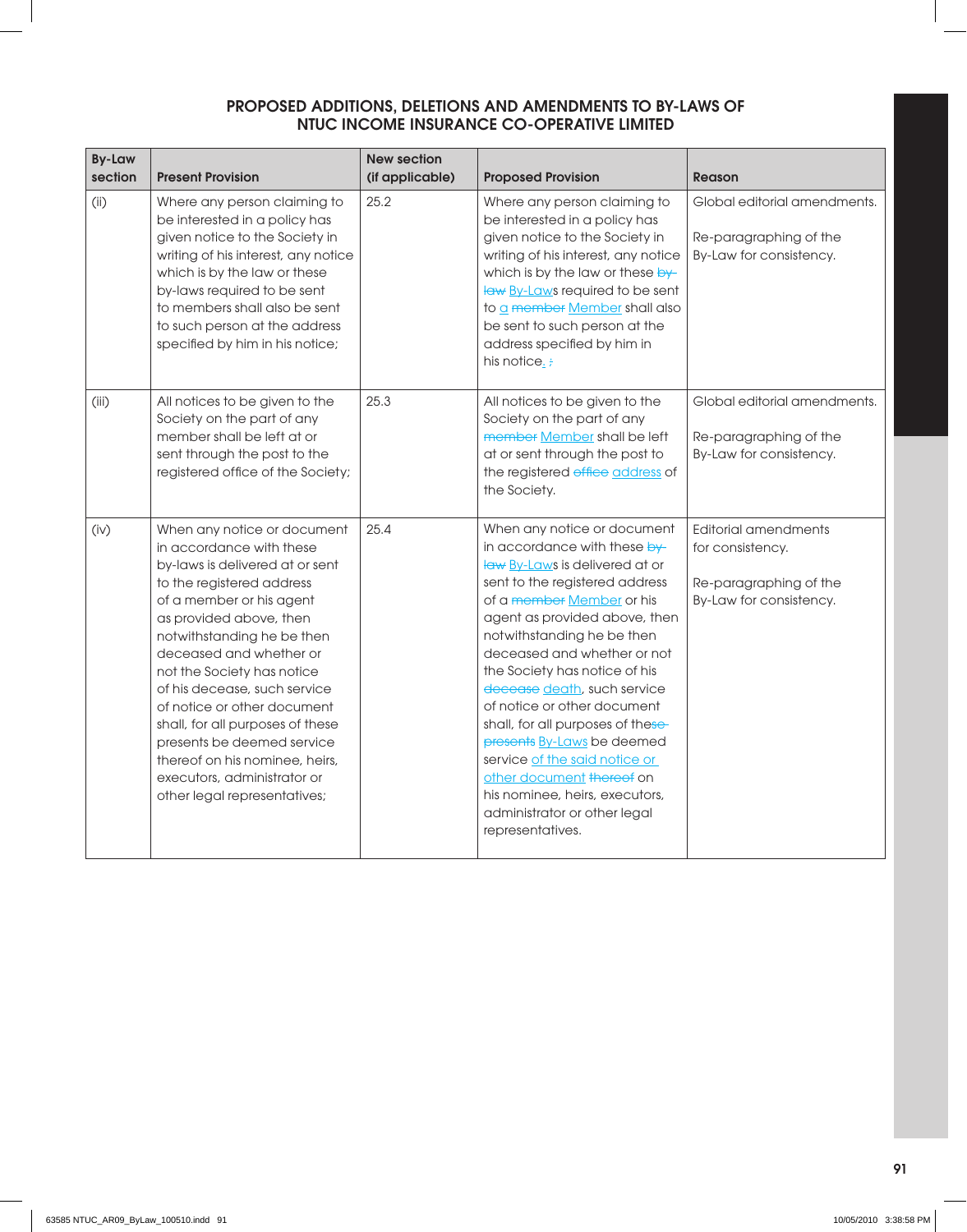| <b>By-Law</b><br>section | <b>Present Provision</b>                                                                                                                                                                                                                                                                                            | <b>New section</b><br>(if applicable) | <b>Proposed Provision</b>                                                                                                                                                                                                                                                                                           | <b>Reason</b>                                                                    |
|--------------------------|---------------------------------------------------------------------------------------------------------------------------------------------------------------------------------------------------------------------------------------------------------------------------------------------------------------------|---------------------------------------|---------------------------------------------------------------------------------------------------------------------------------------------------------------------------------------------------------------------------------------------------------------------------------------------------------------------|----------------------------------------------------------------------------------|
| $(\vee)$                 | The non-receipt by a member<br>of any notice shall not affect<br>the validity of the liability<br>attaching to such notice.                                                                                                                                                                                         | 25.5                                  | The non-receipt by a member<br>Member of any notice shall not<br>affect the validity of the liability<br>attaching to such notice.                                                                                                                                                                                  | Global editorial amendment.<br>Re-paragraphing of the<br>By-Law for consistency. |
| 54                       | <b>OBLIGATIONS TO THE REGISTRAR</b><br>OF CO-OPERATIVE SOCIETIES:<br>The Society shall forward to<br>the Registrar:                                                                                                                                                                                                 | 26                                    | <b>OBLIGATIONS TO THE REGISTRAR</b><br>OF CO-OPERATIVE SOCIETIES:<br>The Society shall forward to the<br>Registrar:                                                                                                                                                                                                 | Re-paragraphing of the<br>By-Law for consistency.                                |
| (i)                      | as soon as practicable but<br>not later than 6 months after<br>the close of each financial<br>year of the Society, an annual<br>report on the Society's activities<br>during that financial year<br>together with a copy of its<br>audited financial statements<br>and the audit report for that<br>financial year; | 26.1                                  | as soon as practicable but<br>not later than 6 months after<br>the close of each financial<br>year of the Society, an annual<br>report on the Society's activities<br>during that financial year<br>together with a copy of its<br>audited financial statements<br>and the audit report for that<br>financial year; | Re-paragraphing of the<br>By-Law for consistency.                                |
| (i)                      | an annual return showing<br>the names, occupations and<br>addresses of all the officers of<br>the Society; and                                                                                                                                                                                                      | 26.2                                  | an annual return showing<br>the names, occupations and<br>addresses of all the officers of<br>the Society; and                                                                                                                                                                                                      | Re-paragraphing of the<br>By-Law for consistency.                                |
| (iii)                    | notice of any change in the<br>names, occupations and<br>addresses of the Society's<br>officers, and any change in<br>the Society's address, such<br>notice to be given in writing<br>within 14 days.                                                                                                               | 26.3                                  | notice of any change in the<br>names, occupations and<br>addresses of the Society's<br>officers, and any change in<br>the Society's address, such<br>notice to be given in writing<br>within 14 days.                                                                                                               | Re-paragraphing of the<br>By-Law for consistency.                                |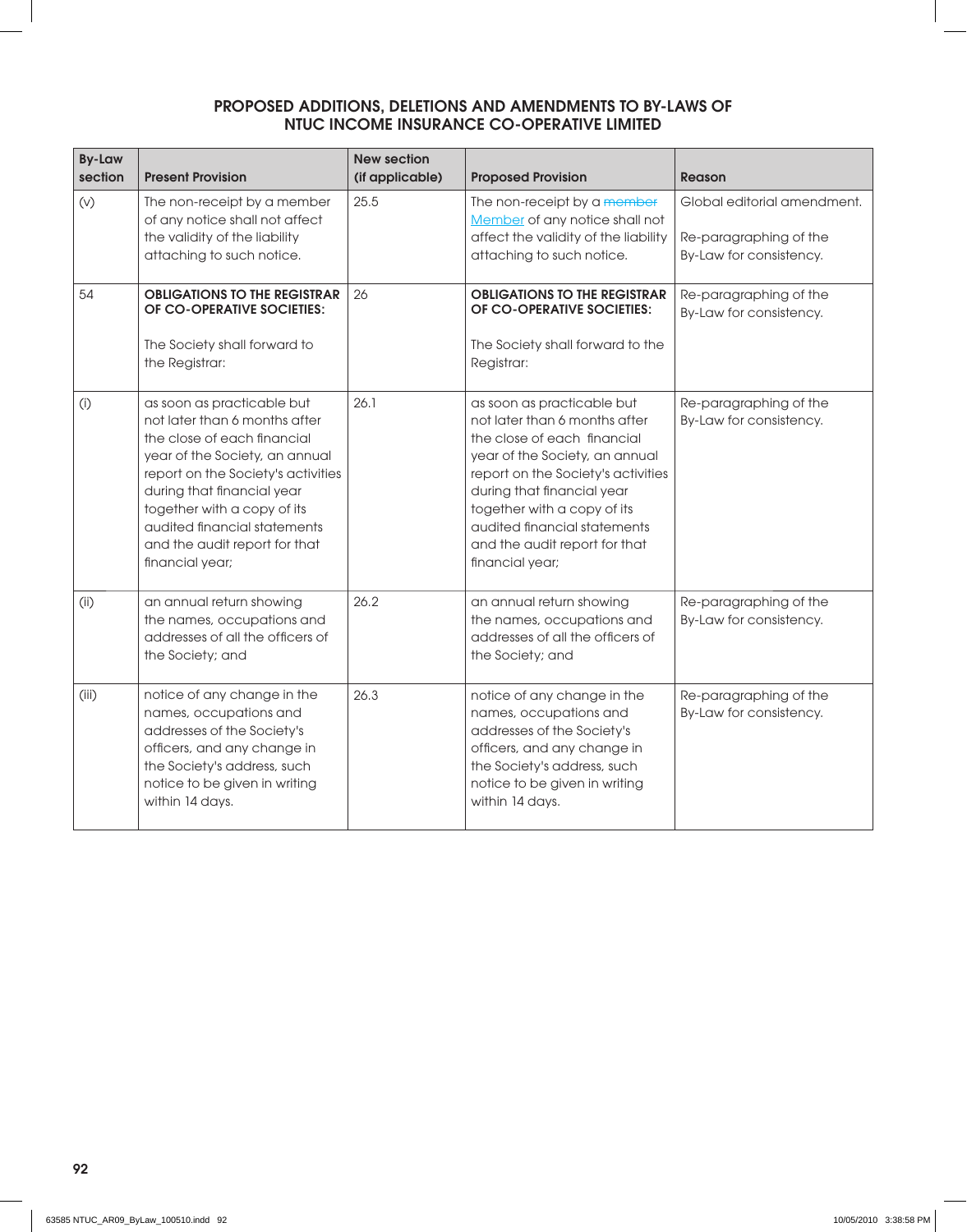| <b>By-Law</b><br>section | <b>Present Provision</b> | <b>New section</b><br>(if applicable) | <b>Proposed Provision</b>                                                                                                                                                                                                                                                                                                                                                                                                                                                                                                                                                                                                                   | <b>Reason</b>                                                                                                                                         |
|--------------------------|--------------------------|---------------------------------------|---------------------------------------------------------------------------------------------------------------------------------------------------------------------------------------------------------------------------------------------------------------------------------------------------------------------------------------------------------------------------------------------------------------------------------------------------------------------------------------------------------------------------------------------------------------------------------------------------------------------------------------------|-------------------------------------------------------------------------------------------------------------------------------------------------------|
|                          |                          | 21                                    | <b>INDEMNITY</b>                                                                                                                                                                                                                                                                                                                                                                                                                                                                                                                                                                                                                            | New By-Law heading in line<br>with best practices and<br>to align with NTUC Social<br>Enterprises' collective effort<br>to standardise their By-Laws. |
|                          |                          | $\overline{\phantom{a}}$              | Subject to the provisions of the<br>Act, the Society shall indemnify<br>the Directors and officers for<br>the time being of the Society,<br>and any trustees for the time<br>being acting in relation to any<br>of the affairs of the Society<br>and their heirs, executors and<br>administrators from and against<br>all actions, proceedings, costs,<br>charges, losses, damages and<br>expenses which they or any<br>of them shall or may incur or<br>sustain by reason of any act<br>done or omitted in or about<br>the execution of their duty in<br>their respective offices unless<br>due to their own wilful neglect<br>or default. | $\overline{a}$                                                                                                                                        |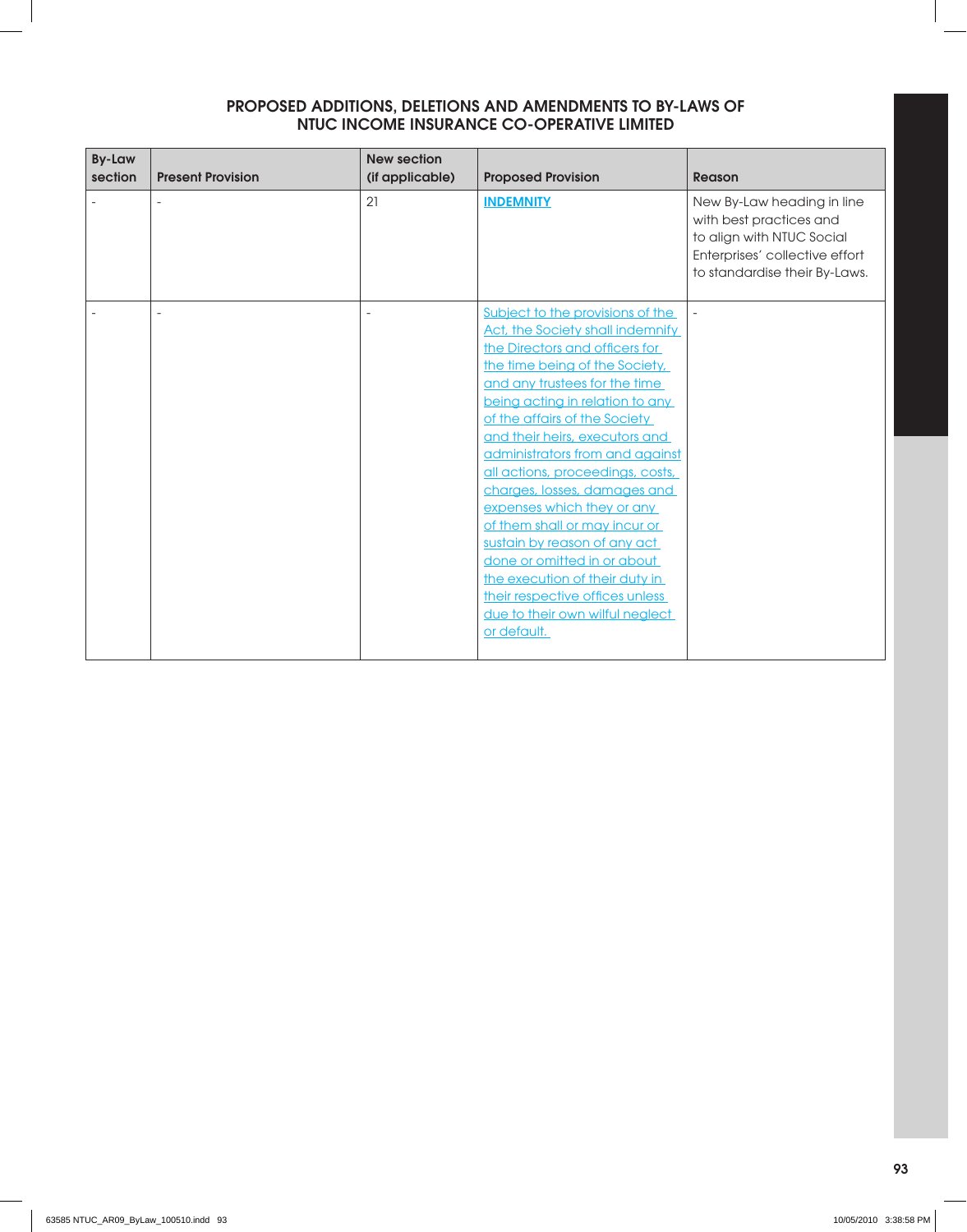| <b>By-Law</b><br>section | <b>Present Provision</b>         | <b>New section</b><br>(if applicable) | <b>Proposed Provision</b>              | Reason                  |
|--------------------------|----------------------------------|---------------------------------------|----------------------------------------|-------------------------|
| 55                       | <b>DEBT TO THE SOCIETY:</b>      |                                       | <b>DEBT TO THE SOCIETY:</b>            | Operational amendment.  |
|                          |                                  |                                       |                                        |                         |
|                          | On a trial or hearing of any     |                                       | On a trial or hearing of any-          | Re-paragraphing of the  |
|                          | dispute or action or suit to     |                                       | dispute or action or suit to           | By-Law for consistency. |
|                          | be brought by the Society        |                                       | be brought by the Society-             |                         |
|                          | against any shareholder or       |                                       | against any shareholder or             |                         |
|                          | his representatives to recover   |                                       | his representatives to recover-        |                         |
|                          | any debt or money claimed        |                                       | any debt or money claimed              |                         |
|                          | to be due to the Society in      |                                       | to be due to the Society in-           |                         |
|                          | respect of his shares, it shall  |                                       | respect of his shares, it shall-       |                         |
|                          | be sufficient to prove that the  |                                       | be sufficient to prove that the        |                         |
|                          | name of the defendant or of      |                                       | name of the defendant or of            |                         |
|                          | the person whom he represents    |                                       | the person whom he represents          |                         |
|                          | is or was, when the claim arose, |                                       | is or was, when the claim arose,       |                         |
|                          | on the Register of Members       |                                       | on the Register of Members             |                         |
|                          | of the Society as a holder of    |                                       | of the Society as a holder of          |                         |
|                          | shares in respect of which such  |                                       | shares in respect of which such-       |                         |
|                          | claim is made and that the       |                                       | elaim is made and that the             |                         |
|                          | amount is not entered as paid    |                                       | amount is not entered as paid-         |                         |
|                          | in the books of the Society      |                                       | in the books of the Society-           |                         |
|                          | and it shall not be necessary    |                                       | and it shall not be necessary-         |                         |
|                          | to prove the quorum of the       |                                       | to prove the quorum of the-            |                         |
|                          | Board of Directors was present   |                                       | <b>Board of Directors was present-</b> |                         |
|                          | at the meeting at which any      |                                       | at the meeting at which any            |                         |
|                          | call was made nor that the       |                                       | call was made nor that the             |                         |
|                          | meeting at which any call was    |                                       | meeting at which any call was-         |                         |
|                          | made was duly convened           |                                       | made was duly convened                 |                         |
|                          | or constituted nor any other     |                                       | or constituted nor any other-          |                         |
|                          | matter whatsoever but the        |                                       | matter whatsoever but the              |                         |
|                          | proof of the matters aforesaid   |                                       | proof of the matters aforesaid         |                         |
|                          | shall be conclusive evidence of  |                                       | shall be conclusive evidence of        |                         |
|                          | the debt.                        |                                       | the debt.                              |                         |
|                          |                                  |                                       |                                        |                         |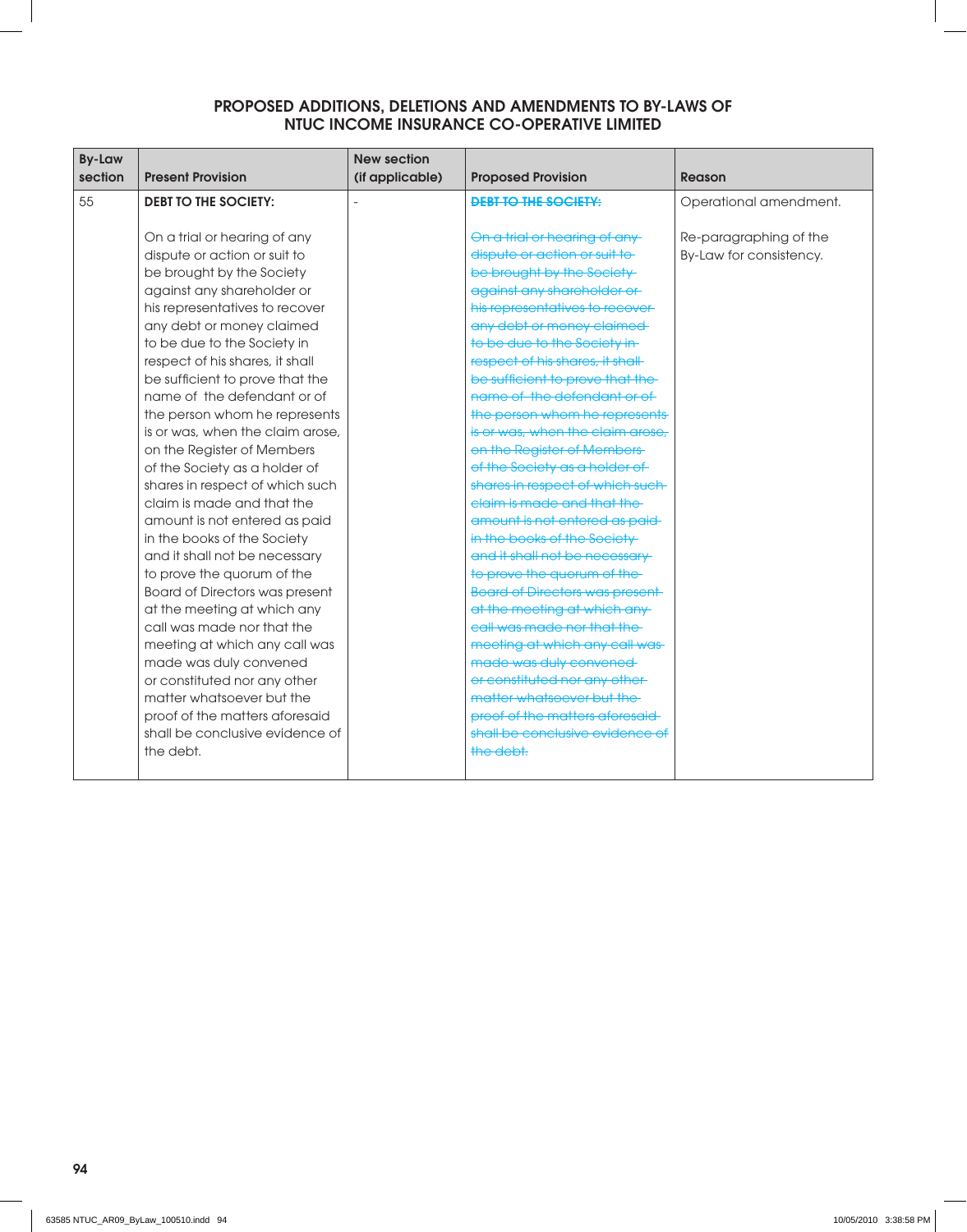| <b>By-Law</b><br>section | <b>Present Provision</b>                                                                                                                                                                                                                          | <b>New section</b><br>(if applicable) | <b>Proposed Provision</b>                                                                                                                                                                                                                                                                                                 | <b>Reason</b>                                                                     |
|--------------------------|---------------------------------------------------------------------------------------------------------------------------------------------------------------------------------------------------------------------------------------------------|---------------------------------------|---------------------------------------------------------------------------------------------------------------------------------------------------------------------------------------------------------------------------------------------------------------------------------------------------------------------------|-----------------------------------------------------------------------------------|
| 56                       | <b>DISSOLUTION OF THE SOCIETY:</b><br>The Society shall not<br>be dissolved except in<br>accordance with the<br>provisions of the Act.                                                                                                            | 27                                    | <b>DISSOLUTION OF THE SOCIETY:</b><br>The Society shall not<br>be dissolved except in<br>accordance with the provisions<br>of the Act. Upon winding up<br>of the Society, the assets shall<br>be applied in the manner<br>provided for in the Act and<br>the Insurance Act.                                               | Amended for clarity.<br>Re-paragraphing of the<br>By-Law for consistency.         |
| 57                       | <b>GOVERNING PROVISIONS:</b><br>For the avoidance of doubt,<br>it is hereby declared that these<br>by-laws are supplementary to<br>the provisions of the Act and<br>the Society shall be guided<br>by the Act and these by-laws<br>read together. | 28                                    | <b>GOVERNING PROVISIONS:</b><br>For the avoidance of doubt, it is<br>hereby declared that these by-<br>law By-Laws are supplementary<br>to the provisions of the Act<br>and the Insurance Act and<br>the Society shall be guided<br>governed by the Act, the<br>Insurance Act and these by-<br>law By-Laws read together. | Global editorial amendments.<br>Re-paragraphing of the<br>By-Law for consistency. |
| 58                       | <b>INTERPRETATION:</b><br>In these by-laws unless there<br>is anything repugnant in the<br>subject or context:                                                                                                                                    | 3                                     | <b>INTERPRETATION:</b><br>In these By-Laws unless there-<br>is anything repugnant in<br>the subject or the context<br>otherwise requires:                                                                                                                                                                                 | Editorial amendments.<br>Re-paragraphing of the<br>By-Law for consistency.        |
| (a)                      | "Act" means the Co-operative<br>Societies Act (Chapter 62<br>of Singapore), and all rules,<br>orders, regulations and other<br>subsidiary legislation made<br>pursuant thereto, as from time<br>to time amended, modified or<br>re-enacted;       | 3.1                                   | "Act" means the Co-operative<br>Societies Act (Chapter 62<br>of Singapore), and all rules,<br>orders, regulations and other<br>subsidiary legislation made<br>pursuant thereto, as from time<br>to time amended, modified<br>or re-enacted;                                                                               | Re-paragraphing of the<br>By-Law for consistency.                                 |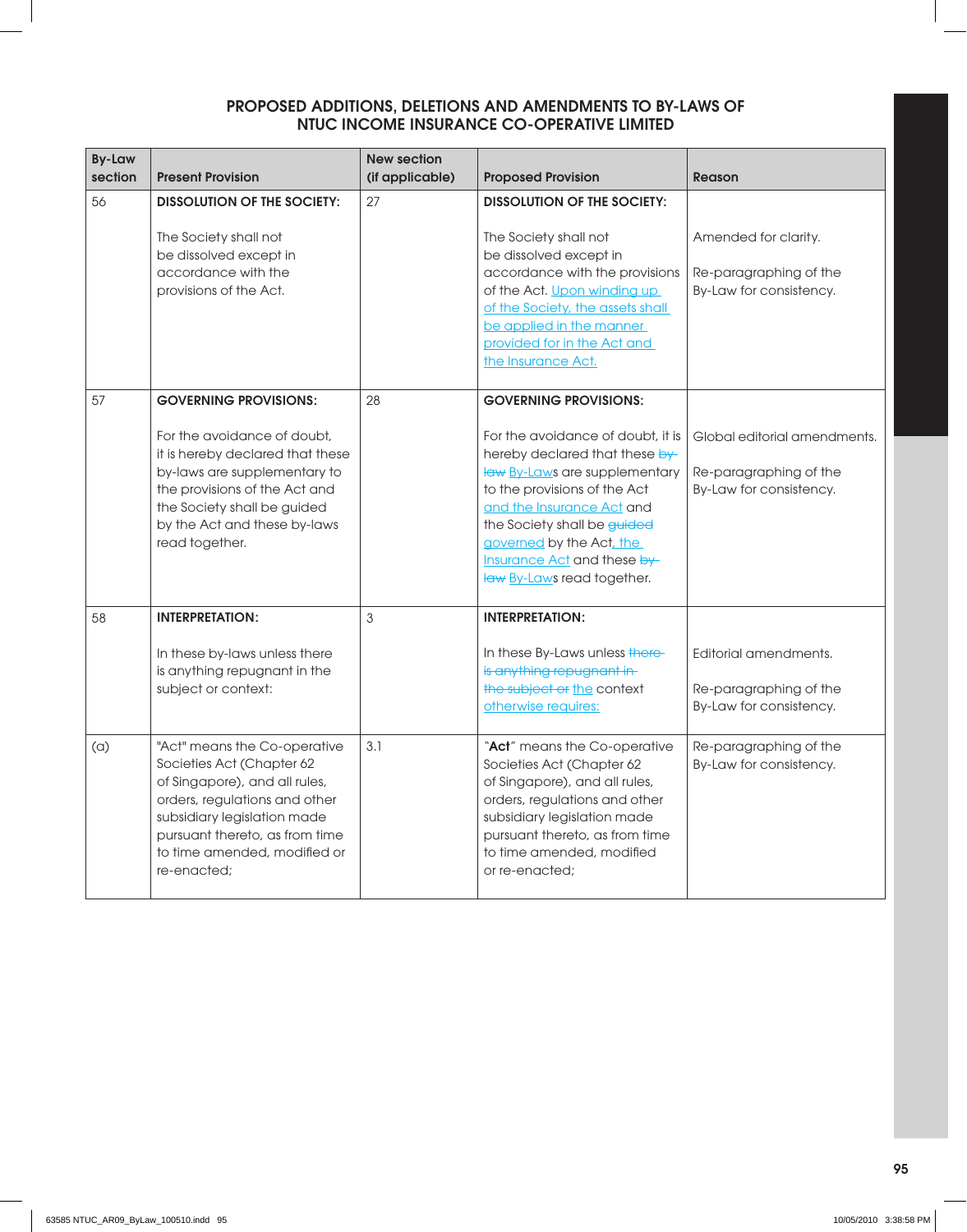| <b>By-Law</b><br>section | <b>Present Provision</b>                                                | <b>New section</b><br>(if applicable) | <b>Proposed Provision</b>                                                                                                                                                                                                                                                                     | <b>Reason</b>                                                                                                                                                            |
|--------------------------|-------------------------------------------------------------------------|---------------------------------------|-----------------------------------------------------------------------------------------------------------------------------------------------------------------------------------------------------------------------------------------------------------------------------------------------|--------------------------------------------------------------------------------------------------------------------------------------------------------------------------|
|                          |                                                                         | 3.2                                   | "Auditor" means the external<br>auditor of the Society, who<br>shall be a public accountant<br>eligible to be or remain as an<br>auditor of the Society under<br>the Act and the Insurance Act,<br>or a person authorised by the<br>Registrar in writing to be the<br>auditor of the Society; | Inserted for clarity.<br>Re-paragraphing of the<br>By-Law for consistency.                                                                                               |
| (g)                      | "Board of Directors" means<br>the Board of Directors of<br>the Society; | 3.3                                   | "Board of Directors" means<br>the Board of Directors of the<br>Society for the time being;                                                                                                                                                                                                    | Amended to provide clarity<br>that the Board refers to the<br>Board constituted from time<br>to time.<br>Re-paragraphing of the<br>By-Law for consistency.               |
|                          |                                                                         | 3.4                                   | "By-Laws" means these by-laws<br>of the Society and include any<br>amendment of these by-laws,<br>as registered under the Act;                                                                                                                                                                | Inserted for clarity.                                                                                                                                                    |
|                          |                                                                         | 3.5                                   | "Common Share" means a<br>share in the share capital of<br>the Society under By-Law 8.1,<br>including a bonus share issued<br>pursuant to By-Law 16.6, which<br>entitles the holder to participate<br>in any distribution of the Society<br>by way of dividend.                               | Global amendment to<br>replace references to<br>"participating shares" with<br>"Common Shares", and this<br>definition is included for ease<br>of reference and clarity. |
|                          |                                                                         | 3.6                                   | "co-operative society" means<br>any co-operative society<br>registered under the Act;                                                                                                                                                                                                         | Inserted for clarity.                                                                                                                                                    |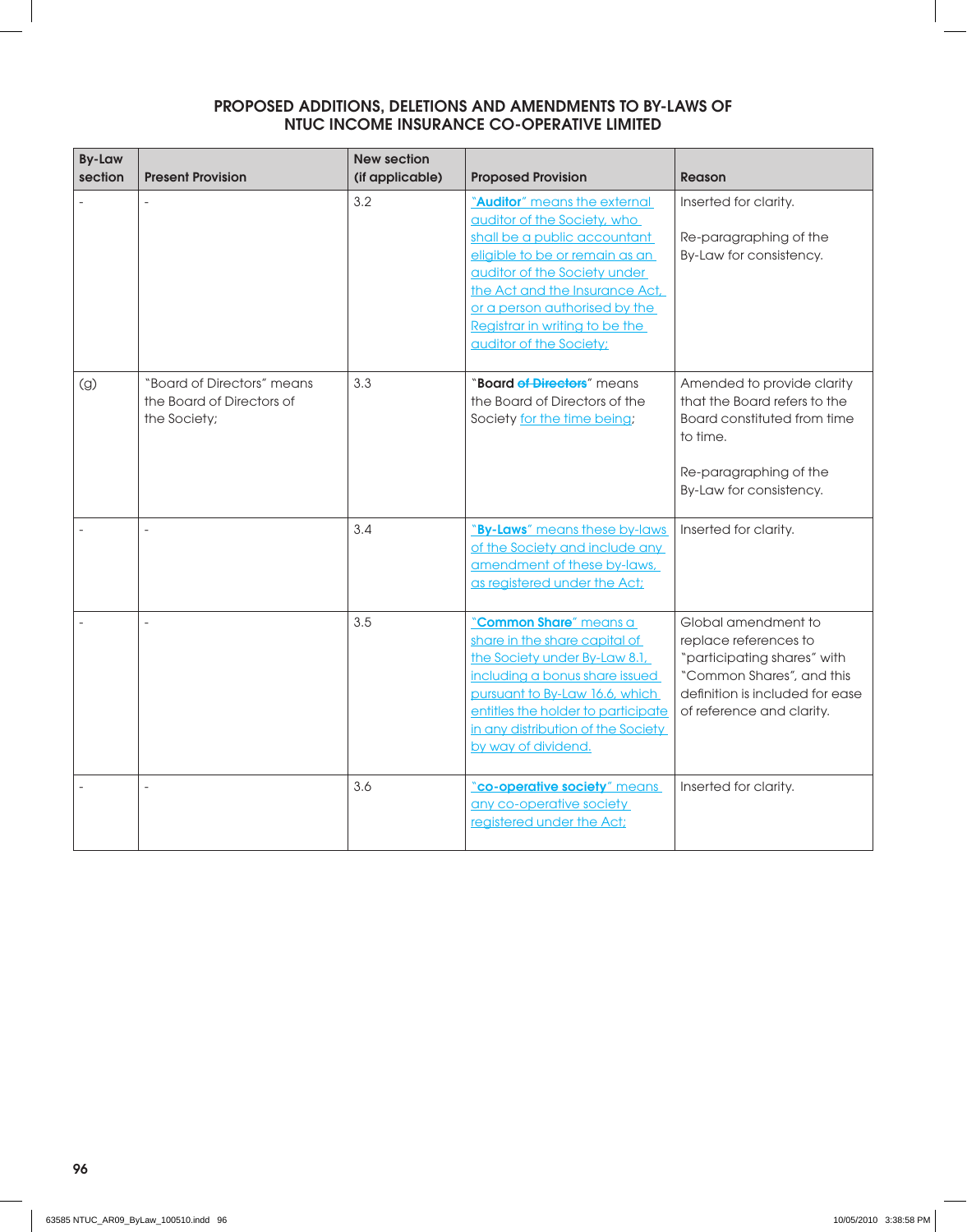| <b>By-Law</b><br>section | <b>Present Provision</b>                                                                                                                                                                                                                  | <b>New section</b><br>(if applicable) | <b>Proposed Provision</b>                                                                                                                                                                                                                                                    | <b>Reason</b>                                     |
|--------------------------|-------------------------------------------------------------------------------------------------------------------------------------------------------------------------------------------------------------------------------------------|---------------------------------------|------------------------------------------------------------------------------------------------------------------------------------------------------------------------------------------------------------------------------------------------------------------------------|---------------------------------------------------|
|                          |                                                                                                                                                                                                                                           | 3.7                                   | "delegate" means a<br>representative of the<br>Founder Member, or an<br><b>Institutional Member, who</b><br>has been appointed to attend<br>any General Meeting and at<br>which he is entitled to vote<br>under the By-Laws;                                                 | Inserted for clarity.                             |
|                          | $\overline{a}$                                                                                                                                                                                                                            | 3.8                                   | "Director" means a member of<br>the Board;                                                                                                                                                                                                                                   | Inserted for clarity.                             |
|                          |                                                                                                                                                                                                                                           | 3.9                                   | "dividend" means a portion<br>of the net surplus (as defined<br>in the Act) of the Society<br>distributed among the<br>members in accordance with<br>the By-Laws in proportion to the<br>fully paid-up share capital and/<br>or bonus shares held by them in<br>the Society; | Inserted for clarity.                             |
|                          |                                                                                                                                                                                                                                           | 3.10                                  | "General Meeting" means a<br>general meeting of the Society<br>convened in accordance with<br>the By-Laws;                                                                                                                                                                   | Inserted for clarity.                             |
| (d)                      | "Insurance Act" means the<br>Insurance Act (Chapter 142<br>of Singapore), and all rules,<br>orders, regulations and other<br>subsidiary legislation made<br>pursuant thereto, as from time<br>to time amended, modified or<br>re-enacted; | 3.11                                  | "Insurance Act" means the<br>Insurance Act (Chapter 142<br>of Singapore), and all rules,<br>orders, regulations and other<br>subsidiary legislation made<br>pursuant thereto, as from time<br>to time amended, modified or<br>re-enacted;                                    | Re-paragraphing of the<br>By-Law for consistency. |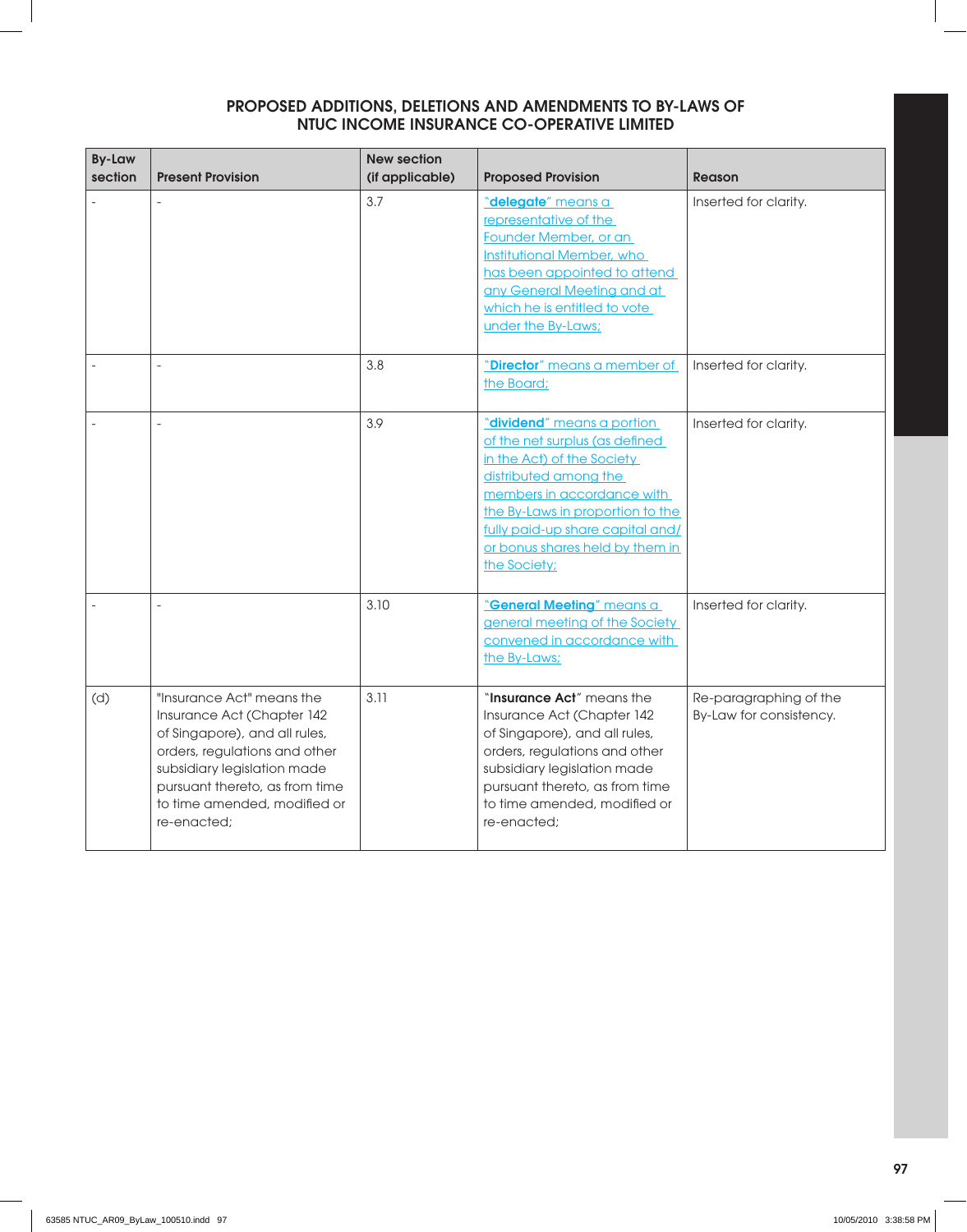| <b>By-Law</b><br>section | <b>Present Provision</b>                            | <b>New section</b><br>(if applicable) | <b>Proposed Provision</b>                                                                                                                                                                                                                                                                     | <b>Reason</b>                                                                                     |
|--------------------------|-----------------------------------------------------|---------------------------------------|-----------------------------------------------------------------------------------------------------------------------------------------------------------------------------------------------------------------------------------------------------------------------------------------------|---------------------------------------------------------------------------------------------------|
| (e)                      | "MAS" means the Monetary<br>Authority of Singapore; | 3.12                                  | "MAS" means the Monetary<br>Authority of Singapore;                                                                                                                                                                                                                                           | Re-paragraphing of the By-<br>Law for consistency.                                                |
|                          |                                                     | 3.13                                  | "Member" means the Founder<br>Member, an Institutional Member<br>or an Ordinary Member, and<br>"Members" shall mean any two<br>or more of them who are duly<br>admitted to the membership of<br>the Society in accordance with<br>these By-Laws and the Act;                                  | This definition will provide<br>clarity that "Member"<br>refers to the members<br>of the Society. |
|                          |                                                     | 3.14                                  | "Nominating Committee"<br>means a committee<br>established by the Board<br>under By-Law 13.19.21<br>comprising such members<br>of the Board as required<br>under the Insurance Act.                                                                                                           | Inserted for clarity.                                                                             |
|                          |                                                     | 3.15                                  | "NTUC" means the National<br><b>Trades Union Congress;</b>                                                                                                                                                                                                                                    | Inserted for clarity.                                                                             |
|                          |                                                     | 3.16                                  | "officer" includes a Chairman,<br>Deputy Chairman, Chief<br>Executive Officer, Secretary,<br>Treasurer, Director, employee,<br>or other person empowered<br>under the Act, or the By-Laws<br>to give directives in regard to<br>the business of the Society or to<br>supervise such business; | Inserted for clarity.                                                                             |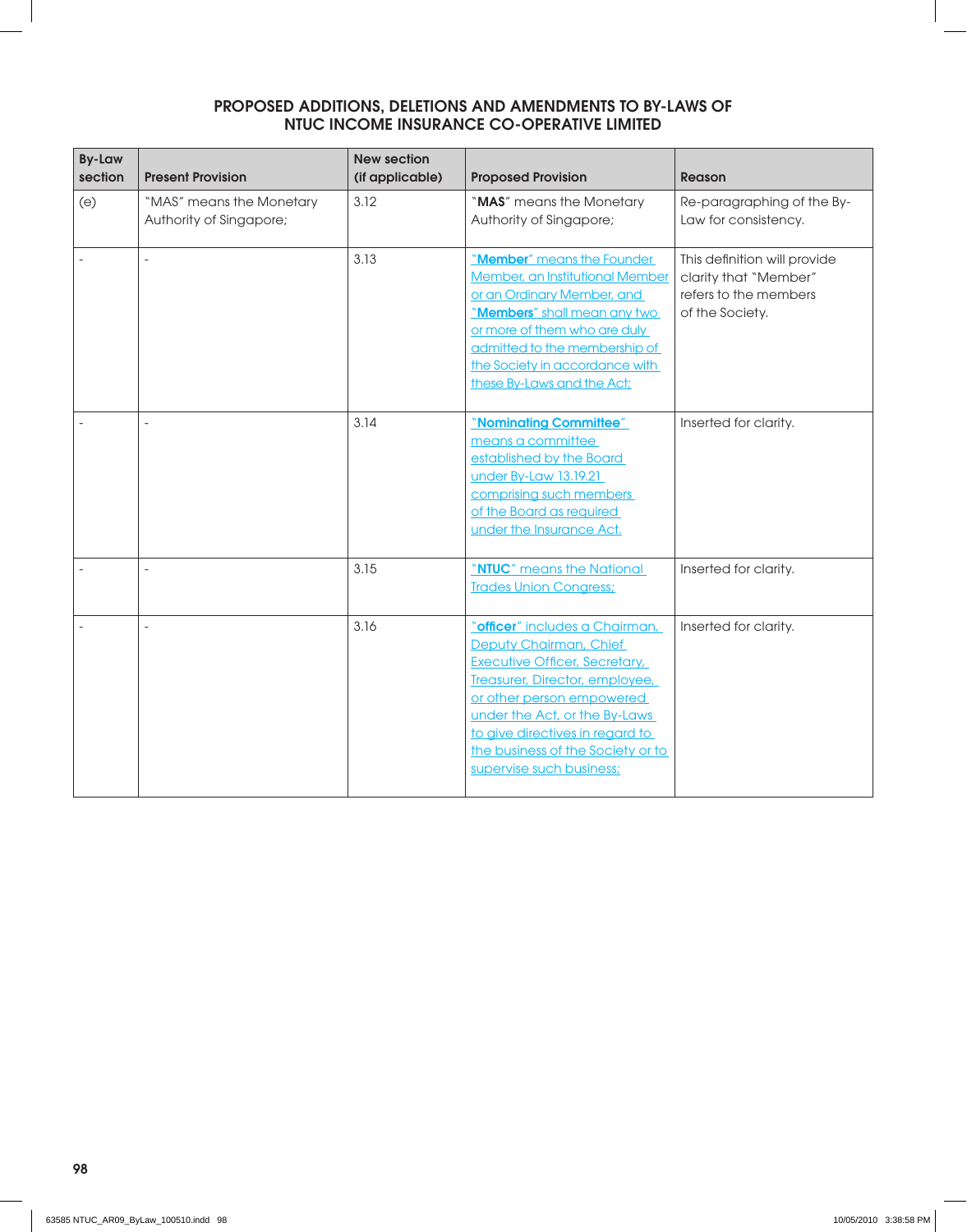| <b>By-Law</b><br>section | <b>Present Provision</b>                                                                                                                                                   | <b>New section</b><br>(if applicable) | <b>Proposed Provision</b>                                                                                                                                                                                                                                                                               | <b>Reason</b>                                                                         |
|--------------------------|----------------------------------------------------------------------------------------------------------------------------------------------------------------------------|---------------------------------------|---------------------------------------------------------------------------------------------------------------------------------------------------------------------------------------------------------------------------------------------------------------------------------------------------------|---------------------------------------------------------------------------------------|
| (b)                      | "public accountant" means<br>a person who is registered or<br>deemed to be registered under<br>the Accountants Act (Chapter<br>2 of Singapore), as a public<br>accountant; | 3.17                                  | "public accountant" means<br>a person who is registered or<br>deemed to be registered under<br>the Accountants Act (Chapter<br>2 of Singapore), as a public<br>accountant;                                                                                                                              | Re-paragraphing of the<br>By-Law for consistency.                                     |
| (i)                      | "Registered Society" means<br>any society registered under<br>the Act;                                                                                                     | $\overline{a}$                        | "Registered Society" means<br>any society registered under-<br>the Act;                                                                                                                                                                                                                                 | Deleted as the reference<br>to Registered Society in the<br>By-Laws is not necessary. |
| (c)                      | "Registrar" means the Registrar<br>of Co-operative Societies,<br>Singapore;                                                                                                | 3.18                                  | "Registrar" means the Registrar<br>of Co-operative Societies,<br>Singapore and the Assistant<br><b>Registrars of Co-operative</b><br>Societies appointed under the<br>Act, and includes a person<br>exercising such powers of the<br>Registrar as may have been<br>conferred upon him under<br>the Act; | Amended for clarity.<br>Re-paragraphing of the<br>By-Law for consistency.             |
|                          | $\overline{a}$                                                                                                                                                             | 3.19                                  | "Shareholders' Fund" means<br>the fund which comprises<br>the capital of the Society,<br>net of transfers to and from<br>the insurance funds and<br>net assets relating to non-<br>insurance business;                                                                                                  | Inserted for clarity.                                                                 |
| (f)                      | "Society" means the NTUC<br><b>INCOME</b> Insurance Co-<br>operative Limited;                                                                                              | 3.20                                  | "Society" means the NTUC<br><b>INCOME</b> Income Insurance Co-<br>operative Limited;                                                                                                                                                                                                                    | Re-paragraphing of the<br>By-Law for consistency.                                     |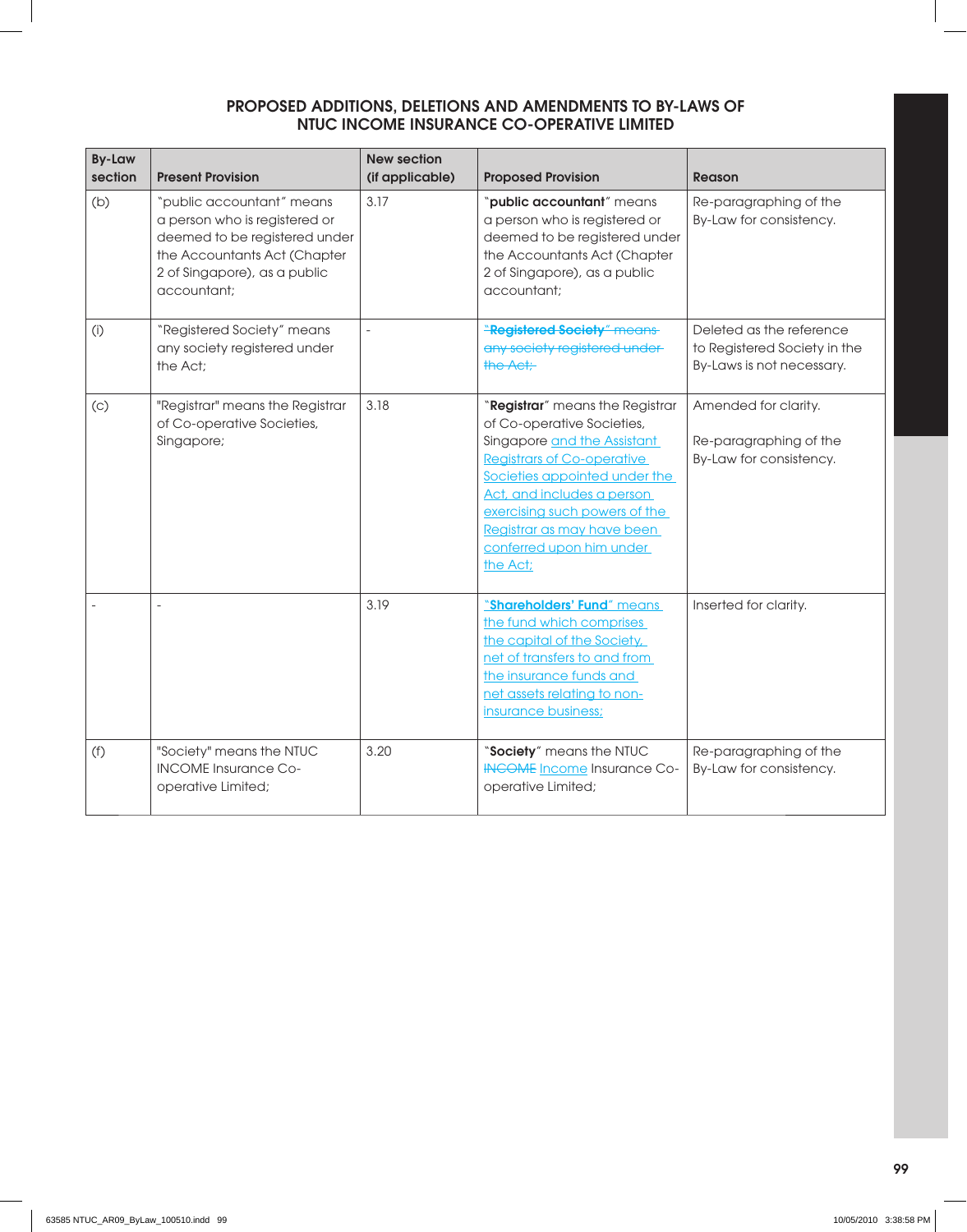| <b>By-Law</b><br>section | <b>Present Provision</b>                                                                                                                                                                                                               | <b>New section</b><br>(if applicable) | <b>Proposed Provision</b>                                                                                                                                                                                                                                                                                                                | <b>Reason</b>                                                                                                               |
|--------------------------|----------------------------------------------------------------------------------------------------------------------------------------------------------------------------------------------------------------------------------------|---------------------------------------|------------------------------------------------------------------------------------------------------------------------------------------------------------------------------------------------------------------------------------------------------------------------------------------------------------------------------------------|-----------------------------------------------------------------------------------------------------------------------------|
|                          |                                                                                                                                                                                                                                        | 3.21                                  | "surplus" means the<br>economic results of the<br>Society as shown in the audited<br>financial statements of the<br>Society after provisions have<br>been made for depreciation<br>and bad debts excluding that<br>portion of the surplus used for<br>declaration of bonus to the<br>policyholders or retained in the<br>insurance fund; | To adopt the definition of<br>"surplus" in section 2(1) of the<br>Act.<br>Re-paragraphing of the<br>By-Law for consistency. |
| (h)                      | "Trade Union" means any<br>association registered under<br>the Trade Unions Act (Chapter<br>333 of Singapore), and any<br>amendments thereto, and<br>which is affiliated to the<br><b>Singapore National Trades</b><br>Union Congress; | 3.22                                  | " <del>T</del> trade <del>U</del> union" means<br>any association registered<br>under the Trade Unions Act<br>(Chapter 333 of Singapore),<br>and any amendments thereto,<br>and which is affiliated to<br>the Singapore National<br><b>Trades Union Congress</b><br><b>Founder Member:</b>                                               | Inserted for clarity.<br>Re-paragraphing of the<br>By-Law for consistency.                                                  |
| (j)                      | "He", "Him" or "Person" shall<br>include a Registered Society or<br>Trade Union, when the context<br>so admits:                                                                                                                        | 3.23                                  | "He", "Him" or "person" shall<br>include a Registered Society<br>co-operative society or t <sub>rade</sub><br>utthion, when the context<br>so admits:                                                                                                                                                                                    | Editorial amendments for<br>consistency.<br>Re-paragraphing of the<br>By-Law for consistency.                               |
| (k)                      | Words importing masculine<br>gender shall be taken to<br>include the feminine gender;                                                                                                                                                  | 3.24                                  | wwords importing masculine<br>gender shall be taken to<br>include the feminine gender;<br>and                                                                                                                                                                                                                                            | Editorial amendments.<br>Re-paragraphing of the<br>By-Law for consistency.                                                  |
| $($ l $)$                | Words in the singular shall<br>include the plural, and words<br>in the plural shall include<br>the singular.                                                                                                                           | 3.25                                  | wwords in the singular shall<br>include the plural, and words<br>in the plural shall include<br>the singular.                                                                                                                                                                                                                            | Editorial amendment.<br>Re-paragraphing of the<br>By-Law for consistency.                                                   |